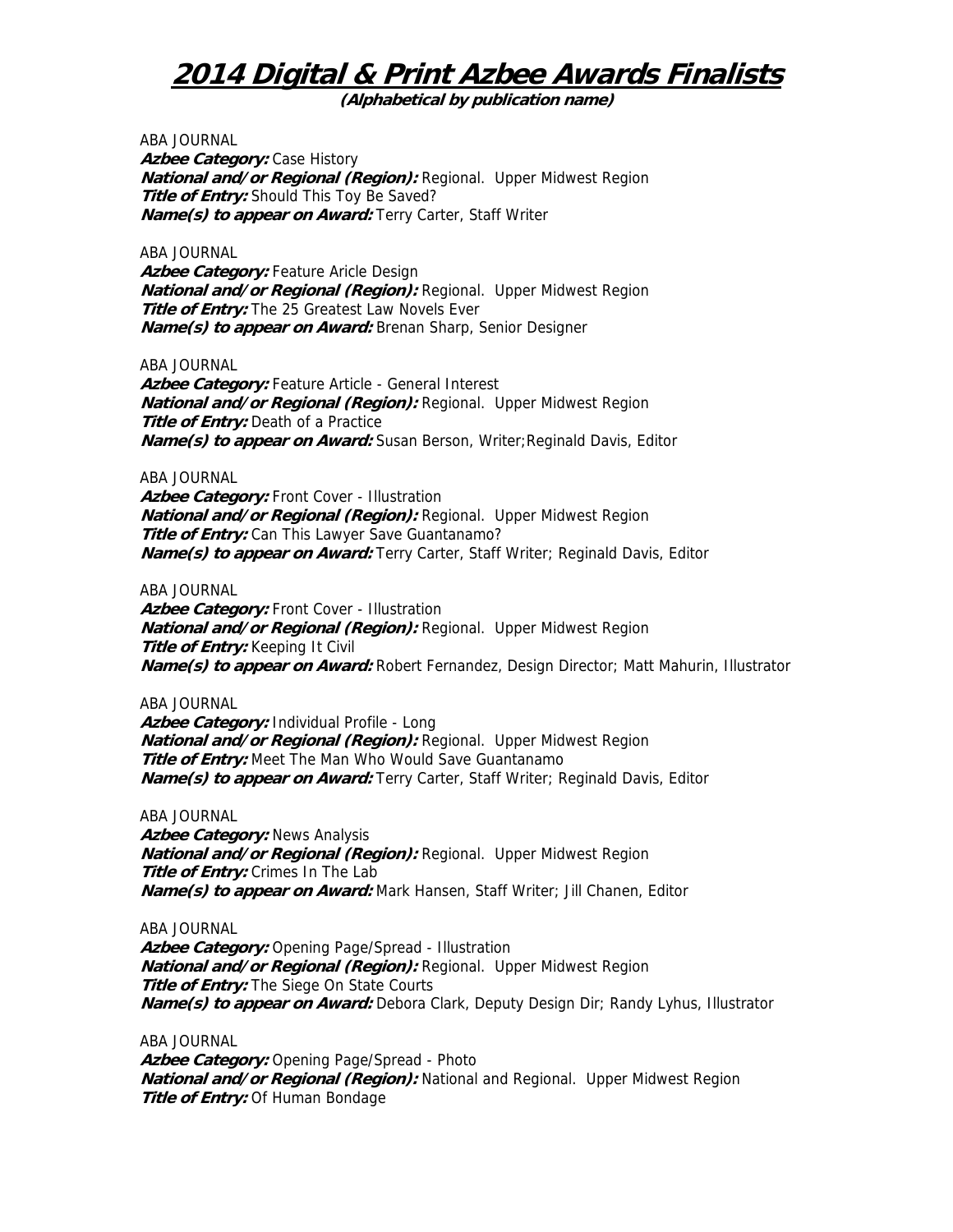**(Alphabetical by publication name)** 

**Name(s) to appear on Award:** Debora Clark, Deputy Design Dir; Winky Lewis, Photographer

ABAJournal.com **Azbee Category:** Photo Gallery/Slide Show **National and/or Regional (Region):** Regional. Upper Midwest Region **Title of Entry:** 13 Pioneering Women in American Law **Name(s) to appear on Award:** Lee Rawles, Web Producer; Brenan Sharp, Senior Designer/Visual Web Editor

ABAJournal.com

**Azbee Category:** Web News Section **National and/or Regional (Region):** National and Regional. Upper Midwest Region **Title of Entry:** ABA Journal - Law News Now **Name(s) to appear on Award:** Debra Cassens Weiss, Senior Writer; Martha Neil, Legal Affairs Writer; Molly McDonough, Deputy Managing Editor; Sarah Mui, Web Edi

Accounting Today

**Azbee Category:** Regular Column, Contributed **National and/or Regional (Region):** Regional. Northeast Region **Title of Entry:** The Spirit of Accounting **Name(s) to appear on Award:** Professor Paul Miller; Professor Paul Bahnson

AccountingToday.com

Azbee Category: Trade Show/Conference Coverage **National and/or Regional (Region):** Regional. Northeast Region **Title of Entry:** Coverage of AICPA Spring Council **Name(s) to appear on Award:** Michael Cohn and Daniel Hood

Acupuncture Today

Azbee Category: Best Use of Social Media **National and/or Regional (Region):** Regional. Pacific Region **Title of Entry:** Acupuncture Today's Twitter/Facebook Successes **Name(s) to appear on Award:** Brenda Duran

Acupuncture Today **Azbee Category:** Feature Series **National and/or Regional (Region):** Regional. Pacific Region **Title of Entry:** Acupuncture Today in China (Parts 1, 2, 3) **Name(s) to appear on Award:** Brenda Duran

Advantages **Azbee Category:** Regular Department **National and/or Regional (Region):** National and Regional. Mid Atlantic Region **Title of Entry:** Advantages University **Name(s) to appear on Award:** Kathy Huston, Editor; Tonia Cook Kimbrough, Contributing Writer

AIArchitect **Azbee Category:** E-Newsletter - General Excellence **National and/or Regional (Region):** National and Regional. Mid Atlantic Region **Title of Entry:** AIArchitect eNewsletter and Website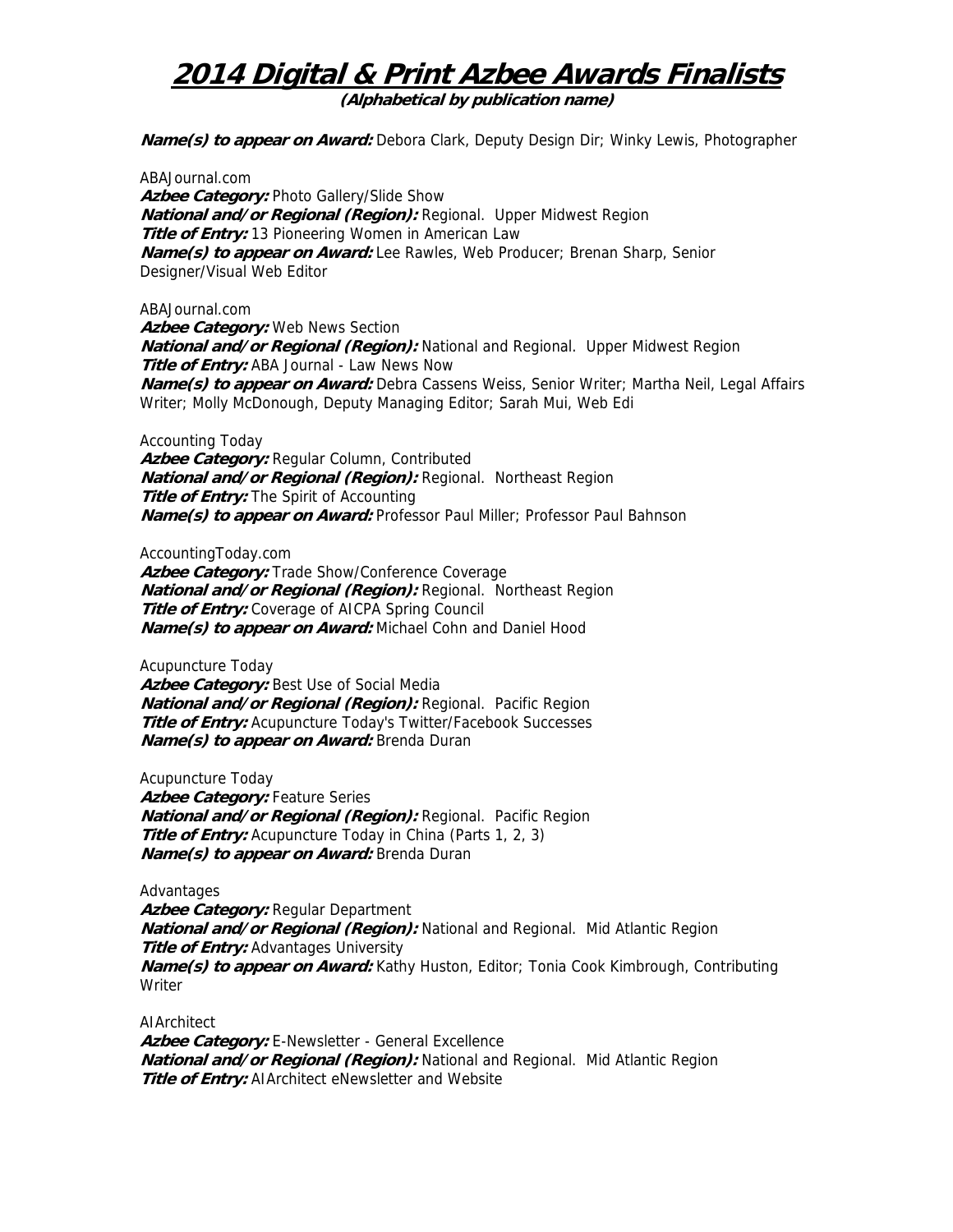**(Alphabetical by publication name)** 

**Name(s) to appear on Award:** David W. Robb, Director, Content Development; Zach Mortice, Manager, Member Communications

American Banker **Azbee Category:** B2B Website of the Year **National and/or Regional (Region):** National. **Title of Entry:** Website of the Year: AmericanBanker.com **Name(s) to appear on Award:** Neil Weinberg, Editor in Chief, American Banker; Chris Wood, Online Editor; Heather Landy, Editor in Chief, American Banker Magazi

American Banker **Azbee Category:** Impact/Investigative **National and/or Regional (Region):** Regional. Northeast Region **Title of Entry:** Big Banks Win, Taxpayers Lose as Fannie Insurance Overhaul Spiked **Name(s) to appear on Award:** Jeff Horwitz, Risk Management Editor

American Banker **Azbee Category:** Impact/Investigative **National and/or Regional (Region):** National and Regional. Northeast Region **Title of Entry:** Housing Group Taps Dubious Data, HUD Ties to Demand Millions from Banks **Name(s) to appear on Award:** Kate Berry, Reporter; Jeff Horwitz, Risk Management Editor

American Banker Magazine Azbee Category: Front Cover - Photo **National and/or Regional (Region):** Regional. Northeast Region **Title of Entry:** Best in Banking 2013 **Name(s) to appear on Award:** Scott Valenzano, Senior Art Director; Kyung Yoo-Pursell, Associate Art Director; Heather Landy, Editor in Chief; Eric Millette, Ph

American City & County Azbee Category: Editorial/Editor's Letter **National and/or Regional (Region):** Regional. Southeast Region **Title of Entry:** Editor's Viewpoint **Name(s) to appear on Award:** Erin Greer, Managing Editor

American City & County Azbee Category: Feature Article - General Interest **National and/or Regional (Region):** Regional. Southeast Region **Title of Entry:** Taking the Leap **Name(s) to appear on Award:** Jennifer Grzeskowiak, Author; Erin Greer, Managing Editor; Bill Wolpin, Editorial Director

American Farriers Journal **Azbee Category:** Special Supplement **National and/or Regional (Region):** Regional. Upper Midwest Region **Title of Entry:** Getting Started In Hoof Care: A Career Guide For The New Farrier **Name(s) to appear on Award:** Jeremy McGovern, Executive Editor

Architect Azbee Category: Editorial/Editor's Letter **National and/or Regional (Region):** National and Regional. Mid Atlantic Region **Title of Entry:** Dialogue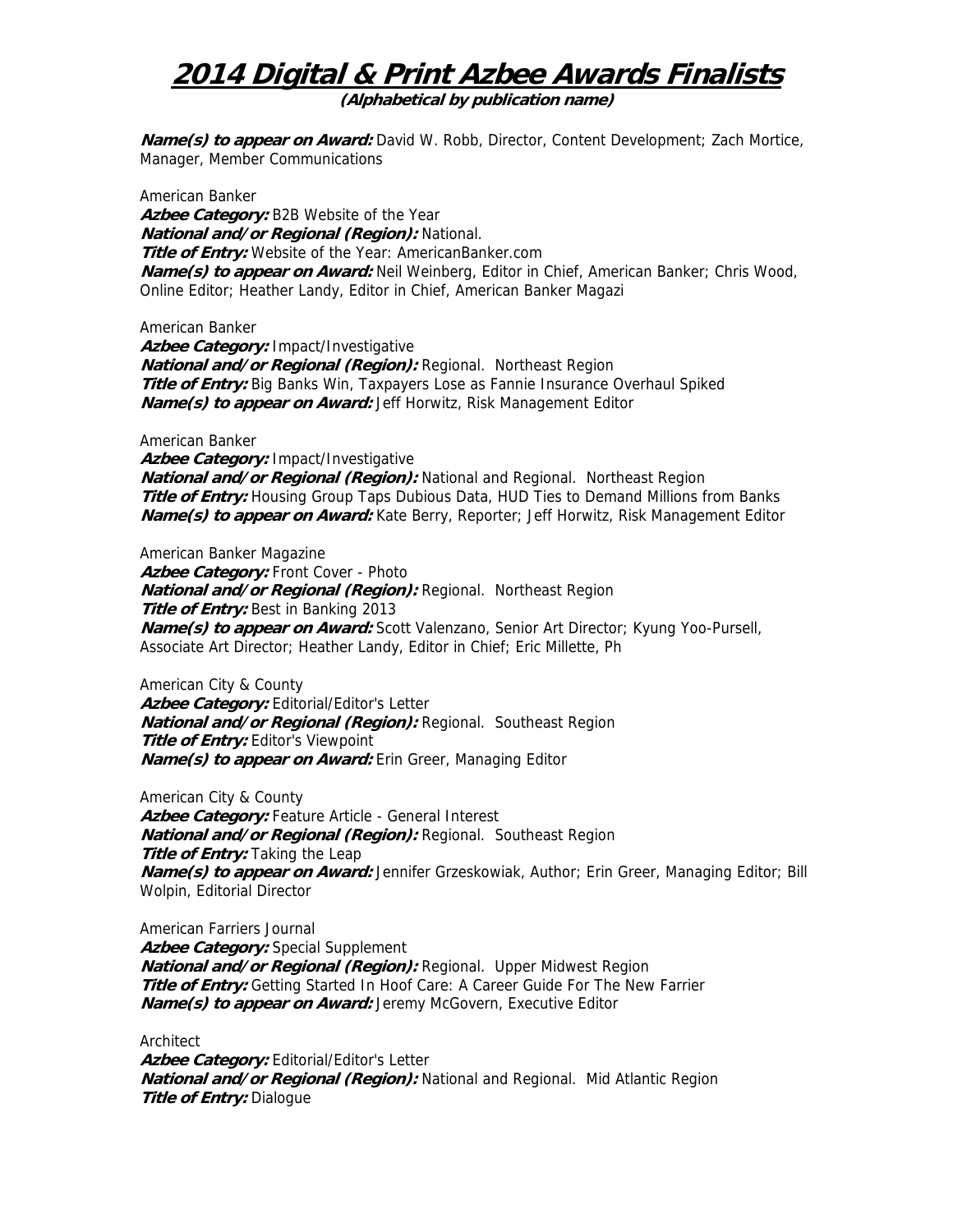**(Alphabetical by publication name)** 

**Name(s) to appear on Award:** Ned Cramer, Editor-in-Chief

**Architect** 

Azbee Category: E-Newsletter - General Excellence **National and/or Regional (Region):** Regional. Mid Atlantic Region **Title of Entry:** The Architect Weekly **Name(s) to appear on Award:** Kriston Capps, Senior Editor

Architect

Azbee Category: Front Cover - Photo **National and/or Regional (Region):** National and Regional. Mid Atlantic Region **Title of Entry:** November 2013 cover **Name(s) to appear on Award:** Robb Ogle, Art Director; Marcus Buck, photographer

#### ARCHITECT

Azbee Category: Front Cover - Photo **National and/or Regional (Region):** Regional. Mid Atlantic Region **Title of Entry:** Zumthor s LACMA **Name(s) to appear on Award:** Gillian Berenson, Chief Design Director; Robb Ogle, Art Director; Bruce Damonte, Photographer

#### **Architect**

**Azbee Category:** Individual Profile - Long **National and/or Regional (Region):** National and Regional. Mid Atlantic Region **Title of Entry:** The Colossus **Name(s) to appear on Award:** Ned Cramer, Editor-in-Chief; Eric Wills, Senior Editor; Ed Leibowitz, author

Architect

**Azbee Category:** Infographics **National and/or Regional (Region):** National and Regional. Mid Atlantic Region **Title of Entry:** Architect magazine infographics **Name(s) to appear on Award:** Robb Ogle, Art Director; Alice Ashe, Senior Graphic Designer; Jessica Rubenstein, Graphic Designer

#### **Architect**

**Azbee Category:** Magazine Design **National and/or Regional (Region):** National and Regional. Mid Atlantic Region **Title of Entry:** Architect **Name(s) to appear on Award:** Robb Ogle, Art Director; Alice Ashe, Senior Graphic Designer; Jessica Rubenstein, Graphic Designer

Architect

**Azbee Category:** News Section **National and/or Regional (Region):** National and Regional. Mid Atlantic Region **Title of Entry:** Front **Name(s) to appear on Award:** Kriston Capps, Senior Editor

Architect Azbee Category: Opening Page/Spread Typographic **National and/or Regional (Region):** National and Regional. Mid Atlantic Region **Title of Entry:** The Architect 50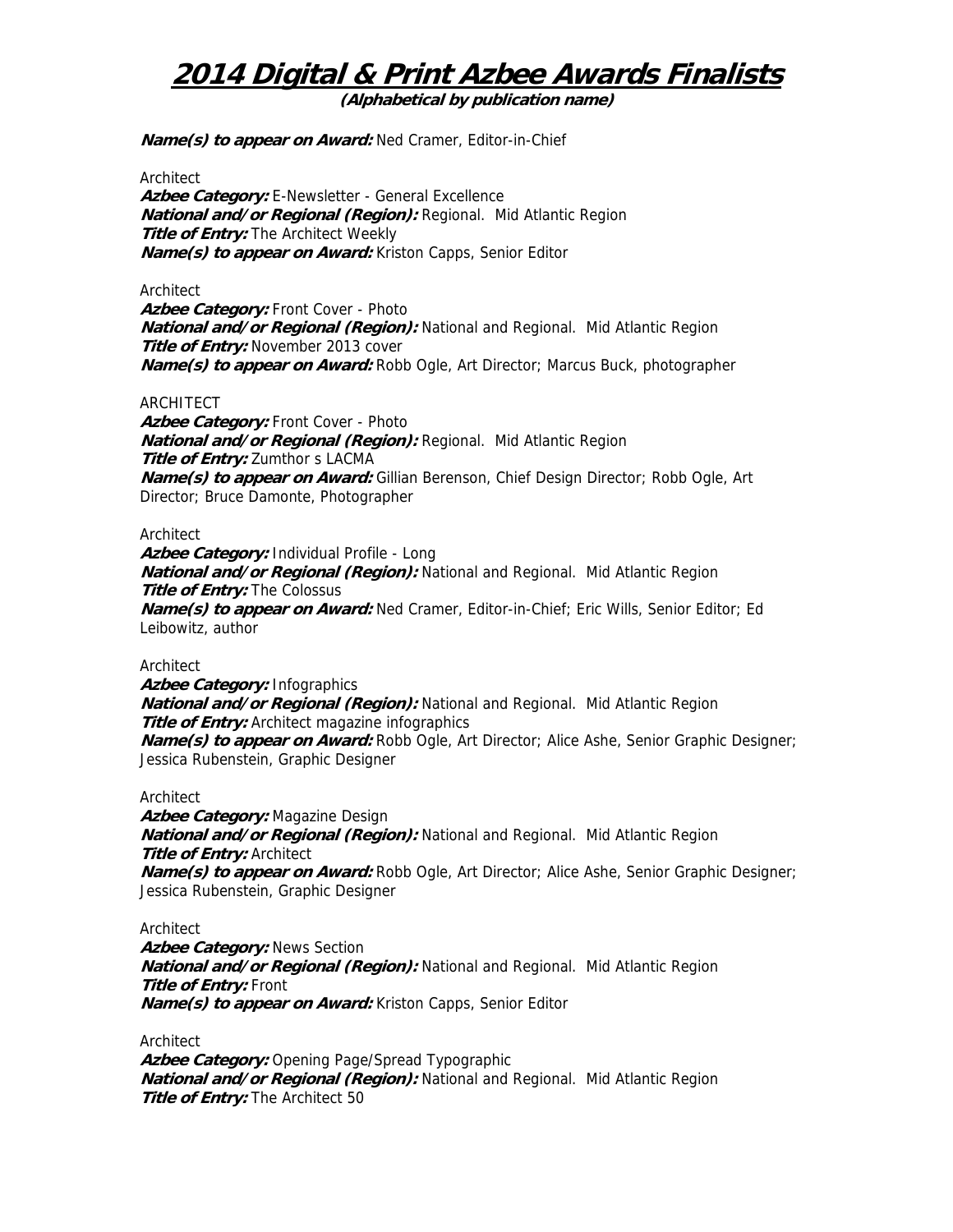**(Alphabetical by publication name)** 

**Name(s) to appear on Award:** Robb Ogle, Art Director

**Architect** 

**Azbee Category:** Original Research **National and/or Regional (Region):** Regional. Mid Atlantic Region **Title of Entry:** The Architect 50 **Name(s) to appear on Award:** Eric Wills, Senior Editor; Elizabeth Evitts Dickinson, author

Architect

Azbee Category: Product Section/Department **National and/or Regional (Region):** National and Regional. Mid Atlantic Region **Title of Entry: Products Name(s) to appear on Award:** Wanda Lau, Senior Editor; Hallie Busta, Associate Editor

#### Architect

**Azbee Category:** Regular Column, Contributed **National and/or Regional (Region):** National and Regional. Mid Atlantic Region **Title of Entry:** Columns by Witold Rybczynski **Name(s) to appear on Award:** Eric Wills, Senior Editor; Witold Rybczynski, author

Architect

**Azbee Category:** Regular Column, Contributed **National and/or Regional (Region):** Regional. Mid Atlantic Region **Title of Entry:** Columns by Christopher Hawthorne **Name(s) to appear on Award:** Eric Wills, Senior Editor; Christopher Hawthorne, author

**Architect** 

**Azbee Category:** Regular Department **National and/or Regional (Region):** Regional. Mid Atlantic Region **Title of Entry:** Next Progressives **Name(s) to appear on Award:** Eric Wills, Senior Editor; Wanda Lau, Senior Editor; Elizabeth Evitts Dickinson, author; Christopher Hawthorne, author

**Architect** 

**Azbee Category:** Social Media Presence **National and/or Regional (Region):** National and Regional. Mid Atlantic Region **Title of Entry:** Architect social media **Name(s) to appear on Award:** Kriston Capps, Senior Editor; Sara Johnson, Assistant Editor; Caroline Massie, Assistant Editor

### Architect

**Azbee Category:** Special Section **National and/or Regional (Region):** National and Regional. Mid Atlantic Region **Title of Entry:** What's Next: The Millennials **Name(s) to appear on Award:** Ned Cramer, Editor-in-Chief; Eric Wills, Senior Editor; Elizabeth Evitts Dickinson, author; Amanda Kolson Hurley, author; Alex Hoy

Architect

**Azbee Category:** User Generated Content Site **National and/or Regional (Region):** National and Regional. Mid Atlantic Region **Title of Entry:** Architect Project Gallery **Name(s) to appear on Award:** Katie Gerfen, Executive Editor; Deane Madsen, Assistant Editor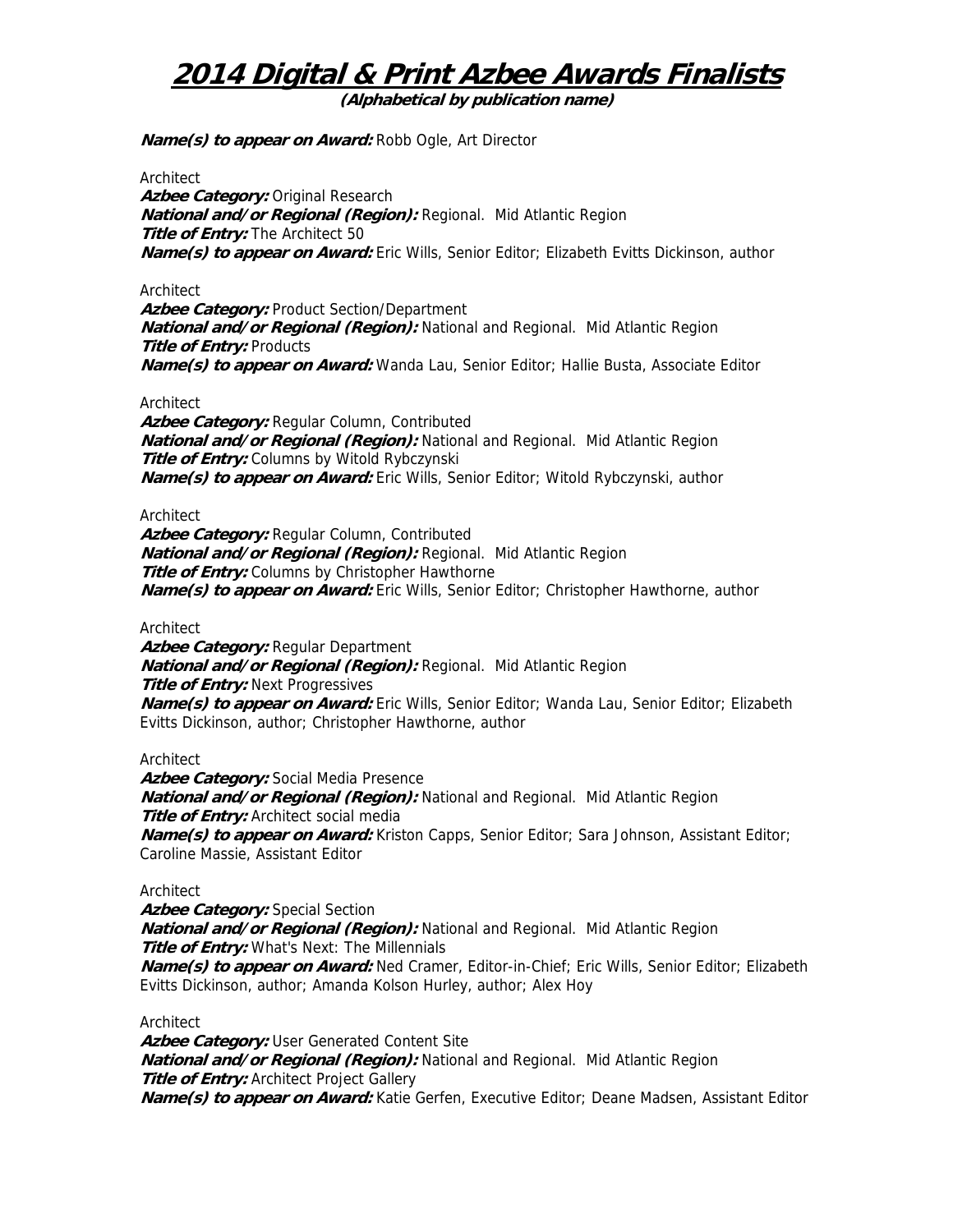**(Alphabetical by publication name)** 

Architect

**Azbee Category:** Video - Tutorial **National and/or Regional (Region):** Regional. Mid Atlantic Region **Title of Entry:** How It s Made: Laminated Veneer Lumber and Parallel Strand Lumber **Name(s) to appear on Award:** Hallie Busta, Associate Editor; Lauren Honesty, Video Producer

Automotive News **Azbee Category:** B2B Website of the Year **National and/or Regional (Region):** National. **Title of Entry:** Autonews.com **Name(s) to appear on Award:** Entire Staff

Automotive News **Azbee Category:** Company Profile - Long **National and/or Regional (Region):** National and Regional. Heartland Region **Title of Entry:** Surging Subaru **Name(s) to appear on Award:** Diana T. Kurylko, Staff Reporter; Dave Guilford, Enterprise Editor; Steve Massie, Design Director

Automotive News Azbee Category: Feature Article - General Interest **National and/or Regional (Region):** Regional. Heartland Region **Title of Entry:** Total Recall **Name(s) to appear on Award:** Gabe Nelson, Ryan Beene, Joseph Lichterman, David Sedgwick, Shiraz Ahmed, Steve Massie

Automotive News

Azbee Category: Feature Article - General Interest **National and/or Regional (Region):** National and Regional. Heartland Region **Title of Entry:** The end of an era **Name(s) to appear on Award:** Hans Greimel, Lindsay Chappell, Dave Guilford, Steve Massie

Automotive News Azbee Category: Feature Article - General Interest **National and/or Regional (Region):** Regional. Heartland Region **Title of Entry:** How Honda Hustled to re-do Civic **Name(s) to appear on Award:** Mark Rechtin, Mike Colias, Dave Guilford, Steve Massie

Automotive News Azbee Category: Feature Series **National and/or Regional (Region):** Regional. Heartland Region **Title of Entry: Future Product Name(s) to appear on Award:** Entire Staff

Automotive News **Azbee Category:** Impact/Investigative **National and/or Regional (Region):** Regional. Heartland Region **Title of Entry:** Pickup truck towing standard isn't standard **Name(s) to appear on Award:** Larry P. Vellequette

Automotive News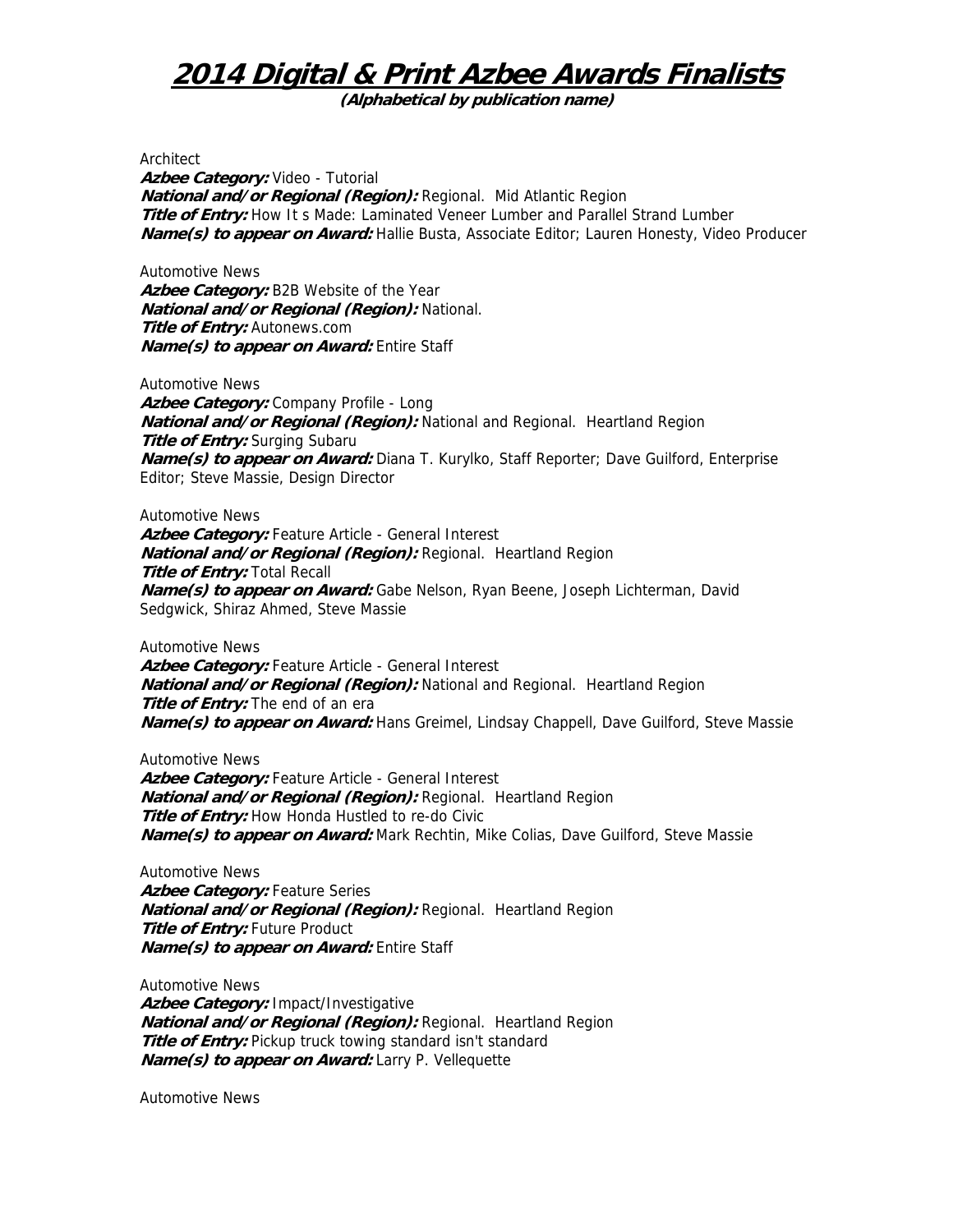**(Alphabetical by publication name)** 

**Azbee Category:** News Analysis **National and/or Regional (Region):** National and Regional. Heartland Region **Title of Entry:** Blue Oval Blues **Name(s) to appear on Award:** Gabe Nelson, Bradford Wernle, Nick Bunkley, Richard Truett

Automotive News **Azbee Category:** Online Web Reference Site **National and/or Regional (Region):** National and Regional. Heartland Region **Title of Entry:** Future Products **Name(s) to appear on Award:** Entire staff

Automotive News **Azbee Category:** On-Site Trade Show Coverage **National and/or Regional (Region):** National and Regional. Heartland Region **Title of Entry:** NADA Daily **Name(s) to appear on Award:** Entire Staff

Automotive News **Azbee Category:** Photo Gallery/Slide Show **National and/or Regional (Region):** Regional. Heartland Region **Title of Entry:** Mustang's 50th **Name(s) to appear on Award:** Shiraz Ahmed, Krishnan M. Anantharaman

Automotive News **Azbee Category:** Video - News **National and/or Regional (Region):** Regional. Heartland Region **Title of Entry:** Automotive News TV at NADA **Name(s) to appear on Award:** Tom Worobec, Leslie J. Allen, Jennifer Vuong, Dave Versical

Automotive News **Azbee Category:** Webcast Series **National and/or Regional (Region):** National and Regional. Heartland Region **Title of Entry:** Automotive News Best Practices **Name(s) to appear on Award:** Tom Worobec, Editor and Anchor; Automotive News TV

Bank Investment Consultant Azbee Category: Front Cover - Photo **National and/or Regional (Region):** Regional. Northeast Region **Title of Entry:** Understanding Behavior **Name(s) to appear on Award:** Monica Pizzi, Art Director; Brad Trent, Photographer

Bank Investment Consultant **Azbee Category:** Individual Profile - Long **National and/or Regional (Region):** Regional. Northeast Region **Title of Entry: Producer Profile Name(s) to appear on Award:** Lee Conrad, Editor; Dave Lindorff, Freelance Writer

Better Roads **Azbee Category:** Editorial/Editor's Letter **National and/or Regional (Region):** National and Regional. Upper Midwest Region **Title of Entry:** Transportation Talk **Name(s) to appear on Award:** Tina Grady Barbaccia, Editor-at-Large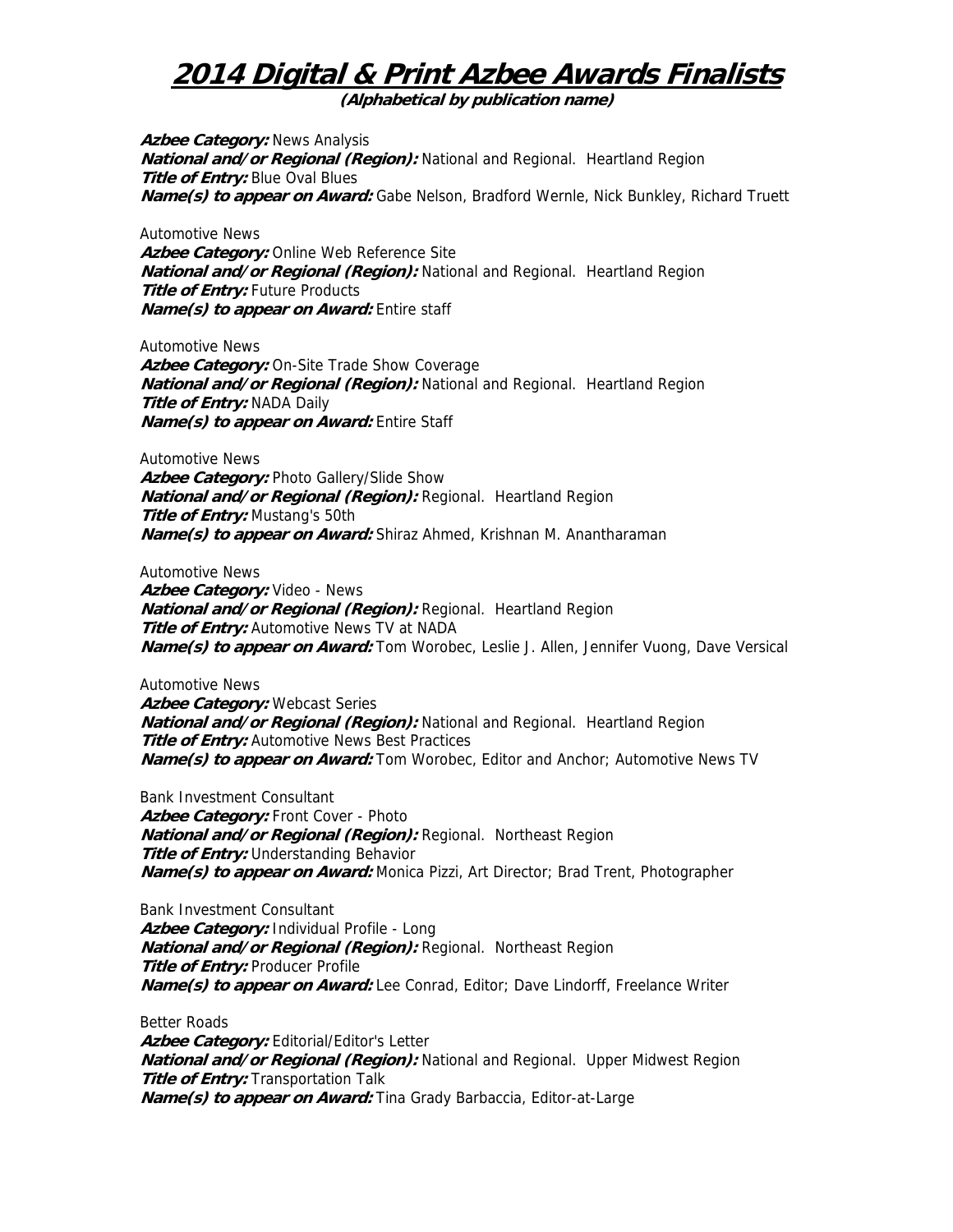**(Alphabetical by publication name)** 

BevNET Magazine Azbee Category: Editorial/Editor's Letter **National and/or Regional (Region):** Regional. New England Region **Title of Entry:** First Drop Columns "Too Hot for Soda" and "Study Hard" **Name(s) to appear on Award:** Jeffrey Klineman, Editor, BevNET Magazine

Big Builder - Supplement to Builder Azbee Category: Opening Page/Spread - Photo **National and/or Regional (Region):** Regional. Mid Atlantic Region **Title of Entry:** To the Rescue **Name(s) to appear on Award:** Gillian Berenson, Chief Design Director; Brian Wilson, Deputy Art Director

Bloomberg BNA Multistate Tax Report **Azbee Category:** Original Research **National and/or Regional (Region):** Regional. Mid Atlantic Region **Title of Entry:** 2013 Trust Nexus Survey **Name(s) to appear on Award:** Lauren Colandreo, State Tax Law Editor; Steven Roll, Assistant Managing Editor

Boating Industry Azbee Category: How-To Article **National and/or Regional (Region):** National and Regional. Upper Midwest Region **Title of Entry:** Social Media: 66 tips & tools to grow your business **Name(s) to appear on Award:** Jonathan Sweet, Editor in Chief; Dodi Vessels, Art Director

Breakbulk Magazine Azbee Category: Feature Article Design **National and/or Regional (Region):** Regional. Southeast Region **Title of Entry:** Drilling to the Future **Name(s) to appear on Award:** Catherine Dorrough, Designer

Breakbulk Magazine Azbee Category: Front Cover - Illustration **National and/or Regional (Region):** Regional. Southeast Region **Title of Entry:** Treasure in the Ice **Name(s) to appear on Award:** Catherine Dorrough, Designer

Builder

**Azbee Category:** Feature Article - General Interest **National and/or Regional (Region):** National and Regional. Mid Atlantic Region **Title of Entry:** Build It Right the First Time **Name(s) to appear on Award:** John Caulfield, Dan Morrison, Jean Dimeo, Jennifer Lash

Builder

**Azbee Category:** Feature Article - General Interest **National and/or Regional (Region):** Regional. Mid Atlantic Region **Title of Entry:** Where Is the Labor? **Name(s) to appear on Award:** John Caulfield, Teresa Burney, Dan Morrison, Jean Dimeo, Jennifer Lash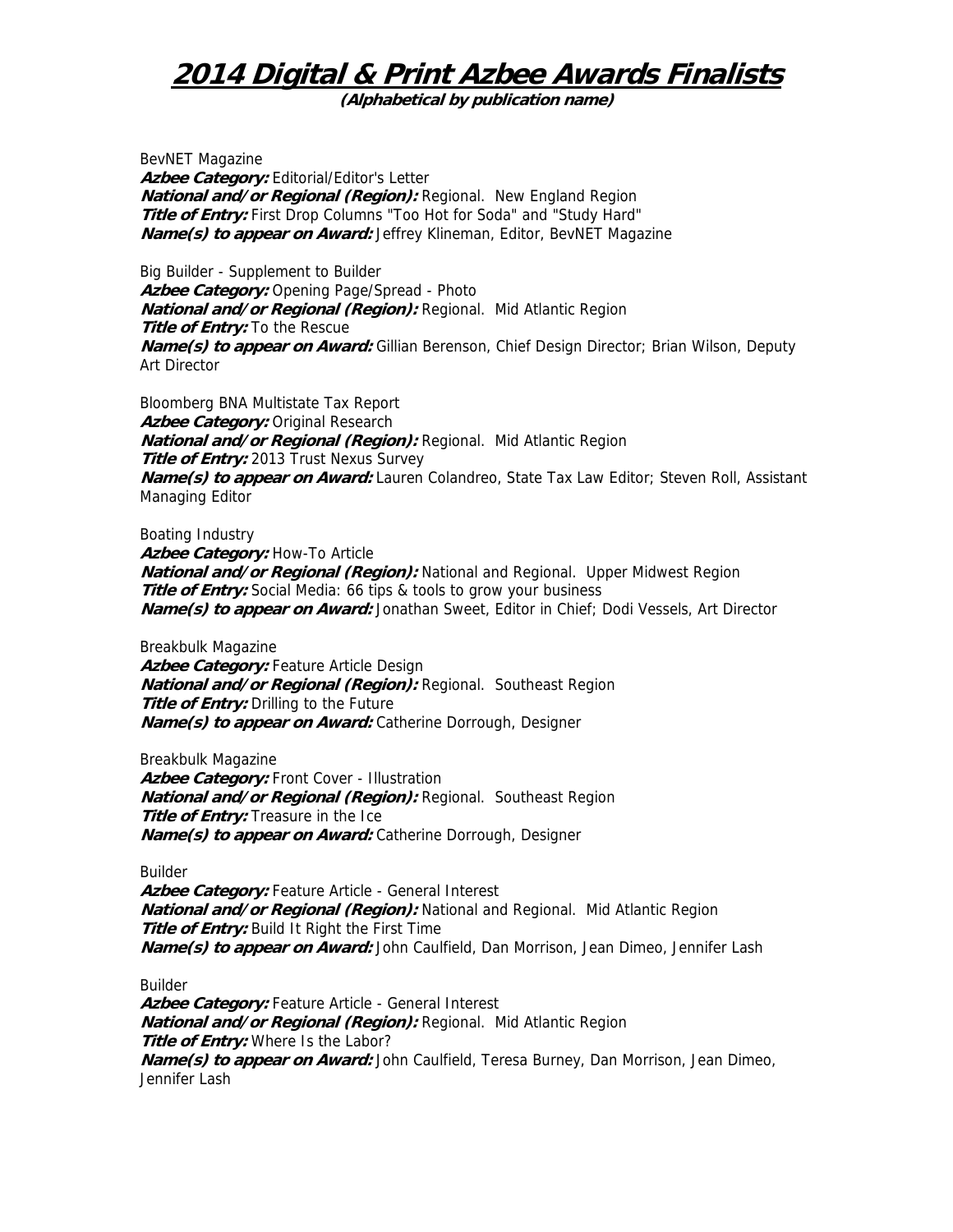**(Alphabetical by publication name)** 

Builder

Azbee Category: Feature Article - General Interest **National and/or Regional (Region):** Regional. Mid Atlantic Region **Title of Entry: Predictable Destruction Name(s) to appear on Award:** John Caulfield, Dan Morrison, Teresa Burney, Jean Dimeo, Jennifer Lash, James Pratt

Builder

Azbee Category: Feature Article Design **National and/or Regional (Region):** National and Regional. Mid Atlantic Region **Title of Entry:** The New American Home 2013 **Name(s) to appear on Award:** Gillian Berenson, Chief Design Director

Builder

Azbee Category: Feature Article Design **National and/or Regional (Region):** National and Regional. Mid Atlantic Region **Title of Entry:** Predictable Destruction **Name(s) to appear on Award:** Gillian Berenson, Chief Design Director; Brian Wilson, Deputy Art Director

Builder

**Azbee Category:** Front Cover - Illustration **National and/or Regional (Region):** Regional. Mid Atlantic Region **Title of Entry:** Builder 100 **Name(s) to appear on Award:** Gillian Berenson, Chief Design Director

Builder

**Azbee Category:** Front Cover - Photo **National and/or Regional (Region):** Regional. Mid Atlantic Region **Title of Entry:** Safe Haven **Name(s) to appear on Award:** Gillian Berenson, Chief Design Director

Builder

Azbee Category: Front Cover - Special Issue or Supplement **National and/or Regional (Region):** Regional. Mid Atlantic Region **Title of Entry:** 2013 Buyer's Guide **Name(s) to appear on Award:** Gillian Berenson, Chief Design Director

Builder

**Azbee Category:** Opening Page/Spread - Illustration **National and/or Regional (Region):** Regional. Mid Atlantic Region **Title of Entry:** The Future of Home Building **Name(s) to appear on Award:** Gillian Berenson, Chief Design Director; Brian Wilson, Deputy Art Director

Building Design+Construction Azbee Category: Contents Page or Pages **National and/or Regional (Region):** National and Regional. Upper Midwest Region **Title of Entry:** Table of Contents - Giants300 Issue **Name(s) to appear on Award:** Elena Mengarelli, Designer

Building Design+Construction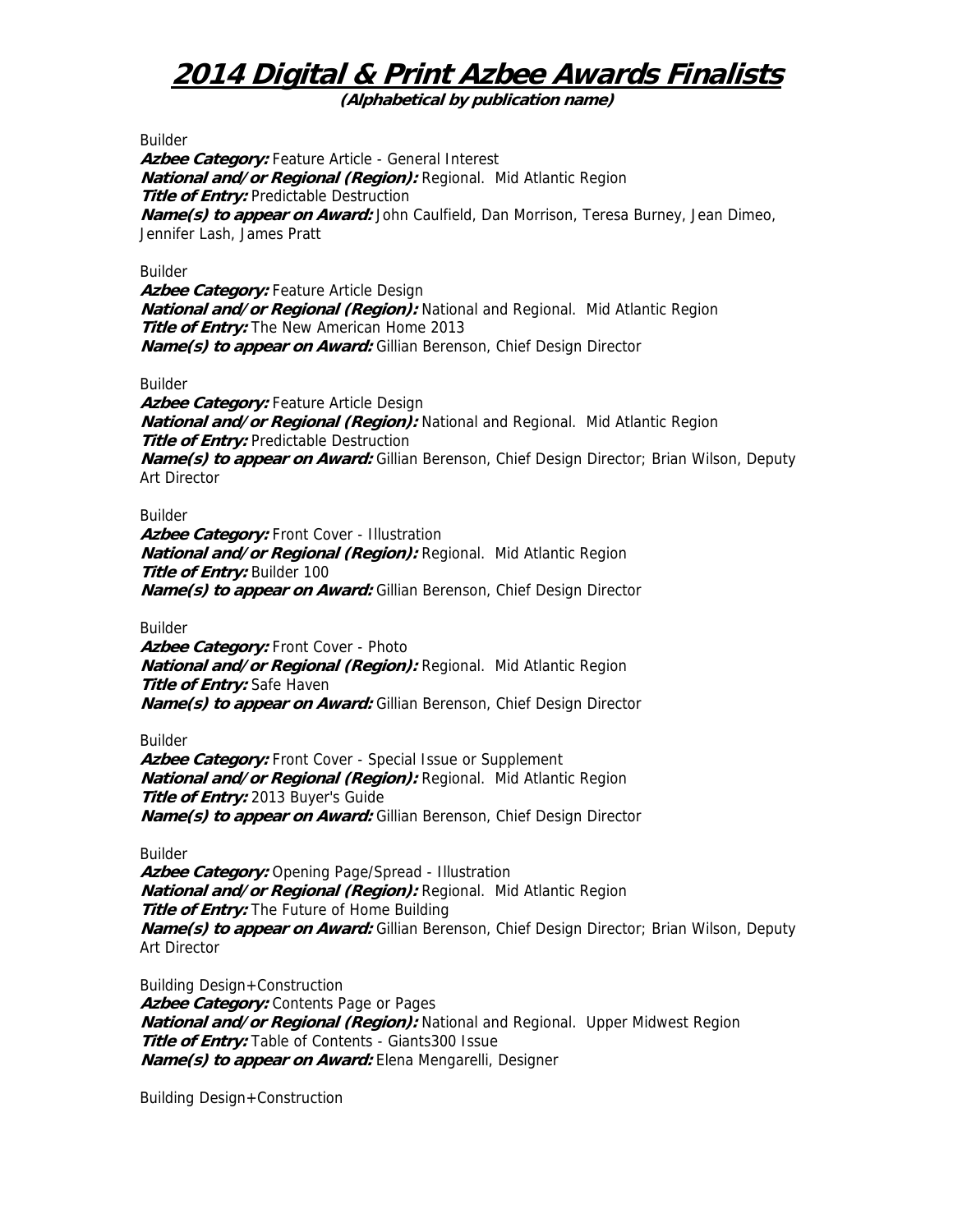**(Alphabetical by publication name)** 

**Azbee Category:** Feature Series **National and/or Regional (Region):** National and Regional. Upper Midwest Region **Title of Entry:** Outpatient Facilities Series **Name(s) to appear on Award:** Julie S. Higginbotham, Senior Editor; David Barista, Chief Editor; Elena Mengarelli, Designer

Business Information **Azbee Category:** E-Zine **National and/or Regional (Region):** National and Regional. New England Region **Title of Entry:** TechTarget's "Business Information" E-Zine **Name(s) to appear on Award:** Jason Sparapani, Joe Hebert, Linda Koury, Scot Petersen

Business Insurance **Azbee Category:** News Analysis **National and/or Regional (Region):** Regional. Upper Midwest Region **Title of Entry: Navy Yard Massacre Name(s) to appear on Award:** Rodd Zolkos, Senior Editor; Judy Greenwald, Senior Editor

Business Insurance Azbee Category: News Section **National and/or Regional (Region):** Regional. Upper Midwest Region **Title of Entry:** Superstorm Sandy: One Year Later **Name(s) to appear on Award:** Business Insurance editorial team

Business Insurance **Azbee Category:** Newspaper Redesign **National and/or Regional (Region):** National and Regional. Upper Midwest Region **Title of Entry:** Workplace Violence **Name(s) to appear on Award:** William Murphy , Art Editor; Stacy Sweat, Designer

Business Insurance Azbee Category: On-Site Trade Show Coverage **National and/or Regional (Region):** National and Regional. Upper Midwest Region **Title of Entry:** RIMS Show Daily **Name(s) to appear on Award:** Business Insurance editorial team

Business Jet Traveler **Azbee Category:** How-To Article **National and/or Regional (Region):** Regional. Northeast Region **Title of Entry:** Starting a Flight Department **Name(s) to appear on Award:** Mark Huber, Contributing Writer; Jeff Burger, Editor

Business Jet Traveler **Azbee Category:** Special Section **National and/or Regional (Region):** Regional. Northeast Region **Title of Entry:** 10th Anniversary Issue Special Section **Name(s) to appear on Award:** Charles Alcock, Jennifer English, Jeff Burger, John Manfredo, Jane Campbell

California Lawyer magazine Azbee Category: Feature Article - General Interest **National and/or Regional (Region):** National and Regional. Pacific Region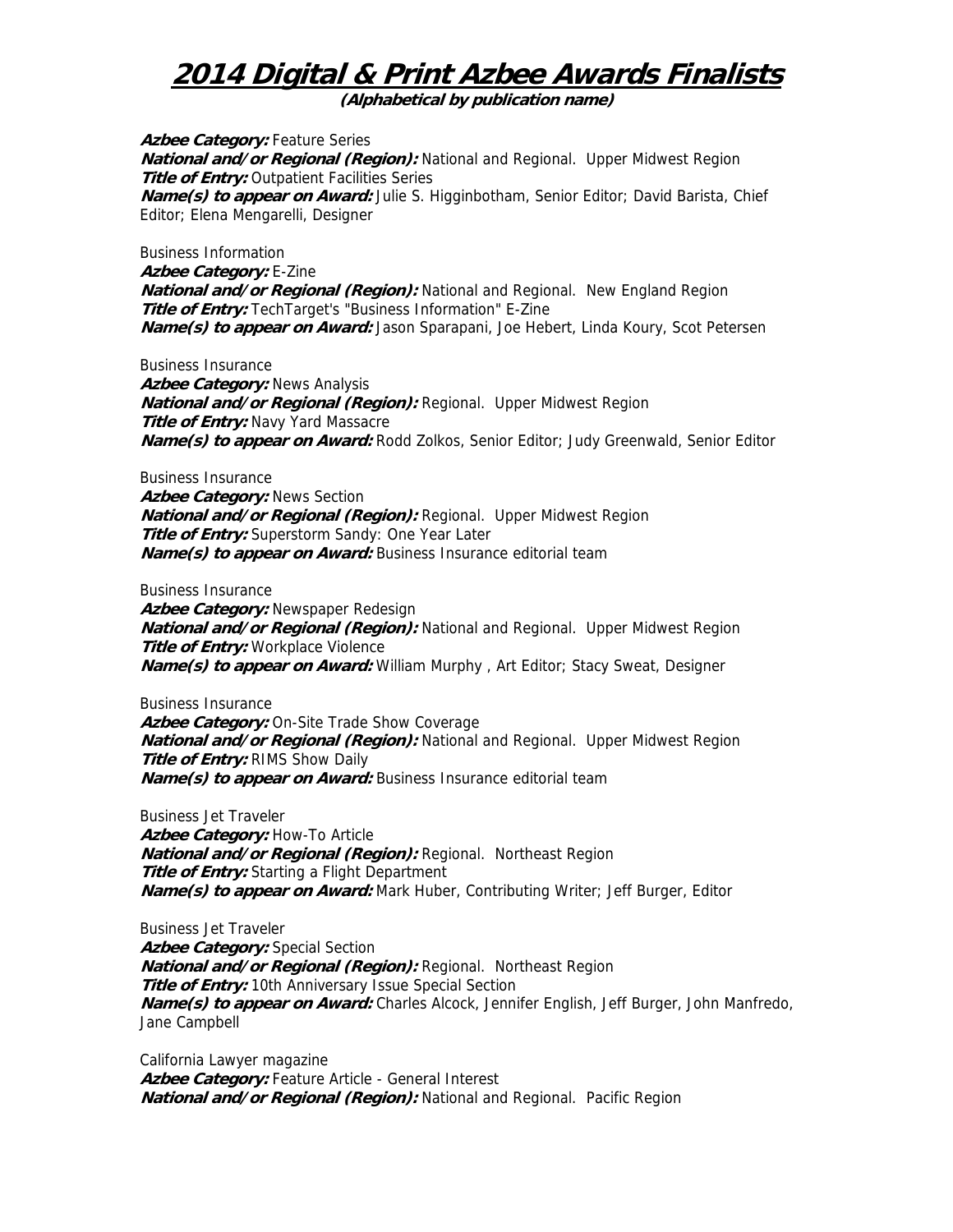**(Alphabetical by publication name)** 

**Title of Entry: Headstrong Name(s) to appear on Award:** Thomas Peele, Writer; Thomas Brom, Senior Editor

California Lawyer magazine **Azbee Category:** Individual Profile - Long **National and/or Regional (Region):** National and Regional. Pacific Region **Title of Entry:** TMZ's Troubleshooter **Name(s) to appear on Award:** Stan Sinberg, Writer; Chuleenan Svetvilas, Editor

California Lawyer magazine **Azbee Category:** News Analysis **National and/or Regional (Region):** Regional. Pacific Region **Title of Entry:** All Fracked Up **Name(s) to appear on Award:** Glen Martin, Writer; Thomas Brom, Senior Editor

California Lawyer magazine **Azbee Category:** News Section **National and/or Regional (Region):** National and Regional. Pacific Region **Title of Entry:** ESQ. **Name(s) to appear on Award:** Laura Impellizzeri, News and Trends Editor

California Lawyer magazine **Azbee Category:** Regular Column, Staff Written **National and/or Regional (Region):** Regional. Pacific Region **Title of Entry:** Soft Law in Bangladesh **Name(s) to appear on Award:** Thomas Brom, Senior Editor

CIO Decisions E-zine **Azbee Category:** E-Zine **National and/or Regional (Region):** National and Regional. New England Region **Title of Entry:** "CIO Decisions" E-zine **Name(s) to appear on Award:** Rachel Lebeaux, Neva Maniscalco, Karen Goulart, Nicole Laskowski, Linda Tucci and Christina Torode

CIO Magazine

**Azbee Category:** Company Profile - Long **National and/or Regional (Region):** Regional. New England Region **Title of Entry:** "Failure is an Option" (Toyota Financial Services) **Name(s) to appear on Award:** Tim Scannell, Director, Strategic Content; Mitch Betts, Executive Editor; Colleen Barry, Senior Editor of Copy & Production; Terri

CIO Magazine Azbee Category: Feature Article - General Interest **National and/or Regional (Region):** Regional. New England Region **Title of Entry:** Big Data from Above **Name(s) to appear on Award:** Kim S. Nash, Managing Editor; Mitch Betts, Executive Editor; Colleen Barry, Senior Editor of Copy & Production; Terri Haas, Art Di

CIO Magazine Azbee Category: Feature Article - General Interest **National and/or Regional (Region):** Regional. New England Region **Title of Entry:** New Chief in Town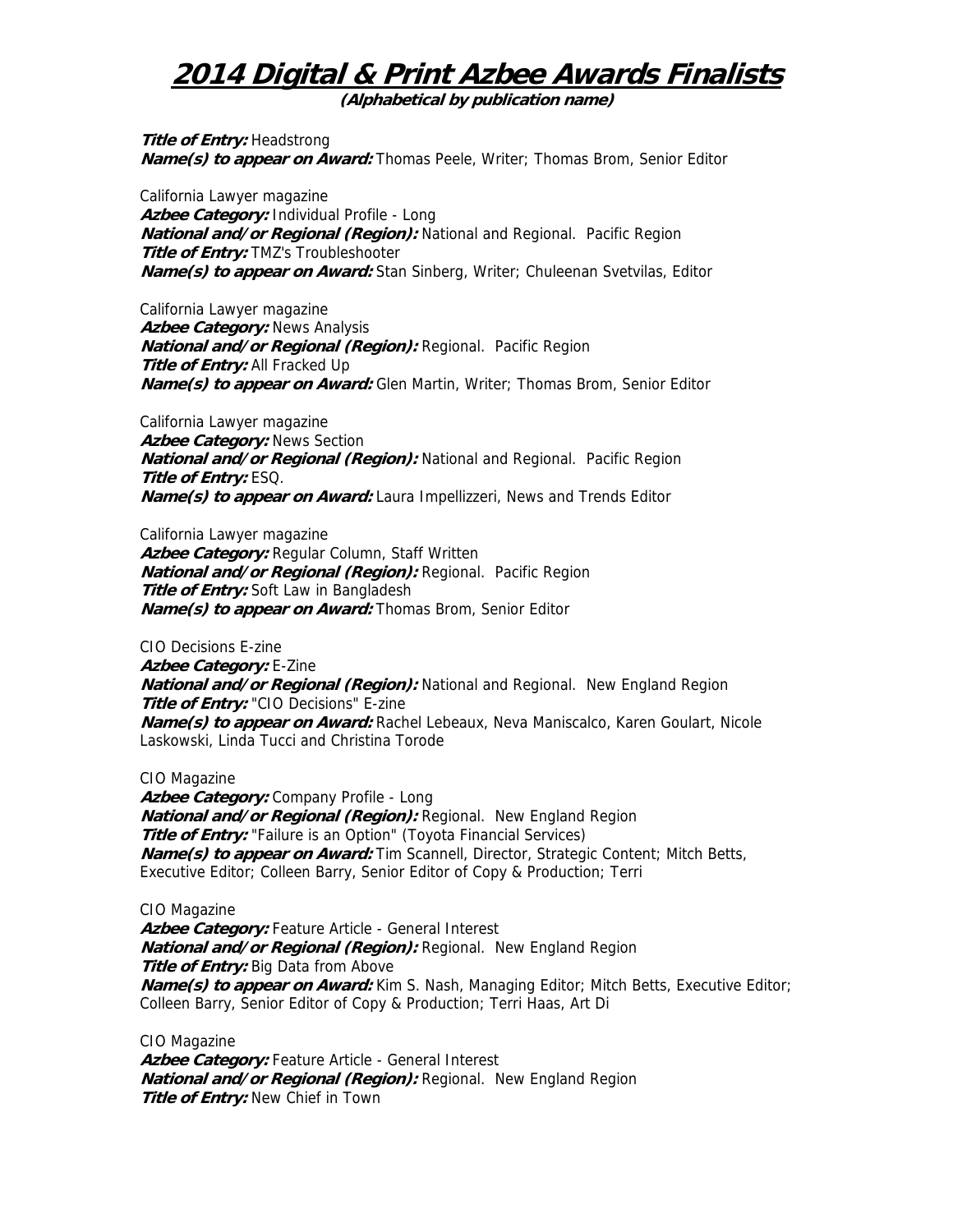**(Alphabetical by publication name)** 

**Name(s) to appear on Award:** Kim S. Nash, Managing Editor; Mitch Betts, Executive Editor; Colleen Barry, Senior Editor of Copy & Production; Terri Haas, Art Di

CIO Magazine Azbee Category: Front Cover - Illustration **National and/or Regional (Region):** Regional. New England Region **Title of Entry:** Big Data From Above **Name(s) to appear on Award:** Terri Haas, Art Director

CIO Magazine

**Azbee Category:** Front Cover - Photo **National and/or Regional (Region):** Regional. New England Region **Title of Entry:** The Great Schism **Name(s) to appear on Award:** Terri Haas, Art Director

CIO Magazine

**Azbee Category:** Original Research **National and/or Regional (Region):** Regional. New England Region **Title of Entry:** 2013 State of the CIO: Gaining Stature **Name(s) to appear on Award:** Kim S. Nash, Managing Editor; Mitch Betts, Executive Editor; Carolyn Johnson, Research Director; Colleen Barry, Senior Editor of C

#### CIO.com

Azbee Category: Blog - Analysis/Commentary **National and/or Regional (Region):** National and Regional. New England Region **Title of Entry:** Martin on Mobile Apps **Name(s) to appear on Award:** James A. Martin, CIO.com contributing blogger

CIO.com

Azbee Category: E-Newsletter - General Excellence **National and/or Regional (Region):** Regional. New England Region **Title of Entry:** E-Newsletter **Name(s) to appear on Award:** CIO.com

CIO.com

**Azbee Category: Online Product Review National and/or Regional (Region):** National and Regional. New England Region **Title of Entry:** BlackBerry Z10 Review: Hands On with the First BlackBerry 10 Smartphone **Name(s) to appear on Award:** Al Sacco, CIO.com Senior Editor

cio.com

Azbee Category: Photo Gallery/Slide Show **National and/or Regional (Region):** Regional. New England Region **Title of Entry:** State of the CIO 2013 **Name(s) to appear on Award:** Terri Haas, Art Director

cio.com

Azbee Category: Photo Gallery/Slide Show **National and/or Regional (Region):** National and Regional. New England Region **Title of Entry:** Top 10 Programming Skills That Will Get You Hired **Name(s) to appear on Award:** Terri Haas, Art Director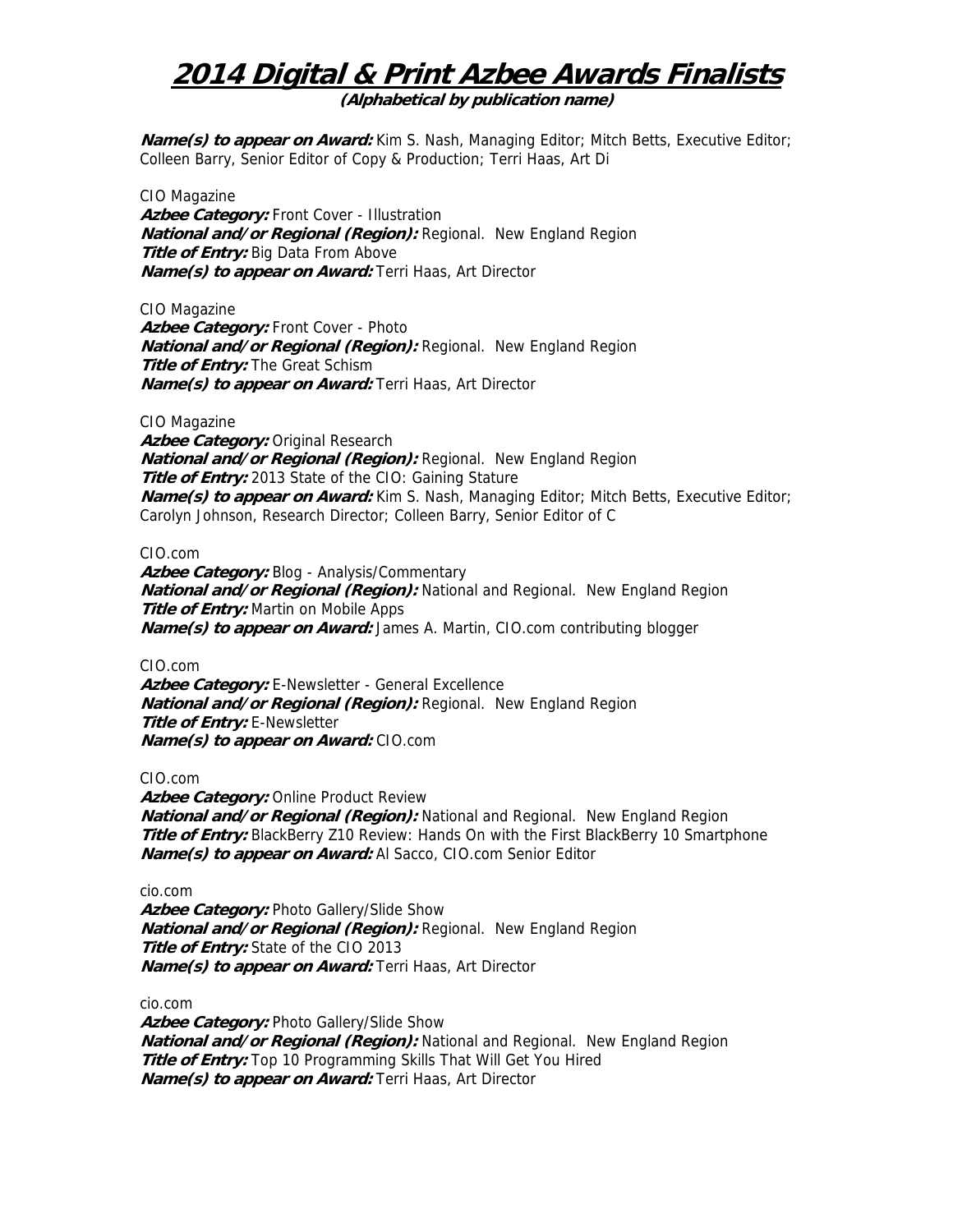**(Alphabetical by publication name)** 

CIO.com **Azbee Category:** Social Media Presence **National and/or Regional (Region):** Regional. New England Region **Title of Entry:** CIO Facebook **Name(s) to appear on Award:** CIO.com

Civil Engineering Azbee Category: Contents Page or Pages **National and/or Regional (Region):** Regional. Mid Atlantic Region **Title of Entry: Contents Name(s) to appear on Award:** Jeff Roth, Art director

Civil Engineering Azbee Category: Contents Page or Pages **National and/or Regional (Region):** National and Regional. Mid Atlantic Region **Title of Entry:** Contents **Name(s) to appear on Award:** Jeff Roth, art director

Civil Engineering Azbee Category: Contents Page or Pages **National and/or Regional (Region):** Regional. Mid Atlantic Region **Title of Entry: Contents Name(s) to appear on Award:** Jeff Roth

Civil Engineering **Azbee Category:** Feature Article - General Interest **National and/or Regional (Region):** Regional. Mid Atlantic Region **Title of Entry:** Supersized **Name(s) to appear on Award:** Robert L. Reid, senior editor

Civil Engineering Azbee Category: Feature Article - General Interest **National and/or Regional (Region):** National and Regional. Mid Atlantic Region **Title of Entry:** Defending New Orleans **Name(s) to appear on Award:** Robert L. Reid, senior editor

Civil Engineering **Azbee Category:** Humorous/Fun Department **National and/or Regional (Region):** National and Regional. Mid Atlantic Region **Title of Entry:** News2Note **Name(s) to appear on Award:** Anne Elizabeth Powell, editor in chief

Civil Engineering **Azbee Category:** Opening Page/Spread - Photo **National and/or Regional (Region):** Regional. Mid Atlantic Region **Title of Entry:** Waterfront Wonder **Name(s) to appear on Award:** Jeff Roth, art director

Civil Engineering Azbee Category: Opening Page/Spread - Photo **National and/or Regional (Region):** Regional. Mid Atlantic Region **Title of Entry:** A Shade of Distinction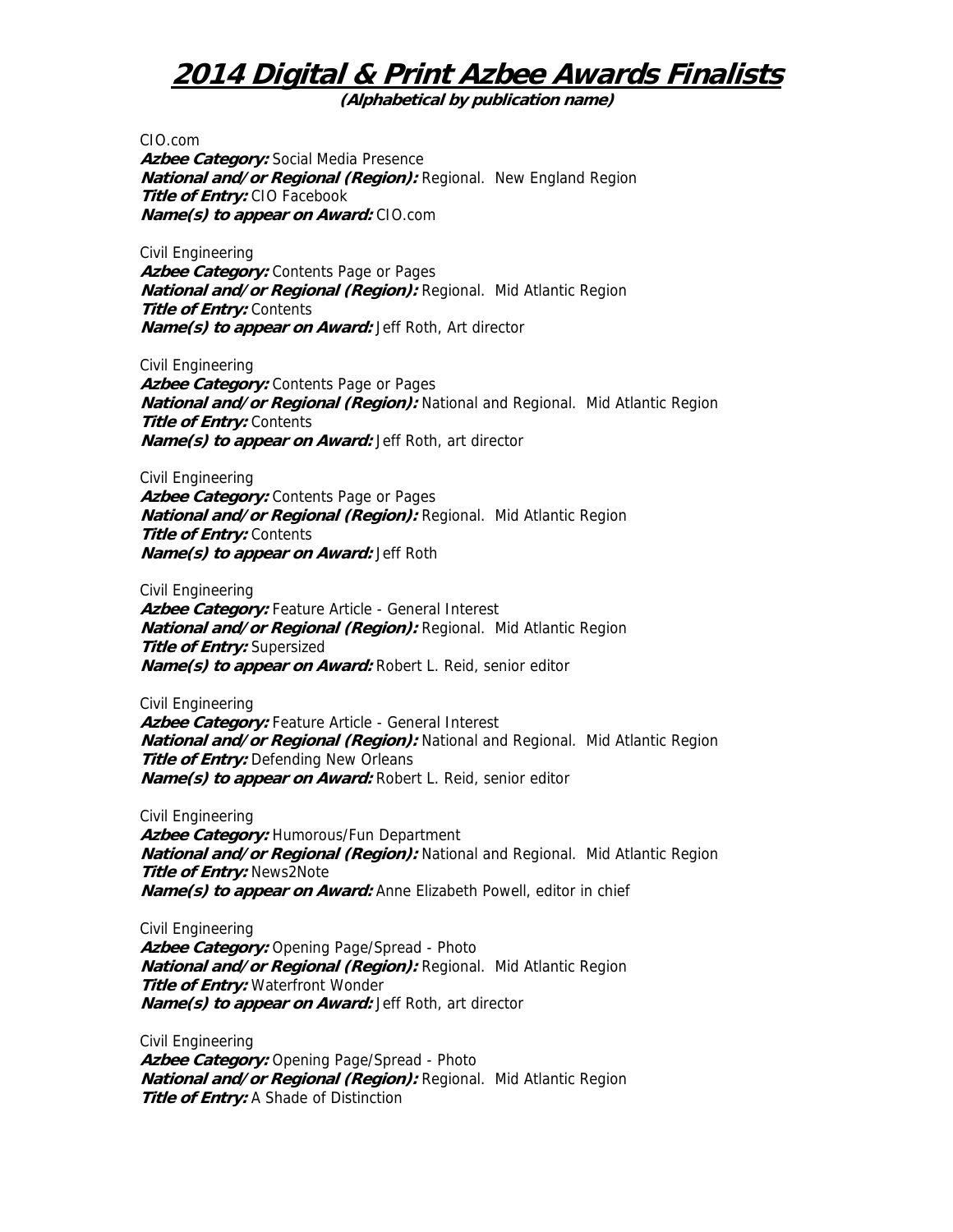**(Alphabetical by publication name)** 

**Name(s) to appear on Award:** Jeff Roth, art director

Civil Engineering **Azbee Category:** Technical Article **National and/or Regional (Region):** Regional. Mid Atlantic Region **Title of Entry:** Flying Carpet **Name(s) to appear on Award:** Pierluigi Bucci

Civil Engineering magazine **Azbee Category:** Regular Department **National and/or Regional (Region):** Regional. Mid Atlantic Region **Title of Entry:** Technology **Name(s) to appear on Award:** Jenny Jones

Civil Engineering online **Azbee Category:** Web Feature Article **National and/or Regional (Region):** Regional. Mid Atlantic Region **Title of Entry:** Massive Equine Statues Require Engineering Finesse **Name(s) to appear on Award:** Jenny Jones

Civil Engineering online **Azbee Category:** Web Feature Article **National and/or Regional (Region):** Regional. Mid Atlantic Region **Title of Entry:** Music and Motion Inspire Nashville Convention Center **Name(s) to appear on Award:** T.R. Witcher

Civil Enigneering online **Azbee Category:** Web Feature Article **National and/or Regional (Region):** Regional. Mid Atlantic Region **Title of Entry:** Expansion Approved for Ancient U.K. Abbey **Name(s) to appear on Award:** Cathy A. Cardno, Ph.D.

Club Industry Azbee Category: Editorial/Editor's Letter **National and/or Regional (Region):** Regional. Central Region **Title of Entry:** First Word **Name(s) to appear on Award:** Pamela Kufahl, Director of Content and Engagement

Club Industry **Azbee Category:** Individual Profile - Long **National and/or Regional (Region):** Regional. Central Region **Title of Entry:** The Visionary **Name(s) to appear on Award:** Stuart Goldman, Executive Editor

Columbia Business Times Azbee Category: Feature Aricle Design **National and/or Regional (Region):** Regional. Central Region **Title of Entry:** Suit Up **Name(s) to appear on Award:** Jake Klinghammer, Kristin Branscom, Chris Harrison, Sarah Redohl, Taylor Allen, Cydni Robertson and Katie Cowell

Columbia Business Times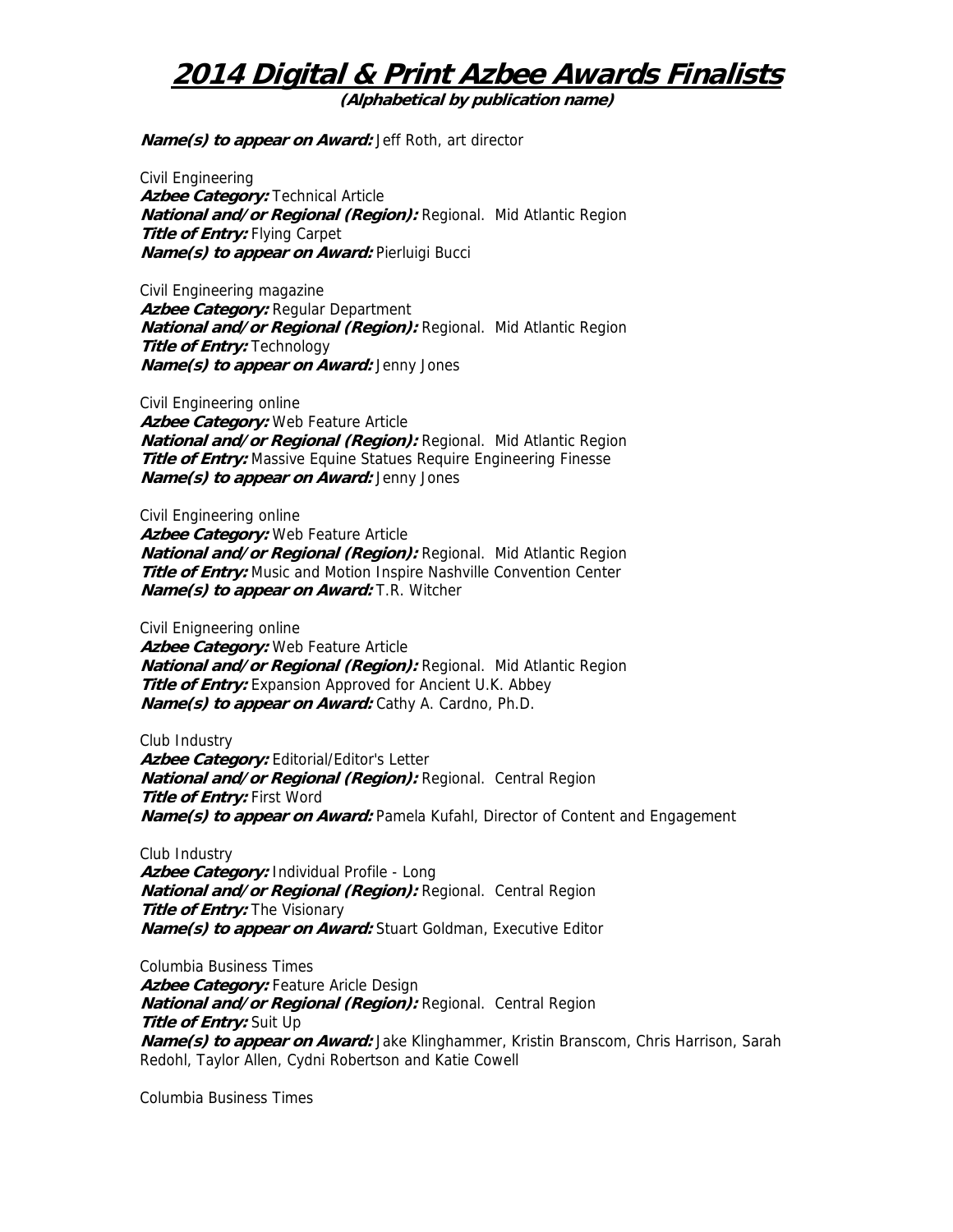**(Alphabetical by publication name)** 

Azbee Category: Front Cover - Photo **National and/or Regional (Region):** Regional. Central Region **Title of Entry:** Columbia's Bloodiest Business **Name(s) to appear on Award:** Kristin Branscom, Art Director; Anthony Jinson, Photographer; Sarah Redohl, Managing Editor; Breanne Hollinger, Photographer's Ass

Columbia Business Times Azbee Category: Visual Storytelling **National and/or Regional (Region):** National and Regional. Central Region **Title of Entry:** Justice League and Five-Year Forecast **Name(s) to appear on Award:** Sarah Redohl, Managing Editor; Kristin Branscom, Art Director; Anthony Jinson, Photographer

Commercial Carrier Journal **Azbee Category:** Video - News **National and/or Regional (Region):** Regional. Upper Midwest Region **Title of Entry:** CCJ Top 10 stories of 2013 **Name(s) to appear on Award:** Jeff Crissey

Commercial Carrier Journal **Azbee Category:** Web Microsite/Special Section (Non-Trade Show/Conference) **National and/or Regional (Region):** National and Regional. Upper Midwest Region **Title of Entry:** CSA Web Microsite/Special Section **Name(s) to appear on Award:** Todd Dills, Jeff Crissey, Dean Smallwood

Computerworld **Azbee Category:** B2B Website of the Year **National and/or Regional (Region):** National. **Title of Entry:** computerworld.com **Name(s) to appear on Award:** Editorial Staff & Contributors

Computerworld Azbee Category: Blog - How to tips/service **National and/or Regional (Region):** National and Regional. New England Region **Title of Entry:** Defensive Computing **Name(s) to appear on Award:** Michael Horowitz, Contributing Blogger

Computerworld **Azbee Category:** Case History **National and/or Regional (Region):** National and Regional. New England Region **Title of Entry:** Fueled by Analytics **Name(s) to appear on Award:** Julia King; Ellen Fanning; April Montgonery

Computerworld Azbee Category: Enterprise News Story **National and/or Regional (Region):** National and Regional. New England Region **Title of Entry:** H-1B workers in line for Obamacare work **Name(s) to appear on Award:** Patrick Thibodeau

Computerworld Azbee Category: Feature Article - General Interest **National and/or Regional (Region):** Regional. New England Region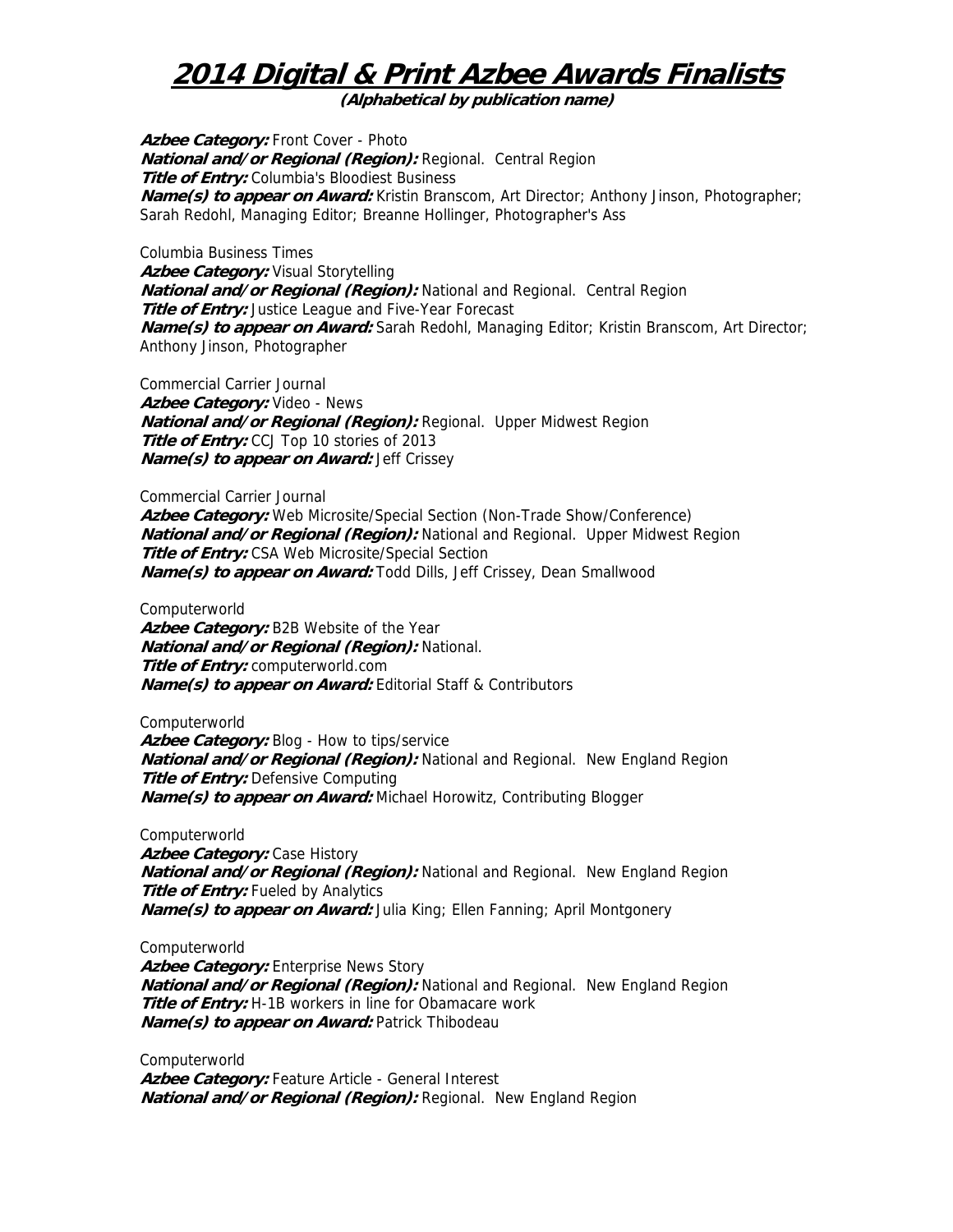**(Alphabetical by publication name)** 

**Title of Entry:** Buried in Software Licensing **Name(s) to appear on Award:** Robert L. Mitchell; Johanna Ambrosio; Ellen Fanning

Computerworld Azbee Category: Front Cover - Illustration **National and/or Regional (Region):** National and Regional. New England Region **Title of Entry: Deep Thinkers Name(s) to appear on Award:** April Montgomery, Art Director; Victo Ngai, Illustrator

Computerworld

Azbee Category: Front Cover - Illustration **National and/or Regional (Region):** Regional. New England Region **Title of Entry: Big Data Blues Name(s) to appear on Award:** April Montgomery, Art Director; Nick Iluzada, Illustrator

Computerworld

**Azbee Category:** How-To Article **National and/or Regional (Region):** Regional. New England Region **Title of Entry:** Managing Chaos (As Usual) **Name(s) to appear on Award:** Julia King; Ellen Fanning; April Montgomery

Computerworld

**Azbee Category:** Impact/Investigative **National and/or Regional (Region):** National and Regional. New England Region **Title of Entry:** The Data Shows: Top H-1B users are offshore outsourcers **Name(s) to appear on Award:** Patrick Thibodeau; Sharon Machlis

Computerworld **Azbee Category:** Online **National and/or Regional (Region):** National and Regional. New England Region **Title of Entry:** Forget fingerprints: Your iris is your new identity **Name(s) to appear on Award:** Robert L. Mitchell; Johanna Ambrosio

Computerworld

**Azbee Category:** Online Product Review **National and/or Regional (Region):** National and Regional. New England Region **Title of Entry:** 4 video editors: Pro results for ambitious amateurs **Name(s) to appear on Award:** Serdar Yegulalp; Barbara Krasnoff; Keith Shaw

Computerworld

Azbee Category: Online Product Review **National and/or Regional (Region):** Regional. New England Region **Title of Entry:** Samsung Galaxy S4 deep-dive review: A real-world evaluation **Name(s) to appear on Award:** JR Raphael, Contributor; Barbara Krasnoff

Computerworld **Azbee Category:** Opening Page/Spread - Illustration **National and/or Regional (Region):** Regional. New England Region **Title of Entry: Big Data Blues Name(s) to appear on Award:** April Montgomery, Art Director; Nick Iluzada, Illustrator

Computerworld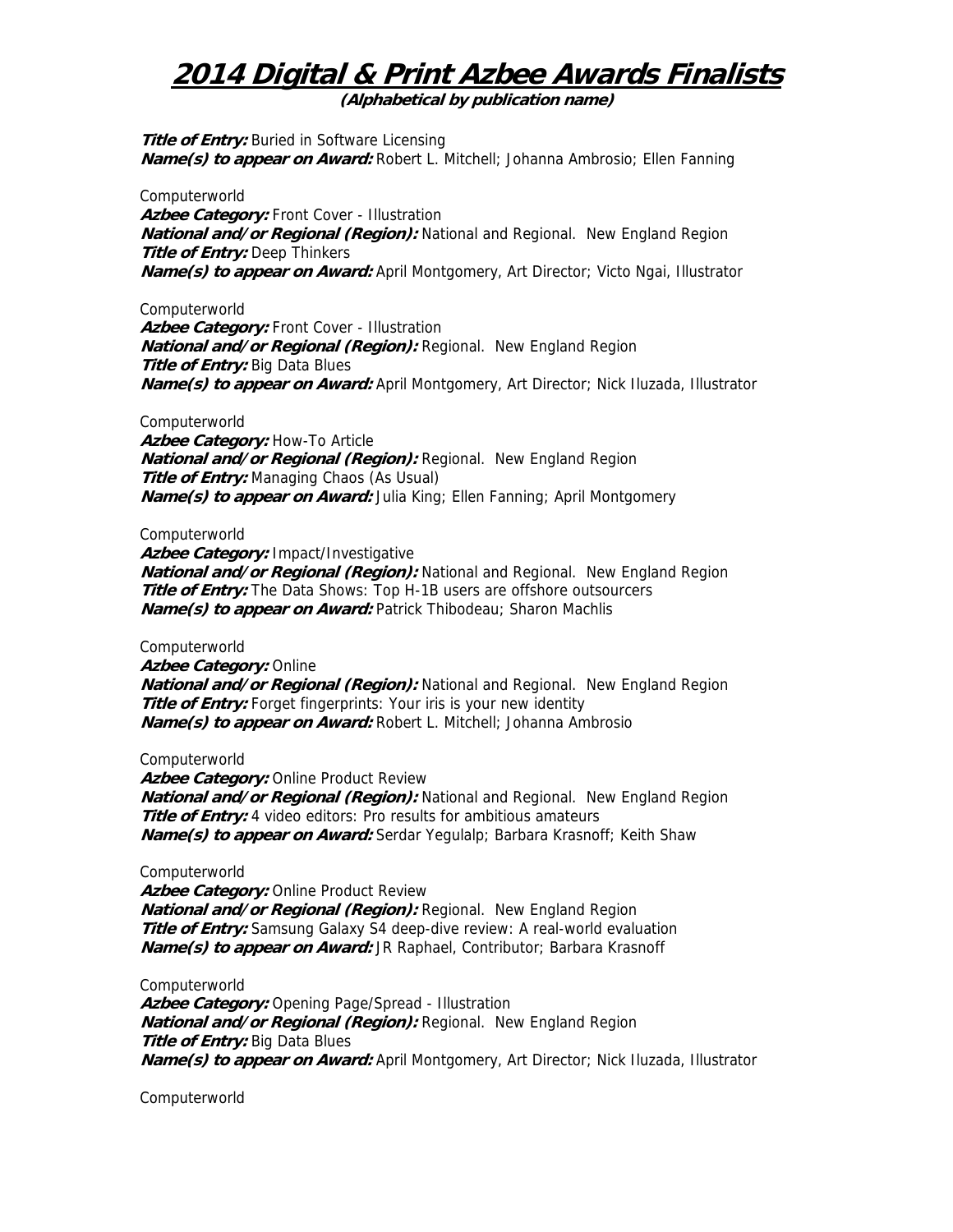**(Alphabetical by publication name)** 

**Azbee Category:** Opening Page/Spread - Illustration **National and/or Regional (Region):** Regional. New England Region **Title of Entry: Project Greenlight Name(s) to appear on Award:** April Montgomery, Art Director; Anastasia Vasilakis, Illustrator

Computerworld **Azbee Category:** Opening Page/Spread - Illustration **National and/or Regional (Region):** National and Regional. New England Region **Title of Entry:** Deep Thinkers **Name(s) to appear on Award:** April Montgomery, Art Director; Victo Ngai, Illustrator

Computerworld

**Azbee Category:** Original Research **National and/or Regional (Region):** National and Regional. New England Region **Title of Entry:** Salary Survey 2013 **Name(s) to appear on Award:** Mary Brandel; Tracy Mayor; Mari Keefe; April Montgomery; Bob Rawson

Computerworld

**Azbee Category:** Original Web Commentary **National and/or Regional (Region):** National and Regional. New England Region **Title of Entry:** Original Commentary **Name(s) to appear on Award:** Gregg Keizer

Computerworld

**Azbee Category:** Web Feature Article **National and/or Regional (Region):** National and Regional. New England Region **Title of Entry:** 4 Ideas to steal from IT upstarts **Name(s) to appear on Award:** Beth Stackpole, Contributor; Tracy Mayor

Computerworld

Azbee Category: Web How to Article

**National and/or Regional (Region):** National and Regional. New England Region **Title of Entry:** Cryptolocker: How to avoid getting infected and what to do if you are **Name(s) to appear on Award:** Jonathan Hassell, Contributor; Johanna Ambrosio

Computerworld

**Azbee Category:** Web How to Article **National and/or Regional (Region):** National and Regional. New England Region **Title of Entry:** How to extract custom data from the Google Analytics API **Name(s) to appear on Award:** Sharon Machlis; Barbara Krasnoff

Computerworld Azbee Category: Web News Section **National and/or Regional (Region):** National and Regional. New England Region **Title of Entry:** News **Name(s) to appear on Award:** Editorial Staff

Conference Live 2013 Azbee Category: Trade Show/Conference Coverage **National and/or Regional (Region):** Regional. Upper Midwest Region **Title of Entry:** Conference Live 2013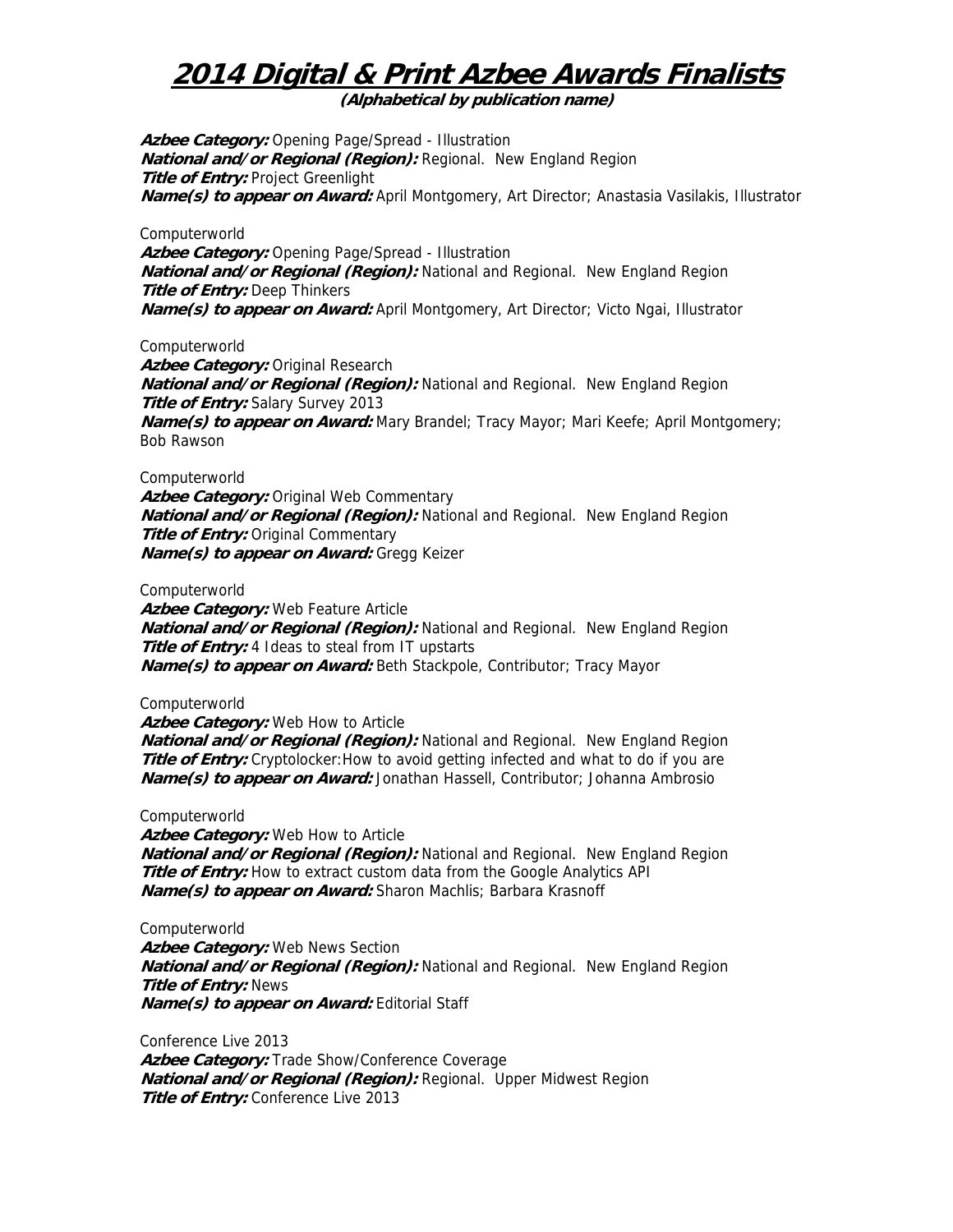**(Alphabetical by publication name)** 

**Name(s) to appear on Award:** Conference Live 2013

Construction Equipment Azbee Category: Product Section/Department **National and/or Regional (Region):** National and Regional. Upper Midwest Region **Title of Entry:** Buying File **Name(s) to appear on Award:** Frank Raczon, Senior Editor

Construction Executive Azbee Category: Company Profile - Long **National and/or Regional (Region):** Regional. Mid Atlantic Region **Title of Entry:** Committed to Continuous Improvement **Name(s) to appear on Award:** Joanna Masterson, Editor

Control

Azbee Category: Front Cover - Illustration **National and/or Regional (Region):** National and Regional. Upper Midwest Region **Title of Entry:** The Mobile Worker **Name(s) to appear on Award:** Brian Hertel

Control

Azbee Category: Front Cover - Photo **National and/or Regional (Region):** National and Regional. Upper Midwest Region **Title of Entry:** What s Inside Your Armor? **Name(s) to appear on Award:** Brian Hertel

Control

**Azbee Category:** Infographics **National and/or Regional (Region):** Regional. Upper Midwest Region **Title of Entry:** Steady State: 2013 Salary Survey **Name(s) to appear on Award:** Brian Hertel

**Control** 

**Azbee Category:** Regular Column, Contributed **National and/or Regional (Region):** Regional. Upper Midwest Region **Title of Entry:** On the Bus **Name(s) to appear on Award:** John Rezabek, contributing editor

Control

**Azbee Category:** Technical Article **National and/or Regional (Region):** Regional. Upper Midwest Region **Title of Entry:** What's Inside Your Armor? **Name(s) to appear on Award:** Jim Montague, executive editor

Corporate Counsel **Azbee Category:** Impact/Investigative **National and/or Regional (Region):** National and Regional. Northeast Region **Title of Entry:** Lost In Translation **Name(s) to appear on Award:** David Hechler, Executive Editor

Corporate Counsel **Azbee Category:** News Section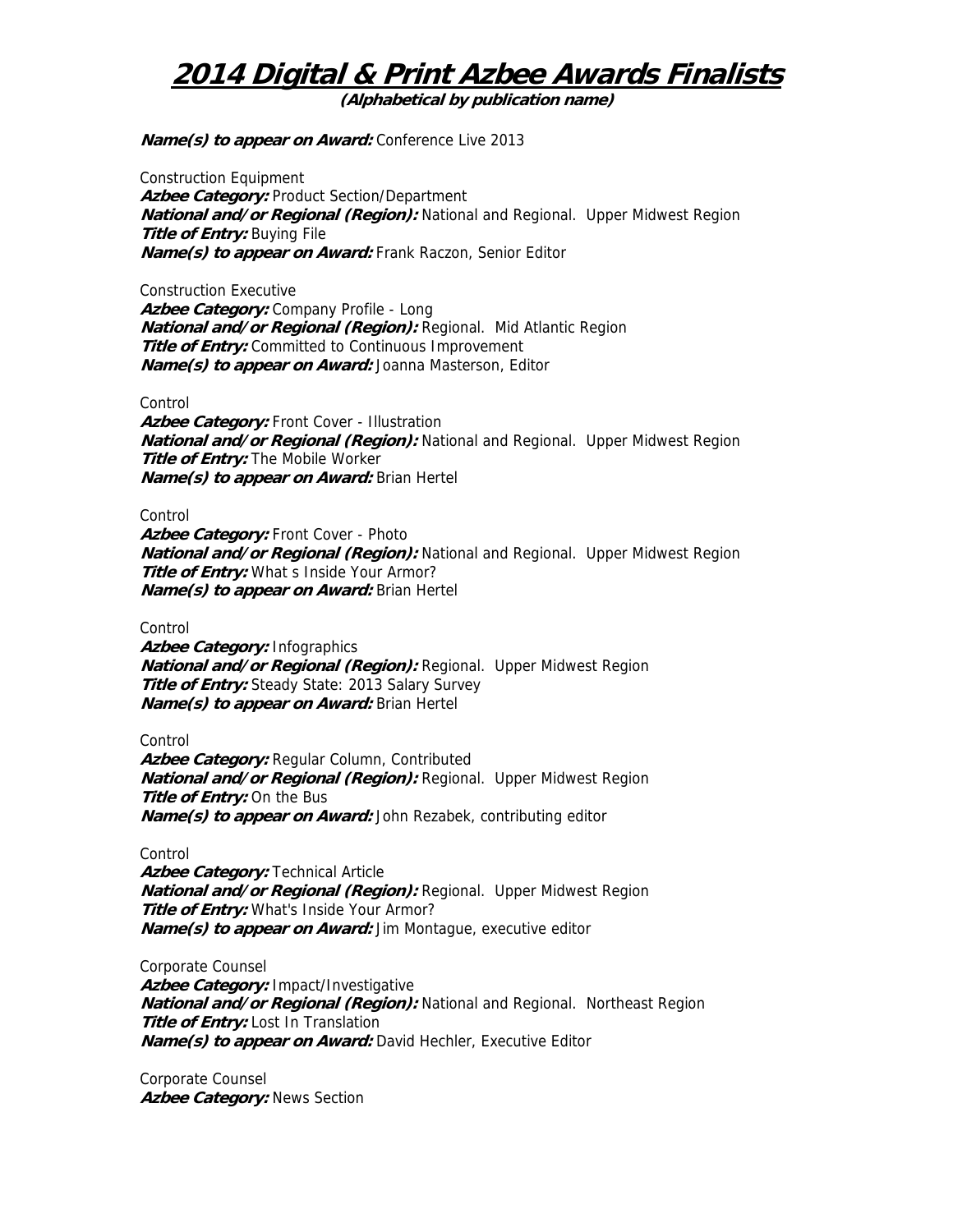**(Alphabetical by publication name)** 

**National and/or Regional (Region):** Regional. Northeast Region **Title of Entry:** Inbox **Name(s) to appear on Award:** The Editorial Staff

Corporate Counsel **Azbee Category:** Regular Column, Staff Written **National and/or Regional (Region):** National and Regional. Northeast Region **Title of Entry:** IP Insider **Name(s) to appear on Award:** Lisa Shuchman, Staff Reporter

Counselor

Azbee Category: Editorial/Editor's Letter **National and/or Regional (Region):** Regional. Mid Atlantic Region **Title of Entry:** Editor's Letter **Name(s) to appear on Award:** Andrew Cohen, Editor

#### Counselor

**Azbee Category:** How-To Article **National and/or Regional (Region):** Regional. Mid Atlantic Region **Title of Entry:** Before Disaster Strikes **Name(s) to appear on Award:** Andrew Cohen, Editor; Dave Vagnoni, Senior Editor

#### Counselor

**Azbee Category:** Opening Page/Spread Typographic **National and/or Regional (Region):** National and Regional. Mid Atlantic Region **Title of Entry:** Innovation In the Office **Name(s) to appear on Award:** Glen Karpowich, Senior Designer; Andrew Cohen, Editor; Melinda Ligos, Editor In Chief

#### Counselor

Azbee Category: Opening Page/Spread Typographic **National and/or Regional (Region):** National and Regional. Mid Atlantic Region **Title of Entry: Cake Boss Name(s) to appear on Award:** Glen Karpowich, Senior Designer; Andrew Cohen, Editor; Melinda Ligos, Editor In Chief

#### Counselor

**Azbee Category:** Special Section **National and/or Regional (Region):** Regional. Mid Atlantic Region **Title of Entry:** Matter of Trust **Name(s) to appear on Award:** Andrew Cohen, Editor; Dave Vagnoni, Senior Editor; Betsy Cummings, Senior Writer

Credit Union Strategy & Performance **Azbee Category:** Company Profile - Long **National and/or Regional (Region):** Regional. Mid Atlantic Region **Title of Entry:** When The Grass Is Really Greener **Name(s) to appear on Award:** Aaron Pugh, Managing Editor, Writer

Credit Union Strategy & Performance **Azbee Category:** Humorous/Fun Department **National and/or Regional (Region):** National and Regional. Mid Atlantic Region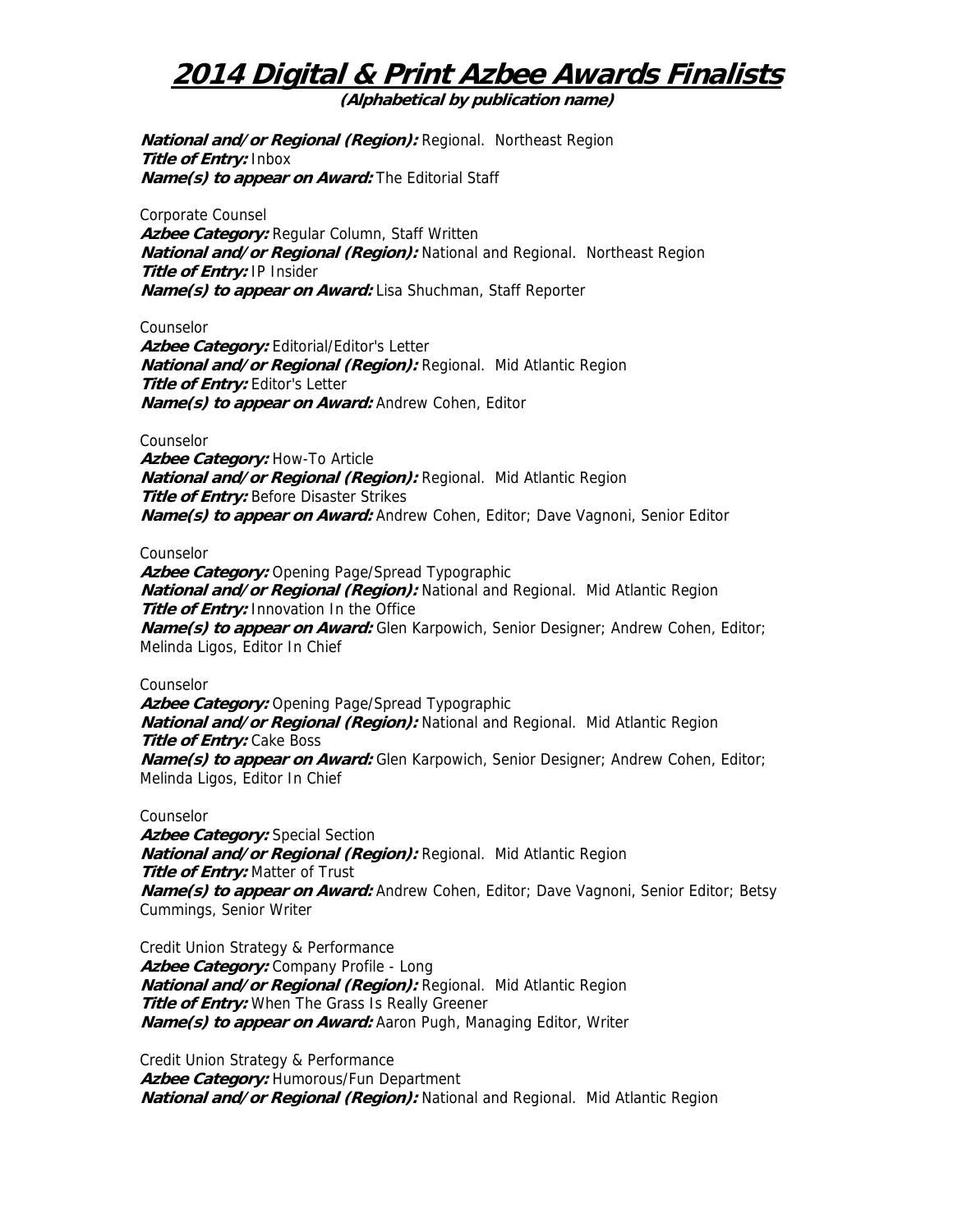**(Alphabetical by publication name)** 

**Title of Entry: Diversions** 

**Name(s) to appear on Award:** Leigh Anne Terry, Talent Development; Erik Payne, Writer

### **CRN**

Azbee Category: Company Profile - Long **National and/or Regional (Region):** Regional. New England Region **Title of Entry:** Dell: Now Comes The Hard Part **Name(s) to appear on Award:** Tom Spring, Senior Editor; Steven Burke, Editor - News; Robert Westervelt, Senior Editor

### **CRN**

**Azbee Category:** Online Web Reference Site **National and/or Regional (Region):** National and Regional. New England Region **Title of Entry:** The Best States To Start A Solution Provider Business **Name(s) to appear on Award:** Rick Whiting; Anne Goldstein; Joe Ambrogio; Joe Caponi

### CSP

**Azbee Category:** Individual Profile - Long **National and/or Regional (Region):** Regional. Upper Midwest Region **Title of Entry:** John MacDougall: Retail Leader of the Year **Name(s) to appear on Award:** Angel Abcede

**CSP** 

Azbee Category: Original Research **National and/or Regional (Region):** Regional. Upper Midwest Region **Title of Entry: Outlook Survey 2013 Name(s) to appear on Award:** Samantha Oller

**CSP** 

**Azbee Category:** Special Supplement **National and/or Regional (Region):** Regional. Upper Midwest Region **Title of Entry:** Category Management Handbook 2013 **Name(s) to appear on Award:** Samantha Oller, Jennifer Bulat, Jenn Parquette

Custom Home

**Azbee Category:** Magazine Design **National and/or Regional (Region):** Regional. Mid Atlantic Region **Title of Entry: Custom Home Name(s) to appear on Award:** Gillian Berenson, Chief Design Director; Brian Wilson, Deputy Art Director

Datamation **Azbee Category:** Online **National and/or Regional (Region):** Regional. New England Region **Title of Entry:** Software-Defined Data Centers Could Change the IT Landscape **Name(s) to appear on Award:** Paul Shread, Editor in Chief

DC Velocity **Azbee Category:** Video - Tutorial **National and/or Regional (Region):** National and Regional. Mid Atlantic Region **Title of Entry:** Move It! **Name(s) to appear on Award:** David Maloney, Senior Editor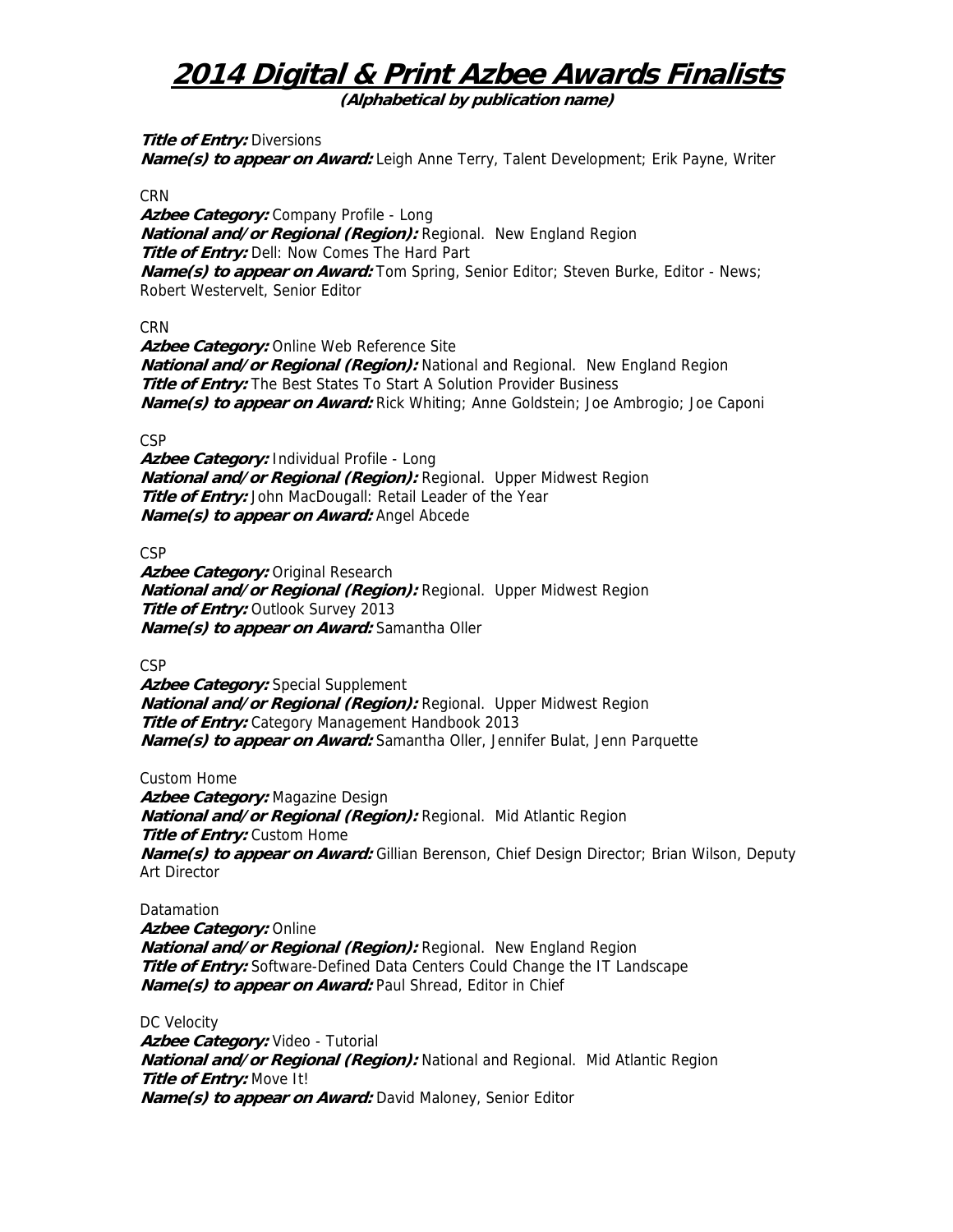**(Alphabetical by publication name)** 

**Dealernews** 

Azbee Category: Editorial/Editor's Letter **National and/or Regional (Region):** Regional. Pacific Region **Title of Entry: Editor's Note Name(s) to appear on Award:** Mary Green Slepicka

**Dealernews** Azbee Category: E-Newsletter - General Excellence **National and/or Regional (Region):** National and Regional. Pacific Region **Title of Entry:** DealerNEWS ALERT **Name(s) to appear on Award:** Mary Green Slepicka, Content Director; Beth Demont, Creative Director; Kristina Bildeaux, Audience Development Manager

Design World

Azbee Category: Editorial/Editor's Letter **National and/or Regional (Region):** National and Regional. Heartland Region **Title of Entry:** Insights **Name(s) to appear on Award:** Paul J. Heney, Editorial Director

Design World

**Azbee Category:** Opening Page/Spread - Photo **National and/or Regional (Region):** National and Regional. Heartland Region **Title of Entry:** The Do Everything Space Suit **Name(s) to appear on Award:** Mark Rook, Creative Director

Design World

**Azbee Category:** Opening Page/Spread - Photo **National and/or Regional (Region):** Regional. Heartland Region **Title of Entry:** Toys: big mechatronic challenges in small packages **Name(s) to appear on Award:** Mark Rook, Creative Director

Diversity Executive

**Azbee Category:** Individual Profile - Long **National and/or Regional (Region):** Regional. Upper Midwest Region **Title of Entry:** Remembering a Trailblazer **Name(s) to appear on Award:** Frank Kalman and Ladan Nikravan

DTN/The Progressive Farmer Azbee Category: Feature Article - General Interest **National and/or Regional (Region):** Regional. Southeast Region **Title of Entry:** Farmer Philanthropists **Name(s) to appear on Award:** Jim Patrico, Senior Editor/Photo Editor; Donovan Harris, Art **Director** 

DTN/The Progressive Farmer Azbee Category: Front Cover - Photo **National and/or Regional (Region):** Regional. Southeast Region **Title of Entry:** 2013 December New Frontiers Cover **Name(s) to appear on Award:** Donovan Harris, Director of Art and Production; Mark Wallheiser, Contributing Photographer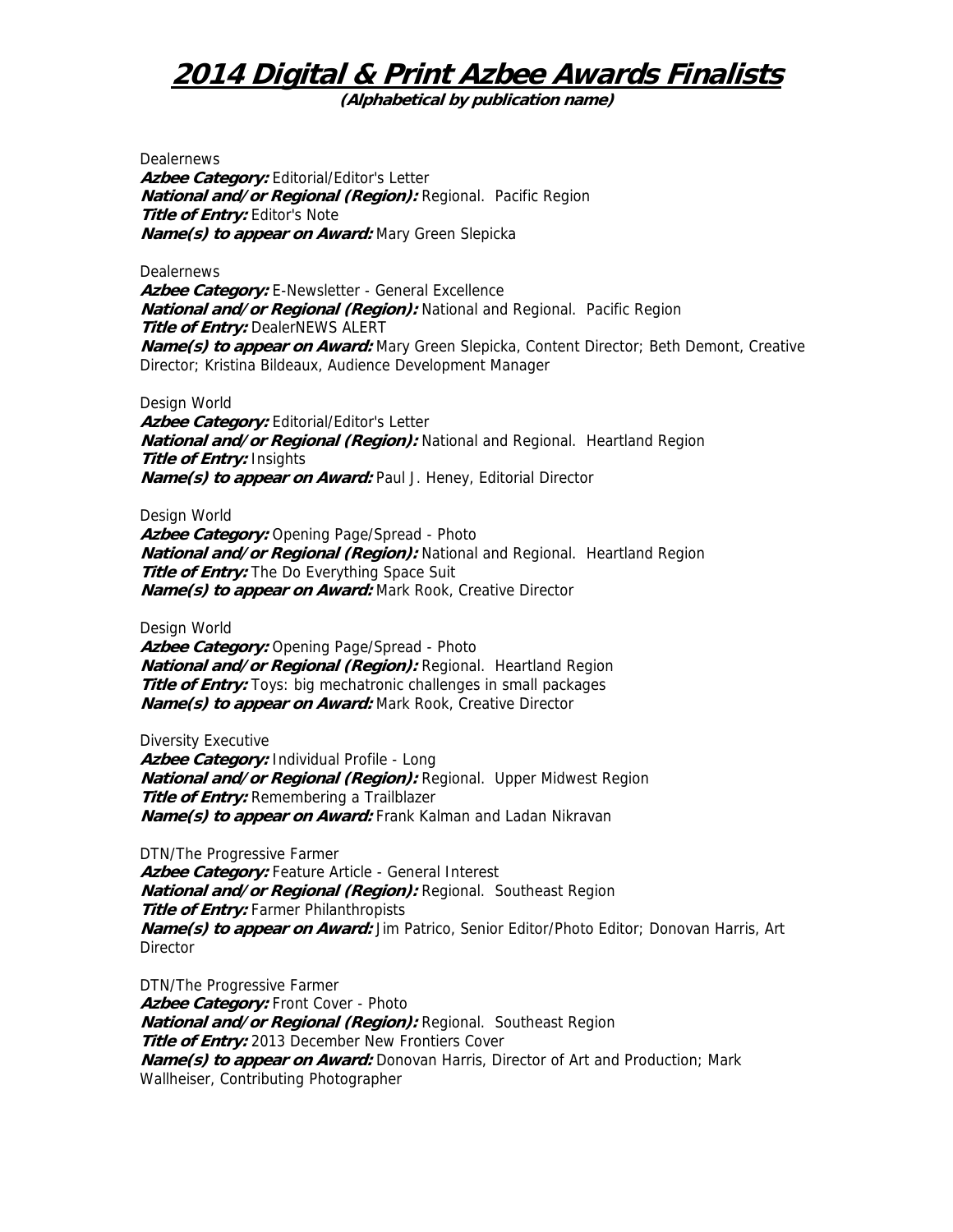**(Alphabetical by publication name)** 

DTN/The Progressive Farmer **Azbee Category:** Regular Department **National and/or Regional (Region):** Regional. Southeast Region **Title of Entry: Handy Devices Name(s) to appear on Award:** Dan Miller, Senior Editor; Donovan Harris, Art Director

DTN/The Progressive Farmer Azbee Category: Special Section **National and/or Regional (Region):** Regional. Southeast Region **Title of Entry:** America's Best Young Farmers and Ranchers **Name(s) to appear on Award:** Dan Miller, Senior Editor; Jim Patrico, Senior Editor/Photo Editor; Karl Wolfshohl, Contributing Editor; Donovan Harris, Art Direc

DTN/The Progressive Farmer Azbee Category: Special Section **National and/or Regional (Region):** Regional. Southeast Region **Title of Entry:** Facing The Food Cliff **Name(s) to appear on Award:** Gregg Hillyer, Editor In Chief; Jim Patrico, Senior Editor/Photo Editor; Charles Johnson, Contributing Editor; John Buckner, Contr

DTN/The Progressive Farmer **Azbee Category:** Special Supplement **National and/or Regional (Region):** National and Regional. Southeast Region **Title of Entry: Planning For Profits Name(s) to appear on Award:** Gregg Hillyer, Editor In Chief; Marcia Zarley Taylor, DTN Executive Editor; Victoria Myers, Senior Editor; Katie Micik, DTN Market

DTN/The Progressive Farmer

**Azbee Category:** Special Supplement **National and/or Regional (Region):** Regional. Southeast Region **Title of Entry:** 11 Tips To Boost 2013 Yields **Name(s) to appear on Award:** Pamela Smith, Crops Technology Editor; Jim Patrico, Senior Editor/Photo Editor; Des Keller, Contributing Editor; John Pocock, Cont

dvm360

Azbee Category: E-Newsletter - General Excellence **National and/or Regional (Region):** Regional. Central Region **Title of Entry:** dvm360 Full Circle e-newsletter **Name(s) to appear on Award:** Adrienne Wagner, Content Manager; Kristi Reimer, News Channel Director; Editorial Content Team

dvm360 magazine **Azbee Category:** Infographics **National and/or Regional (Region):** National and Regional. Central Region **Title of Entry:** dvm360 magazine infographics **Name(s) to appear on Award:** Alison Fulton, Steph Johnson-Bentz, Kristi Reimer and the Editorial Content Pool

dvm360 magazine and sister pubs, Veterinary Economics, Veterinary Medicine and Firstline **Azbee Category:** Magazine Redesign **National and/or Regional (Region):** Regional. Central Region **Title of Entry:** dvm360 magazine and sister pubs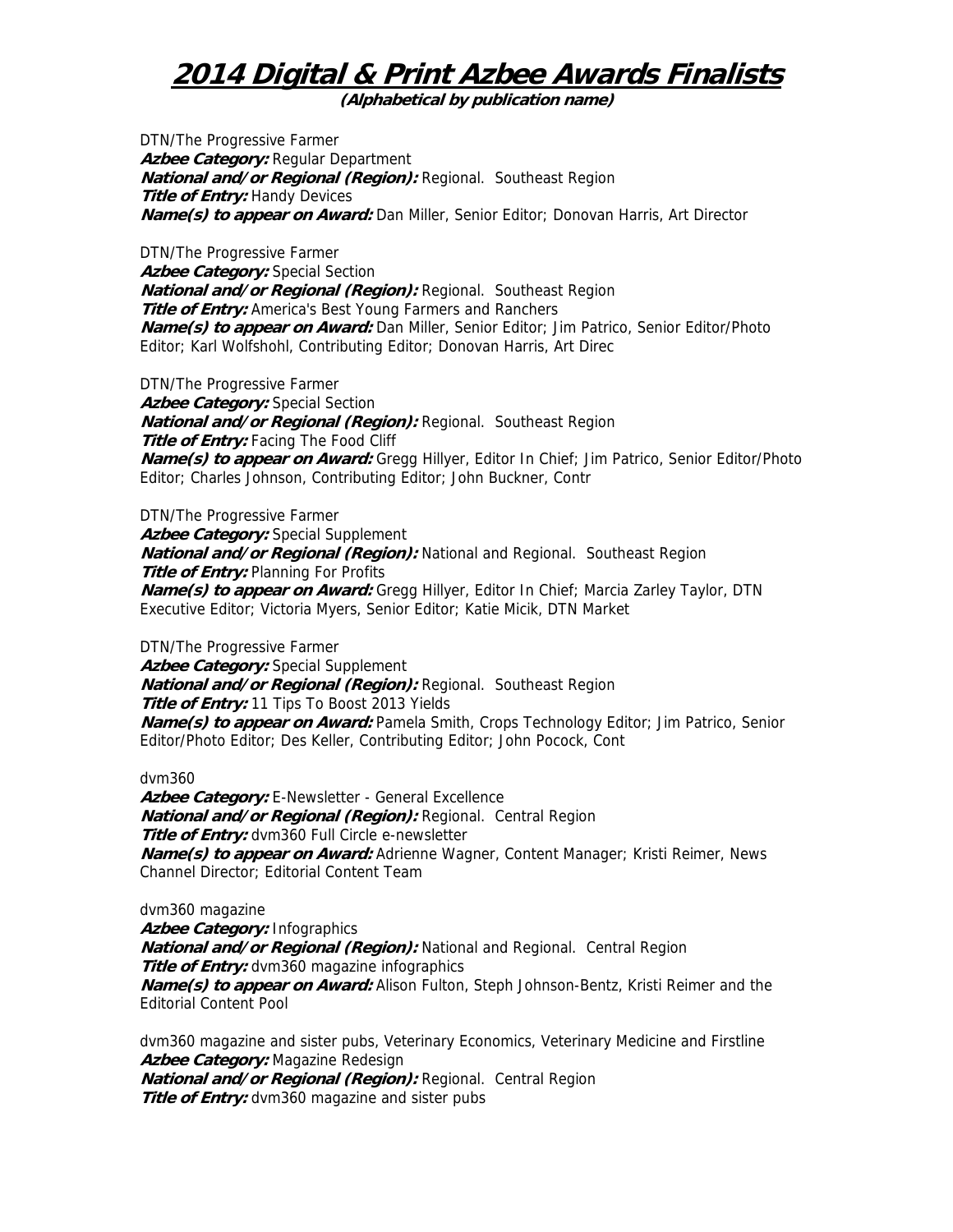**(Alphabetical by publication name)** 

**Name(s) to appear on Award:** Alison Fulton, Senior Content Specialist; Joshua Fultz, Marketing Promotions Specialist

dvm360.com Azbee Category: Best Use of Social Media **National and/or Regional (Region):** National and Regional. Central Region **Title of Entry:** dvm360.com Social Media Marketing Toolkit **Name(s) to appear on Award:** Adrienne Wagner, Kristi Reimer, Brendan Howard, Mindy Valcarcel, Jessica Zemler, Content Team

DWM Magazine **Azbee Category:** Video - News **National and/or Regional (Region):** National and Regional. Mid Atlantic Region **Title of Entry: Hurricane Research Name(s) to appear on Award:** Tara Taffera

Dynamic Chiropractic **Azbee Category:** News Analysis **National and/or Regional (Region):** Regional. Pacific Region **Title of Entry:** Medical Payola (Parts 1-2) **Name(s) to appear on Award:** J.C. Smith, Peter Crownfield

Dynamic Chiropractic Practice Insights Azbee Category: Feature Article Design **National and/or Regional (Region):** Regional. Pacific Region **Title of Entry:** Building Your Authority and Credibility **Name(s) to appear on Award:** Paulo Lapuz, Jocelyne Leger

Dynamic Chiropractic Practice Insights Azbee Category: How-To Article **National and/or Regional (Region):** Regional. Pacific Region **Title of Entry:** Top 5 Myths and Realities of Dietary Supplements **Name(s) to appear on Award:** Christopher Oswald, Kathryn Feather

### E&P

**Azbee Category:** Special Supplement **National and/or Regional (Region):** Regional. Central Region **Title of Entry:** 2013 Unconventional Yearbook: The Top 20 Global Resource Plays **Name(s) to appear on Award:** Peggy Williams; Jo Ann Davy; Mary Hogan; Melissa Ritchie

EDUCAUSE Review **Azbee Category:** Podcast **National and/or Regional (Region):** Regional. Central Region **Title of Entry:** Meeting Emergencies at Virginia Tech **Name(s) to appear on Award:** Gerry Bayne, Media Producer

EDUCAUSE Review **Azbee Category:** Video - Tutorial **National and/or Regional (Region):** Regional. Central Region **Title of Entry:** 8 Lessons Learned from Teaching Online **Name(s) to appear on Award:** Gerry Bayne, Producer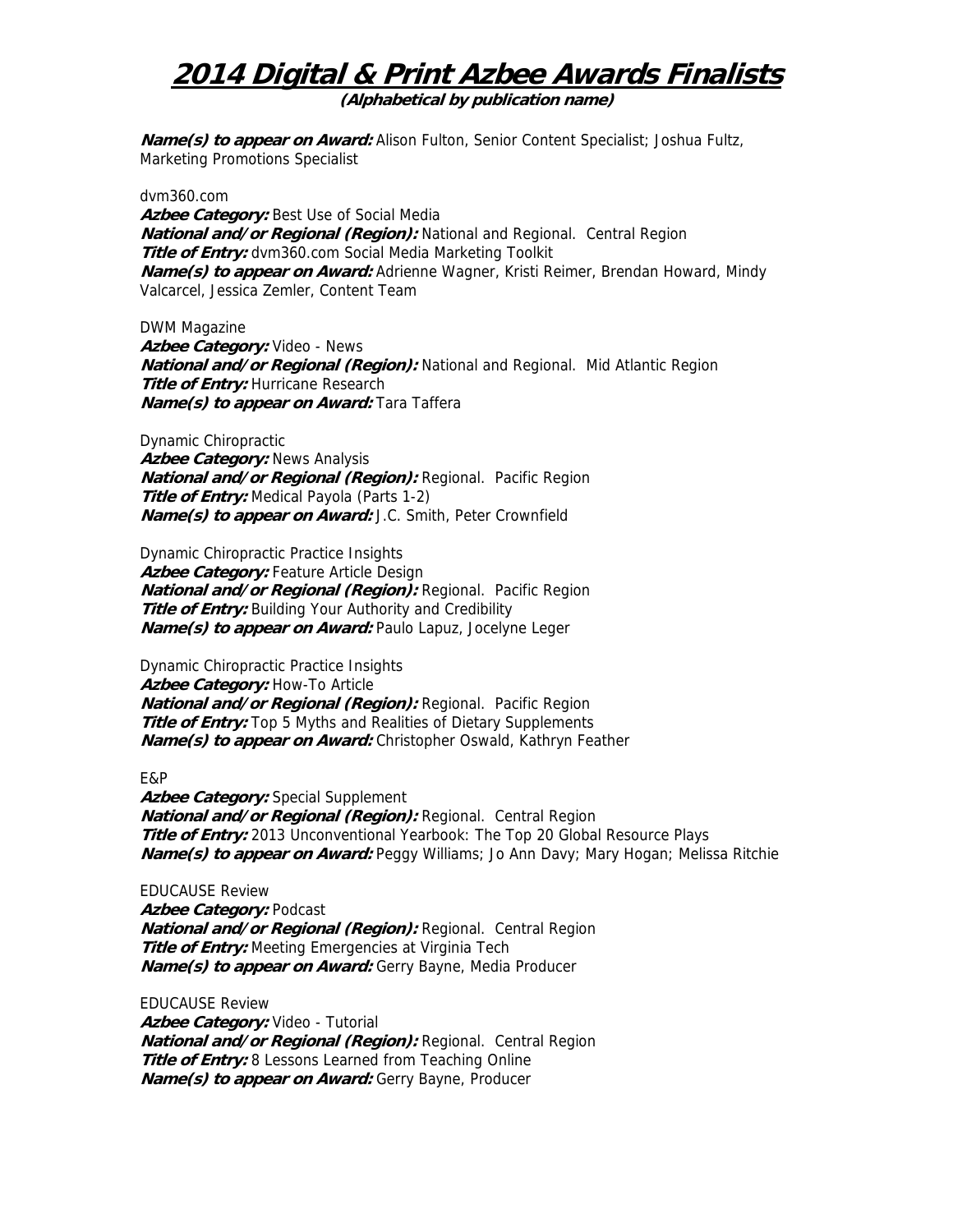**(Alphabetical by publication name)** 

EHS Today Azbee Category: Editorial/Editor's Letter **National and/or Regional (Region):** National and Regional. Heartland Region **Title of Entry:** Wellness&What??!" and "A Voice for the Silent **Name(s) to appear on Award:** Sandy Smith, editor-in-chief, EHS Today

EHS Today

**Azbee Category:** Feature Article - General Interest **National and/or Regional (Region):** Regional. Heartland Region **Title of Entry:** Beyond the Playground: When Bullying Elbows its Way into the Workplace **Name(s) to appear on Award:** Laura Walter, senior editor, EHS Today

EHS Today

Azbee Category: Special Section **National and/or Regional (Region):** National and Regional. Heartland Region **Title of Entry:** Bangladesh: Is Worker Safety Failing in the Global Supply Chain? **Name(s) to appear on Award:** Sandy Smith; Taslima Akhter; Repon Chowdhury; Taherul Islam; Garrett Brown; Dara O' Rourke; Scott Nova

Electrical Construction & Maintenance Azbee Category: Editorial/Editor's Letter **National and/or Regional (Region):** Regional. Central Region **Title of Entry:** Industry Viewpoint **Name(s) to appear on Award:** Mike Eby, Editor-in-Chief; Ellen, Managing Editor; Stefanie Kure, Senior Associate Editor; David Eckhart, Art Director

Electrical Construction & Maintenance **Azbee Category:** E-Newsletter - General Excellence **National and/or Regional (Region):** Regional. Central Region **Title of Entry:** Codewatch **Name(s) to appear on Award:** Mike Eby, Editor-in-Chief; Ellen Parson, Managing Editor; Russ LeBlanc, NEC Consultant; Mike Holt, NEC Consultant; Steven Owen, NE

Electrical Construction & Maintenance Azbee Category: Original Research **National and/or Regional (Region):** Regional. Central Region **Title of Entry:** The Top 40 **Name(s) to appear on Award:** Mike Eby, Editor-in-Chief; Amy Fischbach , Contributing Writer; Ellen Parson, Managing Editor; Stefanie Kure, Senior Associate Edi

Electrical Construction & Maintenance Azbee Category: Original Research **National and/or Regional (Region):** Regional. Central Region **Title of Entry:** The Top 50 **Name(s) to appear on Award:** Mike Eby, Editor-in-Chief; Tom Zind, Contributing Writer; Ellen Parson, Managing Editor; Stefanie Kure, Senior Associate Editor; D

Electrical Construction & Maintenance **Azbee Category:** Photo Gallery/Slide Show **National and/or Regional (Region):** National and Regional. Central Region **Title of Entry:** Can You Name That Animal?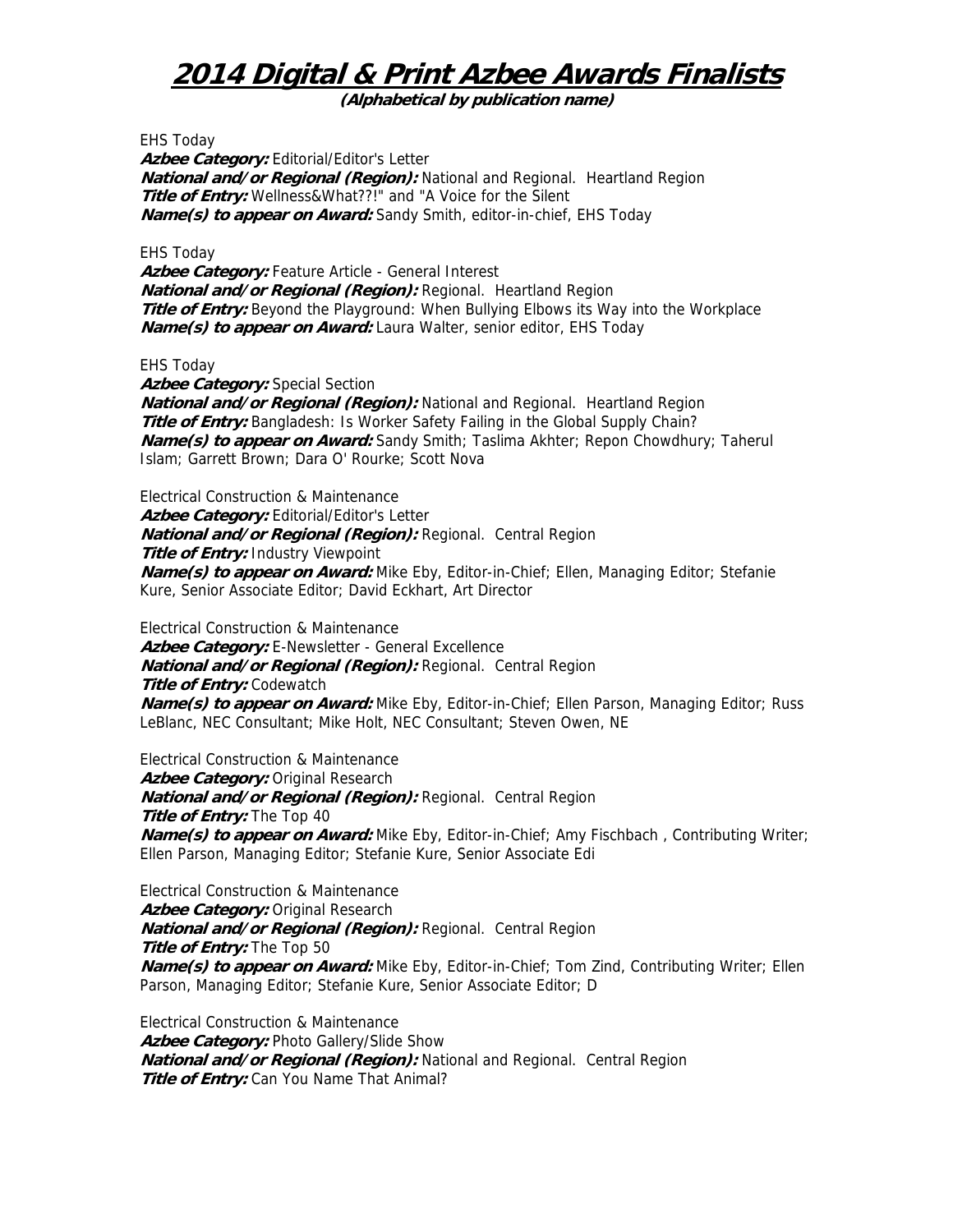**(Alphabetical by publication name)** 

**Name(s) to appear on Award:** Mike Eby, Editor-in-Chief; David Eckhart, Art Director; Ellen Parson, Managing Editor; Stefanie Kure, Senior Associate Editor

Electrical Construction & Maintenance Azbee Category: Regular Column, Contributed **National and/or Regional (Region):** Regional. Central Region **Title of Entry:** Illustrated Catastrophes **Name(s) to appear on Award:** Mike Eby, Editor-in-Chief; Russ LeBlanc, NEC Consultant; Ellen Parson, Managing Editor; Stefanie Kure, Senior Associate Editor; Da

Electrical Construction & Maintenance **Azbee Category:** Regular Department **National and/or Regional (Region):** National and Regional. Central Region **Title of Entry: Forensic Casebook Name(s) to appear on Award:** Mike Eby, Editor-in-Chief; Ellen Parson, Managing Editor; Christopher Shiver, P.E., Forensic Engineer; Lawrence Hmurcik, P.E.David

Electrical Construction & Maintenance Azbee Category: Technical Article **National and/or Regional (Region):** National and Regional. Central Region **Title of Entry:** Top 20 Changes to the 2014 NEC **Name(s) to appear on Award:** Mike Eby, Editor-in-Chief; Mike Holt, NEC Consultant; Ellen Parson, Managing Editor; Stefanie Kure, Senior Associate Editor; David

Electrical Construction & Maintenance **Azbee Category:** Technical Article **National and/or Regional (Region):** Regional. Central Region **Title of Entry:** Failures in Outlet Testing Exposed **Name(s) to appear on Award:** Mike Eby, Editor-in-Chief; Mike Sokol, Contributing Writer; Ellen Parson, Managing Editor; Stefanie Kure, Senior Associate Editor;

Electrical Construction & Maintenance

**Azbee Category:** Web Feature Article

**National and/or Regional (Region):** Regional. Central Region

**Title of Entry:** A Turning Point for Emergency Power

**Name(s) to appear on Award:** Mike Eby, Editor-in-Chief; Tom Zind, Contributing Writer; Ellen Parson, Managing Editor; Stefanie Kure, Senior Associate Editor; D

Emergency Management Azbee Category: Front Cover - Photo **National and/or Regional (Region):** National and Regional. Pacific Region **Title of Entry:** Best Photo Cover: Emergency Management\_Rebuild **Name(s) to appear on Award:** Jim Mckay, Editor; Kelly Martinelli, Chief Design Officer

Employee Benefit Adviser Azbee Category: Feature Aricle Design **National and/or Regional (Region):** National and Regional. Northeast Region **Title of Entry:** It's Not About Me **Name(s) to appear on Award:** Hope Fitch-Mickiewcz Creative Director, Matt Furman Photographer, Elizabeth Galentine Editor In Chief, Pablo Turcios Assistant AD

Employee Benefit Adviser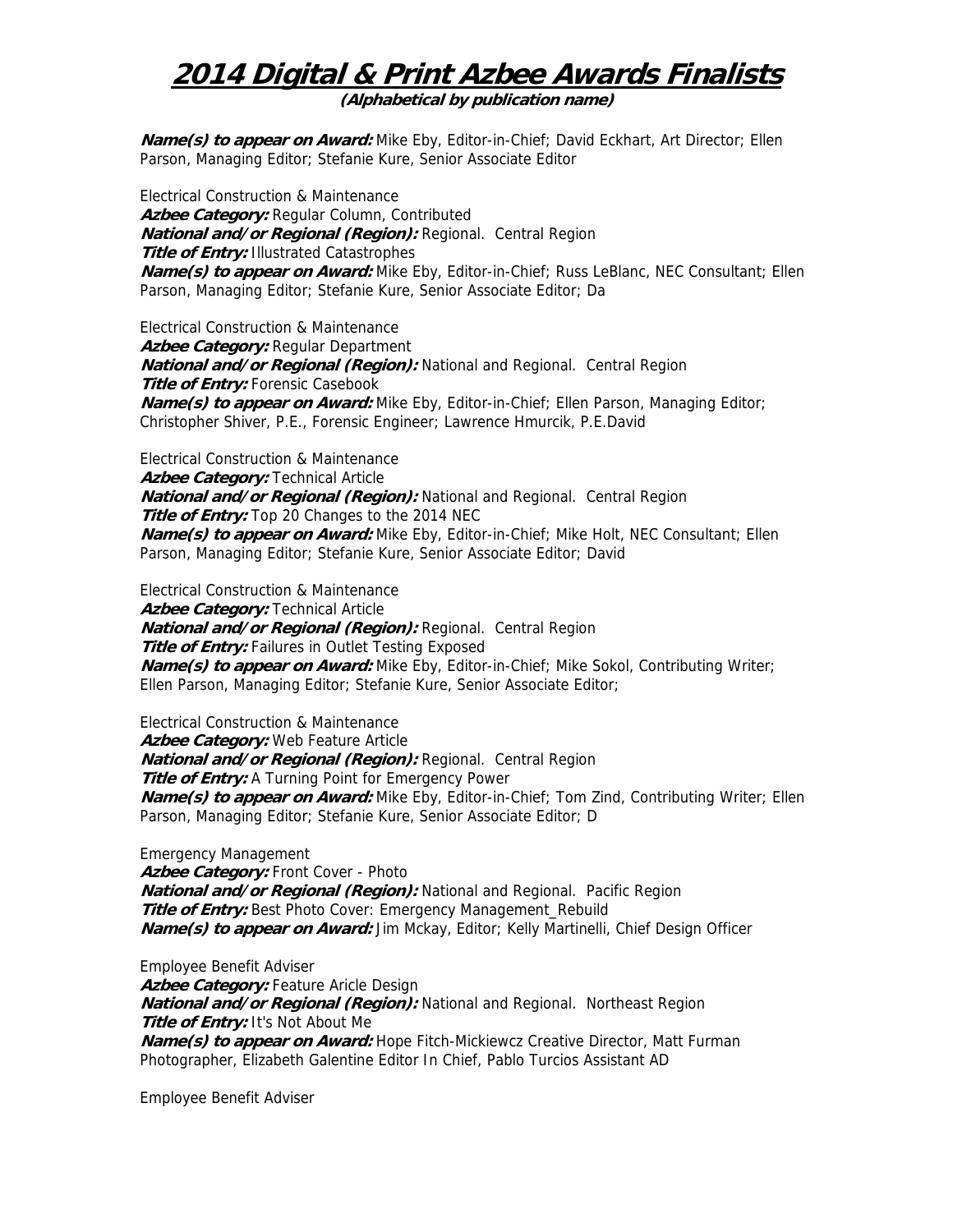**(Alphabetical by publication name)** 

Azbee Category: Front Cover - Photo **National and/or Regional (Region):** National and Regional. Northeast Region **Title of Entry:** In His Element **Name(s) to appear on Award:** Hope Fitch-Mickiewcz Creative Director, Matt Furman Photographer, Elizabeth Galentine Editor In Chief, Pablo Turcios Assistant AD

Employee Benefit Adviser **Azbee Category:** Front Cover - Photo **National and/or Regional (Region):** Regional. Northeast Region **Title of Entry:** The New Face of Branding **Name(s) to appear on Award:** Hope Fitch-Mickiewcz Creative Director, Brad Trent Photographer, Elizabeth Galentine Editor In Chief, Pablo Turcios Assistant AD

Employee Benefit Adviser **Azbee Category:** Individual Profile - Long **National and/or Regional (Region):** Regional. Northeast Region **Title of Entry:** The New Face of Branding **Name(s) to appear on Award:** Brian Kalish, Online Managing Editor

Employee Benefit Adviser Azbee Category: Opening Page/Spread - Photo **National and/or Regional (Region):** Regional. Northeast Region **Title of Entry:** Spotlight **Name(s) to appear on Award:** Hope Fitch-Mickiewcz Creative Director, Brad Trent Photographer, Elizabeth Galentine Editor In Chief, Pablo Turcios Assistant AD

Employee Benefit News **Azbee Category:** Social Media Presence **National and/or Regional (Region):** National and Regional. Northeast Region **Title of Entry:** Employee Benefit News Social Media Presence **Name(s) to appear on Award:** Kathleen Koster, Director of Websites; Andrea Davis, Managing Editor

Engineering News-Record **Azbee Category:** B2B Website of the Year **National and/or Regional (Region):** National. **Title of Entry:** ENR.com **Name(s) to appear on Award:** ENR Editorial Staff

Engineering News-Record Azbee Category: Company Profile - Long **National and/or Regional (Region):** Regional. Northeast Region **Title of Entry: Refreshing Turner Name(s) to appear on Award:** Luke Abaffy, Associate Editor, Multimedia; Nadine M. Post, Editor-at-large

Engineering News-Record Azbee Category: Company Profile - Long **National and/or Regional (Region):** Regional. Northeast Region **Title of Entry:** Modular Maven **Name(s) to appear on Award:** Nadine M. Post, Edtor-at-Large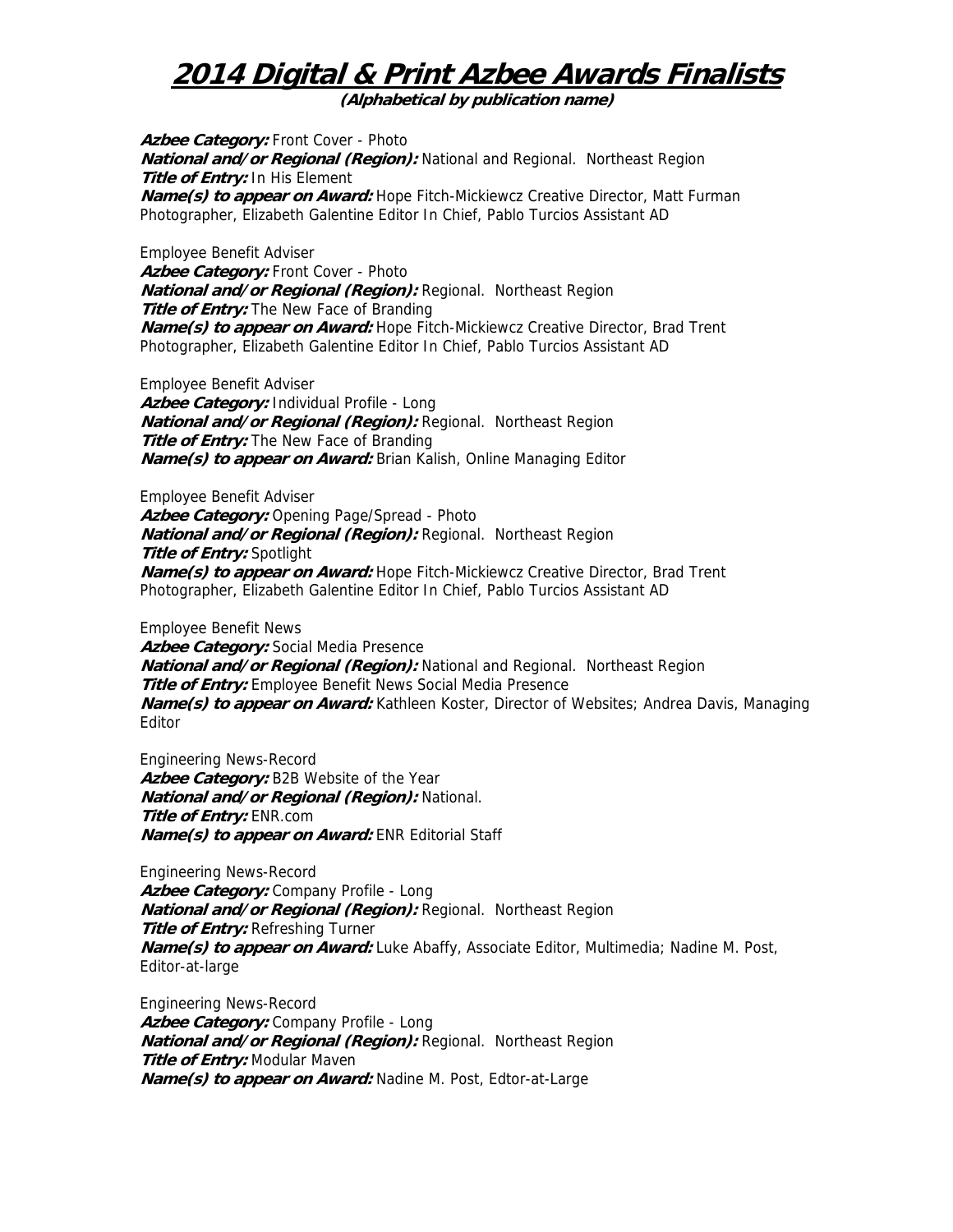**(Alphabetical by publication name)** 

Engineering News-Record Azbee Category: Feature Series **National and/or Regional (Region):** National and Regional. Northeast Region **Title of Entry:** Adaptation **Name(s) to appear on Award:** Nadine M. Post; Debra K. Rubin; Andrew G. Wright; Pam Radtke Russell; Pamela Hunter; Richard Demler

Engineering News-Record Azbee Category: Front Cover - Best Typographic Cover **National and/or Regional (Region):** Regional. Northeast Region **Title of Entry:** The Top 25 Newsmakers **Name(s) to appear on Award:** Francesca Messina, Group Art Director; Richard Demler, Art **Director** 

Engineering News-Record Azbee Category: Front Cover - Illustration **National and/or Regional (Region):** National and Regional. Northeast Region **Title of Entry:** Top 600 Specialty Contractors **Name(s) to appear on Award:** Francesca Messina, Group Art Director; Richard Demler, Art Director; Stephen Walter, Illustrator

Engineering News-Record **Azbee Category:** Front Cover - Special Issue or Supplement **National and/or Regional (Region):** Regional. Northeast Region **Title of Entry:** Imagining the Future **Name(s) to appear on Award:** Francesca Messina, Group Art Director; Richard Demler, Art Director; Getty Images/Colin Anderson, Illustrator

Engineering News-Record Azbee Category: Original Research **National and/or Regional (Region):** Regional. Northeast Region **Title of Entry:** Senior Moments: Are Older Workers at Greater Risk of Injury **Name(s) to appear on Award:** Richard Korman; Erin C. Richey; Johanna Knapschaefer; Richard Demler

Engineering News-Record **Azbee Category:** Technical Article **National and/or Regional (Region):** Regional. Northeast Region **Title of Entry: Research Revolution Name(s) to appear on Award:** Nadine M. Post, Editor-at-Large

EXHIBITOR Magazine **Azbee Category:** Case History **National and/or Regional (Region):** Regional. Upper Midwest Region **Title of Entry:** Mobile Marathon **Name(s) to appear on Award:** Exhibitor Media Group

EXHIBITOR Magazine Azbee Category: Company Profile - Long **National and/or Regional (Region):** Regional. Upper Midwest Region **Title of Entry:** Heidelberg's Green Machine **Name(s) to appear on Award:** Exhibitor Media Group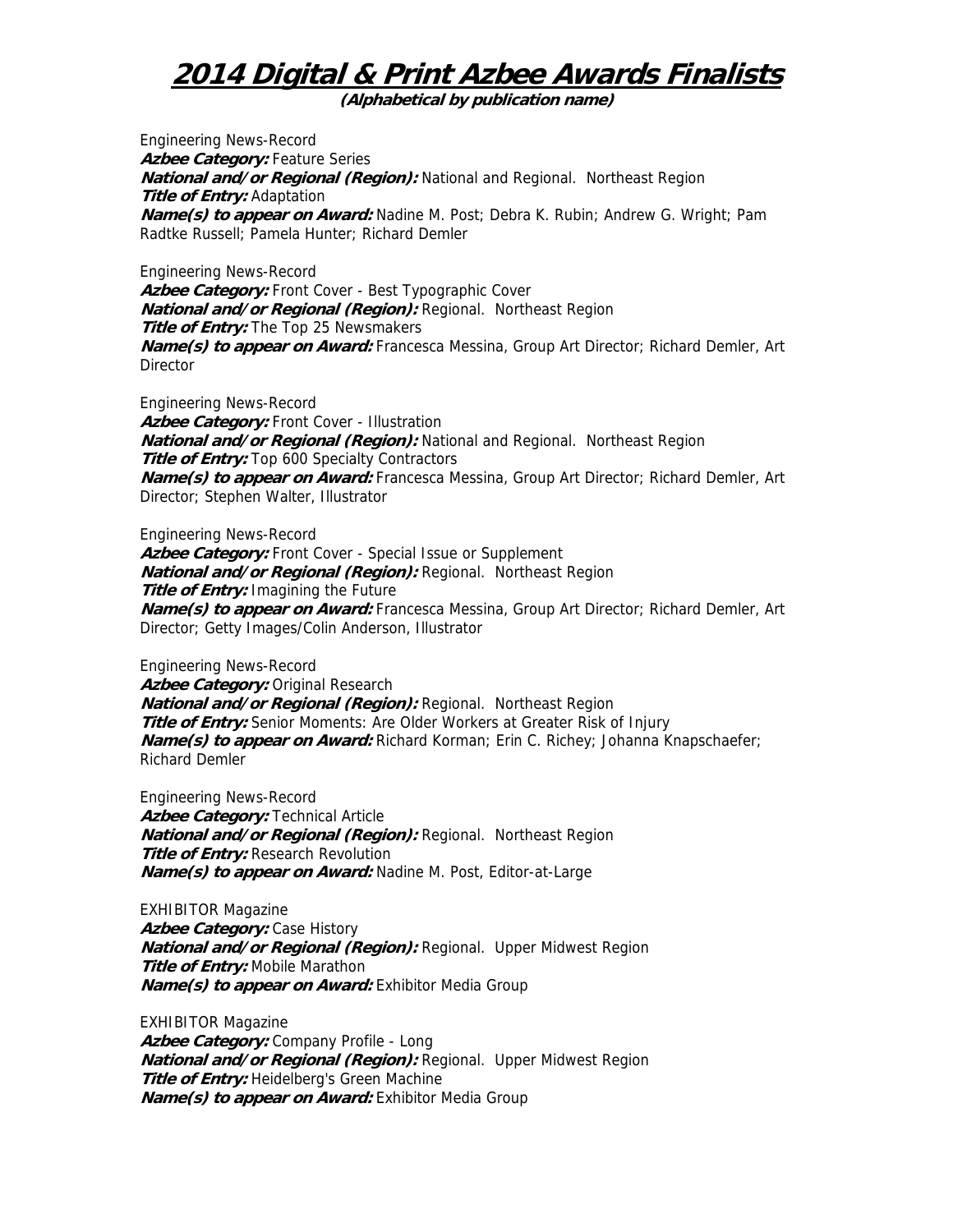**(Alphabetical by publication name)** 

EXHIBITOR Magazine Azbee Category: Contents Page or Pages **National and/or Regional (Region):** Regional. Upper Midwest Region **Title of Entry:** EXHIBITOR Magazine **Name(s) to appear on Award:** Exhibitor Media Group

EXHIBITOR Magazine Azbee Category: Editorial/Editor's Letter **National and/or Regional (Region):** National and Regional. Upper Midwest Region **Title of Entry:** Guerrillas in the Midst & The Interaction Anomaly **Name(s) to appear on Award:** Exhibitor Media Group

EXHIBITOR Magazine Azbee Category: Feature Article Design **National and/or Regional (Region):** Regional. Upper Midwest Region **Title of Entry:** Customs, Crates & Carnets **Name(s) to appear on Award:** Exhibitor Media Group

EXHIBITOR Magazine Azbee Category: Front Cover - Special Issue or Supplement **National and/or Regional (Region):** National and Regional. Upper Midwest Region **Title of Entry:** The 2014 Find It - Marketplace **Name(s) to appear on Award:** Exhibitor Media Group

EXHIBITOR Magazine

**Azbee Category:** How-To Article **National and/or Regional (Region):** National and Regional. Upper Midwest Region **Title of Entry:** The Absentee Exhibit Manager's Playbook **Name(s) to appear on Award:** Exhibitor Media Group

EXHIBITOR Magazine Azbee Category: How-To Article **National and/or Regional (Region):** Regional. Upper Midwest Region **Title of Entry:** Customs, Crates & Carnets **Name(s) to appear on Award:** Exhibitor Media Group

EXHIBITOR Magazine **Azbee Category:** Humorous/Fun Department **National and/or Regional (Region):** Regional. Upper Midwest Region **Title of Entry:** Plan B **Name(s) to appear on Award:** Exhibitor Media Group

EXHIBITOR Magazine **Azbee Category:** Magazine Design **National and/or Regional (Region):** Regional. Upper Midwest Region **Title of Entry:** EXHIBITOR Magazine **Name(s) to appear on Award:** Exhibitor Media Group

EXHIBITOR Magazine Azbee Category: Original Research **National and/or Regional (Region):** Regional. Upper Midwest Region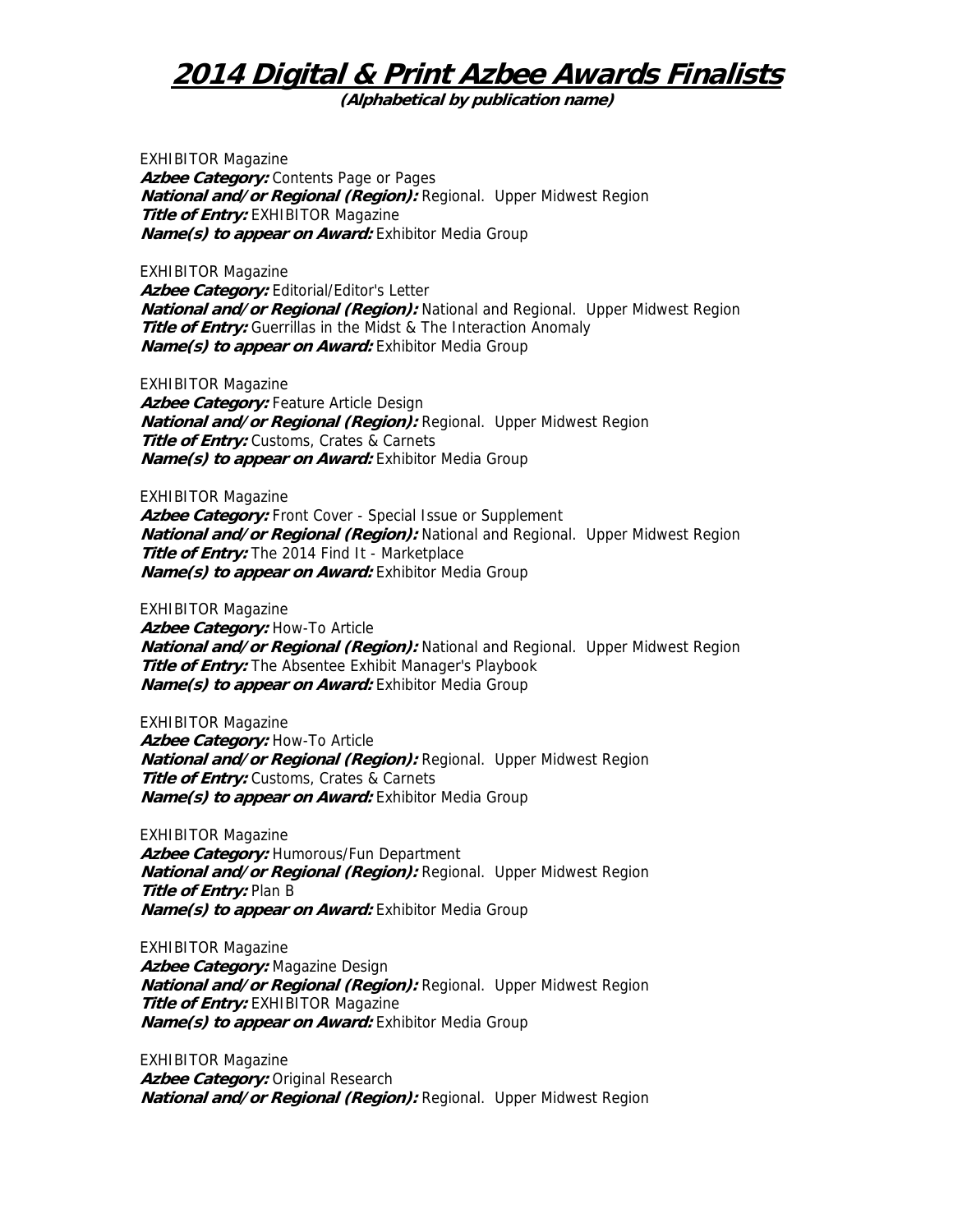**(Alphabetical by publication name)** 

**Title of Entry:** The 27th Annual Salary Survey **Name(s) to appear on Award:** Exhibitor Media Group

EXHIBITOR Magazine **Azbee Category:** Overall Headline Writing **National and/or Regional (Region):** National and Regional. Upper Midwest Region **Title of Entry:** EXHIBITOR Magazine **Name(s) to appear on Award:** Exhibitor Media Group

EXHIBITOR Magazine Azbee Category: Visual Storytelling **National and/or Regional (Region):** National and Regional. Upper Midwest Region **Title of Entry:** EXHIBITOR Magazine **Name(s) to appear on Award:** Exhibitor Media Group

EXHIBITOR Magazine **Azbee Category:** Web Feature Article **National and/or Regional (Region):** Regional. Upper Midwest Region **Title of Entry: Picture This Name(s) to appear on Award:** Exhibitor Media Group

EXHIBITOR Magazine **Azbee Category:** Web Site Redesign **National and/or Regional (Region):** National and Regional. Upper Midwest Region **Title of Entry:** www.ExhibitorOnline.com **Name(s) to appear on Award:** Exhibitor Media Group

Farm Industry News **Azbee Category:** B2B Website of the Year **National and/or Regional (Region):** National. **Title of Entry:** FarmIndustryNews.com **Name(s) to appear on Award:** Farm Industry News Staff

Farm Industry News Azbee Category: E-Newsletter - General Excellence **National and/or Regional (Region):** Regional. Upper Midwest Region **Title of Entry:** Farm Industry News Now **Name(s) to appear on Award:** Kathy Huting

Farm Industry News Azbee Category: Front Cover - Illustration **National and/or Regional (Region):** Regional. Upper Midwest Region **Title of Entry:** Take to the sky for high-tech field scouting **Name(s) to appear on Award:** Melissa Landgraf, Jameson Simpson

Farm Industry News **Azbee Category:** Technical Article **National and/or Regional (Region):** Regional. Upper Midwest Region **Title of Entry:** Decoding trait choices **Name(s) to appear on Award:** Willie Vogt

Farm Industry News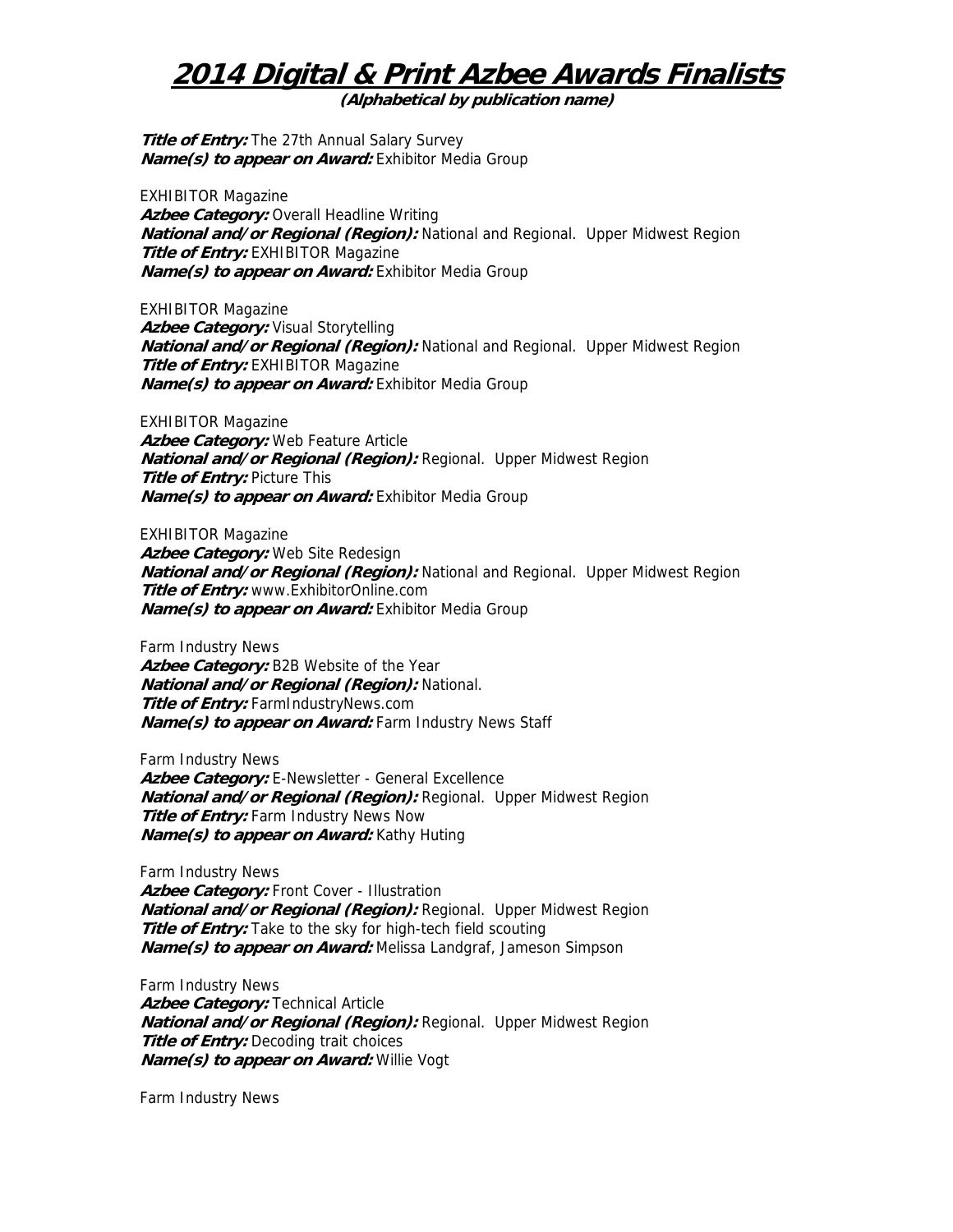**(Alphabetical by publication name)** 

**Azbee Category:** Technical Article **National and/or Regional (Region):** Regional. Upper Midwest Region **Title of Entry:** Do you really know your fields? **Name(s) to appear on Award:** Kathy Huting

Farm Industry News

**Azbee Category:** Trade Show/Conference Coverage **National and/or Regional (Region):** National and Regional. Upper Midwest Region **Title of Entry:** 2013 Agritechnica farm show **Name(s) to appear on Award:** Willie Vogt, Mark Moore

Federal Times

Azbee Category: Blog - Analysis/Commentary **National and/or Regional (Region):** Regional. Mid Atlantic Region **Title of Entry:** Federal Times - Fedline **Name(s) to appear on Award:** Sean Reilly, Senior writer; Jim McElhatton, Senior writer

Federal Times

Azbee Category: Government Coverage **National and/or Regional (Region):** National and Regional. Mid Atlantic Region **Title of Entry:** Federal Times 2/18/13 to 3/18/13 **Name(s) to appear on Award:** Andy Medici, Staff writer; Stephen Losey, Senior writer; Sean Reilly, Senior writer

Federal Times

Azbee Category: Government Coverage **National and/or Regional (Region):** National and Regional. Mid Atlantic Region **Title of Entry:** Federal Times 6/10/13 to 7/8/13 **Name(s) to appear on Award:** Nicole Johnson, Staff writer; Andy Medici, Staff writer; Sean Reilly, Senior writer; Jim McElhatton, Senior writer

Federal Times

**Azbee Category:** Impact/Investigative **National and/or Regional (Region):** Regional. Mid Atlantic Region **Title of Entry:** Federal Times - Whistle-blower on leave; culprits off scot-free **Name(s) to appear on Award:** Sean Reilly, Senior writer

Federal Times **Azbee Category:** News Analysis **National and/or Regional (Region):** Regional. Mid Atlantic Region **Title of Entry:** Federal Times - DoD s screw-up means hundreds of feds owe thousands **Name(s) to appear on Award:** Sean Reilly, Senior writer; Steve Watkins, Editor

Federal Times **Azbee Category:** Newspaper Redesign **National and/or Regional (Region):** National and Regional. Mid Atlantic Region **Title of Entry:** Federal Times Redesign **Name(s) to appear on Award:** David Smith, GM & VP; Steve Watkins, Editor; Angy Peterson, Managing Editor, Visuals ; Rachel Barth, Design Editor

Financial Planning Azbee Category: Front Cover - Photo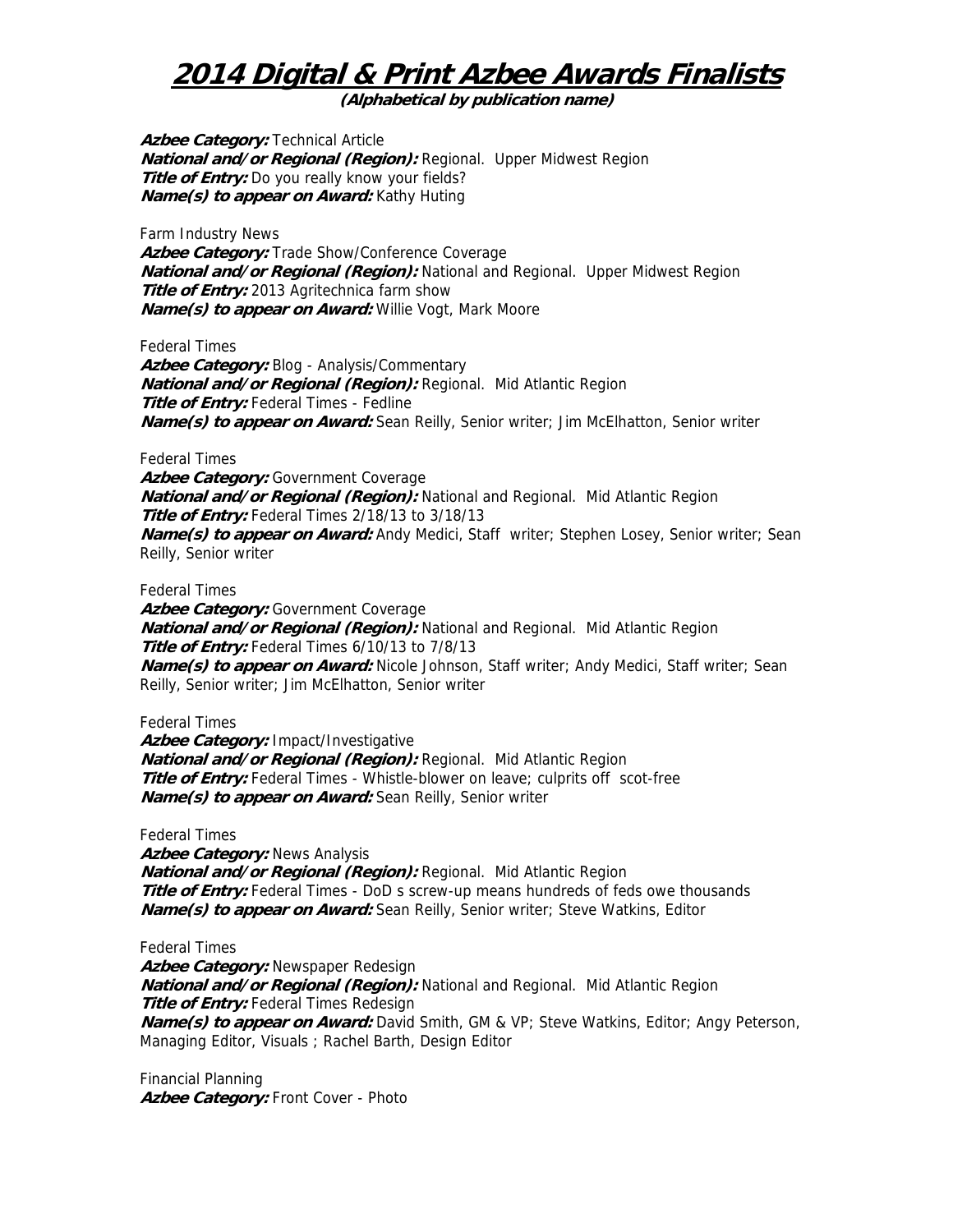**(Alphabetical by publication name)** 

**National and/or Regional (Region):** Regional. Northeast Region **Title of Entry:** New Tax Strategies **Name(s) to appear on Award:** Scott Valenzano, Senior Art Director; Kyung Yoo-Pursell, Associate Art Director; Matt Furman, Photographer

Financial Planning **Azbee Category:** Impact/Investigative **National and/or Regional (Region):** Regional. Northeast Region **Title of Entry:** CFP Board Investigation-AnnMarsh **Name(s) to appear on Award:** Ann Marsh, Scott Wenger, Rachel Elson

Financial Planning

**Azbee Category:** Regular Column, Contributed **National and/or Regional (Region):** National and Regional. Northeast Region **Title of Entry:** Bob Veres column - Financial Planning **Name(s) to appear on Award:** Bob Veres, Rachel Elson & Scott Wenger

Firstline

Azbee Category: Original Research **National and/or Regional (Region):** Regional. Central Region **Title of Entry:** Payday too far away? **Name(s) to appear on Award:** The Firstline team

Fleet Owner

Azbee Category: Front Cover - Illustration **National and/or Regional (Region):** Regional. Northeast Region **Title of Entry:** Fleet Owner May 2013 **Name(s) to appear on Award:** Dan Zeis, Sr. Art Director

Fleet Owner Azbee Category: How-To Article **National and/or Regional (Region):** Regional. Northeast Region **Title of Entry: Baby Your Tires Name(s) to appear on Award:** David Cullen, Executive Editor

Fleet Owner

**Azbee Category:** Technical Article **National and/or Regional (Region):** Regional. Northeast Region **Title of Entry:** Electric Trucks: Charging into the Future **Name(s) to appear on Award:** Sean Kilcarr, Senior Editor; Brian Straight, Managing Editor; David Cullen, Executive Editor

Fleet Owner

**Azbee Category:** Trade Show/Conference Coverage **National and/or Regional (Region):** National and Regional. Northeast Region **Title of Entry:** Mid America Trucking Show 2013 **Name(s) to appear on Award:** Jim Mele, Brian Straight, David Cullen, Sean Kilcarr, Wendy Leavit

Florida Trend Azbee Category: Editorial/Editor's Letter **National and/or Regional (Region):** Regional. Southeast Region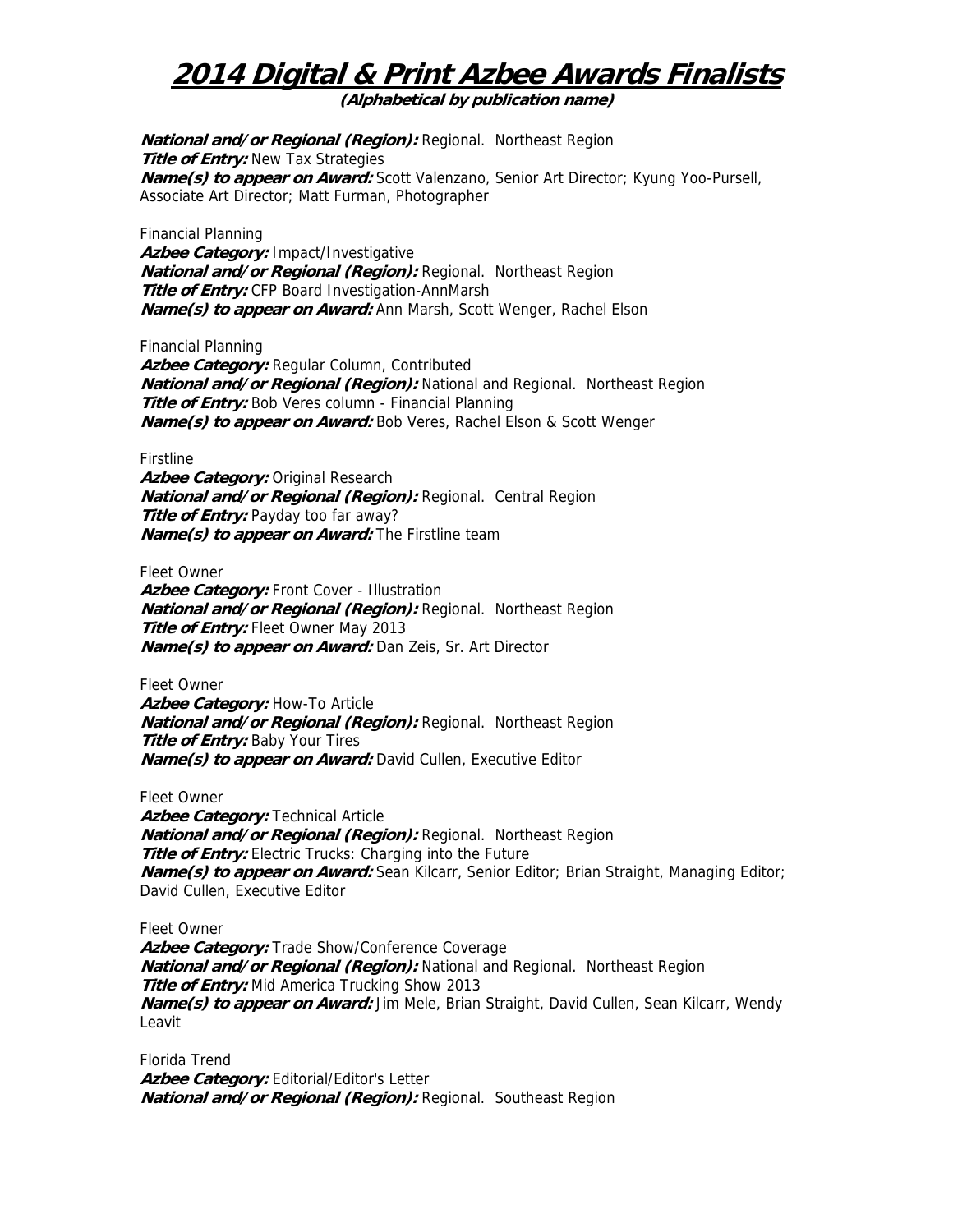**(Alphabetical by publication name)** 

**Title of Entry: Core Wars Name(s) to appear on Award:** Mark Howard, Editor

Florida Trend **Azbee Category:** Impact/Investigative **National and/or Regional (Region):** Regional. Southeast Region **Title of Entry:** Bright Ideas **Name(s) to appear on Award:** Florida Trend staff

Florida Trend **Azbee Category:** Individual Profile - Long **National and/or Regional (Region):** Regional. Southeast Region **Title of Entry:** Profile\_Guy Harvey **Name(s) to appear on Award:** Lilly Rockwell, Associate Editor

Florida Trend **Azbee Category:** News Analysis **National and/or Regional (Region):** National and Regional. Southeast Region **Title of Entry:** Landlord Inc. **Name(s) to appear on Award:** Amy Keller, Associate editor

Flow Control Magazine **Azbee Category:** Front Cover - Photo **National and/or Regional (Region):** Regional. Southeast Region **Title of Entry:** If Valves Could Talk **Name(s) to appear on Award:** 

Flow Control Magazine Azbee Category: Special Section **National and/or Regional (Region):** Regional. Southeast Region **Title of Entry:** OEM/System Integrator Special Section **Name(s) to appear on Award:** 

Focus Europe Azbee Category: Original Research **National and/or Regional (Region):** National and Regional. Northeast Region **Title of Entry:** Arbitration Scorecard 2014 **Name(s) to appear on Award:** Michael D. Goldhaber, Emily Barker, Craig Savitsky, Rebecca Geiger

Food Processing **Azbee Category:** Opening Page/Spread - Illustration **National and/or Regional (Region):** Regional. Upper Midwest Region **Title of Entry:** 5 Hot Topics for 2013 **Name(s) to appear on Award:** Brian Hertel

Food Processing **Azbee Category:** Opening Page/Spread - Photo **National and/or Regional (Region):** Regional. Upper Midwest Region **Title of Entry:** The Chef s Touch **Name(s) to appear on Award:** Brian Hertel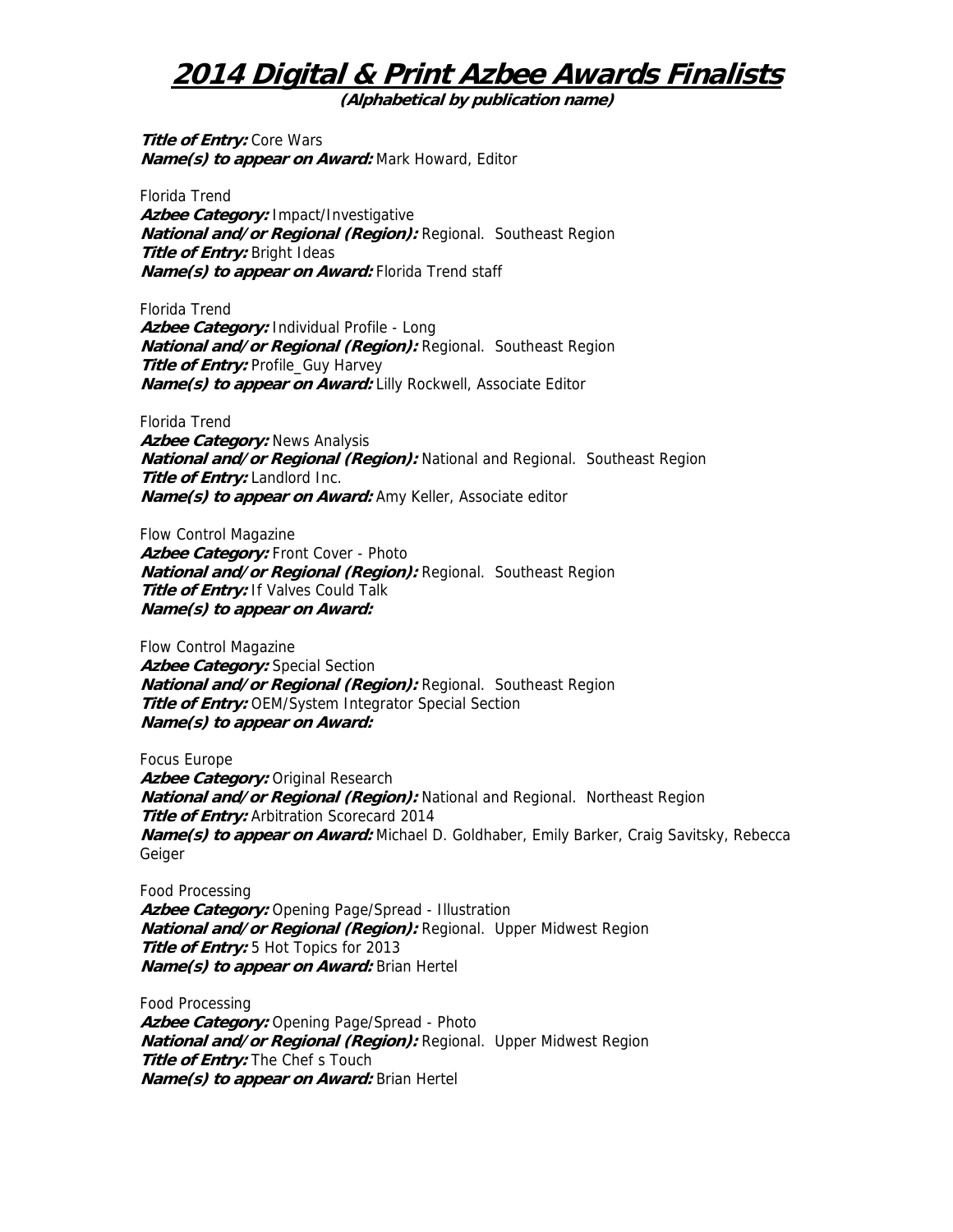**(Alphabetical by publication name)** 

Foodservice Equipment & Supplies Azbee Category: Best Use of Social Media **National and/or Regional (Region):** Regional. Upper Midwest Region **Title of Entry:** Foodservice Equipment & Supplies on Twitter, Facebook, and LinkedIn **Name(s) to appear on Award:** Rebecca Kilbreath , managing editor; Joseph Carbonara, editor-in-chief; Maureen Slocum, publisher

Foodservice Equipment & Supplies Azbee Category: Regular Column, Contributed **National and/or Regional (Region):** Regional. Upper Midwest Region **Title of Entry:** Green Tips **Name(s) to appear on Award:** Amelia Levin, contributing editor; Joseph Carbonara, editor-inchief; Maureen Slocum, publisher

Foodservice Equipment & Supplies **Azbee Category:** Regular Department **National and/or Regional (Region):** Regional. Upper Midwest Region **Title of Entry:** Facility Design Project of the Month **Name(s) to appear on Award:** Donna Boss, contributing editor ; Joseph Carbonara, editor-inchief; Maureen Slocum, publisher

Foodservice Equipment & Supplies Azbee Category: Editorial/Editor's Letter **National and/or Regional (Region):** Regional. Upper Midwest Region **Title of Entry:** The Brand Experience and Collaboration Counts **Name(s) to appear on Award:** Joseph Carbonara , editor-in-chief; Maureen Slocum , publisher

Foodservice Equipment Reports **Azbee Category:** Best Overall Typography **National and/or Regional (Region):** Regional. Upper Midwest Region **Title of Entry:** Typography, May 2013 **Name(s) to appear on Award:** Art Director Julie Wilhm and the Editorial Staff of Foodservice Equipment Reports

Foodservice Equipment Reports Azbee Category: Feature Aricle Design **National and/or Regional (Region):** Regional. Upper Midwest Region **Title of Entry:** New Twists On Soft Serve **Name(s) to appear on Award:** Art Director Julie Wilhm and the Editorial Staff of Foodservice Equipment Reports

Foodservice Equipment Reports Azbee Category: Front Cover - Special Issue or Supplement **National and/or Regional (Region):** Regional. Upper Midwest Region **Title of Entry:** Buyer's Guide Cover, October 2013 **Name(s) to appear on Award:** Art Director Julie Wilhm and the Editorial Staff of Foodservice Equipment Reports

Foodservice Equipment Reports **Azbee Category:** Magazine Design **National and/or Regional (Region):** National and Regional. Upper Midwest Region **Title of Entry:** Magazine Design, March and May 2013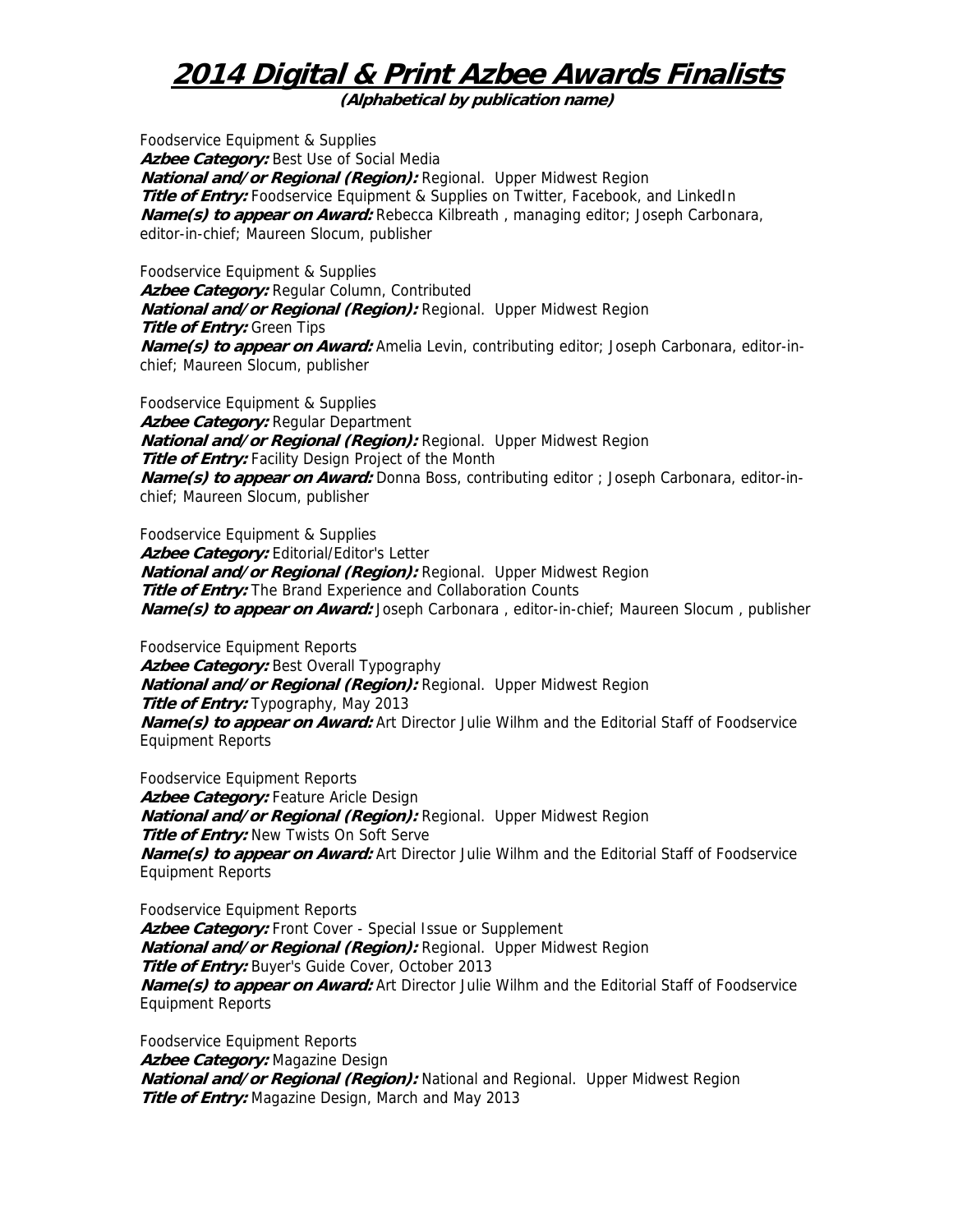**(Alphabetical by publication name)** 

**Name(s) to appear on Award:** Art Director Julie Wilhm and the Editorial Staff of Foodservice Equipment Reports

Foodservice Equipment Reports **Azbee Category:** Opening Page/Spread - Photo **National and/or Regional (Region):** Regional. Upper Midwest Region **Title of Entry:** 1,000 Degrees Of Pizza **Name(s) to appear on Award:** Art Director Julie Wilhm and the Editorial Staff of Foodservice Equipment Reports

Foodservice Equipment Reports **Azbee Category:** Special Section **National and/or Regional (Region):** Regional. Upper Midwest Region **Title of Entry:** 2013 Forecast **Name(s) to appear on Award:** Publisher Robin Ashton, Founding Editor Emeritus Brian Ward, Senior Contributing Editor Michael Sherer and FER's Editorial Staff

Frozen & Refrigerated Buyer Azbee Category: Editorial/Editor's Letter **National and/or Regional (Region):** Regional. New England Region **Title of Entry:** OUT WARREN'S WAY **Name(s) to appear on Award:** Warren Thayer Editor, Partner

Frozen & Refrigerated Buyer **Azbee Category:** Humorous/Fun Department **National and/or Regional (Region):** Regional. New England Region **Title of Entry:** RHONDA RETAILER **Name(s) to appear on Award:** Warren Thayer Editor, Partner

Frozen & Refrigerated Buyer Azbee Category: Regular Column, Contributed **National and/or Regional (Region):** Regional. New England Region **Title of Entry:** JOHNNY'S COLUMN **Name(s) to appear on Award:** Johnny Harris, Contributing Editor

FUEL

**Azbee Category:** Special Section **National and/or Regional (Region):** Regional. Central Region **Title of Entry:** Special Section: Lubricants and Additives **Name(s) to appear on Award:** Nicole Johnson, Assistant Editor, Downstream

### GOVERNING

Azbee Category: Government Coverage **National and/or Regional (Region):** Regional. Mid Atlantic Region **Title of Entry:** Governing for Government Coverage **Name(s) to appear on Award:** Rob Gurwitt, Mike Maciag, Dylan Scott

Governing

**Azbee Category:** Web Microsite/Special Section (Non-Trade Show/Conference) **National and/or Regional (Region):** National and Regional. Mid Atlantic Region **Title of Entry:** Governing Data Special Section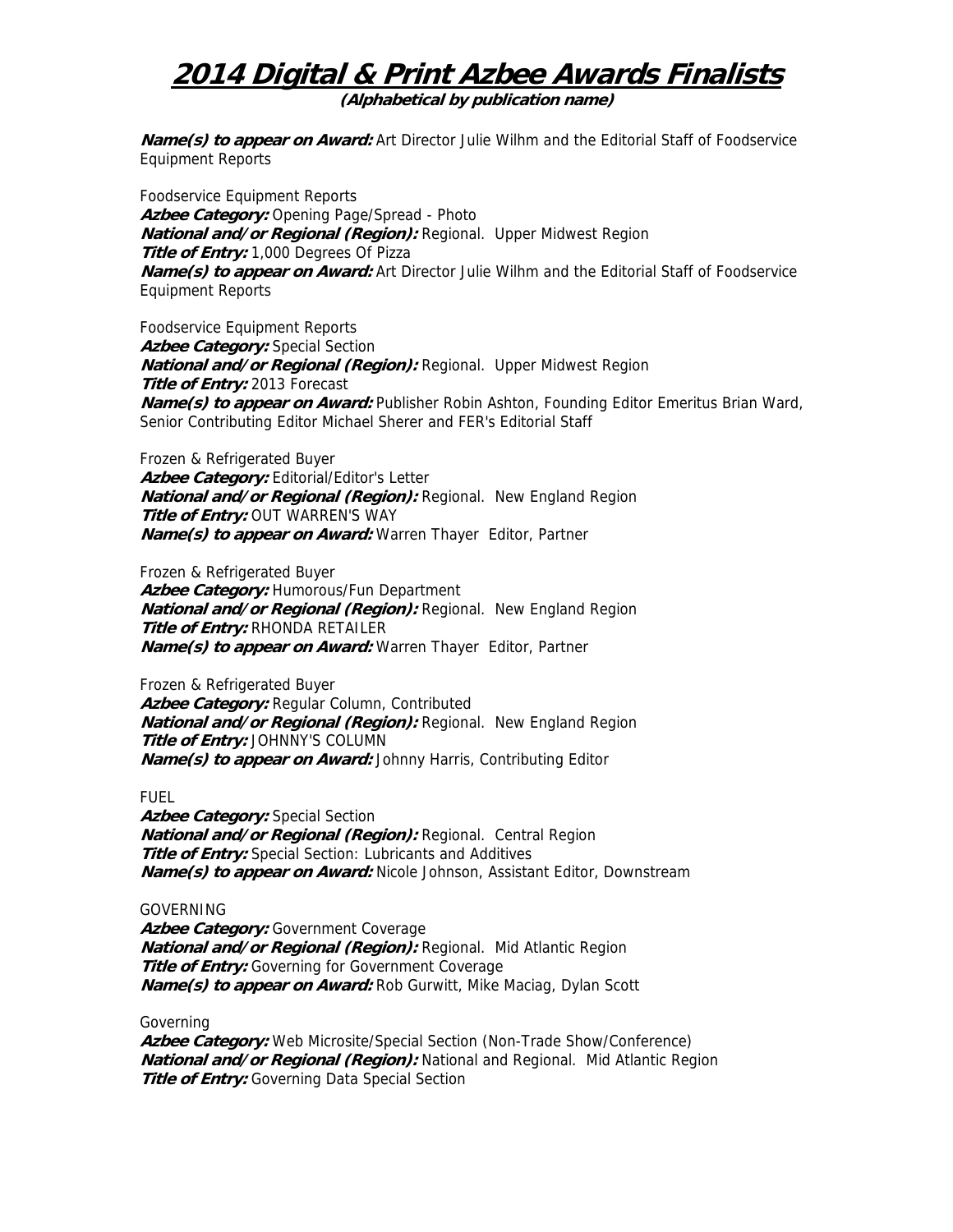**(Alphabetical by publication name)** 

**Name(s) to appear on Award:** Michael Maciag, Kelly Martinelli, Tim Williams, Zach Presnall, Paul W. Taylor, Jonathan Walters

Government Technology Azbee Category: Feature Article Design **National and/or Regional (Region):** Regional. Pacific Region **Title of Entry:** Feature Article Design: About Face Feature Article **Name(s) to appear on Award:** Steve Towns, Editor; Kelly Martinelli, Chief Design Officer

Government Technology **Azbee Category:** Front Cover - Best Typographic Cover **National and/or Regional (Region):** National and Regional. Pacific Region **Title of Entry:** Best Cover - Typographic Cover - Year in Review **Name(s) to appear on Award:** Steve Towns , Editor ; Kelly Martinelli, Chief Design Officer

Government Technology Azbee Category: New or Relaunched Website **National and/or Regional (Region):** National and Regional. Pacific Region **Title of Entry:** Govtech.com Redesign **Name(s) to appear on Award:** Zach Presnall, Kelly Martinelli, Tim Williams, Paul Taylor, Steve Towns

H&HN Daily

Azbee Category: Trade Show/Conference Coverage **National and/or Regional (Region):** Regional. Upper Midwest Region **Title of Entry: H&HN Daily Live at HIMSS Name(s) to appear on Award:** Matthew Weinstock, Assistant Managing Editor

Hardware Retailing magazien Azbee Category: Front Cover - Photo **National and/or Regional (Region):** Regional. Heartland Region **Title of Entry:** December 2013 **Name(s) to appear on Award:** Lynnea Chom, Graphic Designer

Hardware Retailing magazine **Azbee Category:** Best App **National and/or Regional (Region):** Regional. Heartland Region **Title of Entry:** Hardware Retailing Magazine App **Name(s) to appear on Award:** Hardware Retailing staff

Hardware Retailing magazine Azbee Category: Feature Aricle Design **National and/or Regional (Region):** Regional. Heartland Region **Title of Entry:** Young Retailer of the Year **Name(s) to appear on Award:** Lynnea Chom, Graphic Designer

Hardware Retailing Magazine **Azbee Category:** How-To Article **National and/or Regional (Region):** National and Regional. Heartland Region **Title of Entry:** Hiring in the 21st Century **Name(s) to appear on Award:** Jesse Carleton, Senior Editor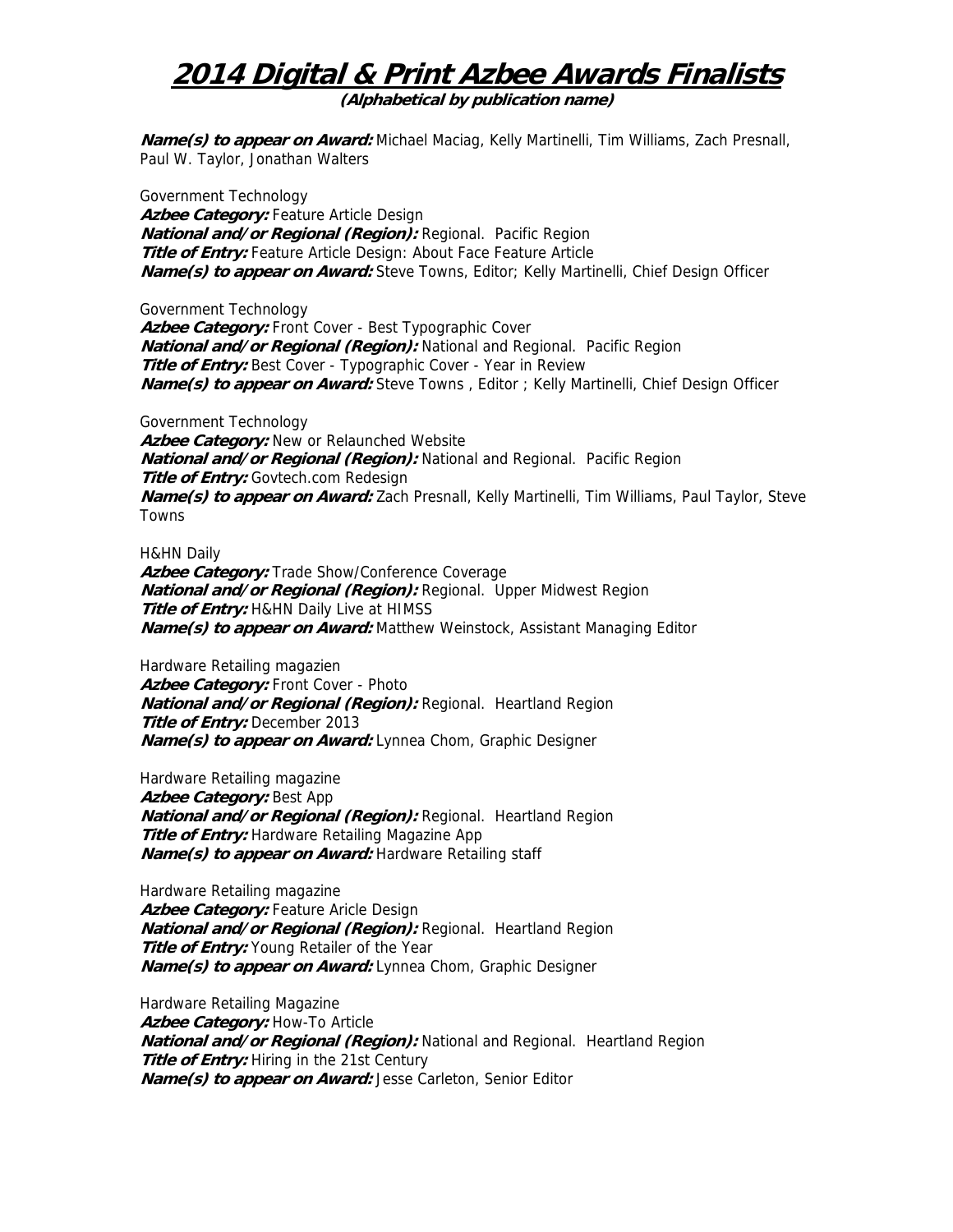**(Alphabetical by publication name)** 

Hardware Retailing Magazine Azbee Category: How-To Article **National and/or Regional (Region):** Regional. Heartland Region **Title of Entry:** Step By Step Safety **Name(s) to appear on Award:** Amanda Bell

Hardware Retailing Magazine **Azbee Category:** How-To Article **National and/or Regional (Region):** Regional. Heartland Region **Title of Entry:** Screen To Store **Name(s) to appear on Award:** Jaime Koch, Managing Editor

Hardware Retailing Magazine Azbee Category: Original Research **National and/or Regional (Region):** Regional. Heartland Region **Title of Entry:** Devoted **Name(s) to appear on Award:** Jaime Koch, Managing Editor

Hardwareretailing.com Azbee Category: Company Profile - Long **National and/or Regional (Region):** Regional. Heartland Region **Title of Entry:** Yard Artists **Name(s) to appear on Award:** Amanda Bell

Health Data Management

**Azbee Category:** Feature Article - General Interest **National and/or Regional (Region):** Regional. Upper Midwest Region **Title of Entry: Proceed With Caution Name(s) to appear on Award:** Elizabeth Gardner, Contributing Editor

Health Facilities Management Azbee Category: Original Research **National and/or Regional (Region):** Regional. Upper Midwest Region **Title of Entry:** Market Reset **Name(s) to appear on Award:** Dave Carpenter, Contributing Editor; Suzanna Hoppszallern, Research Editor; Bob Kehoe, Associate Publisher; Mike Hrickiewicz, Edit

Health Facilities Management **Azbee Category:** Original Research **National and/or Regional (Region):** National and Regional. Upper Midwest Region **Title of Entry:** Shades of Green **Name(s) to appear on Award:** Beth Burmahl, Contributing Editor; Suzanna Hoppszallern, Research Editor; Mike Hrickiewicz, Editor; Bob Kehoe, Associate Publisher

Health Facilities Management **Azbee Category:** Special Section **National and/or Regional (Region):** Regional. Upper Midwest Region **Title of Entry:** Trends in Health Care **Name(s) to appear on Award:** Jeff Ferenc, Sr. Editor; Mike Hrickiewicz, Editor; Bob Kehoe, Assoc. Publisher; Rebecca Lomax, Designer; Beth Burmahl, Cont. Edito

Healthcare Design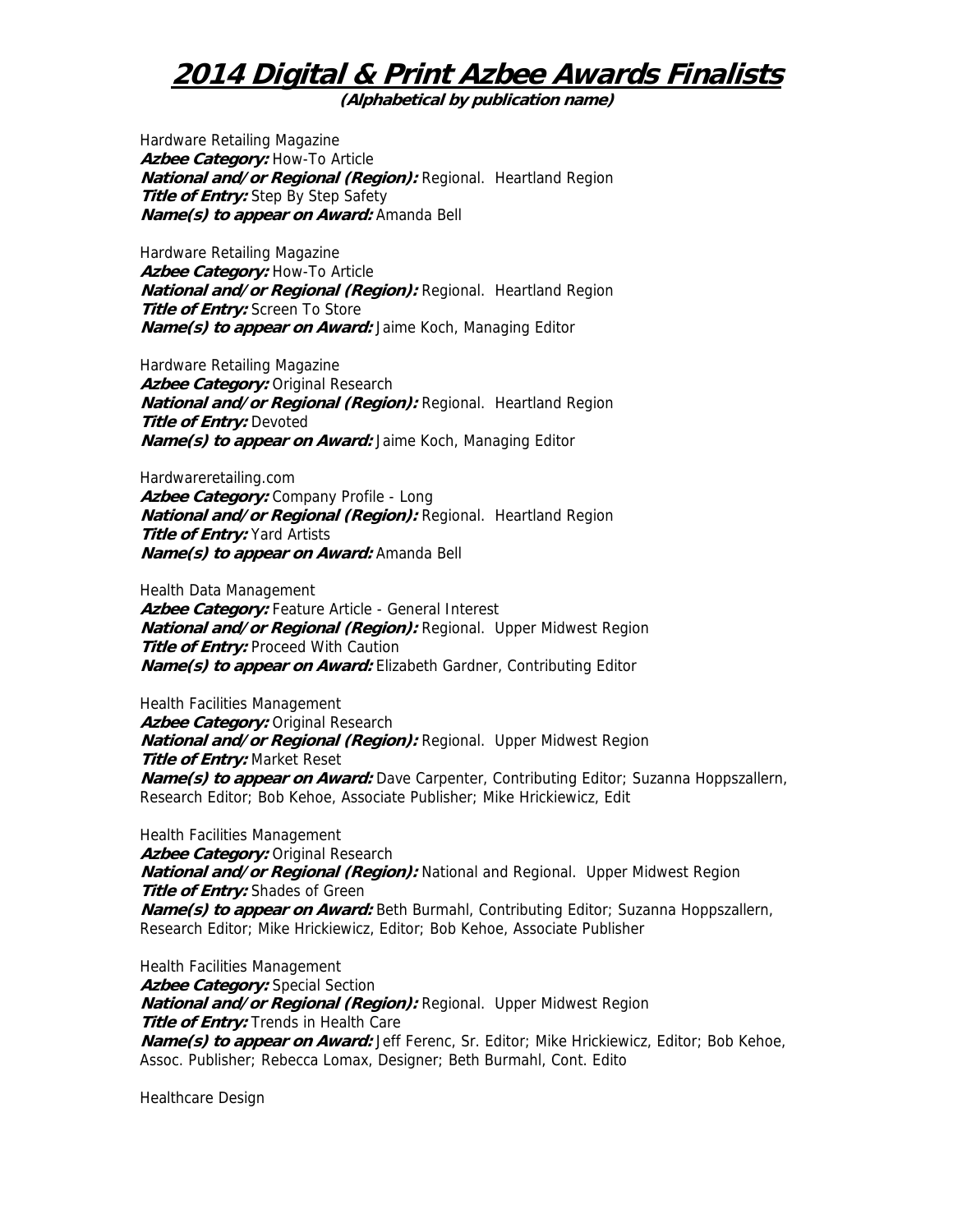**(Alphabetical by publication name)** 

**Azbee Category:** Blog - Analysis/Commentary **National and/or Regional (Region):** Regional. Heartland Region **Title of Entry:** Kristin D. Zeit's Blog **Name(s) to appear on Award:** Kristin D. Zeit, Editor-in-Chief

Healthcare Design **Azbee Category:** Case History **National and/or Regional (Region):** Regional. Heartland Region **Title of Entry:** Community Minded **Name(s) to appear on Award:** Jennifer Kovacs Silvis, Managing Editor; Kristin D. Zeit, Editorin-Chief

Healthcare Design

Azbee Category: Special Section **National and/or Regional (Region):** Regional. Heartland Region **Title of Entry:** Special Report: Children's Hospitals **Name(s) to appear on Award:** Jennifer Kovacs Silvis, Managing Editor; Shandi Matambanadzo, Associate Editor; Kristin D. Zeit, Editor-in-Chief

**HealthLeaders** 

Azbee Category: Best Overall Typography **National and/or Regional (Region):** National and Regional. Southeast Region **Title of Entry:** The HealthLeaders Twenty **Name(s) to appear on Award:** Doug Ponte, Art Director

**HealthLeaders** 

**Azbee Category:** Feature Aricle Design **National and/or Regional (Region):** Regional. Southeast Region **Title of Entry:** Seeking the Strategic Sweet Spot **Name(s) to appear on Award:** Doug Ponte, Art Director

**HealthLeaders** 

Azbee Category: Feature Aricle Design **National and/or Regional (Region):** Regional. Southeast Region **Title of Entry:** Population Health and the Analytics Opportunity **Name(s) to appear on Award:** Doug Ponte, Art Director

**HealthLeaders** 

**Azbee Category:** Front Cover - Illustration **National and/or Regional (Region):** Regional. Southeast Region **Title of Entry:** Grounding the Frequent Fliers **Name(s) to appear on Award:** Doug Ponte, Art Director; Lincoln Agnew, Illustrator

**HealthLeaders** Azbee Category: Front Cover - Illustration **National and/or Regional (Region):** Regional. Southeast Region **Title of Entry:** The HealthLeaders Twenty **Name(s) to appear on Award:** Doug Ponte, Art Director; John Jay Cabuay, Illustrator

**HealthLeaders** Azbee Category: Front Cover - Illustration **National and/or Regional (Region):** Regional. Southeast Region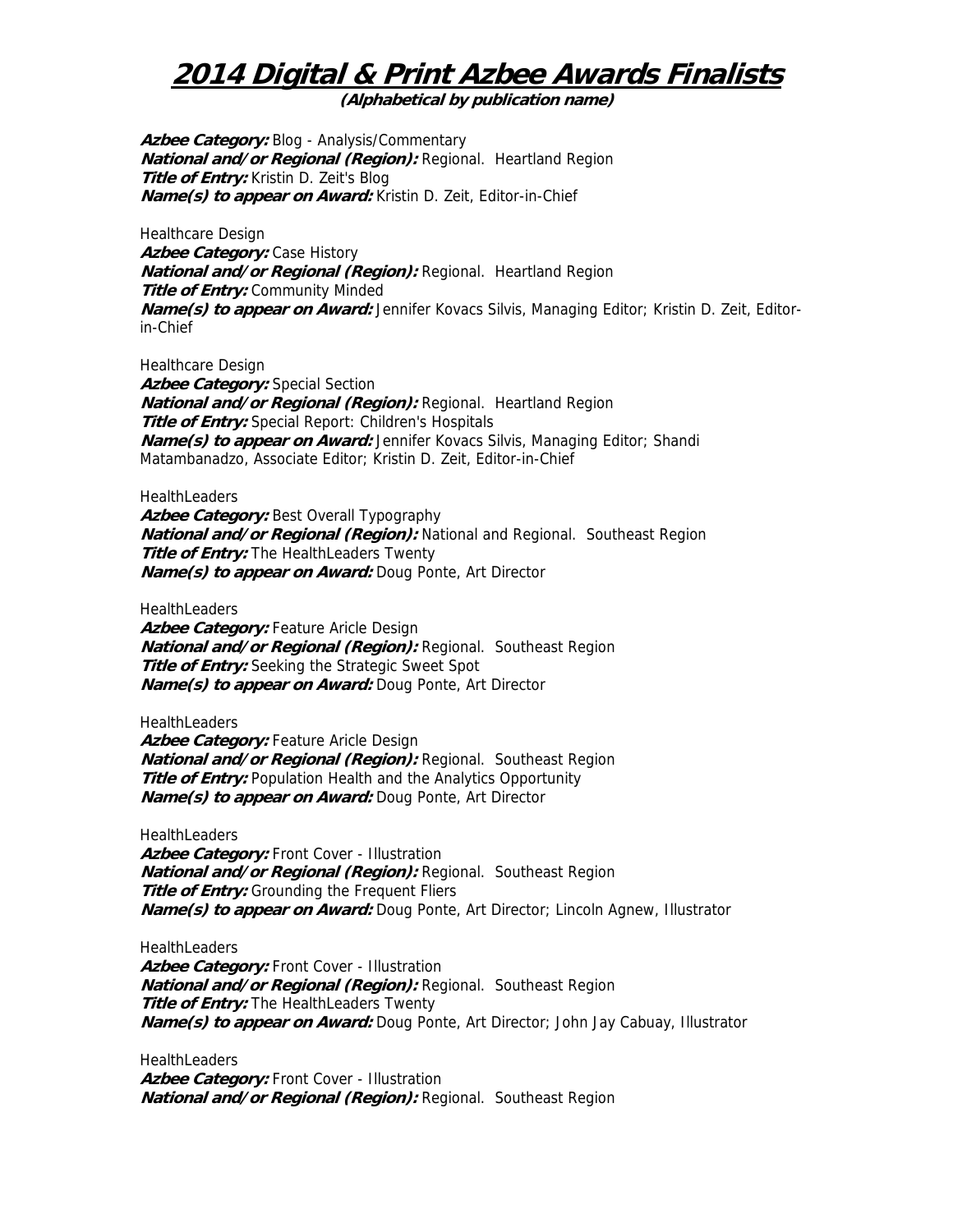**(Alphabetical by publication name)** 

**Title of Entry:** Population Health and the Analytics Opportunity **Name(s) to appear on Award:** Doug Ponte, Art Director; Dave Ember, Illustrator

**HealthLeaders** 

**Azbee Category:** Impact/Investigative **National and/or Regional (Region):** Regional. Southeast Region **Title of Entry:** New Approaches to Patient Experience **Name(s) to appear on Award:** Jacqueline Fellows

**HealthLeaders** 

**Azbee Category:** Impact/Investigative **National and/or Regional (Region):** Regional. Southeast Region **Title of Entry:** A Fresh Look at End-of-Life Care **Name(s) to appear on Award:** Joe Cantlupe

**HealthLeaders Azbee Category:** Opening Page/Spread - Photo **National and/or Regional (Region):** Regional. Southeast Region **Title of Entry:** A Fresh Look at End-of-Life Care **Name(s) to appear on Award:** Doug Ponte, Art Director; Sibylla Herbrich, Photographer

**HealthLeaders** 

**Azbee Category:** Opening Page/Spread - Photo **National and/or Regional (Region):** Regional. Southeast Region **Title of Entry:** Seeking the Strategic Sweet Spot **Name(s) to appear on Award:** Doug Ponte, Art Director; Josh Ritchie, Photographer

**HealthLeaders** 

Azbee Category: Original Research **National and/or Regional (Region):** Regional. Southeast Region **Title of Entry:** Intelligence Report: The Dynamics of Physician Alignment **Name(s) to appear on Award:** Michael Zeis; HealthLeaders Media Intelligence Unit

**HealthLeaders** Azbee Category: Regular Department **National and/or Regional (Region):** Regional. Southeast Region **Title of Entry:** Intelligence Report section **Name(s) to appear on Award:** Michael Zeis; HealthLeaders Media Intelligence Unit

**HealthLeaders** 

**Azbee Category:** Regular Department **National and/or Regional (Region):** Regional. Southeast Region **Title of Entry:** Council Connection section **Name(s) to appear on Award:** John Commins

HealthLeaders Media Azbee Category: Blog - Analysis/Commentary **National and/or Regional (Region):** Regional. Southeast Region **Title of Entry:** Hospitals Play Shame Card /Damages from Medicaid Politics Won't Stop at Hospitals / Is GME Snubbing Rural America? **Name(s) to appear on Award:** John Commins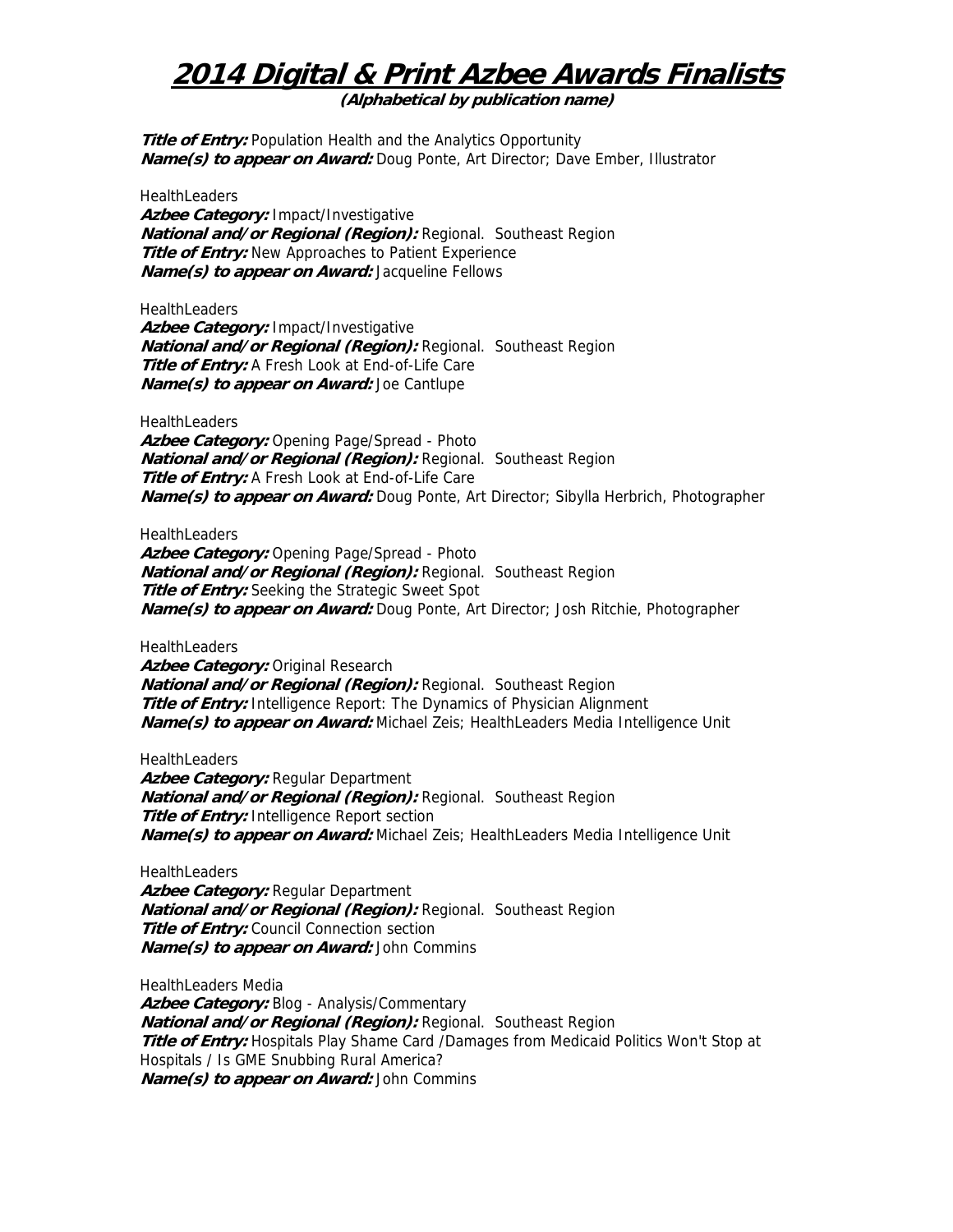**(Alphabetical by publication name)** 

HealthLeaders Media **Azbee Category:** E-Newsletter - General Excellence **National and/or Regional (Region):** National and Regional. Southeast Region **Title of Entry:** HealthLeaders Media Daily **Name(s) to appear on Award:** HealthLeaders Media Staff

HealthLeaders Media Azbee Category: Web News Section **National and/or Regional (Region):** Regional. Southeast Region **Title of Entry:** HealthLeaders Media News **Name(s) to appear on Award:** Philip Betbeze , Sr. Editor; Cheryl Clark , Sr. Editor; Margaret Dick Tocknell , Online Reporter / Editor

Homeland Security Today Magazine Azbee Category: Front Cover - Illustration **National and/or Regional (Region):** National and Regional. Mid Atlantic Region **Title of Entry:** The Dark Web: The Place Where Digital Evil Lurks **Name(s) to appear on Award:** Sue Stott , Art/Creative Director; Anthony Kimery, Executive Editor; Kim Hanson-Brown, Publisher

Homeland Security Today Magazine **Azbee Category:** Impact/Investigative **National and/or Regional (Region):** Regional. Mid Atlantic Region Title of Entry: NSA s X-KEYSCORE Does Far More than Just Siphon the Net, But is it Working? **Name(s) to appear on Award:** Anthony Kimery, Executive Editor; Kim Hanson-Brown, Publisher

Hospitals & Health Networks **Azbee Category:** Case History **National and/or Regional (Region):** National and Regional. Upper Midwest Region **Title of Entry:** Engineering a Fail-Safe Health Care System **Name(s) to appear on Award:** Todd Sloane

Hospitals & Health Networks **Azbee Category:** Feature Article - General Interest **National and/or Regional (Region):** Regional. Upper Midwest Region **Title of Entry:** Retail Clinics **Name(s) to appear on Award:** Marty Stempniak

Hospitals & Health Networks Azbee Category: Feature Article - General Interest **National and/or Regional (Region):** Regional. Upper Midwest Region **Title of Entry:** The No-Fall Zone **Name(s) to appear on Award:** Lola Butcher

Hospitals & Health Networks **Azbee Category:** Feature Series **National and/or Regional (Region):** Regional. Upper Midwest Region **Title of Entry:** Diabetes Management **Name(s) to appear on Award:** Geri Aston

Hospitals & Health Networks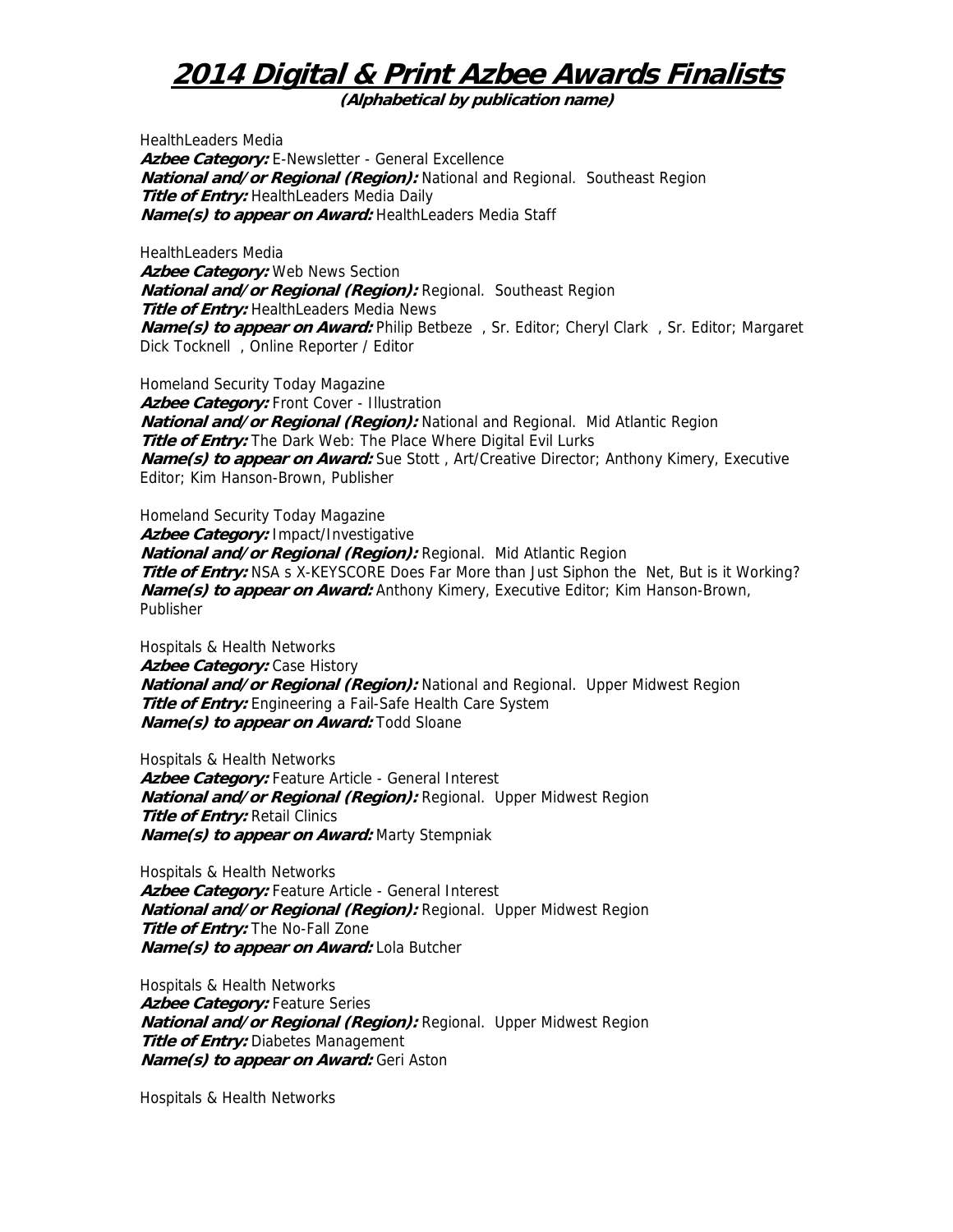**(Alphabetical by publication name)** 

Azbee Category: Feature Series **National and/or Regional (Region):** Regional. Upper Midwest Region **Title of Entry:** Generations in the Workforce **Name(s) to appear on Award:** Laura Putre

Hospitals & Health Networks **Azbee Category:** Front Cover - Photo **National and/or Regional (Region):** National and Regional. Upper Midwest Region **Title of Entry:** Toward a Healthier Tomorow **Name(s) to appear on Award:** Chuck Lazar, Mark Mosrie

Hospitals & Health Networks **Azbee Category:** News Section **National and/or Regional (Region):** Regional. Upper Midwest Region **Title of Entry:** InBox **Name(s) to appear on Award:** H&HN Staff

Hospitals & Health Networks Azbee Category: Original Research **National and/or Regional (Region):** National and Regional. Upper Midwest Region **Title of Entry:** Most Wired **Name(s) to appear on Award:** Matthew Weinstock and Suzanna Hoppszallern

**HousingWire** 

Azbee Category: Front Cover - Illustration **National and/or Regional (Region):** Regional. Central Region **Title of Entry:** The Ride to Nowhere **Name(s) to appear on Award:** Greg Lakloufi, Chief Creative officer; Rosangel Torres, Art Director; Skye Leung, Junior Graphic Designer

**HousingWire** Azbee Category: Front Cover - Photo **National and/or Regional (Region):** Regional. Central Region **Title of Entry:** Ever the Skeptic **Name(s) to appear on Award:** Greg Lakloufi, Chief Creative officer; Rosangel Torres, Art Director; Stephen Voss, Photographer

**HousingWire Azbee Category:** News Analysis **National and/or Regional (Region):** Regional. Central Region **Title of Entry:** Energizing Real Estate **Name(s) to appear on Award:** Jacob Gaffney, Executive Editor

**HousingWire Azbee Category:** Opening Page/Spread - Illustration **National and/or Regional (Region):** Regional. Central Region **Title of Entry: Psychological Warfare Name(s) to appear on Award:** Greg Lakloufi, Chief Creative officer; Rosangel Torres, Art **Director** 

**HousingWire Azbee Category:** Opening Page/Spread - Illustration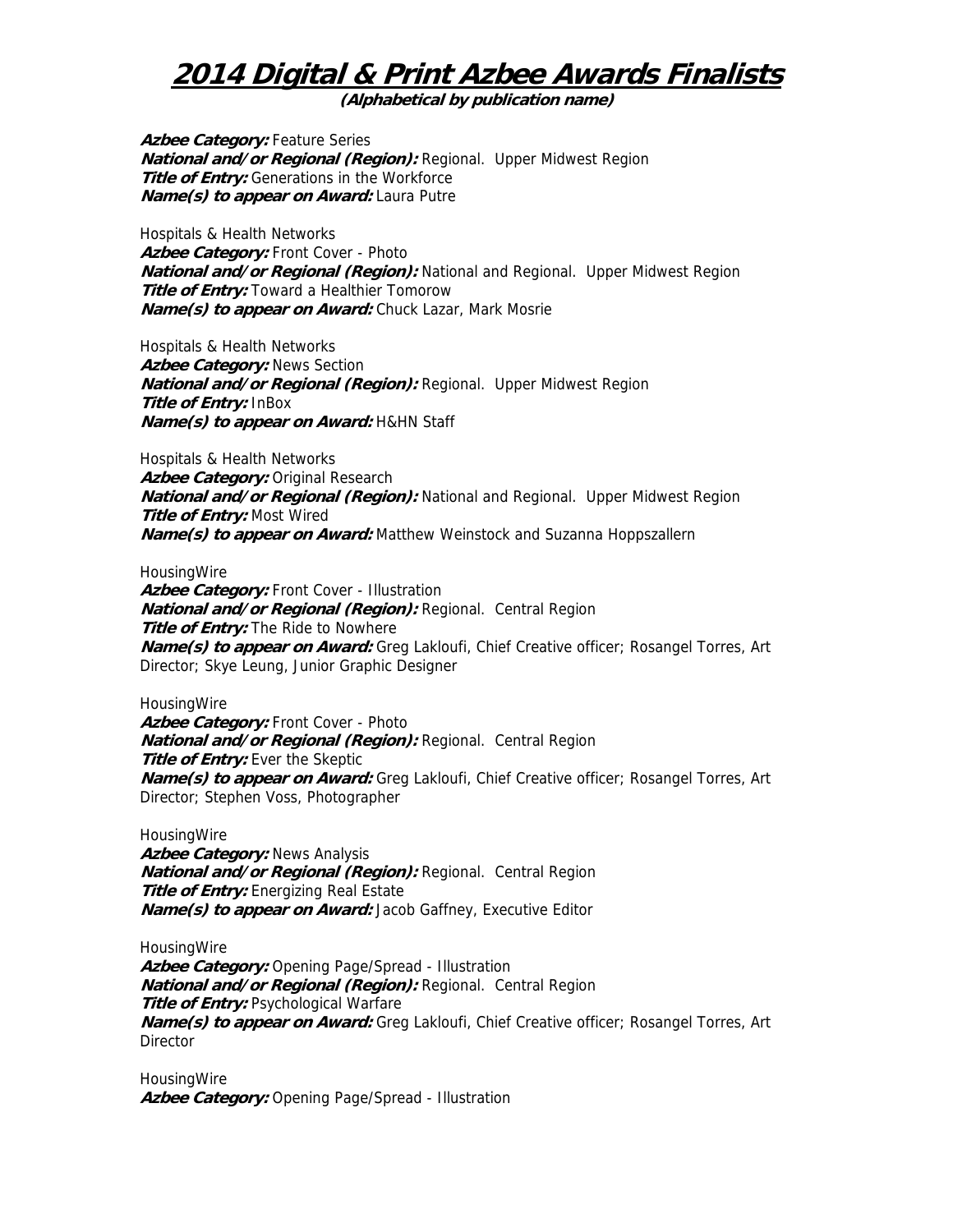**(Alphabetical by publication name)** 

**National and/or Regional (Region):** Regional. Central Region **Title of Entry:** The Ride to Nowhere **Name(s) to appear on Award:** Greg Lakloufi, Chief Creative officer; Rosangel Torres, Art Director; Skye Leung, Junior Graphic Designer

**HousingWire Azbee Category:** Opening Page/Spread - Photo **National and/or Regional (Region):** Regional. Central Region **Title of Entry:** Powerless **Name(s) to appear on Award:** Greg Lakloufi, Chief Creative officer; Rosangel Torres, Art Director; Michele Finger, Graphic Designer

HR Magazine, pp. 49-68 **Azbee Category:** Special Section **National and/or Regional (Region):** Regional. Mid Atlantic Region **Title of Entry:** Health Care Reform: Are You Ready? **Name(s) to appear on Award:** Publications Staff

Human Resource Executive Azbee Category: Blog - Analysis/Commentary **National and/or Regional (Region):** Regional. Mid Atlantic Region **Title of Entry:** Human Resource Executive' s The LeaderBoard **Name(s) to appear on Award:** Andrew R. McIlvaine, Mark McGraw, Michael J. O'Brien, David Shadovitz, Kristen B. Frasch

Human Resource Executive **Azbee Category:** Company Profile - Long **National and/or Regional (Region):** Regional. Mid Atlantic Region **Title of Entry: Ready and Able Name(s) to appear on Award:** Julie Cook Ramirez, David Shadovitz, Kristen B. Frasch

Human Resource Executive Azbee Category: E-Newsletter - General Excellence **National and/or Regional (Region):** Regional. Mid Atlantic Region **Title of Entry: HRENow Update Name(s) to appear on Award:** Michael J. O Brien, David Shadovitz, Kristen B. Frasch

Human Resource Executive Azbee Category: Feature Series **National and/or Regional (Region):** Regional. Mid Atlantic Region **Title of Entry: Diversity Name(s) to appear on Award:** Carol Patton, Julie Cook Ramirez, David Shadovitz, Kristen B. Frasch

Human Resource Executive Azbee Category: Front Cover - Illustration **National and/or Regional (Region):** Regional. Mid Atlantic Region **Title of Entry:** Watch Your Step! **Name(s) to appear on Award:** Jeffrey Mangiat, Susan Casper, David Shadovitz, Kristen B. Frasch

Human Resource Executive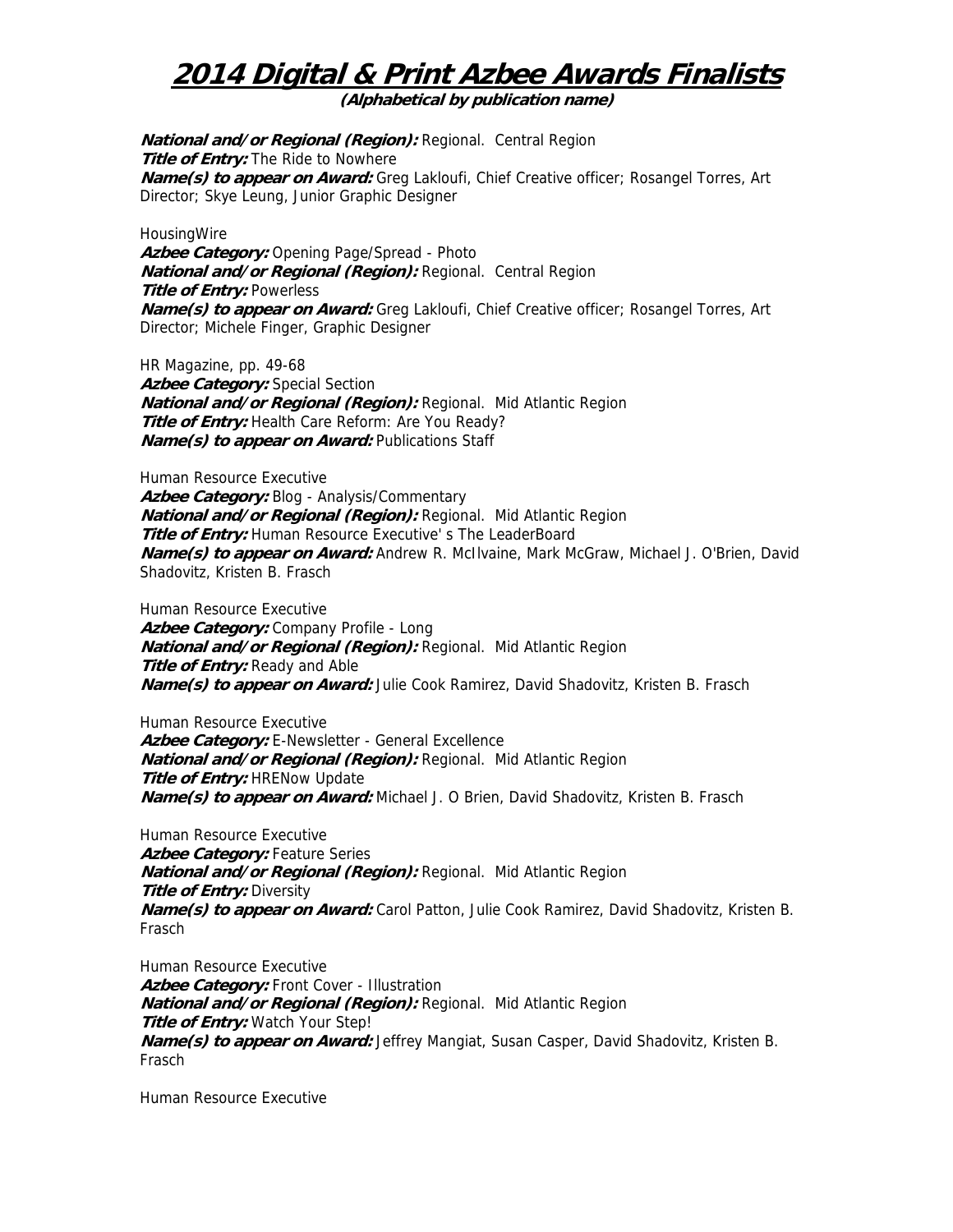**(Alphabetical by publication name)** 

Azbee Category: Original Research **National and/or Regional (Region):** Regional. Mid Atlantic Region **Title of Entry:** Partners at the Helm **Name(s) to appear on Award:** Will Bunch, Kristen B. Frasch, David Shadovitz

IEEE Spectrum **Azbee Category:** B2B Website of the Year **National and/or Regional (Region):** National. **Title of Entry:** spectrum.ieee.org **Name(s) to appear on Award:** Harry Goldstein

IEEE Spectrum **Azbee Category:** Best Cross-Platform Package of the Year **National and/or Regional (Region):** National. **Title of Entry:** The Gene Machine and Me **Name(s) to appear on Award:** Eliza Strickland

IEEE Spectrum Azbee Category: Best Use of Social Media **National and/or Regional (Region):** National and Regional. Northeast Region **Title of Entry:** IEEE Spectrum **Name(s) to appear on Award:** Celia Gorman

IEEE Spectrum Azbee Category: Enterprise News Story **National and/or Regional (Region):** National and Regional. Northeast Region **Title of Entry:** Bitcoin's Computing Crisis **Name(s) to appear on Award:** Morgen E. Peck

IEEE Spectrum Azbee Category: How-To Article **National and/or Regional (Region):** Regional. Northeast Region **Title of Entry:** A \$40 Software-Defined Radio **Name(s) to appear on Award:** Stephen Cass

IEEE Spectrum **Azbee Category:** Impact/Investigative **National and/or Regional (Region):** National and Regional. Northeast Region **Title of Entry:** The STEM Crisis Is a Myth **Name(s) to appear on Award:** Robert N. Charette

IEEE Spectrum **Azbee Category:** Impact/Investigative **National and/or Regional (Region):** National and Regional. Northeast Region **Title of Entry:** Unclean at Any Speed **Name(s) to appear on Award:** Ozzie Zehner

IEEE Spectrum Azbee Category: New or Relaunched Website **National and/or Regional (Region):** National and Regional. Northeast Region **Title of Entry:** spectrum.ieee.org **Name(s) to appear on Award:** Harry Goldstein, Joshua J. Romero, Mark Montgomery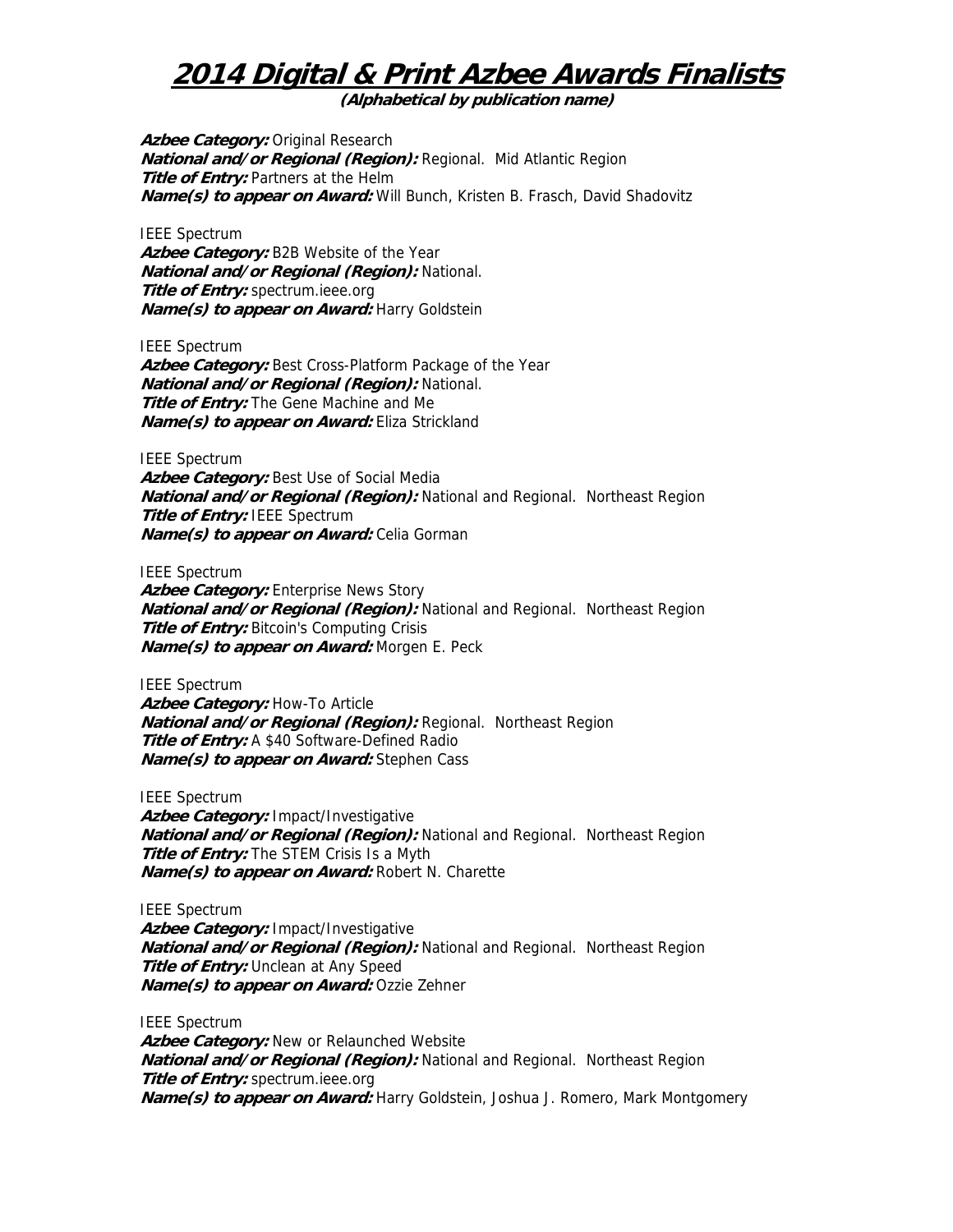**(Alphabetical by publication name)** 

IEEE Spectrum **Azbee Category:** Video - News **National and/or Regional (Region):** National and Regional. Northeast Region **Title of Entry:** Valkyrie **Name(s) to appear on Award:** Evan Ackerman, Celia Gorman

IEEE Spectrum **Azbee Category:** Video - Tutorial **National and/or Regional (Region):** National and Regional. Northeast Region **Title of Entry:** Brew Your Own Conductive Ink **Name(s) to appear on Award:** Wayt Gibbs, Celia Gorman

IEEE Spectrum **Azbee Category:** Web Site Design **National and/or Regional (Region):** National and Regional. Northeast Region **Title of Entry: IEEE Spectrum Name(s) to appear on Award:** Harry Goldstein, Joshua J. Romero, Mark Montgomery

IEEE Spectrum **Azbee Category:** Web Site Landing Page Design **National and/or Regional (Region):** National and Regional. Northeast Region **Title of Entry:** IEEE Spectrum **Name(s) to appear on Award:** Harry Goldstein, Joshua J. Romero, Mark Montgomery

Inc. Magazine **Azbee Category:** Case History **National and/or Regional (Region):** Regional. Northeast Region **Title of Entry:** When In China **Name(s) to appear on Award:** 

Inc. Magazine **Azbee Category:** Company Profile - Long **National and/or Regional (Region):** National and Regional. Northeast Region **Title of Entry:** Do Not Cross Crossfit **Name(s) to appear on Award:** Burt Helm, senior writer

Inc. Magazine **Azbee Category:** Feature Article - General Interest **National and/or Regional (Region):** National and Regional. Northeast Region **Title of Entry:** The Price **Name(s) to appear on Award:** Jessica Bruder

Industrial Networking Azbee Category: Front Cover - Illustration **National and/or Regional (Region):** Regional. Upper Midwest Region **Title of Entry:** Indentify the threat **Name(s) to appear on Award:** Angela Labate, Assoc. Art Director

Information Security magazine **Azbee Category:** E-Zine **National and/or Regional (Region):** National and Regional. New England Region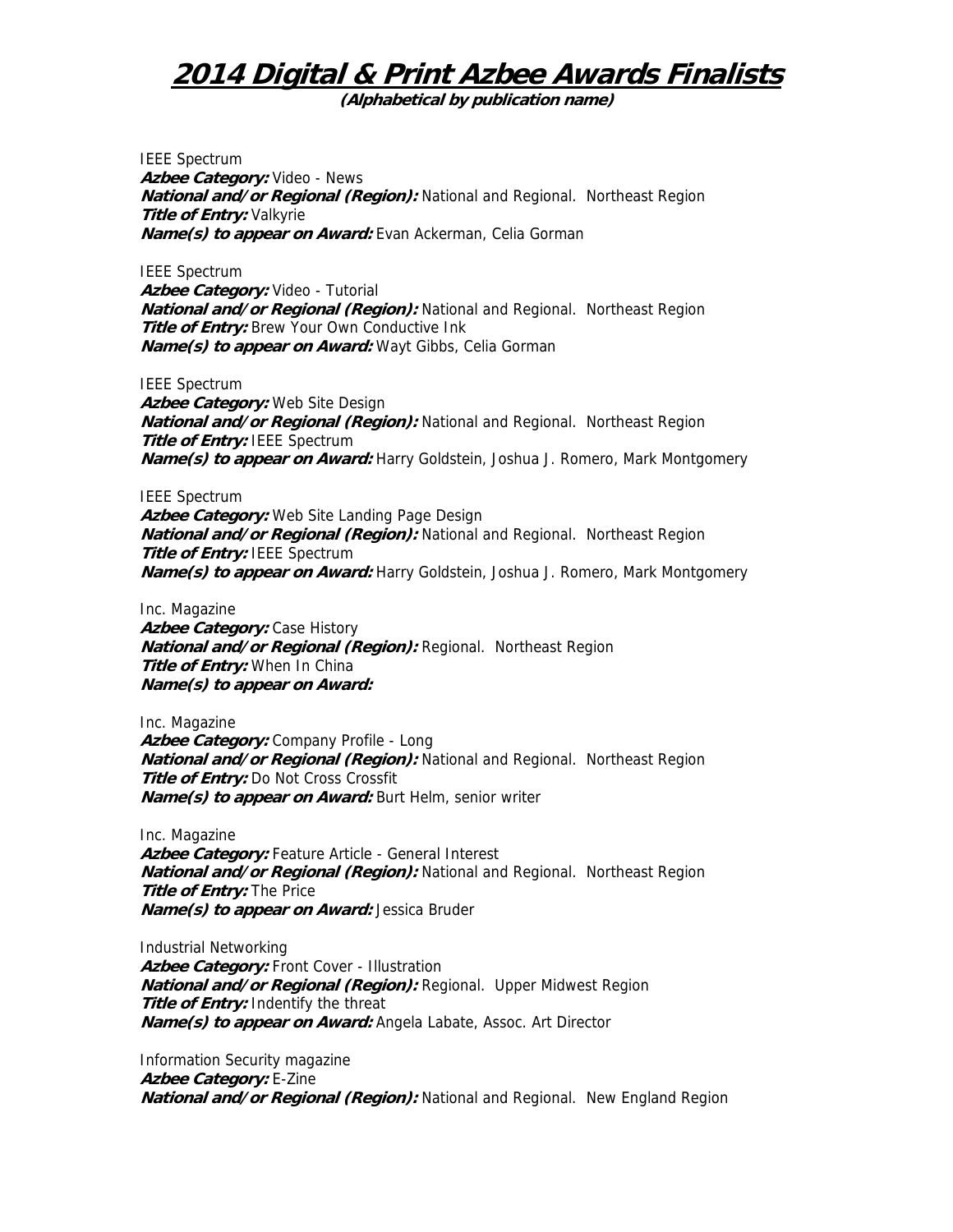**(Alphabetical by publication name)** 

**Title of Entry:** "Information Security" magazine **Name(s) to appear on Award:** Robert Richardson, Kathleen Richards, Kara Gattine, Eric B. Parizo and Linda Koury

InformationWeek **Azbee Category:** Blog - Analysis/Commentary **National and/or Regional (Region):** National and Regional. Pacific Region **Title of Entry:** Thomas Claburn Blog **Name(s) to appear on Award:** Thomas Claburn, Editor-at-Large

InformationWeek Azbee Category: Blog - How to tips/service **National and/or Regional (Region):** National and Regional. Pacific Region **Title of Entry:** Chris Murphy Blog **Name(s) to appear on Award:** Chris Murphy, Editor

InformationWeek

Azbee Category: Enterprise News Story **National and/or Regional (Region):** Regional. Pacific Region **Title of Entry:** Yahoo Recycled Emails: Users Find Security Surprises **Name(s) to appear on Award:** Kristin Burnham, Senior Editor

InformationWeek **Azbee Category:** Online **National and/or Regional (Region):** National and Regional. Pacific Region **Title of Entry:** Facebook's Data Center: Where Likes Live **Name(s) to appear on Award:** Charles Babcock, Editor At Large

InformationWeek

Azbee Category: Original Research **National and/or Regional (Region):** Regional. Pacific Region **Title of Entry:** Goodbye IT, Hello Digital Business **Name(s) to appear on Award:** Chris Murphy, Editor

InformationWeek

Azbee Category: Original Web Commentary **National and/or Regional (Region):** National and Regional. Pacific Region **Title of Entry:** Rob Preston's Column **Name(s) to appear on Award:** Rob Preston, Editor in Chief

InformationWeek **Azbee Category:** Web Feature Article **National and/or Regional (Region):** Regional. Pacific Region **Title of Entry:** Are You Too Old For IT?

**Name(s) to appear on Award:** Kevin Casey, Contributor

Institutional Investor

**Azbee Category:** Company Profile - Long **National and/or Regional (Region):** Regional. Northeast Region **Title of Entry:** The New Face of Farallon **Name(s) to appear on Award:** Loch Adamson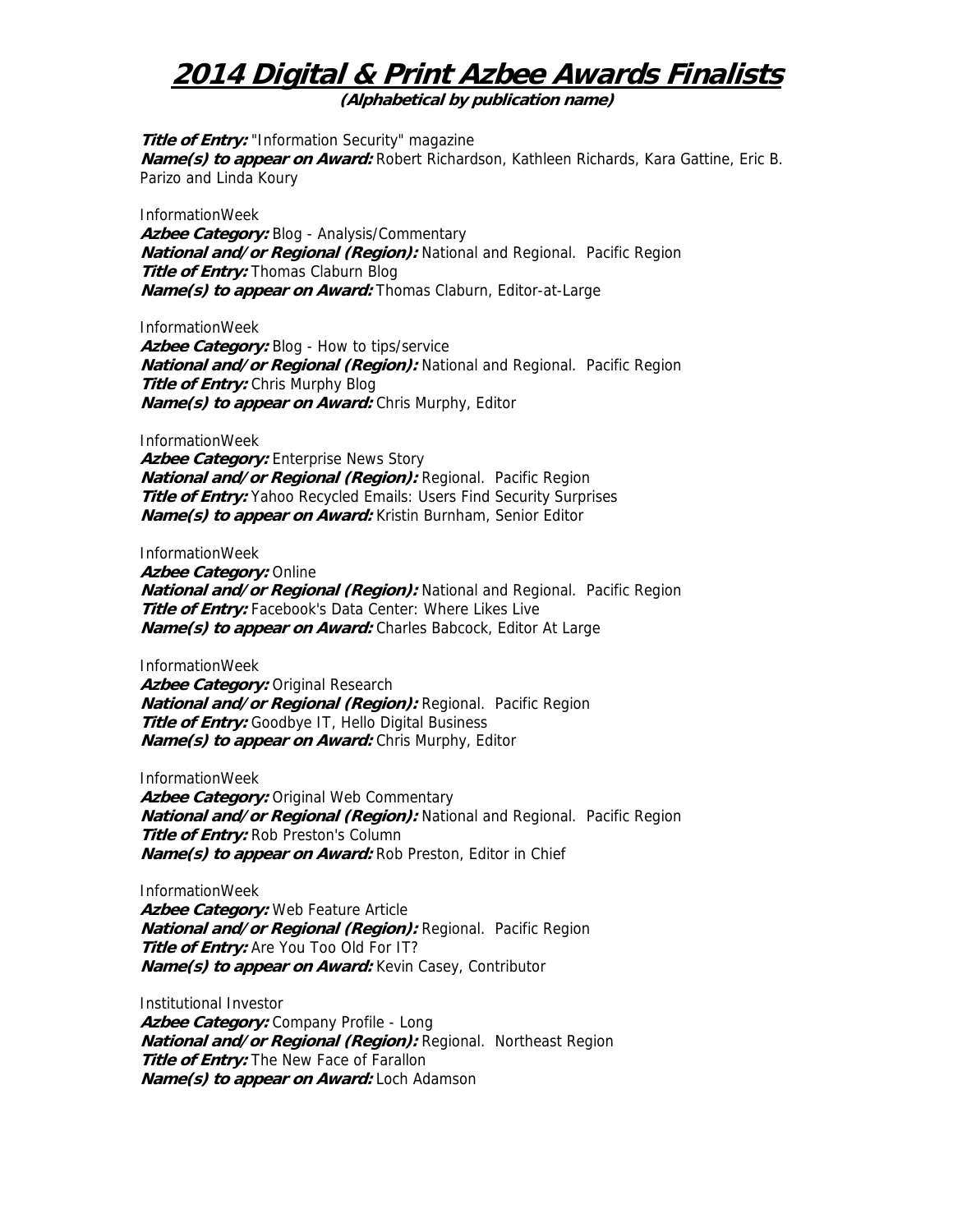**(Alphabetical by publication name)** 

Institutional Investor Azbee Category: Feature Article - General Interest **National and/or Regional (Region):** Regional. Northeast Region **Title of Entry:** Is Alpha Dead? **Name(s) to appear on Award:** Julie Segal

Institutional Investor **Azbee Category:** Regular Column, Contributed **National and/or Regional (Region):** National and Regional. Northeast Region **Title of Entry:** Inefficient Markets **Name(s) to appear on Award:** Vitaliy Katsenelson

InsuranceNewsNet

Azbee Category: Editorial/Editor's Letter **National and/or Regional (Region):** Regional. Mid Atlantic Region **Title of Entry:** Letter from the Editor **Name(s) to appear on Award:** Steven A. Morelli, Editor-in-Chief

InsuranceNewsNet Magazine Azbee Category: Feature Aricle Design **National and/or Regional (Region):** Regional. Mid Atlantic Region **Title of Entry:** How to Be the Most Fascinating Person in the Room **Name(s) to appear on Award:** Jake Haas, Creative Director

InsuranceNewsNet Magazine Azbee Category: Front Cover - Illustration **National and/or Regional (Region):** National and Regional. Mid Atlantic Region **Title of Entry:** Hold On! **Name(s) to appear on Award:** Jake Haas, Creative Director

InsuranceNewsNet Magazine **Azbee Category:** News Analysis **National and/or Regional (Region):** Regional. Mid Atlantic Region **Title of Entry:** Will ACA Get on Track After Disastrous Rollout? **Name(s) to appear on Award:** Susan Rupe, Assistant Editor

InsuranceNewsNet Magazine **Azbee Category:** Web Site Redesign **National and/or Regional (Region):** Regional. Mid Atlantic Region **Title of Entry:** InsuranceNewsNet Magazine website **Name(s) to appear on Award:** Carlos Centenos, Senior Graphic Designer; Jake Haas, Creative Director; Joaquin Tuazon, Technology Director

InvestmentNews Azbee Category: Blog - How to tips/service **National and/or Regional (Region):** Regional. Northeast Region **Title of Entry:** Mary Beth Franklin's blog Retirement 2.0 **Name(s) to appear on Award:** Mary Beth Franklin, Contributing Editor

InvestmentNews Azbee Category: Editorial/Editor's Letter **National and/or Regional (Region):** Regional. Northeast Region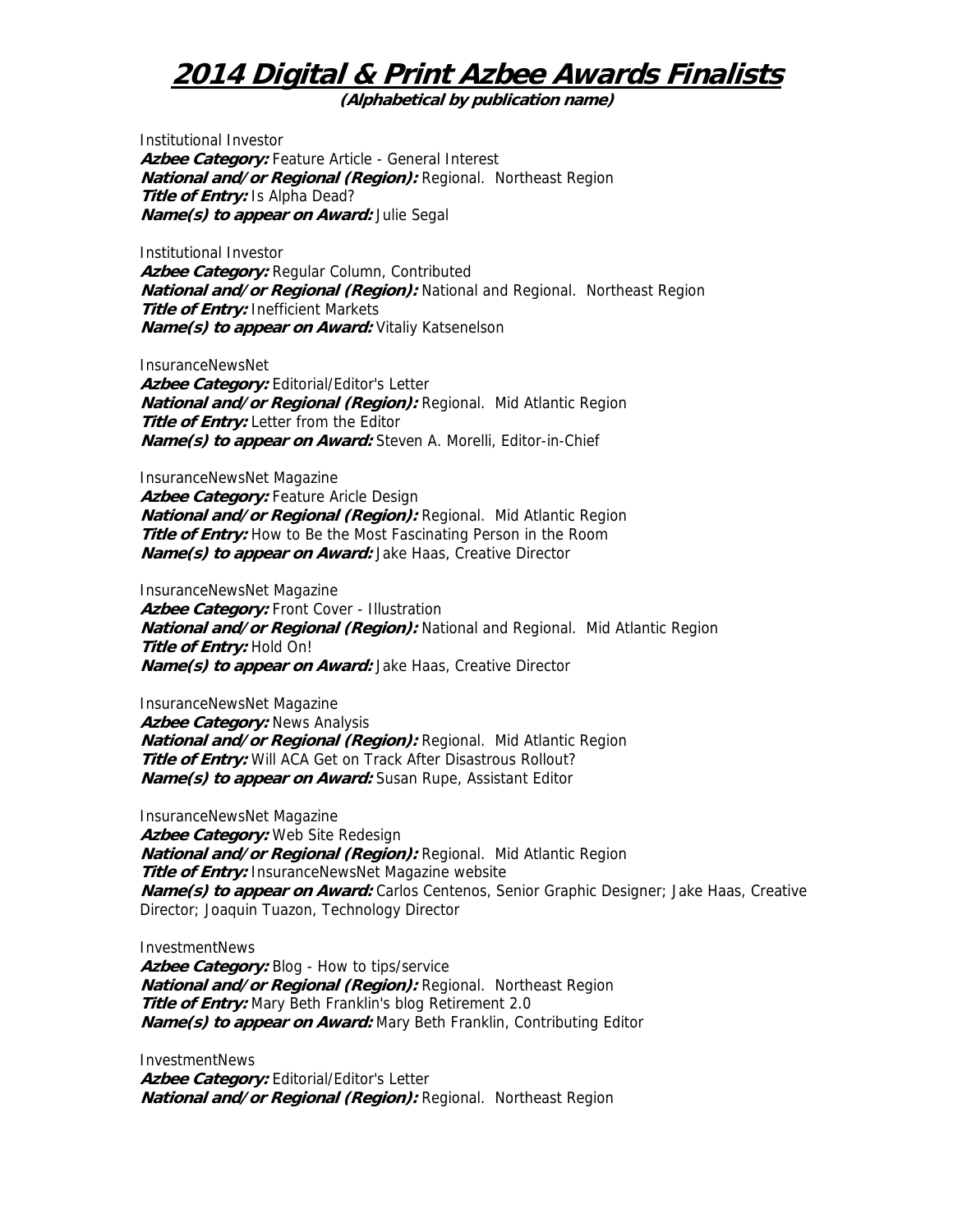**(Alphabetical by publication name)** 

**Title of Entry:** Cybercrime, Women **Name(s) to appear on Award:** Frederick P. Gabriel Jr.

InvestmentNews Azbee Category: E-Newsletter - General Excellence **National and/or Regional (Region):** Regional. Northeast Region **Title of Entry:** InvestmentNews - The Daily **Name(s) to appear on Award:** InvestmentNews Editorial Team

InvestmentNews

**Azbee Category:** E-Newsletter - General Excellence **National and/or Regional (Region):** Regional. Northeast Region **Title of Entry:** InvestmentNews - Market Intelligence e-newsletter **Name(s) to appear on Award:** InvestmentNews Editorial Team

**InvestmentNews** Azbee Category: Enterprise News Story **National and/or Regional (Region):** National and Regional. Northeast Region **Title of Entry:** Rise of the machines **Name(s) to appear on Award:** Reporter Liz Skinner; Digital Content Coordinator Andrew Leigh

InvestmentNews **Azbee Category:** Feature Series **National and/or Regional (Region):** Regional. Northeast Region **Title of Entry:** Year One **Name(s) to appear on Award:** Reporter Liz Skinner and the InvestmentNews Editorial Team

InvestmentNews **Azbee Category: News Section National and/or Regional (Region):** National and Regional. Northeast Region **Title of Entry:** News Section: Sept. 2 **Name(s) to appear on Award:** InvestmentNews Editorial Team

InvestmentNews **Azbee Category:** News Section **National and/or Regional (Region):** Regional. Northeast Region **Title of Entry:** News section: March 11 **Name(s) to appear on Award:** InvestmentNews Editorial Team

InvestmentNews

**Azbee Category:** Regular Column, Staff Written **National and/or Regional (Region):** National and Regional. Northeast Region **Title of Entry:** Non-licensed but still advising; Heading off hack attacks **Name(s) to appear on Award:** Bruce Kelly

InvestmentNews **Azbee Category:** Special Section **National and/or Regional (Region):** Regional. Northeast Region **Title of Entry:** Spotlight: Health Care Planning **Name(s) to appear on Award:** Series and Features Editor Christina Nelson; Reporter Darla Mercado; Reporter Mark Schoeff Jr.; Freelancer Richard F. Stolz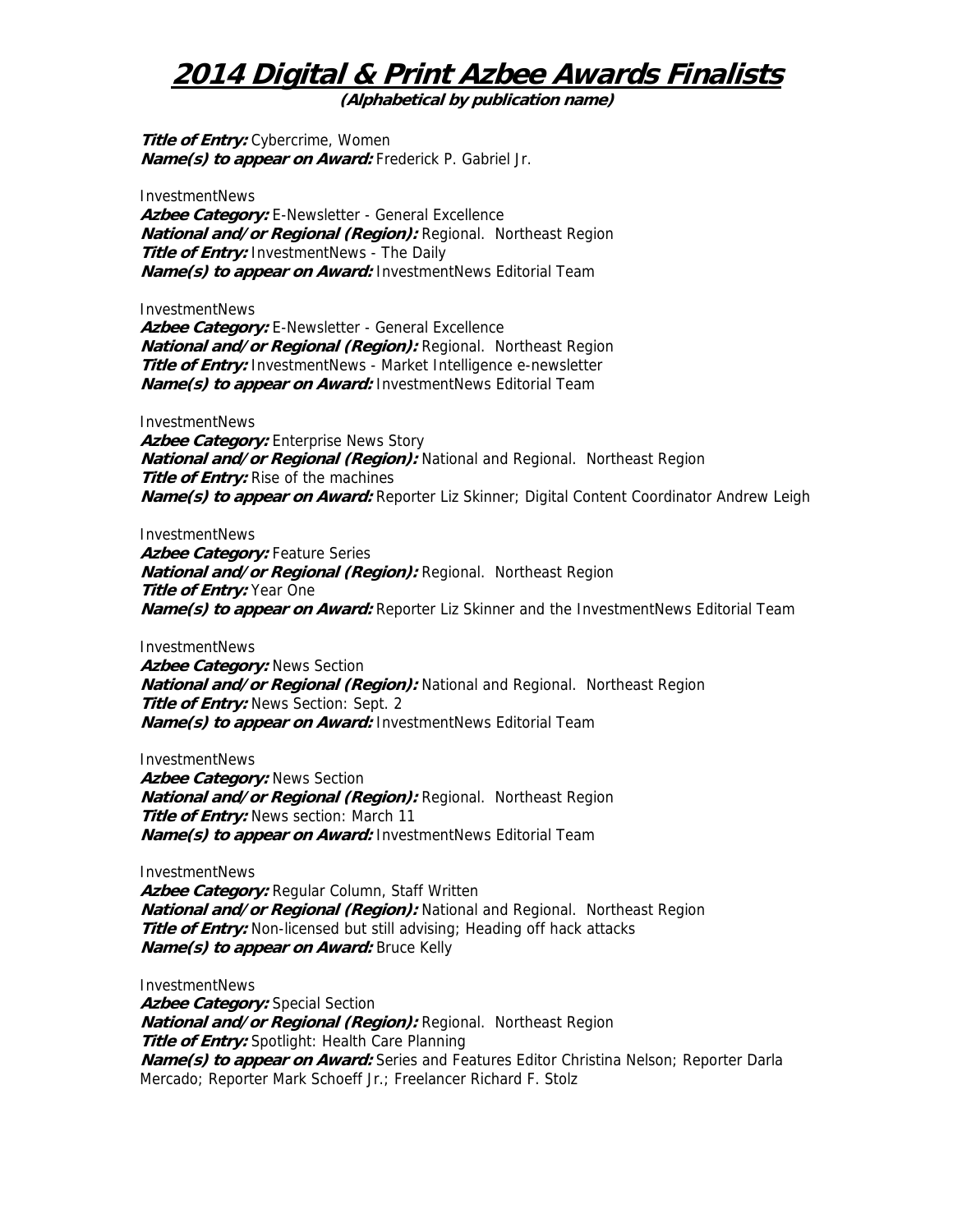**(Alphabetical by publication name)** 

InvestmentNews Azbee Category: Visual Storytelling **National and/or Regional (Region):** National and Regional. Northeast Region **Title of Entry:** InvestmentNews - Visual Storytelling 2 **Name(s) to appear on Award:** Graphic Designer Gerardo Tabones; Data Editor Denise Southwood; and the InvestmentNews Editorial Team

#### InvestmentNews

**Azbee Category:** Web Site Design **National and/or Regional (Region):** National and Regional. Northeast Region **Title of Entry:** Investmentnews.com **Name(s) to appear on Award:** General manager of digital development and operations Michael Palazuk

**InvestmentNews** 

**Azbee Category:** Web Site Home Page Design **National and/or Regional (Region):** Regional. Northeast Region **Title of Entry:** InvestmentNews.com **Name(s) to appear on Award:** InvestmentNews Editorial Team

InvestmentNews

**Azbee Category:** Web Site Landing Page Design **National and/or Regional (Region):** National and Regional. Northeast Region **Title of Entry:** Special Reports Landing Page **Name(s) to appear on Award:** InvestmentNews Editorial Staff

Investmentnews.com

**Azbee Category:** Online Web Reference Site **National and/or Regional (Region):** Regional. Northeast Region **Title of Entry:** Advisers on the Move **Name(s) to appear on Award:** Data Editor Denise Southwood and Digital Content Coordinator Andrew Leigh

Investmentnews.com Azbee Category: Photo Gallery/Slide Show **National and/or Regional (Region):** Regional. Northeast Region **Title of Entry:** How adviser salaries stack up to other professions **Name(s) to appear on Award:** Digital Content Coordinator Andrew Leigh and Research Analyst Matthew Sirinides

#### ISO & AGENT

Azbee Category: Front Cover - Best Typographic Cover **National and/or Regional (Region):** National and Regional. Northeast Region **Title of Entry:** Turning Data Into Revenue **Name(s) to appear on Award:** Monica Pizzi, Art Director; Vasava, Illustrator

**ITworld** 

Azbee Category: Blog - Analysis/Commentary **National and/or Regional (Region):** Regional. New England Region **Title of Entry:** Thank You For Not Sharing **Name(s) to appear on Award:** Dan Tynan, Writer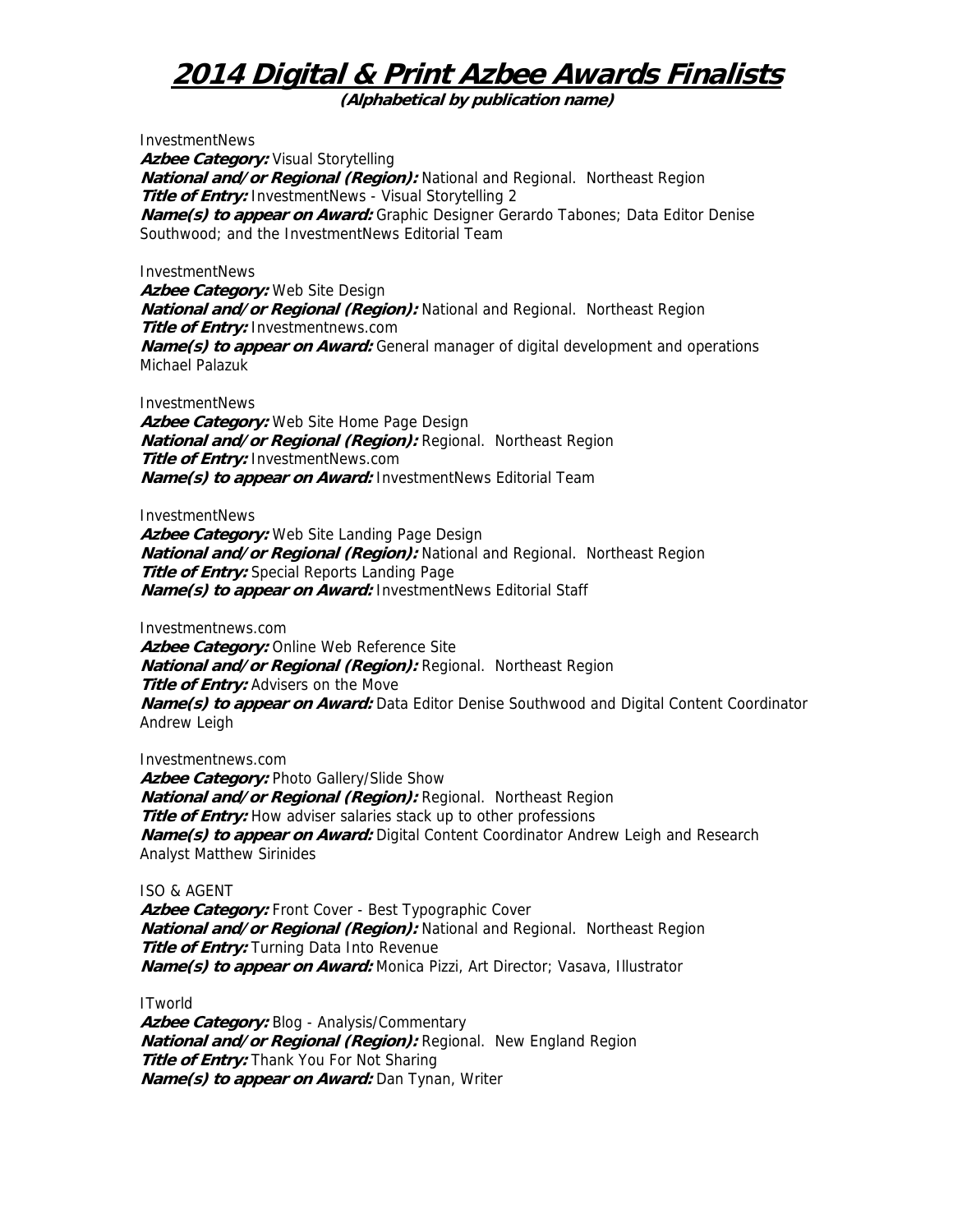**(Alphabetical by publication name)** 

**ITworld** 

Azbee Category: Blog - How to tips/service **National and/or Regional (Region):** Regional. New England Region **Title of Entry:** Bytestream **Name(s) to appear on Award:** Matthew Mombrea, Writer

#### **ITworld**

**Azbee Category:** Impact/Investigative **National and/or Regional (Region):** Regional. New England Region **Title of Entry:** Real names, real problems: Pseudonymity under siege **Name(s) to appear on Award:** Dan Tynan, Writer; Jodie Naze, Editor

#### **ITworld**

**Azbee Category:** Web Feature Article

**National and/or Regional (Region):** Regional. New England Region **Title of Entry:** Why your users hate Agile development (and what you can do about it) **Name(s) to appear on Award:** Esther Schindler, Writer; Amy Bennett, Editor

#### Jobs Rated

**Azbee Category:** Web Microsite/Special Section (Non-Trade Show/Conference) **National and/or Regional (Region):** National and Regional. Pacific Region **Title of Entry:** CareerCast's Jobs Rated **Name(s) to appear on Award:** Tony Lee, Publisher, CareerCast's Jobs Rated

#### Journal of AHIMA

Azbee Category: Blog - How to tips/service

**National and/or Regional (Region): Regional. Upper Midwest Region Title of Entry:** Code Cracker: Creative Ways for Physicians to Prepare for ICD-10; Maintaining Productivity During the Transition to ICD-10-CM/PCS; and Turkey, Stuffing, and ICD-10-CM **Name(s) to appear on Award:** Melanie Endicott, Director of HIM Excellence; Sarah Sheber, Assistant Editor

#### Journal of AHIMA

Azbee Category: Government Coverage **National and/or Regional (Region):** Regional. Upper Midwest Region **Title of Entry:** April 2013 HIPAA Turns 10: Analyzing the past, present, and future impact; May 2013 ARRA on the Job: HIPAA Changes Call for Revising BA Agreements ; June 2013 Word from Washington: ICD-10-CM/PCS Isn 't Over 'Til It s Over **Name(s) to appear on Award:** Chris Dimick, Editor-in-Chief; Sarah Sheber, Assistant Editor; Jill Blacketer, Art Director

Journal of AHIMA **Azbee Category:** Opening Page/Spread - Illustration **National and/or Regional (Region):** Regional. Upper Midwest Region **Title of Entry: HIM's Evolving Workforce Name(s) to appear on Award:** Jill Blacketer, Art Director

Journal of AHIMA **Azbee Category:** Video - Tutorial **National and/or Regional (Region):** Regional. Upper Midwest Region **Title of Entry:** Video Extra: Customer Service in Action **Name(s) to appear on Award:** Paula Mauro, Digital Media Editor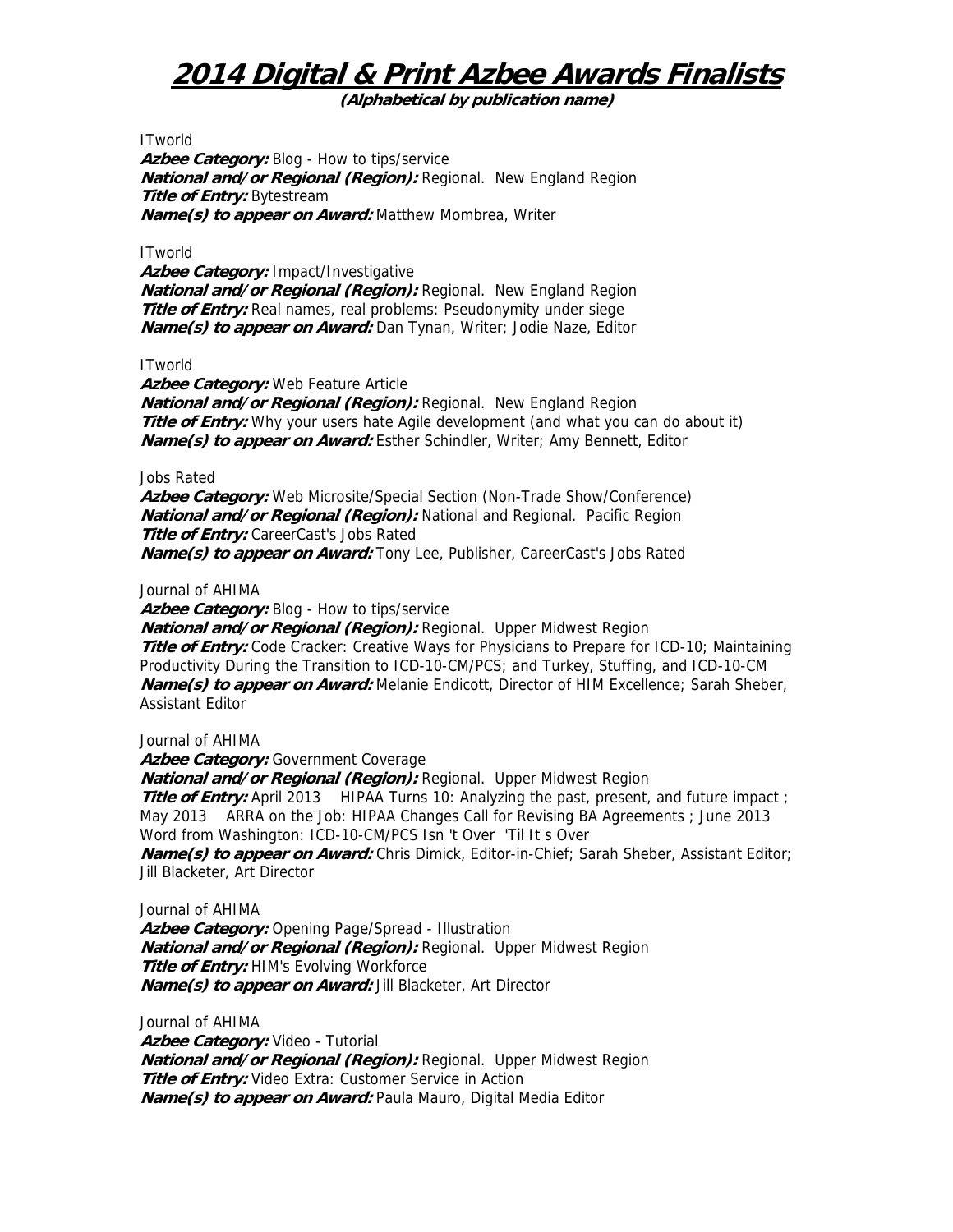**(Alphabetical by publication name)** 

Landscape Management Azbee Category: Front Cover - Illustration **National and/or Regional (Region):** Regional. Heartland Region **Title of Entry:** December 2013 Cover: 25+ Apps **Name(s) to appear on Award:** Tracie Martinez, Art Director

Landscape Management **Azbee Category:** Magazine Design **National and/or Regional (Region):** Regional. Heartland Region **Title of Entry:** Landscape Management **Name(s) to appear on Award:** Tracie Martinez, Art Director

Landscape Management Azbee Category: Special Section **National and/or Regional (Region):** Regional. Heartland Region **Title of Entry:** Business Planner 2014 **Name(s) to appear on Award:** Marisa Palmieri, Editor; Sarah Pfledderer, Associate Editor; Tracie Martinez, Art Director

Landscape Management Azbee Category: Special Supplement **National and/or Regional (Region):** National and Regional. Heartland Region **Title of Entry:** LM150 **Name(s) to appear on Award:** Marisa Palmieri, Editor; Beth Geraci, Senior Editor; Tracie Martinez, Art Director

Law Technology News **Azbee Category:** Company Profile - Long **National and/or Regional (Region):** Regional. Northeast Region **Title of Entry:** Stanford Startups **Name(s) to appear on Award:** Tam Harbert, Mark Michaels

Law Technology News **Azbee Category:** Online Product Review **National and/or Regional (Region):** Regional. Northeast Region **Title of Entry:** HP Proliant Gen8 **Name(s) to appear on Award:** Sean Doherty, Technology Editor

Lawn & Landscape **Azbee Category:** Impact/Investigative **National and/or Regional (Region):** Regional. Heartland Region **Title of Entry:** Imprelis Impact **Name(s) to appear on Award:** Chuck Bowen, Editor and Associate Publisher

Lawn & Landscape **Azbee Category:** Special Section **National and/or Regional (Region):** Regional. Heartland Region **Title of Entry:** 2013 State of the Industry Report **Name(s) to appear on Award:** Chuck Bowen, Brian Horn, Kristen Hampshire, Lee Chilcote, Andrea Vagas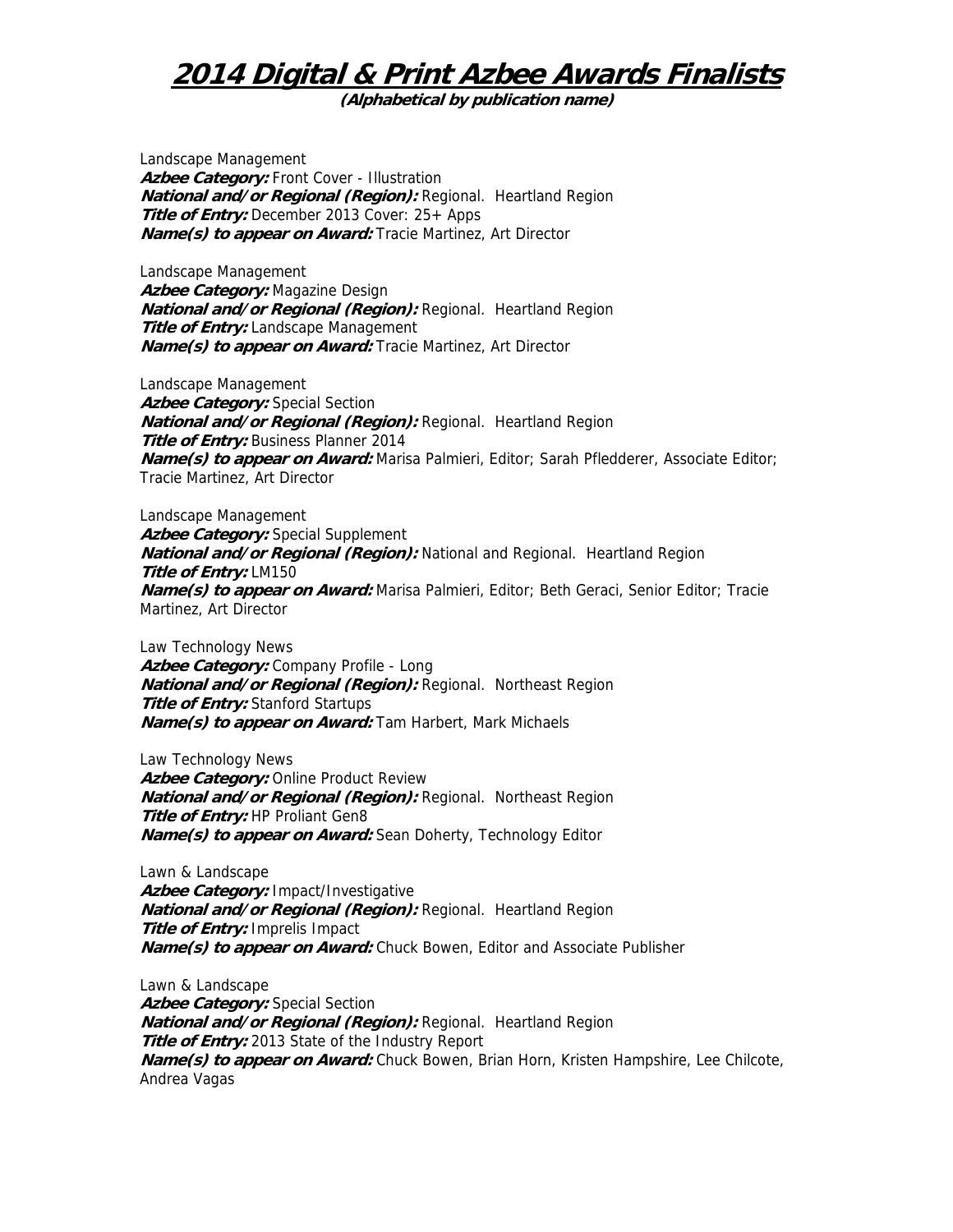**(Alphabetical by publication name)** 

Lawn & Landscape **Azbee Category:** Special Supplement **National and/or Regional (Region):** Regional. Heartland Region **Title of Entry:** Grow the Market **Name(s) to appear on Award:** Chuck Bowen, Editor and Associate Publisher

Machinery Lubrication **Azbee Category:** Magazine Design **National and/or Regional (Region):** Regional. Central Region **Title of Entry:** Machinery Lubrication **Name(s) to appear on Award:** Machinery Lubrication

Managed Healthcare Executive Azbee Category: Editorial/Editor's Letter **National and/or Regional (Region):** Regional. Heartland Region **Title of Entry: For Your Benefit Name(s) to appear on Award:** Julie Miller, Content Channel Manager

Massage Today Azbee Category: Front Cover - Illustration **National and/or Regional (Region):** Regional. Pacific Region **Title of Entry:** Heroes of the Profession **Name(s) to appear on Award:** Alex Mukai, Jocelyne Leger

Massage Today **Azbee Category:** Regular Column, Contributed **National and/or Regional (Region):** Regional. Pacific Region **Title of Entry: Treatment Tools Name(s) to appear on Award:** Debbie Roberts, Kathryn Feather

Material Handling & Logistics Azbee Category: Blog - Analysis/Commentary **National and/or Regional (Region):** Regional. Northeast Region **Title of Entry:** Chain of Thought **Name(s) to appear on Award:** Tom Andel, Editor-In-Chief

McKnight's Long-Term Care News Azbee Category: Blog - How to tips/service **National and/or Regional (Region):** Regional. Upper Midwest Region **Title of Entry:** The World According to Dr. El **Name(s) to appear on Award:** Eleanor Feldman Barbera, Ph.D

McKnight's Long-Term Care News Azbee Category: Buyer's Guide **National and/or Regional (Region):** National and Regional. Upper Midwest Region **Title of Entry:** McKnight's 2014 Industry Directory **Name(s) to appear on Award:** Stephanie Winter; Denise De Vito; Mark Speakman; Tim Mullaney; Elizabeth Newman; James M. Berklan

McKnight's Long-Term Care News Azbee Category: E-Newsletter - General Excellence **National and/or Regional (Region):** Regional. Upper Midwest Region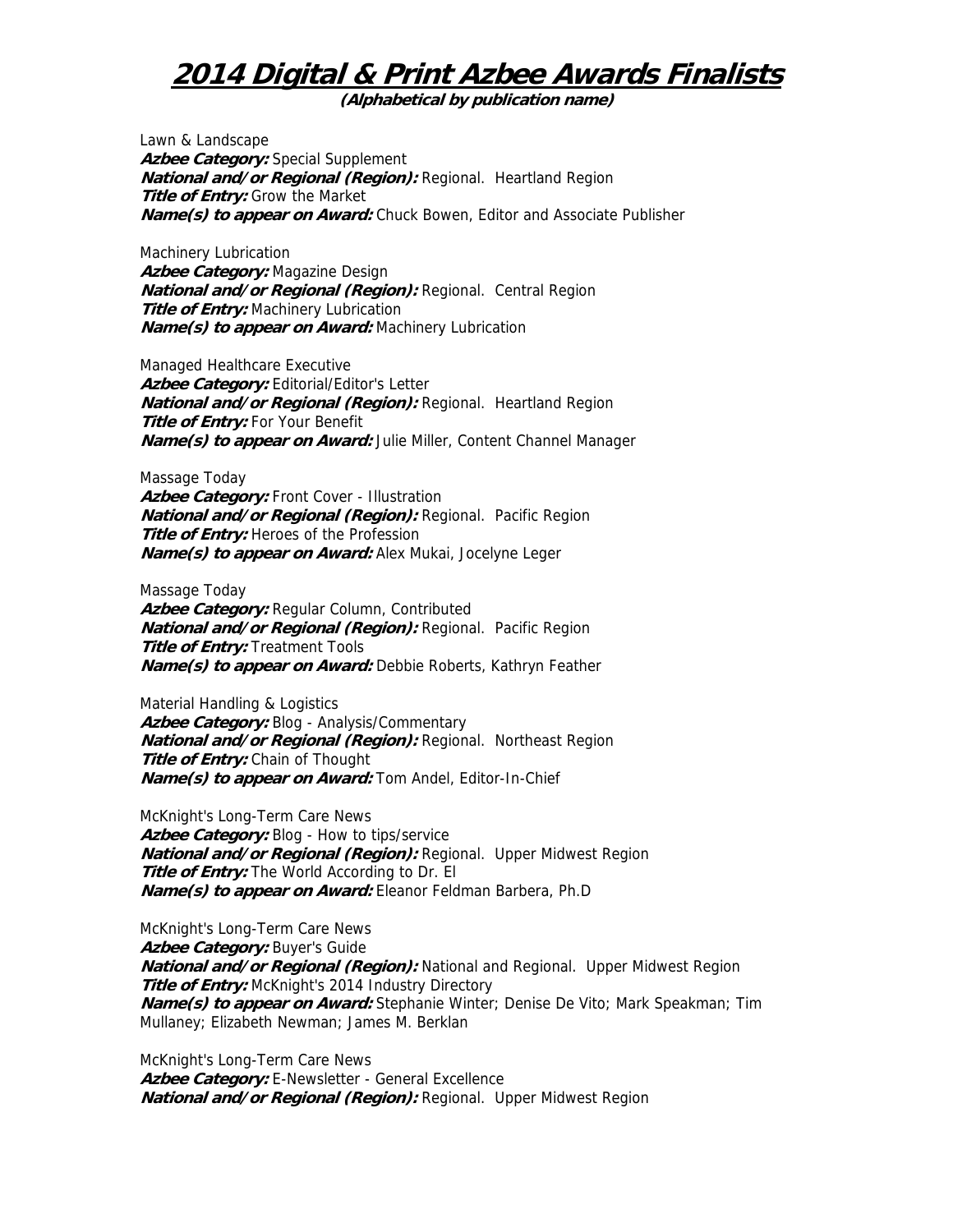**(Alphabetical by publication name)** 

**Title of Entry:** McKnight's Daily Update **Name(s) to appear on Award:** Tim Mullaney, Staff Writer; Elizabeth Newman, Senior Editor; James M. Berklan, Editor

McKnight's Long-Term Care News **Azbee Category:** Humorous/Fun Department **National and/or Regional (Region):** National and Regional. Upper Midwest Region **Title of Entry:** Things I Think **Name(s) to appear on Award:** Gary Tetz, Columnist

McKnight's Long-Term Care News **Azbee Category:** Individual Profile - Short **National and/or Regional (Region):** National and Regional. Upper Midwest Region **Title of Entry:** He learned from the best **Name(s) to appear on Award:** Elizabeth Newman, Senior Editor

McKnight's Long-Term Care News **Azbee Category:** News Section **National and/or Regional (Region):** Regional. Upper Midwest Region **Title of Entry:** McKnight's Long-Term Care News **Name(s) to appear on Award:** Tim Mullaney; Elizabeth Newman; Mark Speakman; James M. Berklan; John O'Connor

Medscape from WebMD **Azbee Category:** Web Feature Article **National and/or Regional (Region):** Regional. Northeast Region **Title of Entry:** Are Oncologists Different From Other Doctors? **Name(s) to appear on Award:** Neil Chesanow, Senior Editor

Meetings & Conventions Azbee Category: Front Cover - Illustration **National and/or Regional (Region):** Regional. Northeast Region **Title of Entry:** M&C November cover **Name(s) to appear on Award:** Mayumi T. Hudgins, Design Director; Allen J. Sheinman, Managing Editor; Loren G. Edelstein, Editor in Chief

Meetings Focus **Azbee Category:** Magazine Redesign **National and/or Regional (Region):** Regional. Upper Midwest Region **Title of Entry: Meetings Focus Name(s) to appear on Award:** Tyler Davidson; Lori Tenny; Zachary Chouteau; Kelsey Farabee; Scott Easton; Evan Brownfield

Midstream Business Azbee Category: Feature Article - General Interest **National and/or Regional (Region):** Regional. Central Region **Title of Entry:** LNG Heats Up **Name(s) to appear on Award:** Paul Hart, Editor

Midstream Business **Azbee Category:** Special Supplement **National and/or Regional (Region):** National and Regional. Central Region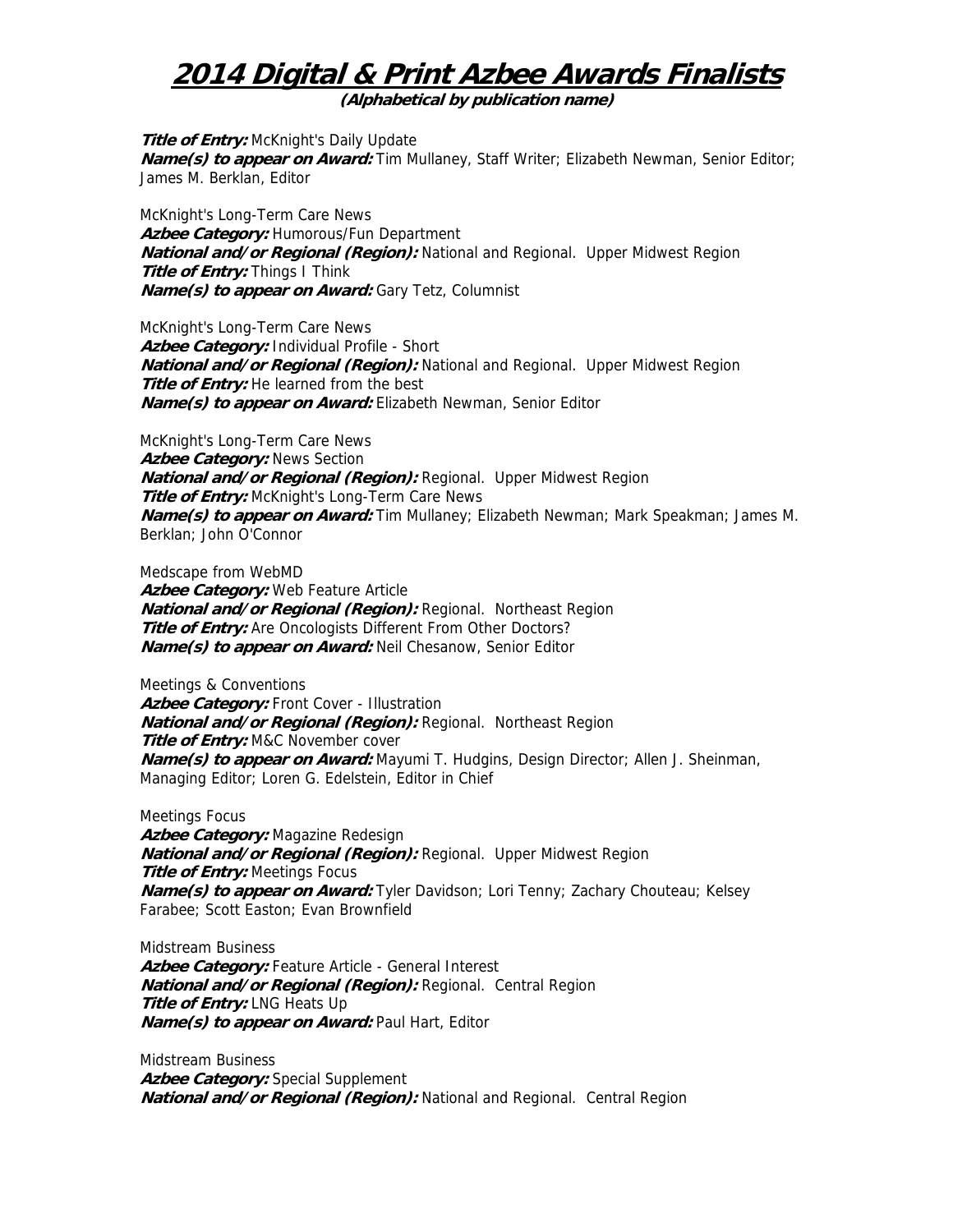**(Alphabetical by publication name)** 

**Title of Entry:** Riding The Rails **Name(s) to appear on Award:** Paul Hart, Editor Theresa Ward, Group Managing Editor

Military Officer **Azbee Category:** Original Research **National and/or Regional (Region):** Regional. Mid Atlantic Region **Title of Entry:** State Report Card **Name(s) to appear on Award:** Molly Wyman, Managing Editor; Karen Golden, Military Family Issues, Government Relations; Quincey Adams, Veteran/Survivor Services

Military Officer

**Azbee Category:** Special Section **National and/or Regional (Region):** National and Regional. Mid Atlantic Region **Title of Entry:** Transition Game Plan **Name(s) to appear on Award:** Willow Nero, Associate Editor; Blair Drake, Senior Editor; Capt. Gordon J. Hume, USN (Ret), Editor in Chief

Modern Infrastructure E-zine on SearchDataCenter.com **Azbee Category:** Impact/Investigative **National and/or Regional (Region):** National and Regional. New England Region Title of Entry: Can HP, IBM and Dell Survive the Cloud? **Name(s) to appear on Award:** Alex Barrett, Christine Cignoli

MOTOR Magazine Azbee Category: Editorial/Editor's Letter **National and/or Regional (Region):** Regional. Upper Midwest Region **Title of Entry:** Editor's Report **Name(s) to appear on Award:** John Lypen, Editor & Publisher; Karl Seyfert, Executive Editor; Paul M. Eckstein, Managing Editor

MOTOR Magazine **Azbee Category:** Regular Column, Staff Written **National and/or Regional (Region):** Regional. Upper Midwest Region **Title of Entry:** Trouble Shooter **Name(s) to appear on Award:** Karl Seyfert, Executive Editor; Paul M. Eckstein, Managing Editor; John Lypen, Editor & Publisher

Multifamily Executive **Azbee Category:** Company Profile - Long **National and/or Regional (Region):** Regional. Mid Atlantic Region **Title of Entry:** The Finish Line **Name(s) to appear on Award:** Les Shaver, Contributing Editor; Jerry Ascierto, Editor-in-Chief; Christine A. DeJoy, Managing Editor; Allison Levy, Associate Art

Multifamily Executive Azbee Category: Editorial/Editor's Letter **National and/or Regional (Region):** Regional. Mid Atlantic Region **Title of Entry:** Editor's Letter **Name(s) to appear on Award:** Jerry Ascierto, Editor-in-Chief; Christine A. DeJoy, Managing Editor; Allison Levy, Associate Art Director

Multifamily Executive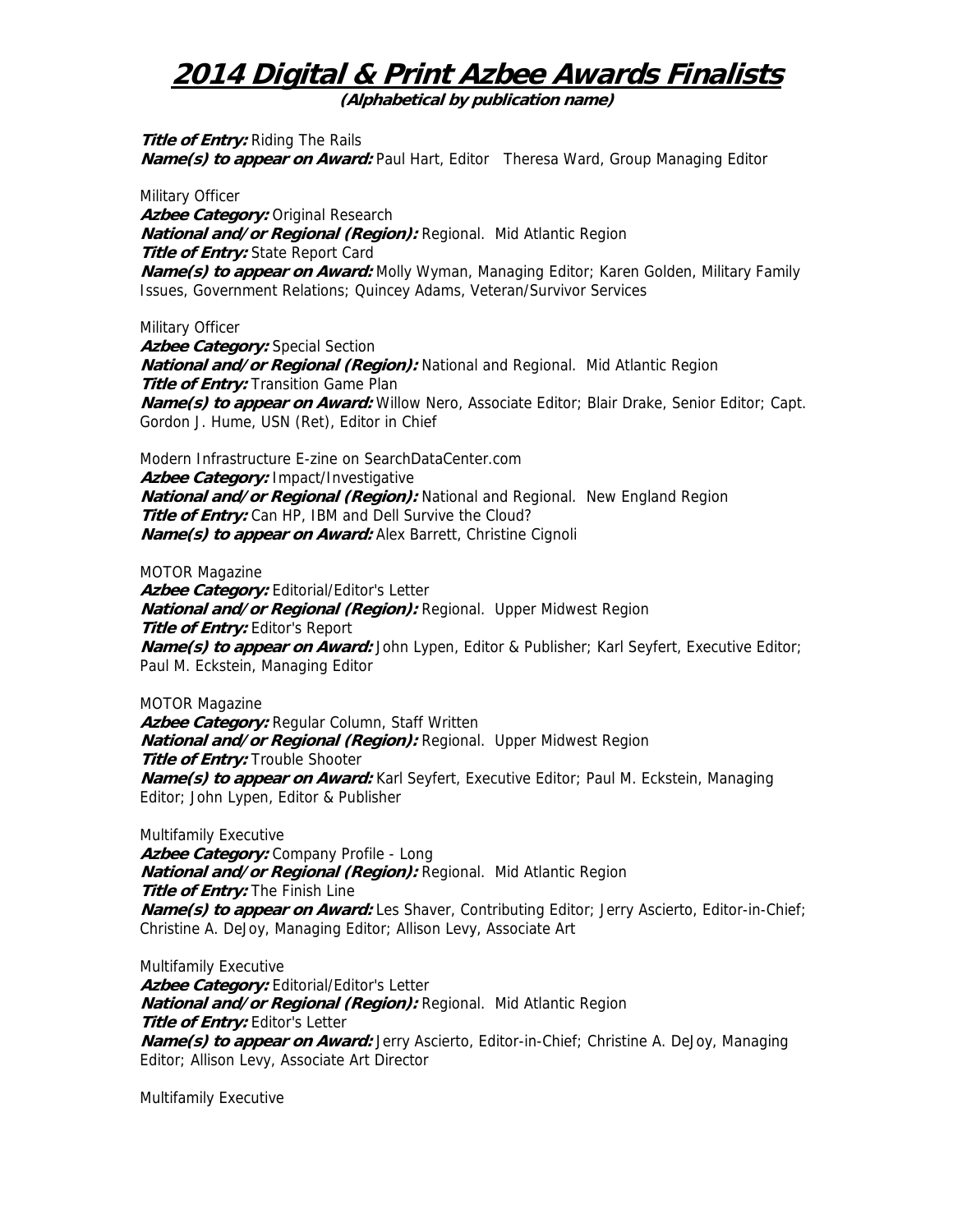**(Alphabetical by publication name)** 

Azbee Category: Front Cover - Special Issue or Supplement **National and/or Regional (Region):** National and Regional. Mid Atlantic Region **Title of Entry:** 2013 Tech Issue **Name(s) to appear on Award:** Allison Levy, Gillian Berenson

Multifamily Executive **Azbee Category:** Original Research **National and/or Regional (Region):** Regional. Mid Atlantic Region **Title of Entry:** The 2013 MFE Top 50 **Name(s) to appear on Award:** Jerry Ascierto, Editor-in-Chief; Christine A. DeJoy, Managing Editor; Linsey Isaacs, Assistant Editor; Lindsay Machak, Assistant E

Multifamily Executive

**Azbee Category:** Special Supplement **National and/or Regional (Region):** Regional. Mid Atlantic Region **Title of Entry:** 2013 MFE Concept Community Report **Name(s) to appear on Award:** Jerry Ascierto, Editor-in-Chief; Christine A. DeJoy, Managing Editor; Allison Levy, Associate Art Director

Music Inc. Magazine Azbee Category: Front Cover - Photo **National and/or Regional (Region):** Regional. Upper Midwest Region **Title of Entry:** November 2013 - Cover - "Secrets of the Specialists" **Name(s) to appear on Award:** Andy Williams

Music Inc. Magazine **Azbee Category:** Special Section **National and/or Regional (Region):** Regional. Upper Midwest Region **Title of Entry:** Holiday Promos That Work Now **Name(s) to appear on Award:** Katie Kailus, David Zivan and Frank Alkyer

National Underwriter Life & health **Azbee Category:** Feature Series **National and/or Regional (Region):** Regional. Northeast Region **Title of Entry:** The Darkness Within **Name(s) to appear on Award:** Bill Coffin, Editorial Director; Danni Santana, Intern; Juliahna Green, Intern

National Underwriter Property & Casualty Azbee Category: Feature Article - General Interest **National and/or Regional (Region):** National and Regional. Northeast Region **Title of Entry:** Invisible Killer **Name(s) to appear on Award:** Chad Hemenway, News Editor

National Underwriter Property & Casualty **Azbee Category:** News Analysis **National and/or Regional (Region):** National and Regional. Northeast Region **Title of Entry:** The Sound of Thunder **Name(s) to appear on Award:** Chad Hemenway, News Editor

Network Computing **Azbee Category:** Web Feature Article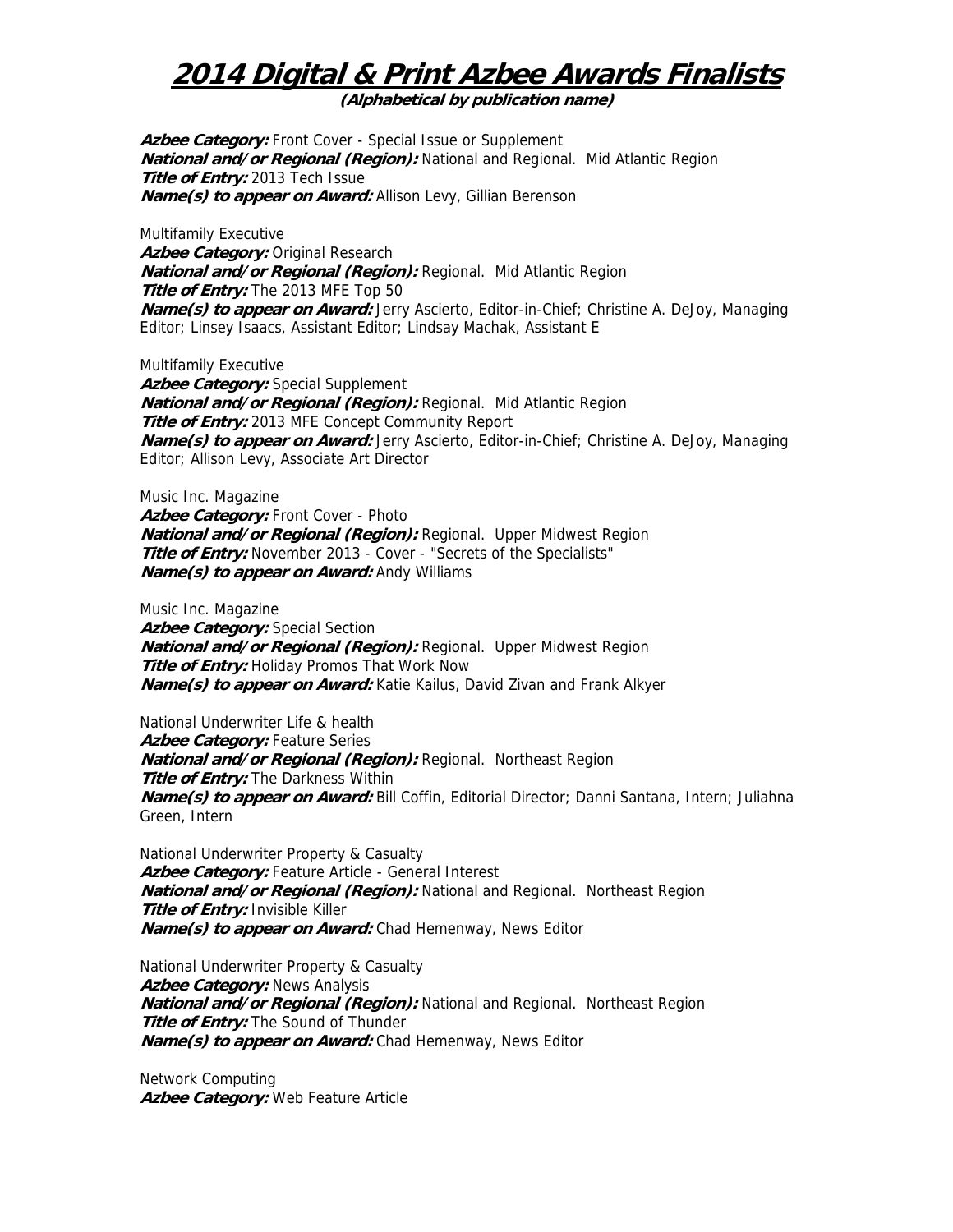**(Alphabetical by publication name)** 

**National and/or Regional (Region):** Regional. Pacific Region **Title of Entry:** Vendor Turf Wars **Name(s) to appear on Award:** Art Wittmann , Contributor; Andrew Conry-Murray , Editor in Chief

NetworkWorld **Azbee Category:** B2B Website of the Year **National and/or Regional (Region):** National. **Title of Entry:** www.networkworld.com **Name(s) to appear on Award:** Network World Staff

NetworkWorld Azbee Category: Blog - Analysis/Commentary **National and/or Regional (Region):** Regional. New England Region **Title of Entry:** Buzzblog **Name(s) to appear on Award:** Paul McNamara, Online News Editor

NetworkWorld

Azbee Category: Enterprise News Story **National and/or Regional (Region):** Regional. New England Region **Title of Entry:** 802.11ac 'gigabit Wi-Fi' starts to show potential, limits **Name(s) to appear on Award:** John Cox, Senior Editor

NetworkWorld

**Azbee Category:** Online **National and/or Regional (Region):** National and Regional. New England Region **Title of Entry:** Understanding Software Defined Networking **Name(s) to appear on Award:** John Dix, Editor in Chief

NetworkWorld

Azbee Category: Trade Show/Conference Coverage **National and/or Regional (Region):** National and Regional. New England Region **Title of Entry:** Interop 2013 **Name(s) to appear on Award:** Network World Staff

NetworkWorld

**Azbee Category:** Web How to Article **National and/or Regional (Region):** Regional. New England Region **Title of Entry:** How to stay one step ahead of phishing **Name(s) to appear on Award:** Neal Weinberg, Executive Editor, Features

NetworkWorld **Azbee Category:** Web Site Landing Page Design **National and/or Regional (Region):** National and Regional. New England Region **Title of Entry: Holiday Gift Guide Name(s) to appear on Award:** Steve Sauer, Art Director

Offshore Technology Conference 2013 Show Dailies Azbee Category: On-Site Trade Show Coverage **National and/or Regional (Region):** Regional. Central Region **Title of Entry:** Offshore Technology Conference 2013 Show Dailies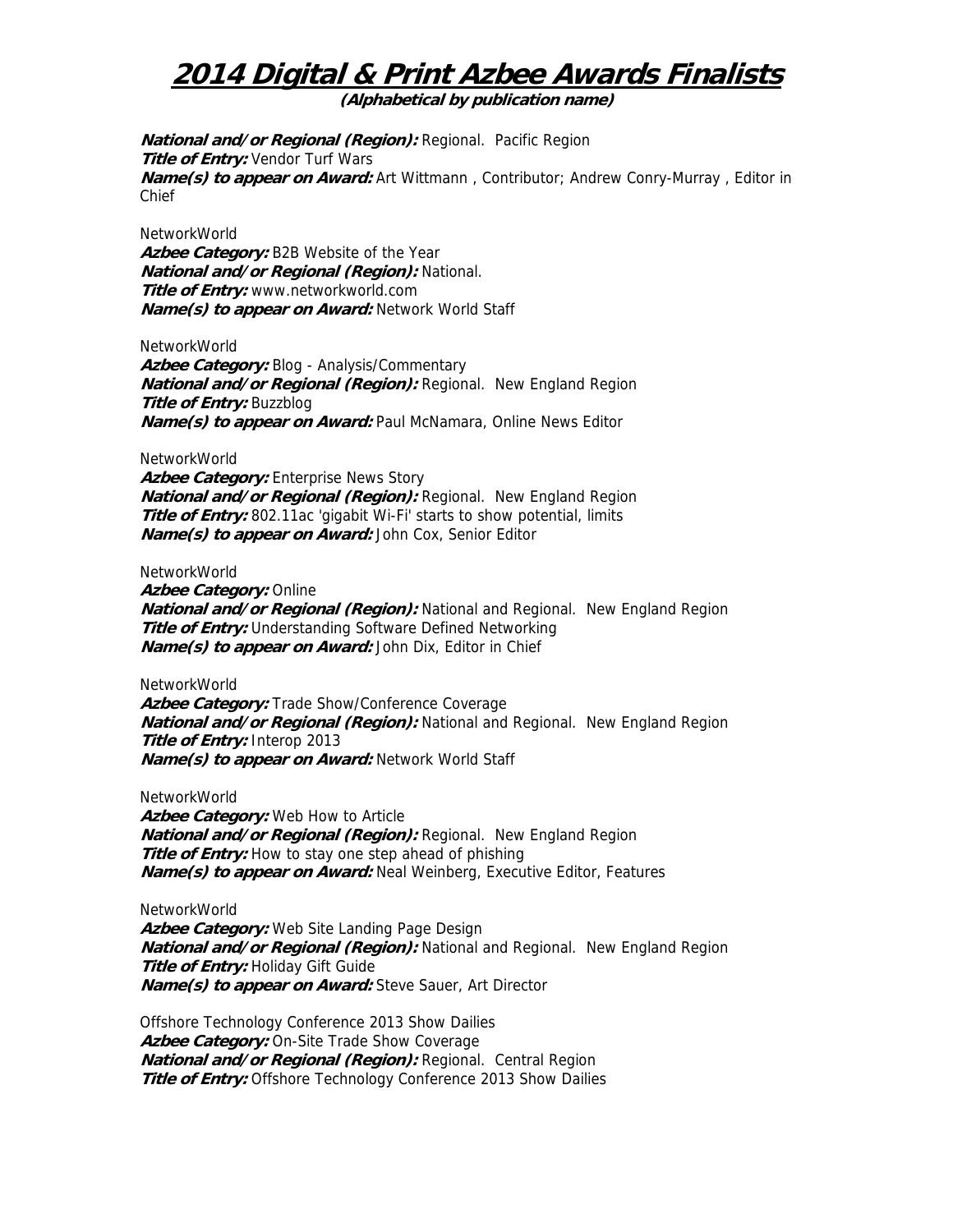**(Alphabetical by publication name)** 

**Name(s) to appear on Award:** Peggy Williams; Jo Ann Davy; Mark Thomas; Mary Hogan; James Grant

Oil and Gas Investor **Azbee Category:** Feature Article - General Interest **National and/or Regional (Region):** Regional. Central Region **Title of Entry:** Australia's Unconventional Land Rush **Name(s) to appear on Award:** Steve Toon, Senior Editor

Oil and Gas Investor **Azbee Category:** Regular Department **National and/or Regional (Region):** Regional. Central Region **Title of Entry:** Legends **Name(s) to appear on Award:** Leslie Haines, Editor-in-Chief

**OnWallStreet Azbee Category:** Feature Aricle Design **National and/or Regional (Region):** Regional. Northeast Region **Title of Entry: Long-Term Scare Name(s) to appear on Award:** Pablo Turcios Assistant Art Director, Hope Fitch-Mickiewicz Creative Director, Staff

Oregon Business Azbee Category: Feature Article - General Interest **National and/or Regional (Region):** Regional. Pacific Region **Title of Entry:** Wolf tourism **Name(s) to appear on Award:** Jennifer Margulis reporter

Oregon Business **Azbee Category:** Individual Profile - Long **National and/or Regional (Region):** Regional. Pacific Region **Title of Entry:** Boyle's Battle **Name(s) to appear on Award:** Linda Baker Editor

**Overdrive** Azbee Category: E-Newsletter - General Excellence **National and/or Regional (Region):** Regional. Upper Midwest Region **Title of Entry:** Overdrive E-Newsletter **Name(s) to appear on Award:** James Jaillet

**Overdrive Azbee Category:** Video - News **National and/or Regional (Region):** National and Regional. Upper Midwest Region **Title of Entry:** Headed Home **Name(s) to appear on Award:** Max Heine

**Overdrive Azbee Category:** Web Microsite/Special Section (Non-Trade Show/Conference) **National and/or Regional (Region):** Regional. Upper Midwest Region **Title of Entry:** CSA's Data Trail **Name(s) to appear on Award:** Todd Dills, Max Heine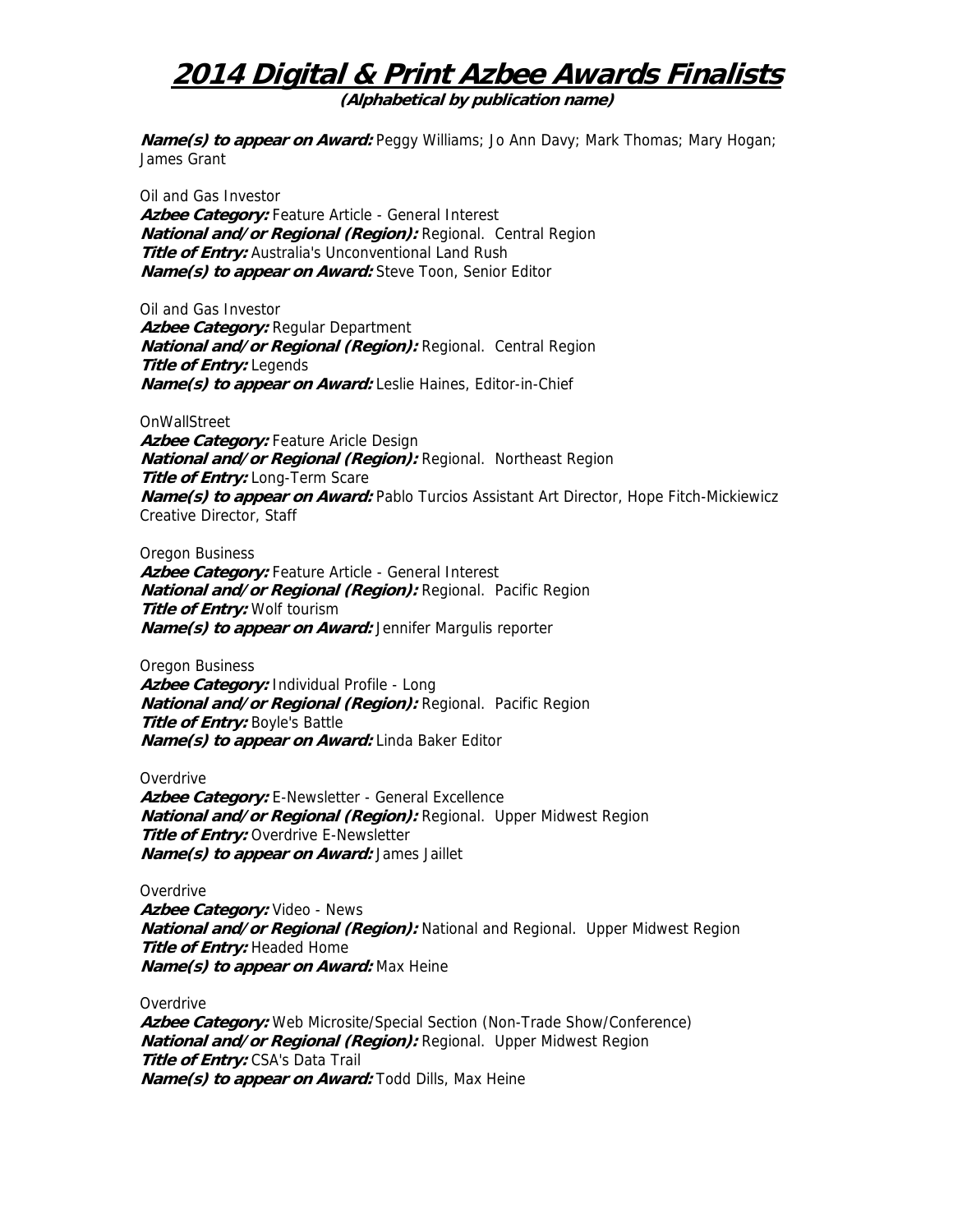**(Alphabetical by publication name)** 

PACK EXPO Show Daily Azbee Category: On-Site Trade Show Coverage **National and/or Regional (Region):** Regional. Mid Atlantic Region **Title of Entry: PACK EXPO Las Vegas Name(s) to appear on Award:** Sean Riley, Editorial Director; Mary Thorne, Production Manager

Packaging Machinery Technology Magazine **Azbee Category: Case History National and/or Regional (Region):** Regional. Mid Atlantic Region **Title of Entry:** 2013 Packaging Line of the Year **Name(s) to appear on Award:** Sean Riley, Editor

Pensions & Investments Azbee Category: Best Cross-Platform Package of the Year **National and/or Regional (Region):** National. **Title of Entry:** P&I@40 **Name(s) to appear on Award:** P&I Editorial Staff

Pensions & Investments Azbee Category: Best Overall Typography **National and/or Regional (Region):** Regional. Upper Midwest Region **Title of Entry:** Innovators' Issue **Name(s) to appear on Award:** Gregg Runburg , Art Director

Pensions & Investments Azbee Category: Editorial/Editor's Letter **National and/or Regional (Region):** Regional. Upper Midwest Region **Title of Entry: Editorials Name(s) to appear on Award:** Barry B. Burr, editorial page editor

Pensions & Investments **Azbee Category:** Front Cover - Best Typographic Cover **National and/or Regional (Region):** National and Regional. Upper Midwest Region **Title of Entry:** Top 1000 **Name(s) to appear on Award:** Gregg Runburg , Art Director

Pensions & Investments **Azbee Category:** News Analysis **National and/or Regional (Region):** Regional. Upper Midwest Region **Title of Entry:** Detroit ruling reverberates around country **Name(s) to appear on Award:** Kevin Olsen, reporter

Pensions & Investments **Azbee Category:** Newspaper Design **National and/or Regional (Region):** National and Regional. Upper Midwest Region **Title of Entry:** Design **Name(s) to appear on Award:** Gregg Runburg , Art Director

Pensions & Investments Azbee Category: Online Web Reference Site **National and/or Regional (Region):** National and Regional. Upper Midwest Region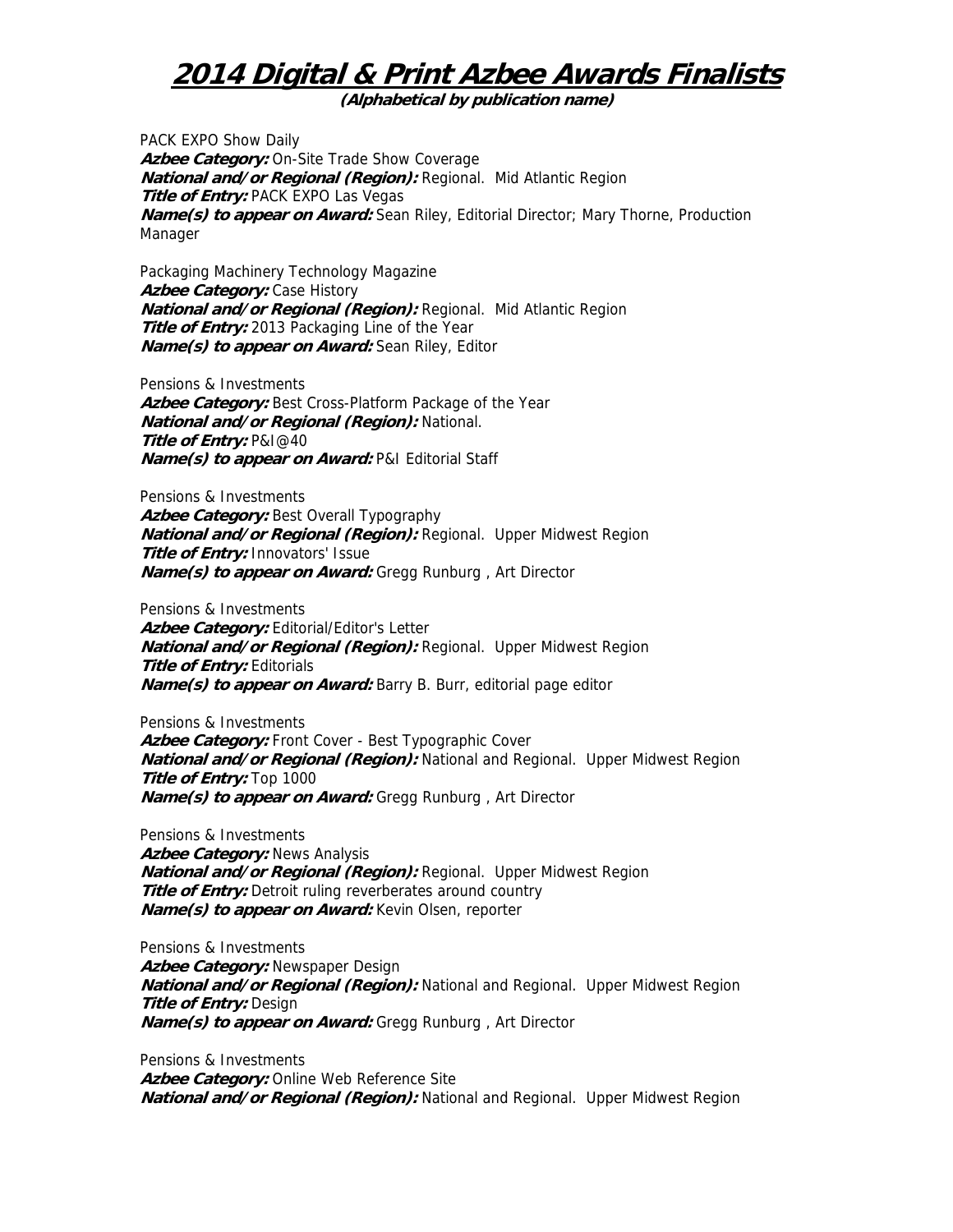**(Alphabetical by publication name)** 

**Title of Entry:** P&I Research Center **Name(s) to appear on Award:** P&I Editorial and Data staff

Pensions & Investments **Azbee Category:** Original Research **National and/or Regional (Region):** National and Regional. Upper Midwest Region **Title of Entry:** P&I Top 1000 **Name(s) to appear on Award:** P&I Editorial and Data staff

Pensions & Investments **Azbee Category:** Overall Headline Writing **National and/or Regional (Region):** National and Regional. Upper Midwest Region **Title of Entry:** Headlines **Name(s) to appear on Award:** Nancy Webman, Elizabeth Karier, Peter Retzbach, Drew Carter, Colette Jordan

Pensions & Investments **Azbee Category:** Regular Department **National and/or Regional (Region):** Regional. Upper Midwest Region **Title of Entry:** Frontlines **Name(s) to appear on Award:** Colette Jordan, copy editor

Pensions & Investments **Azbee Category:** Special Section **National and/or Regional (Region):** National and Regional. Upper Midwest Region **Title of Entry:** P&I@40 **Name(s) to appear on Award:** P&I Editorial Staff

Pest Management Professional Azbee Category: Front Cover - Photo **National and/or Regional (Region):** Regional. Heartland Region **Title of Entry:** Undercover **Name(s) to appear on Award:** Marty Whitford, Publisher & Editorial Director; Will Nepper, Managing Editor ; Tracie Martinez , Art Director

Pest Management Professional Azbee Category: Front Cover - Special Issue or Supplement **National and/or Regional (Region):** Regional. Heartland Region **Title of Entry:** 80th Anniversary Issue **Name(s) to appear on Award:** Marty Whitford, Publisher & Editorial Director; Will Nepper, Managing Editor; Tracie Martinez, Art Director

Pest Management Professional **Azbee Category:** Special Supplement **National and/or Regional (Region):** Regional. Heartland Region **Title of Entry:** 2014 State of the Industry Report **Name(s) to appear on Award:** Marty Whitford, Publisher & Editorial Director; Will Nepper, Managing Editor; Tracie Martinez, Art Director; Dan Jacobs, Contribut

Pharmaceutical Manufacturing Azbee Category: Feature Aricle Design **National and/or Regional (Region):** Regional. Upper Midwest Region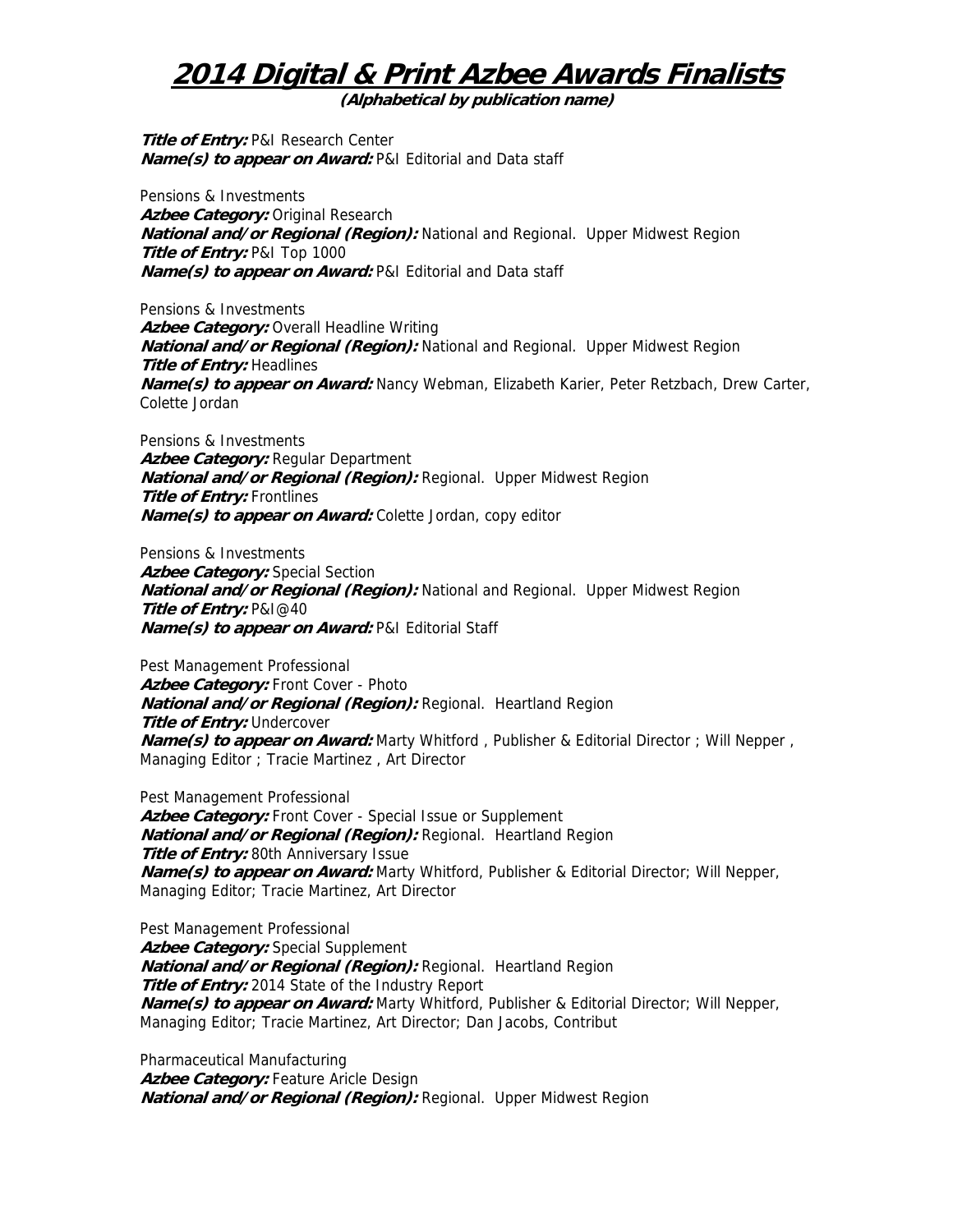**(Alphabetical by publication name)** 

**Title of Entry:** All Star Innovators 2013 **Name(s) to appear on Award:** Derek Chamberlain, Art Director

Pharmaceutical Manufacturing Azbee Category: Front Cover - Photo **National and/or Regional (Region):** Regional. Upper Midwest Region **Title of Entry:** Soaring Innovation **Name(s) to appear on Award:** Derek Chamberlain, Art Director

Physicians Practice Azbee Category: Best Cross-Platform Package of the Year **National and/or Regional (Region):** National. **Title of Entry:** 2013 Best States to Practice **Name(s) to appear on Award:** Physicians Practice Staff

Physicians Practice **Azbee Category:** Original Research **National and/or Regional (Region):** Regional. Mid Atlantic Region **Title of Entry:** More Than Just Medicine: The Great American Physician Survey **Name(s) to appear on Award:** Marisa Torrieri

Physicians Practice **Azbee Category:** Regular Column, Staff Written **National and/or Regional (Region):** Regional. Mid Atlantic Region **Title of Entry:** The Tech Doctor **Name(s) to appear on Award:** Marisa Torrieri

Physicians Practice Azbee Category: Trade Show/Conference Coverage **National and/or Regional (Region):** Regional. Mid Atlantic Region **Title of Entry:** MGMA13 Coverage **Name(s) to appear on Award:** Physicians Practice Staff

Plant Services Azbee Category: Front Cover - Illustration **National and/or Regional (Region):** National and Regional. Upper Midwest Region **Title of Entry:** Thermo Sapiens **Name(s) to appear on Award:** Derek Chamberlain, Art Director

Plant Services

**Azbee Category:** Regular Column, Staff Written **National and/or Regional (Region):** Regional. Upper Midwest Region **Title of Entry:** Strategic Maintenance **Name(s) to appear on Award:** Stanton McGroarty

Plastics News **Azbee Category:** Impact/Investigative **National and/or Regional (Region):** Regional. Heartland Region **Title of Entry:** Feng Ping workers arrested in protest **Name(s) to appear on Award:** Steve Toloken, Asia Bureau Chief

Pragmatic Marketer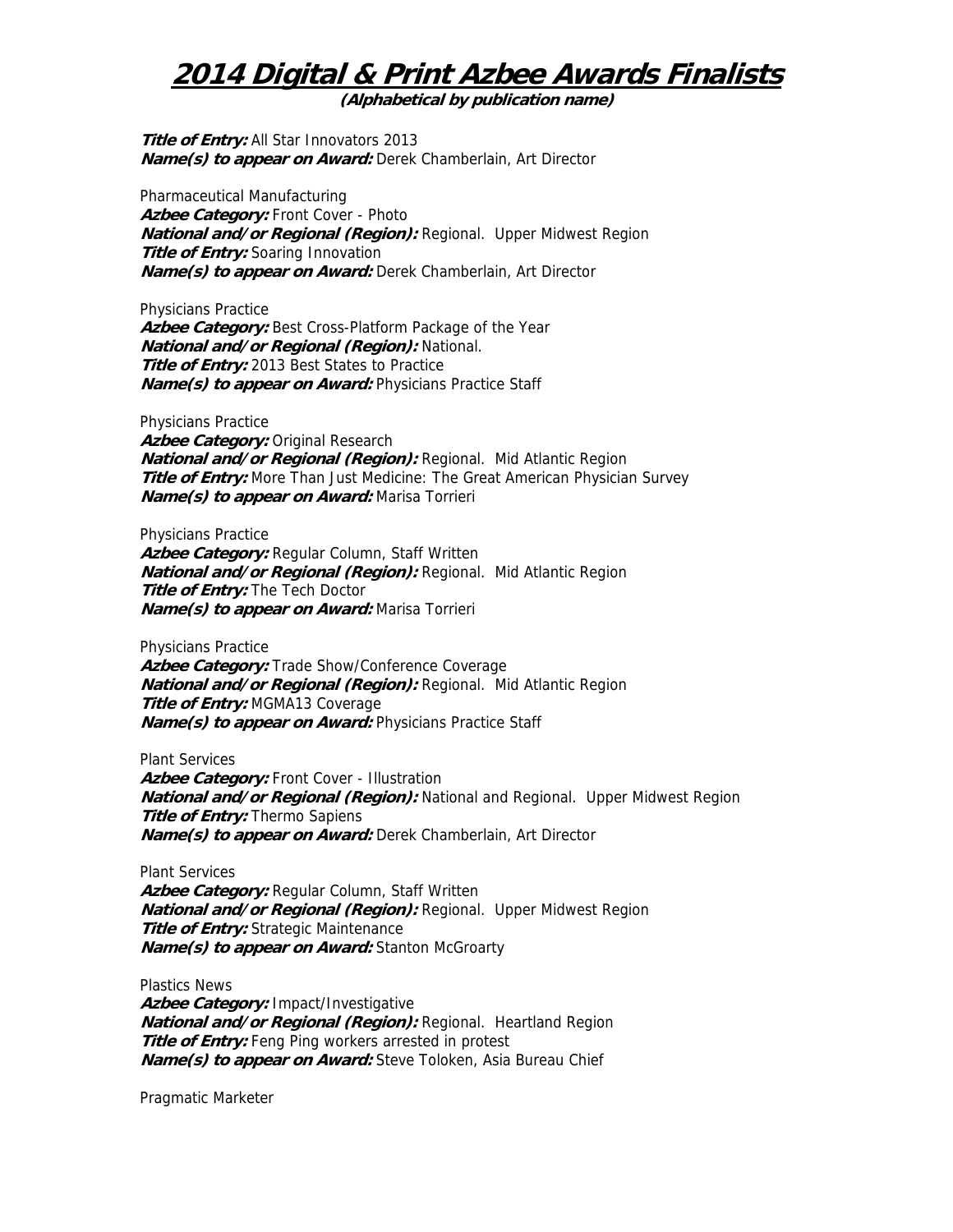**(Alphabetical by publication name)** 

**Azbee Category:** Special Section **National and/or Regional (Region):** Regional. Central Region **Title of Entry:** Pragmatic Marketer **Name(s) to appear on Award:** Marketing Team

Private Label => Store Brands magazine **Azbee Category:** Company Profile - Long **National and/or Regional (Region):** Regional. Upper Midwest Region **Title of Entry:** A Rare Connection **Name(s) to appear on Award:** Kathie Canning, Editorial Director

Professional Builder **Azbee Category:** Company Profile - Long **National and/or Regional (Region):** Regional. Upper Midwest Region **Title of Entry:** Doing the Right Thing **Name(s) to appear on Award:** Patrick O'Toole, Editorial Director; Mike Beirne, Editor; Denise Dersin, Editor in Chief

Professional Deck Builder **Azbee Category: Technical Article National and/or Regional (Region):** National and Regional. Mid Atlantic Region **Title of Entry:** Framing Decks With Steel **Name(s) to appear on Award:** Professional Deck Builder Staff

Professional Remodeler

**Azbee Category:** How-To Article **National and/or Regional (Region):** Regional. Central Region **Title of Entry:** Big Storm Insurance: How the Pros Do it **Name(s) to appear on Award:** Patrick O'Toole, Timothy Gregorski, Kyle Clapham, Wendy Jordan, Kelsey Craig

Professional Remodeler **Azbee Category:** Special Section **National and/or Regional (Region):** National and Regional. Central Region **Title of Entry:** Specil Issue: Storm Strategy **Name(s) to appear on Award:** Patrick O'Toole, Timothy Gregorski, Kyle Clapham, Wendy Jordan, Kelsey Craig

#### ProSales

Azbee Category: Feature Aricle Design **National and/or Regional (Region):** National and Regional. Mid Atlantic Region **Title of Entry:** 101 Ideas **Name(s) to appear on Award:** Gillian Berenson; Pete Morelewicz; Kim Lofgren; Jen Aranyi

#### ProSales

**Azbee Category:** Video - News **National and/or Regional (Region):** Regional. Mid Atlantic Region **Title of Entry:** VA Lumberyard Teams With Hungarian Carpenters on Smithsonian Project **Name(s) to appear on Award:** Sal Alfano; Craig Webb; Steve Campbell; Hallie Busta; Lauren Honesty

Public Power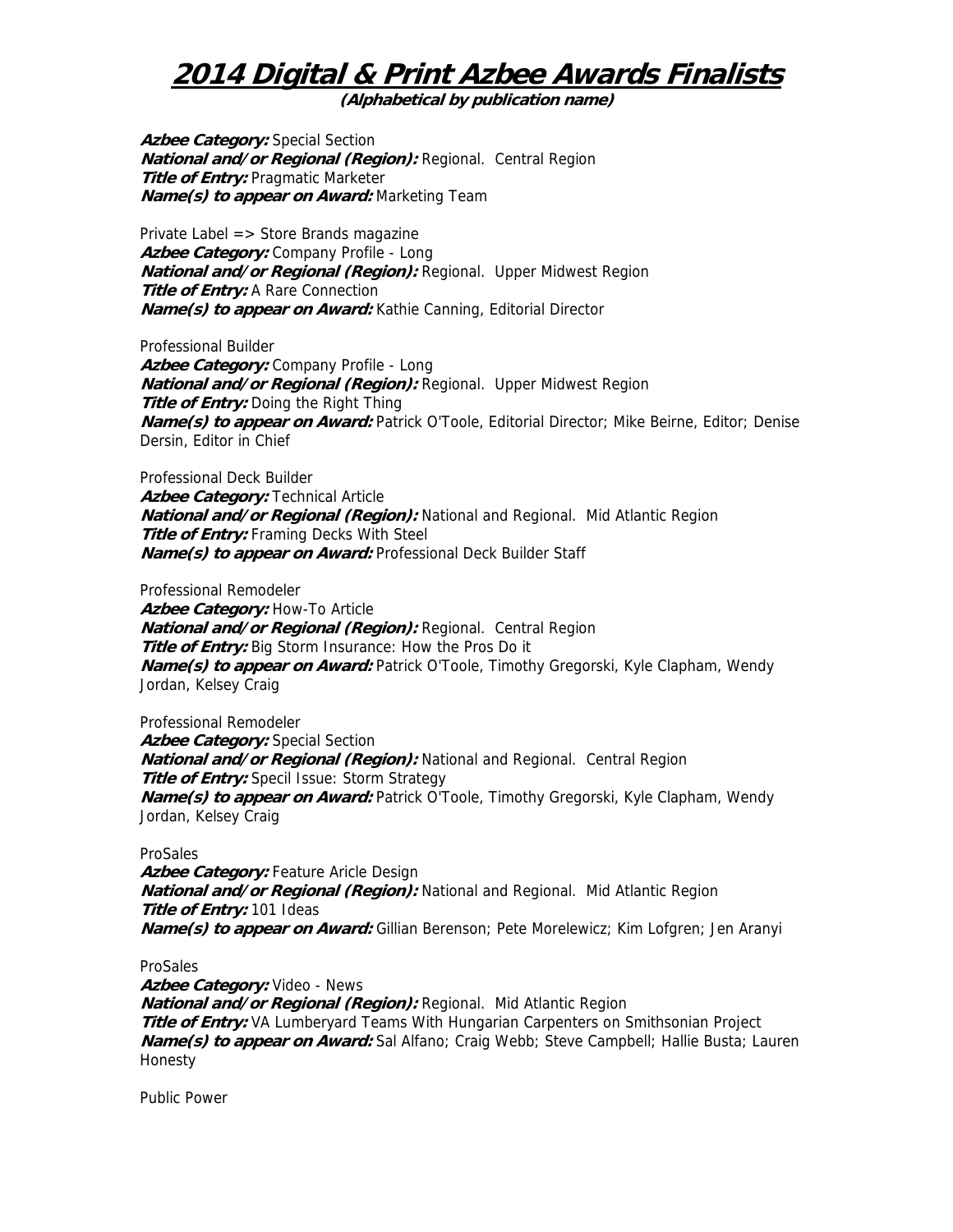**(Alphabetical by publication name)** 

**Azbee Category:** Company Profile - Long **National and/or Regional (Region):** National and Regional. Mid Atlantic Region **Title of Entry:** From Bust Back to Boom **Name(s) to appear on Award:** David L. Blaylock, Writer; David L. Blaylock/Laura D'Alessandro, Editors

Public Power

**Azbee Category:** Individual Profile - Short **National and/or Regional (Region):** National and Regional. Mid Atlantic Region **Title of Entry:** A Day in the Life of Plant Operator **Name(s) to appear on Award:** Laura D'Alessandro, Writer; David L. Blaylock/Laura D'Alessandro, Editors

QSR magazine

**Azbee Category:** Magazine Design **National and/or Regional (Region):** National and Regional. Southeast Region **Title of Entry: OSR magazine design Name(s) to appear on Award:** Tory Bartelt, Art Director; Erica Naftolowitz, Graphic Designer

REALTOR® Magazine Azbee Category: Buyer's Guide **National and/or Regional (Region):** National and Regional. Upper Midwest Region **Title of Entry:** Buyer's Guide: 2013 Fashion **Name(s) to appear on Award:** Meg White, Multimedia Web Producer

REALTOR® Magazine Azbee Category: Contents Page or Pages **National and/or Regional (Region):** Regional. Upper Midwest Region **Title of Entry:** Print TOC **Name(s) to appear on Award:** Isabella Mathews, Designer

REALTOR® Magazine Azbee Category: Front Cover - Photo **National and/or Regional (Region):** National and Regional. Upper Midwest Region **Title of Entry:** Destination: Financial Freedom **Name(s) to appear on Award:** Julie Fournier, Manager of Creative & Design

REALTOR® Magazine Azbee Category: Front Cover - Photo **National and/or Regional (Region):** Regional. Upper Midwest Region **Title of Entry:** Feeling Right At Home **Name(s) to appear on Award:** Julie Fournier, Manager of Creative & Design

REALTOR® Magazine **Azbee Category:** Individual Profile - Short **National and/or Regional (Region):** National and Regional. Upper Midwest Region **Title of Entry:** Art of the Deal: Kathryn Townsend **Name(s) to appear on Award:** Pamela Dittmer McKuen, Contributor; Wendy Cole, Managing Editor

REALTOR® Magazine Azbee Category: Online Product Review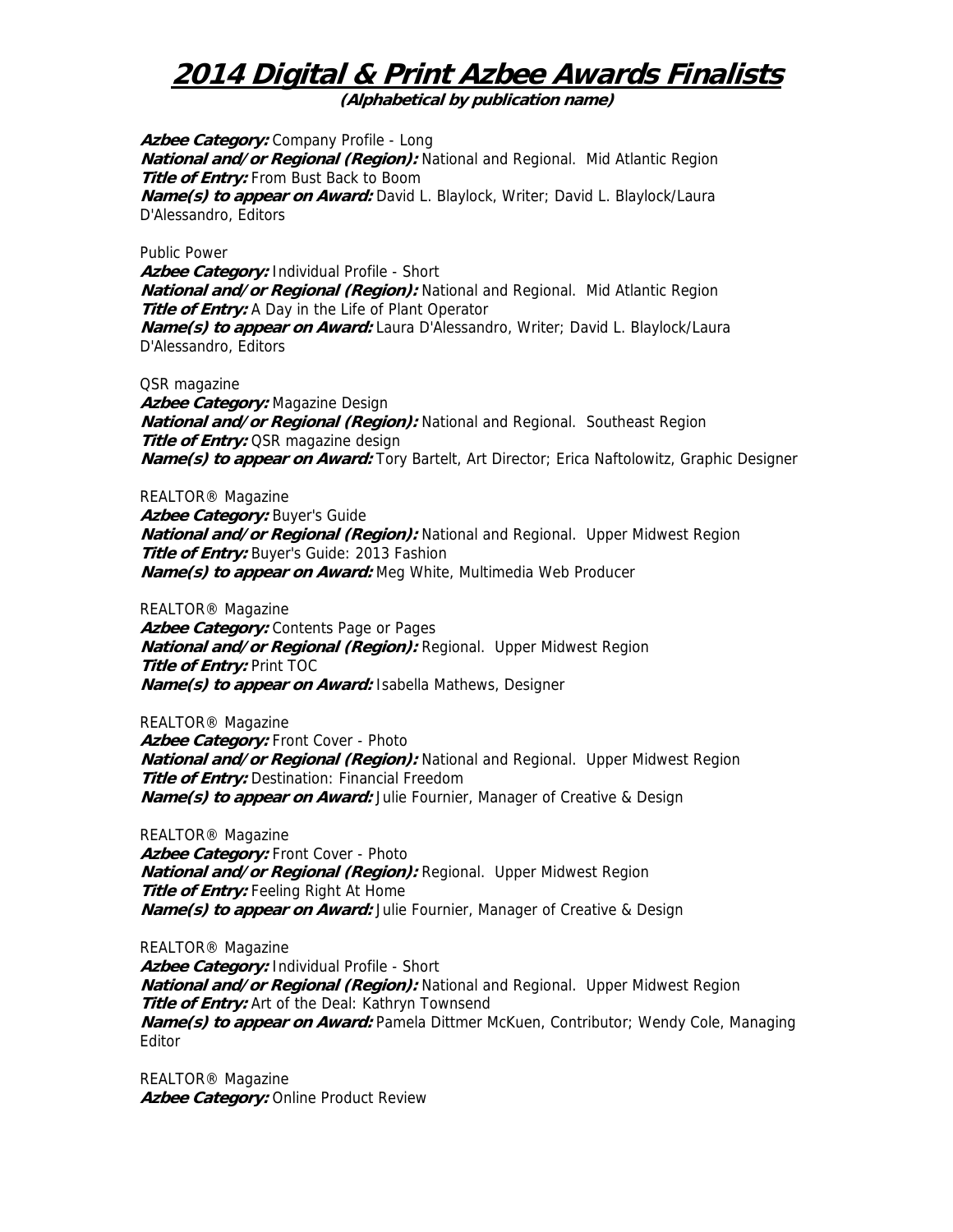**(Alphabetical by publication name)** 

**National and/or Regional (Region):** National and Regional. Upper Midwest Region **Title of Entry:** Out-of-the-Box Fix for an Outside-the-Box Site **Name(s) to appear on Award:** Meg White, Multimedia Web Producer

REALTOR® Magazine **Azbee Category:** Overall Headline Writing **National and/or Regional (Region):** Regional. Upper Midwest Region **Title of Entry:** September/October 2013 and November/December 2013 issues **Name(s) to appear on Award:** Stacey Moncrieff, Editor in Chief; Wendy Cole, Managing Editor

REALTOR® Magazine **Azbee Category:** Special Section **National and/or Regional (Region):** Regional. Upper Midwest Region **Title of Entry:** Destination: Financial Freedom **Name(s) to appear on Award:** Stacey Moncrieff, Wendy Cole, Maggie Sieger, Paula Hess, Beaty Reynolds, Kristoffer C. Burnett

REALTOR® Magazine **Azbee Category:** Video - Tutorial **National and/or Regional (Region):** National and Regional. Upper Midwest Region **Title of Entry:** The Right Way to Meet Fair Housing Challenge **Name(s) to appear on Award:** Robert Freedman, Manager of Multimedia Communications

Recycling Today **Azbee Category:** Company Profile - Long **National and/or Regional (Region):** National and Regional. Heartland Region **Title of Entry:** Mutual Benefit **Name(s) to appear on Award:** DeAnne Toto, Managing Editor

Recycling Today **Azbee Category:** Regular Department **National and/or Regional (Region):** Regional. Heartland Region **Title of Entry:** From the Archives **Name(s) to appear on Award:** Brian Taylor, Editor

Recycling Today Global Edition **Azbee Category:** Company Profile - Long **National and/or Regional (Region):** Regional. Heartland Region **Title of Entry:** Higher Value **Name(s) to appear on Award:** Brian Taylor

Rejuvenate **Azbee Category:** Feature Article - General Interest **National and/or Regional (Region):** Regional. Southeast Region **Title of Entry:** 40 Under 40: Changemakers **Name(s) to appear on Award:** Collinson Media & Events

**Rejuvenate** Azbee Category: Front Cover - Photo **National and/or Regional (Region):** Regional. Southeast Region **Title of Entry:** The Youth Issue **Name(s) to appear on Award:** Collinson Media & Events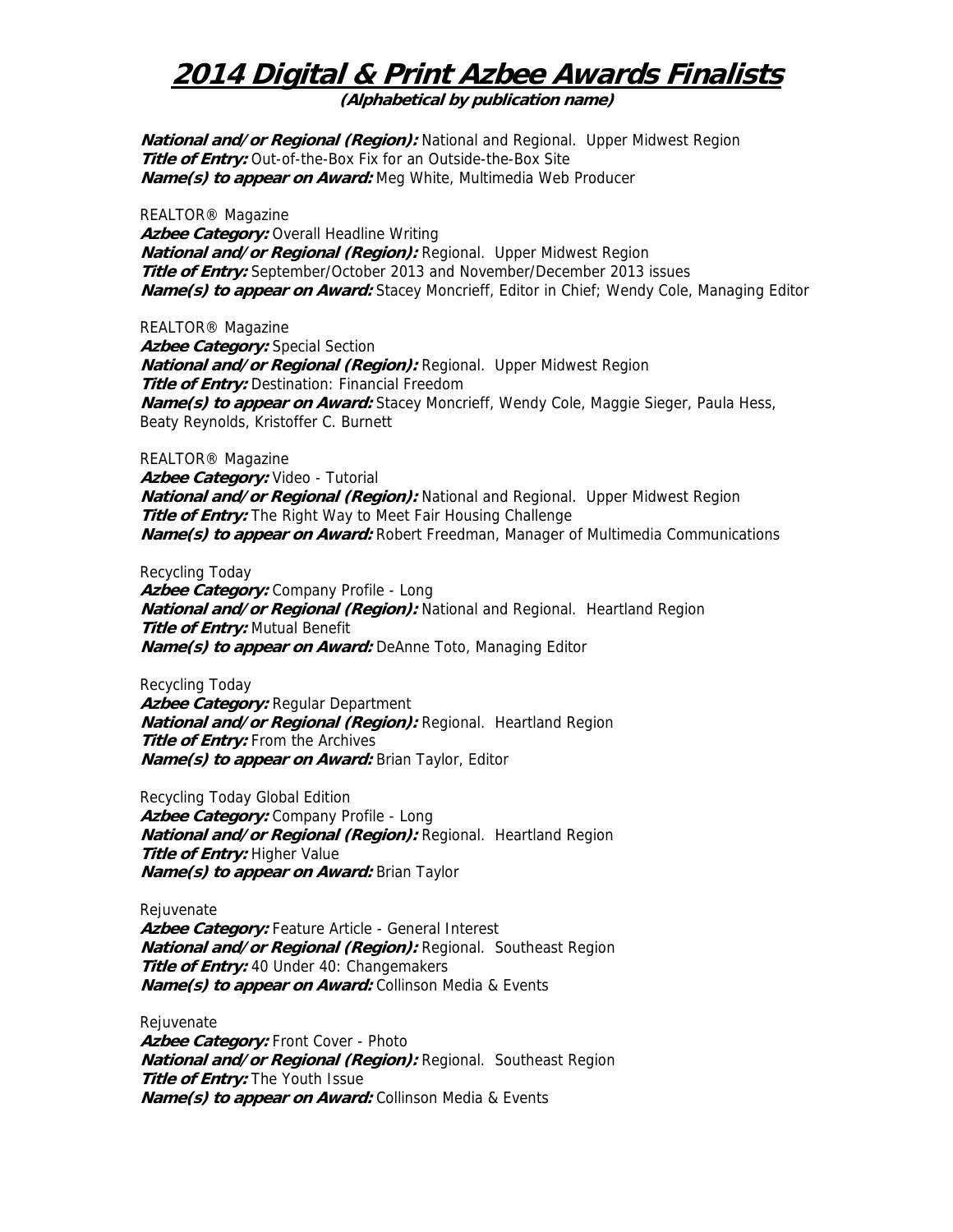**(Alphabetical by publication name)** 

Rejuvenate Azbee Category: How-To Article **National and/or Regional (Region):** Regional. Southeast Region **Title of Entry:** How To Create a Social Media Policy **Name(s) to appear on Award:** Collinson Media & Events

Rejuvenate Azbee Category: Special Section **National and/or Regional (Region):** Regional. Southeast Region **Title of Entry:** The Tech Issue **Name(s) to appear on Award:** Collinson Media & Events

Remodeling

Azbee Category: Feature Article - General Interest **National and/or Regional (Region):** Regional. Mid Atlantic Region **Title of Entry: Necessary? Evil? Name(s) to appear on Award:** Sal Alfano; Craig Webb; Pete Morelewicz; Ingrid Bush; Lauren Hunter; Nina Patel

Remodeling

**Azbee Category:** Feature Article Design **National and/or Regional (Region):** National and Regional. Mid Atlantic Region **Title of Entry:** How-To Delegate **Name(s) to appear on Award:** Gillian Berenson; Pete Morelewicz; Kim Lofgren; Jen Aranyi

Remodeling **Azbee Category:** Front Cover - Illustration **National and/or Regional (Region):** Regional. Mid Atlantic Region **Title of Entry:** Cost v. Value **Name(s) to appear on Award:** Gillian Berenson; Sarah Bell; Kim Lofgren; Jen Aranyi

Remodeling

**Azbee Category:** Individual Profile - Long **National and/or Regional (Region):** Regional. Mid Atlantic Region **Title of Entry:** A Spark From Flint **Name(s) to appear on Award:** Sal Alfano; Craig Webb; Sarah Bell; Ingrid Bush; Stacey Freed; Carey Hodges

Remodeling

**Azbee Category:** Opening Page/Spread - Illustration **National and/or Regional (Region):** National and Regional. Mid Atlantic Region **Title of Entry:** How-To Save \$10,000 or More in a Year **Name(s) to appear on Award:** Gillian Berenson; Sarah Bell; Kim Lofgren; Jen Aranyi

Remodeling

**Azbee Category: Technical Article National and/or Regional (Region):** National and Regional. Mid Atlantic Region **Title of Entry:** Design It Forward **Name(s) to appear on Award:** Sal Alfano; Craig Webb; Gillian Berenson; Pete Morelewicz; Ingrid Bush; Stacey Freed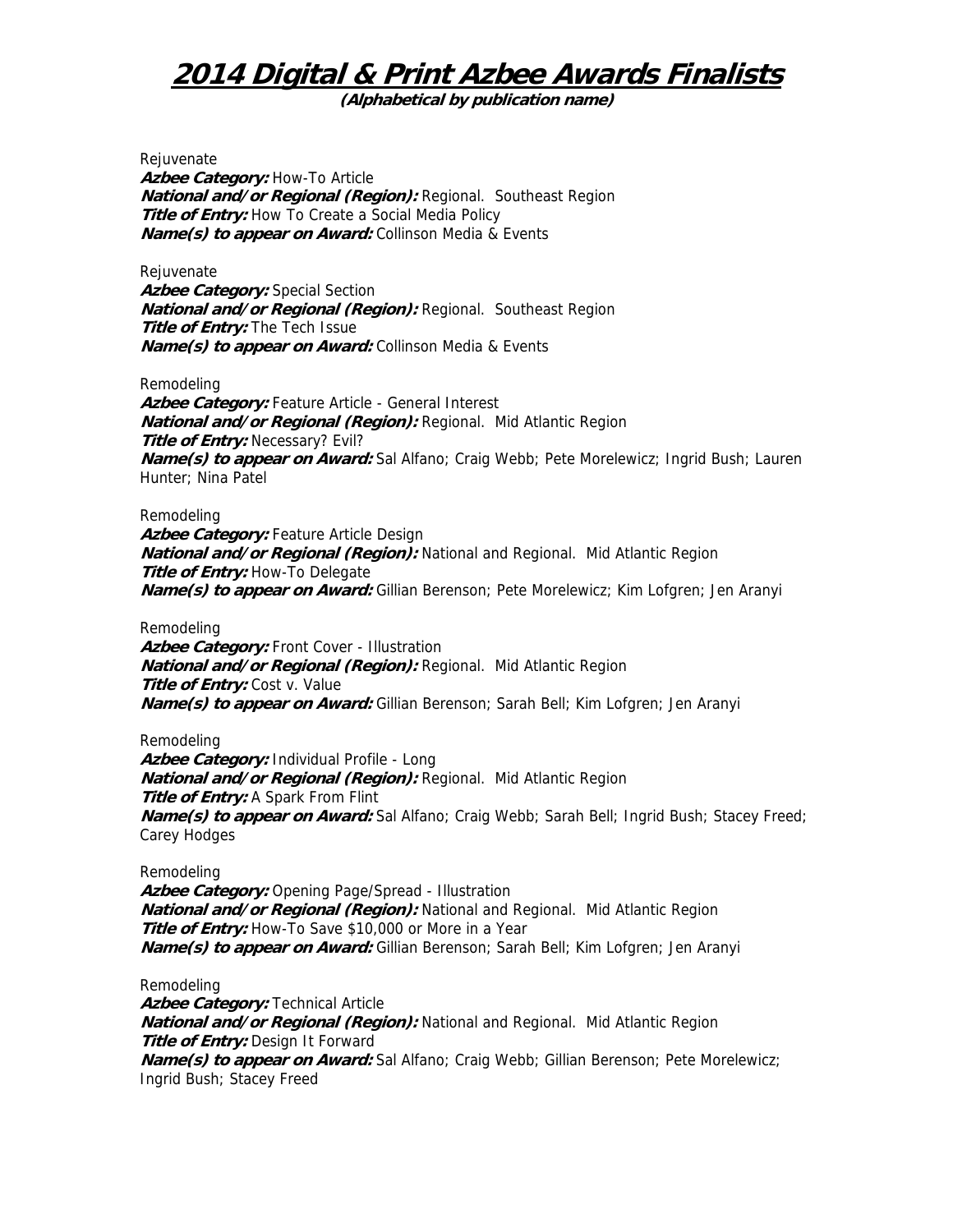**(Alphabetical by publication name)** 

Renewable Energy from Waste **Azbee Category:** Company Profile - Long **National and/or Regional (Region):** National and Regional. Heartland Region **Title of Entry: Pioneering Change Name(s) to appear on Award:** Kristin Smith, Managing Editor

Research magazine Azbee Category: Feature Aricle Design **National and/or Regional (Region):** Regional. Heartland Region **Title of Entry:** Tales of Smart Prospecting **Name(s) to appear on Award:** Chris Nicholls, Art Director

Research magazine

**Azbee Category:** Regular Column, Contributed **National and/or Regional (Region):** Regional. Heartland Region **Title of Entry:** Annuity Analytics column by Moshe Milevsky **Name(s) to appear on Award:** Moshe Milevsky, Contributor

restaurant development + design Azbee Category: Company Profile - Long **National and/or Regional (Region):** Regional. Upper Midwest Region **Title of Entry:** Fresh Brew: Dunkin' Donuts Reimages, Targets the All-Day Sit, Sip and Surf Crowd. **Name(s) to appear on Award:** Dana Tanyeri , managing editor; Joseph Carbonara, editor-inchief; Maureen Slocum, publisher

restaurant development + design **Azbee Category:** Magazine Design **National and/or Regional (Region):** Regional. Upper Midwest Region **Title of Entry:** restaurant development + design **Name(s) to appear on Award:** Anne LoCascio, art director; Joseph Carbonara, editor-in-chief; Maureen Slocum, publisher

restaurant development + design Azbee Category: Regular Department **National and/or Regional (Region):** Regional. Upper Midwest Region **Title of Entry:** Buzz **Name(s) to appear on Award:** Joseph Carbonara, editor-in-chief; Maureen Slocum, publisher

Restaurant Hospitality Azbee Category: Web Feature Article **National and/or Regional (Region):** National and Regional. Northeast Region **Title of Entry:** Fast Casual Pizza Segment Heats Up **Name(s) to appear on Award:** Eric Stoessel, Features Editor

Ripple Effects: From Process to Patient Care **Azbee Category:** Special Supplement **National and/or Regional (Region):** Regional. Central Region **Title of Entry:** Ripple Effects **Name(s) to appear on Award:** Heather Grimshaw, Senior Editorial Manager; Madeline Hyden, Writer/Editory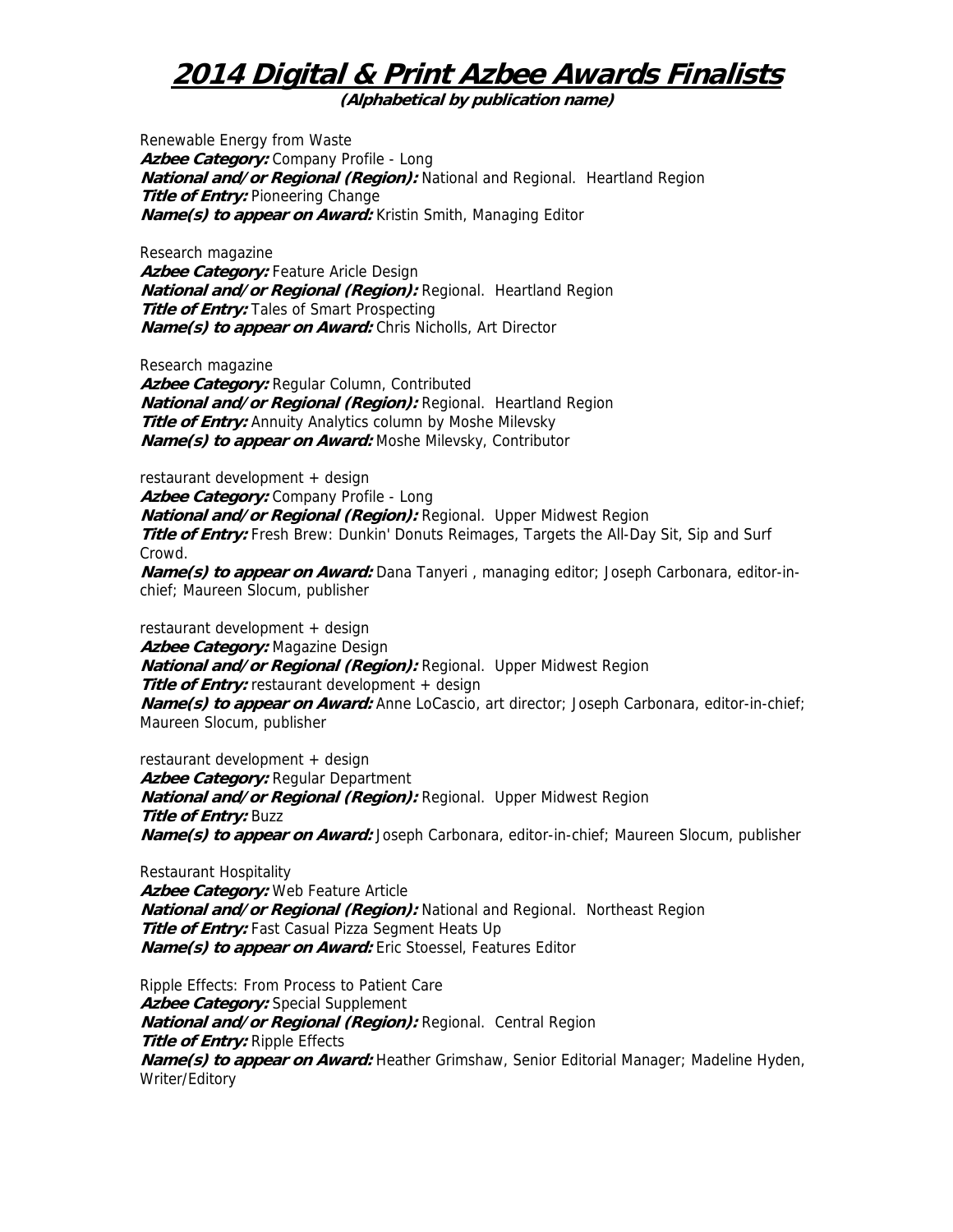**(Alphabetical by publication name)** 

Risk & Insurance **Azbee Category:** Special Section **National and/or Regional (Region):** Regional. Mid Atlantic Region **Title of Entry: Black Swans Name(s) to appear on Award:** Matthew Brodsky, Joel Berg, Jared Shelly, Dan Reynolds, Matthew Kahn

Safety+Health magazine Azbee Category: Blog - Analysis/Commentary **National and/or Regional (Region):** Regional. Upper Midwest Region **Title of Entry:** On Research **Name(s) to appear on Award:** 

SC Magazine **Azbee Category:** B2B Website of the Year **National and/or Regional (Region):** National. **Title of Entry:** SCMagazine.com **Name(s) to appear on Award:** Marcos Colón, digital content coordinator; Danielle Walker, reporter; Adam Greenberg, reporter; Greg Famularo, web design manager;

SC Magazine Azbee Category: Best Use of Social Media **National and/or Regional (Region):** Regional. Northeast Region **Title of Entry:** SC Magazine **Name(s) to appear on Award:** Marcos Colón, digital content coordinator; Danielle Walker, reporter; Adam Greenberg, reporter; Greg Masters, managing editor; Ill

SC Magazine Azbee Category: Editorial/Editor's Letter **National and/or Regional (Region):** Regional. Northeast Region **Title of Entry: Commentary** *Name(s) to appear on Award:* Illena Armstrong, VP, editorial; Greg Masters, managing editor; Michael Strong, art director

SC Magazine

Azbee Category: Front Cover - Special Issue or Supplement **National and/or Regional (Region):** National and Regional. Northeast Region **Title of Entry:** SC Magazine Spotlight: Mobile Security **Name(s) to appear on Award:** Michael Strong, art director; Illena Armstrong, VP, editorial; Greg Masters, managing editor

Scotsman Guide - Commercial edition Azbee Category: Feature Aricle Design **National and/or Regional (Region):** Regional. Pacific Region **Title of Entry:** Commercial Properties Face Some Tough Medicine **Name(s) to appear on Award:** Dennis Wunsch, creative director and illustrator; and Deborah Richardson, senior designer

Scotsman Guide - commercial edition **Azbee Category:** Opening Page/Spread - Illustration **National and/or Regional (Region):** National and Regional. Pacific Region **Title of Entry:** Offering Safe Passage for Distressed Properties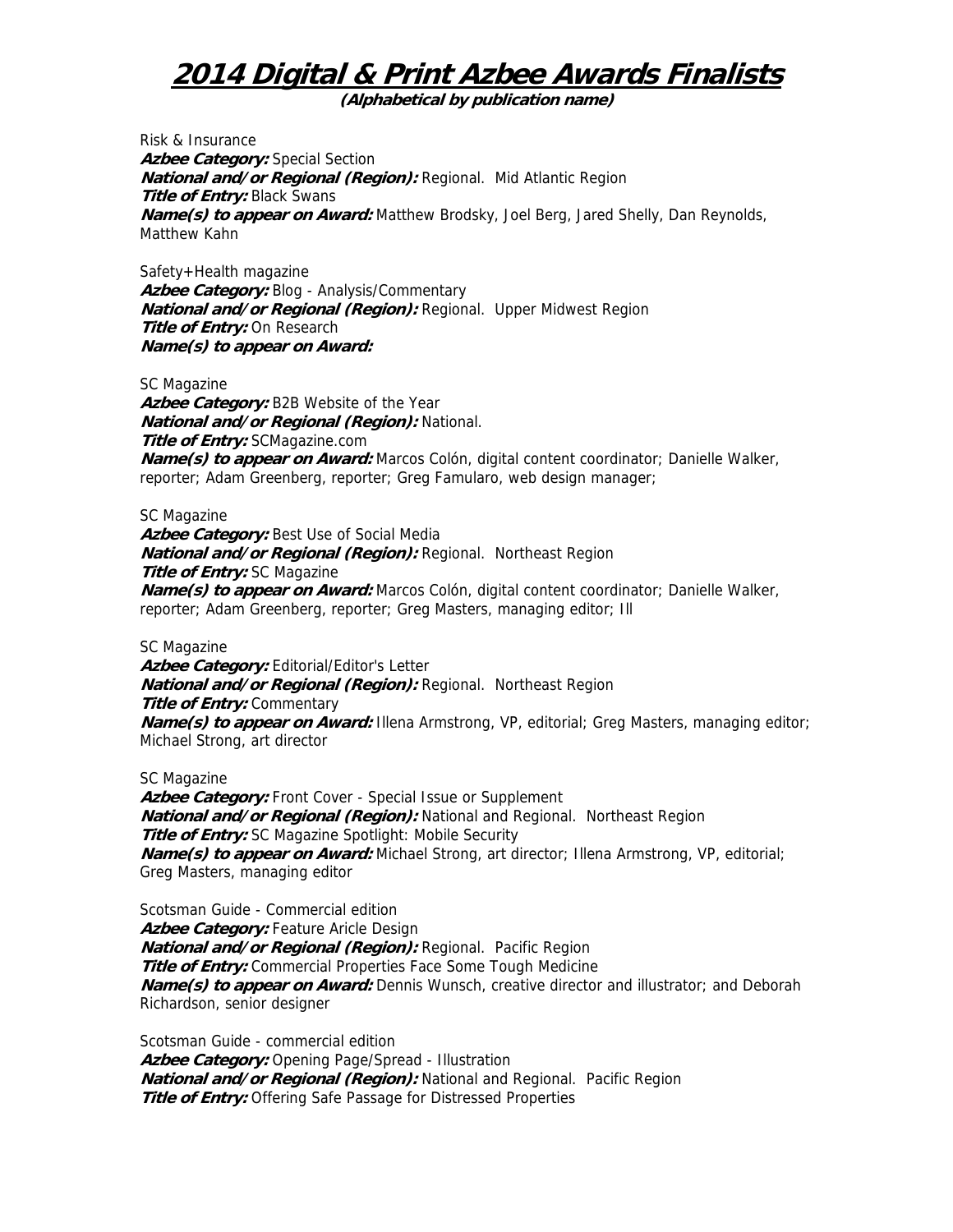**(Alphabetical by publication name)** 

**Name(s) to appear on Award:** Dennis Wunsch, creative director and illustrator; and Jeffrey Sabourin, designer

Scotsman Guide - Commercial edition **Azbee Category:** Regular Department **National and/or Regional (Region):** Regional. Pacific Region **Title of Entry:** Spotlight **Name(s) to appear on Award:** Rania Oteify, editor; and Raymond Fleischmann, senior associate editor

Scotsman Guide - Residential edition Azbee Category: Contents Page or Pages **National and/or Regional (Region):** National and Regional. Pacific Region **Title of Entry: Table of Contents Name(s) to appear on Award:** Dennis Wunsch, creative director and illustrator; and Chuck Howard, senior designer

Scotsman Guide - Residential edition Azbee Category: Feature Aricle Design **National and/or Regional (Region):** National and Regional. Pacific Region **Title of Entry:** Take the Plunge into a Successful Career **Name(s) to appear on Award:** Dennis Wunsch, creative director and illustrator; and Chuck Howard, senior designer

Scotsman Guide - Residential edition **Azbee Category:** Regular Department **National and/or Regional (Region):** Regional. Pacific Region **Title of Entry:** BackSpace **Name(s) to appear on Award:** Rania Oteify, editor; and Raymond Fleischmann, senior associate editor

Scrap

**Azbee Category:** Regular Column, Staff Written **National and/or Regional (Region):** Regional. Mid Atlantic Region **Title of Entry: Commentary Name(s) to appear on Award:** Kent Kiser, Publisher

SearchCIO.com

**Azbee Category:** Web Microsite/Special Section (Non-Trade Show/Conference) **National and/or Regional (Region):** Regional. New England Region **Title of Entry:** From data gathering to competitive strategy: The evolution of big data **Name(s) to appear on Award:** Rachel Lebeaux, Emily McLaughlin, Christina Torode, Linda Tucci, Nicole Laskowski and Karen Goulart

SearchConsumerization.com **Azbee Category:** Web News Section **National and/or Regional (Region):** National and Regional. New England Region **Title of Entry:** SearchConsumerization.com News Section **Name(s) to appear on Award:** Bridget Botelho, Adam Hughes, Jake O'Donnell, Diana Hwang and Margaret Jones

SearchDataBackup.com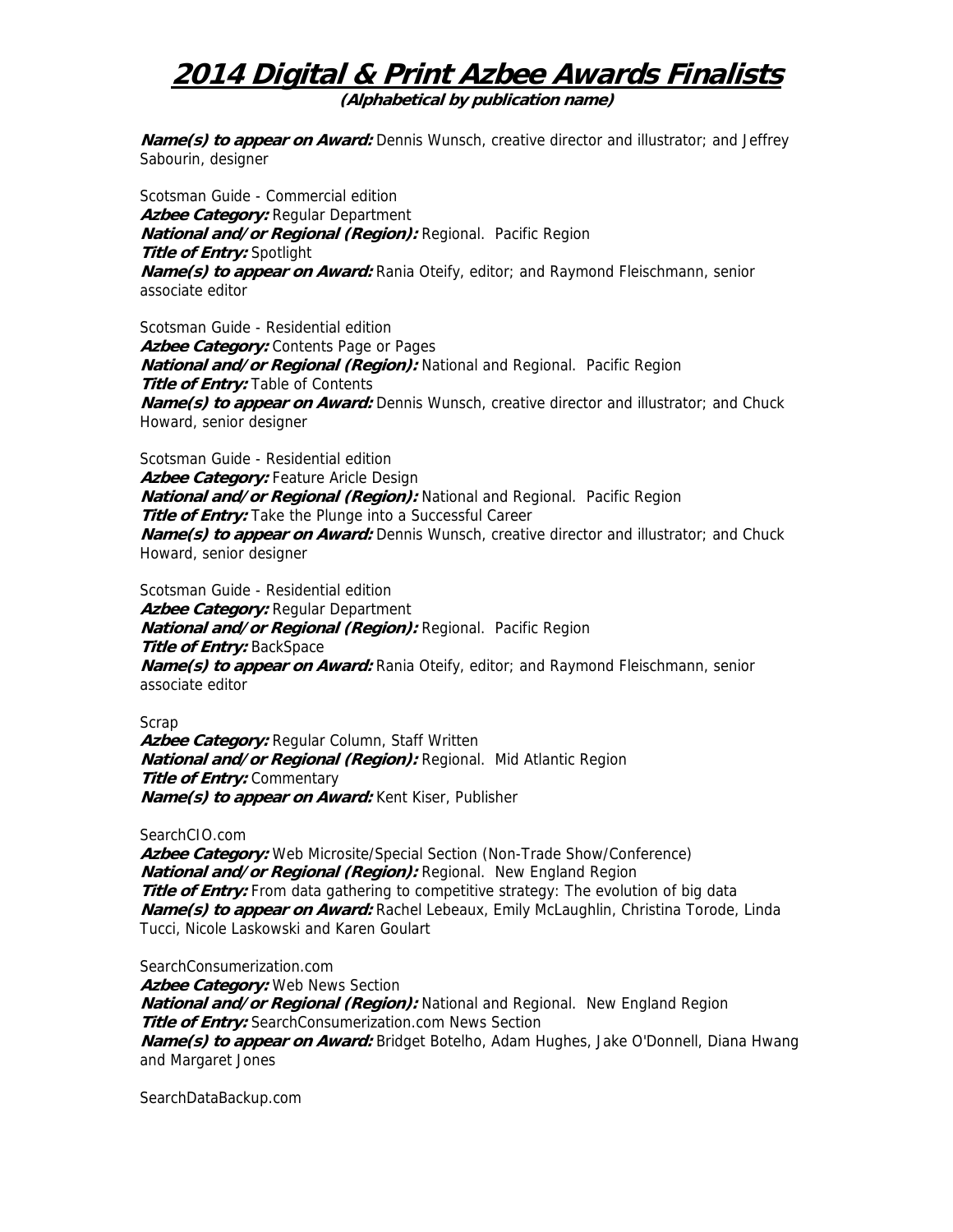**(Alphabetical by publication name)** 

**Azbee Category:** E-Book **National and/or Regional (Region):** Regional. New England Region **Title of Entry:** Best Practices: Laptop and Mobile Backups Today **Name(s) to appear on Award:** Andrew Burton, Dave Raffo, Ed Hannan

SearchHealthIT.com

**Azbee Category:** Enterprise News Story **National and/or Regional (Region):** Regional. New England Region **Title of Entry:** Cerner, McKesson cooperating for HIE, interoperability's sake? **Name(s) to appear on Award:** Don Fluckinger, Jean DerGurahian

SearchHealthIT.com

**Azbee Category:** Original Web Commentary **National and/or Regional (Region):** Regional. New England Region **Title of Entry:** "HIT Happens" column **Name(s) to appear on Award:** Don Fluckinger, Scot Petersen

SearchNetworking.com

**Azbee Category:** Web Feature Article **National and/or Regional (Region):** Regional. New England Region **Title of Entry:** VMware NSX: Network virtualization doesn't need to be a turf war **Name(s) to appear on Award:** Shamus McGillicuddy, Chuck Moozakis

SearchSDN.com

**Azbee Category:** Best Use of Social Media **National and/or Regional (Region):** Regional. New England Region **Title of Entry:** Social Media Presence for TechTarget's SearchSDN.com **Name(s) to appear on Award:** Michelle McNickle, Rivka Gewirtz Little, Shamus McGillicuddy, Ben Rubenstein

SearchSDN.com

Azbee Category: Photo Gallery/Slide Show **National and/or Regional (Region):** National and Regional. New England Region **Title of Entry:** Meet Five SDN Research Rock Stars **Name(s) to appear on Award:** Rivka Gewirtz Little, Michelle McNickle, Linda Koury

SearchSecurity.com

**Azbee Category:** Trade Show/Conference Coverage **National and/or Regional (Region):** Regional. New England Region **Title of Entry:** TechTarget SearchSecurity coverage of RSA Conference 2013 **Name(s) to appear on Award:** Eric B. Parizo, Brandan Blevins, Robert Richardson, Kathleen Richards and Kara Gattine

SearchServerVirtualization.com

Azbee Category: Trade Show/Conference Coverage **National and/or Regional (Region):** Regional. New England Region **Title of Entry:** VMworld 2013 conference coverage **Name(s) to appear on Award:** Alex Barrett, Christine Cignoli, Nick Martin, Beth Pariseau, Colin Steele and Alyssa Wood

Shopping Centers Today Azbee Category: Feature Article - General Interest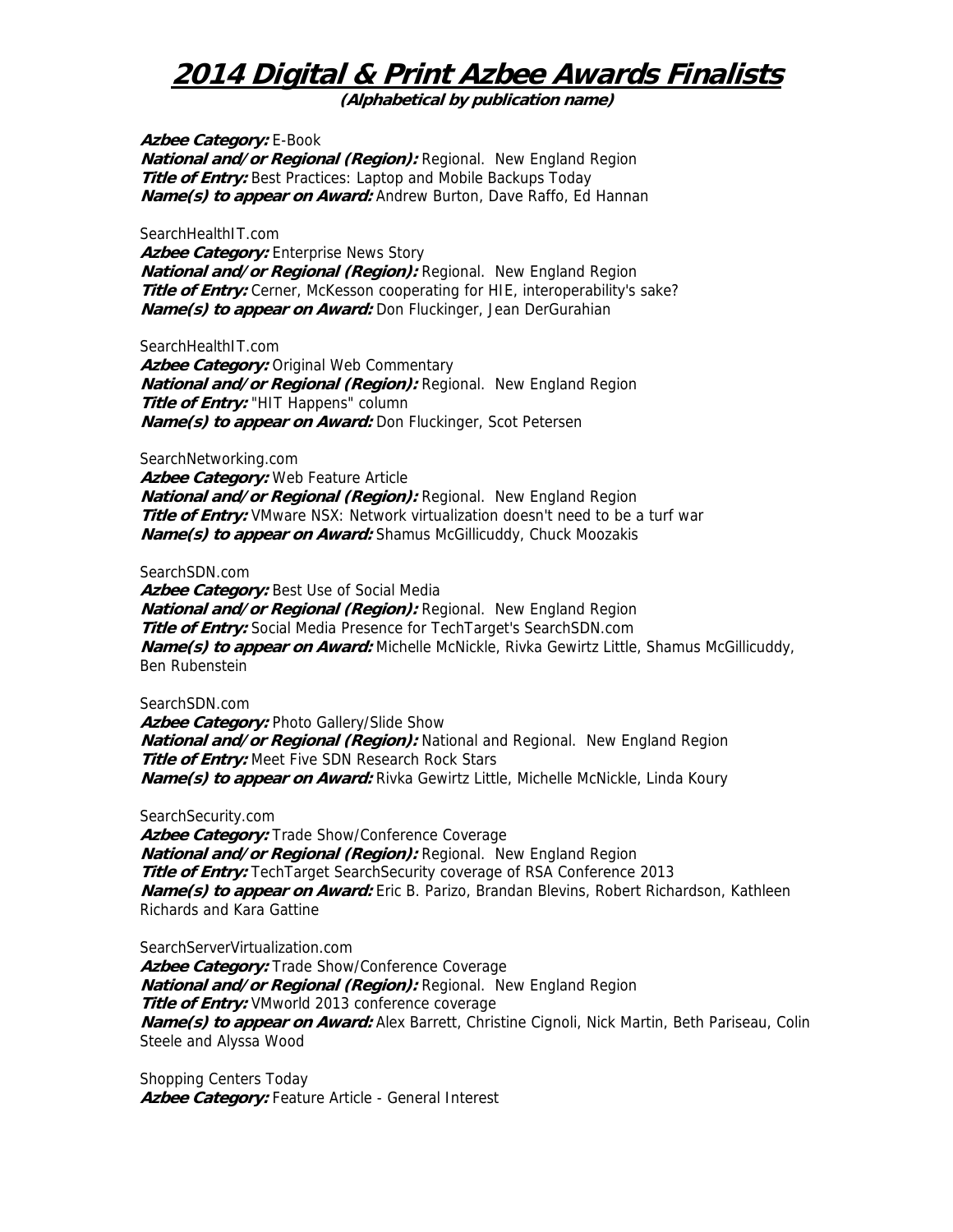**(Alphabetical by publication name)** 

**National and/or Regional (Region):** Regional. Northeast Region **Title of Entry:** Rescuing the High Street **Name(s) to appear on Award:** Edmund Mander, Editor-in-Chief; Brannon Boswell, Managing Editor; David Brinn, Contributing Editor; David Ortiz, Copy Chief

Shopping Centers Today **Azbee Category:** Front Cover - Illustration **National and/or Regional (Region):** Regional. Northeast Region **Title of Entry:** December 2013 cover **Name(s) to appear on Award:** Edmund Mander, Editor-in-Chief; Brannon Boswell, Managing Editor; John Lewis, Art Director; Traci Daberko, Contributing Illustrato

Shopping Centers Today Azbee Category: Front Cover - Illustration **National and/or Regional (Region):** Regional. Northeast Region **Title of Entry: October 2013 Cover Name(s) to appear on Award:** Edmund Mander, Editor-in-Chief; Brannon Boswell, Managing Editor; John Lewis, Art Director; Peter & Maria Hoey, Contributing Illus

Shopping Centers Today **Azbee Category:** Video - News **National and/or Regional (Region):** Regional. Northeast Region **Title of Entry:** Optimism Reigns at RECon 2013 **Name(s) to appear on Award:** Edmund Mander, Editor-in-Chief; Brannon Boswell, Managing Editor

SHRM Conference Daily **Azbee Category:** On-Site Trade Show Coverage **National and/or Regional (Region):** National and Regional. Mid Atlantic Region **Title of Entry:** 2013 SHRM Conference Daily **Name(s) to appear on Award: Publications Staff** 

SHRM Online **Azbee Category:** B2B Website of the Year **National and/or Regional (Region):** National. **Title of Entry:** SHRM Online **Name(s) to appear on Award:** SHRM Staff

Site Selection Azbee Category: Feature Article - General Interest **National and/or Regional (Region):** Regional. Southeast Region **Title of Entry:** How To Herd Cats **Name(s) to appear on Award:** Mark Arend, Editor in Chief

Smart Business Cleveland **Azbee Category:** Regular Column, Contributed **National and/or Regional (Region):** Regional. Heartland Region **Title of Entry:** Tips from the Top By Michael Feuer -- Do you believe in magic? / F.U. or else! **Name(s) to appear on Award:** Michael Feuer, columnist

SNAP **Azbee Category:** Product Section/Department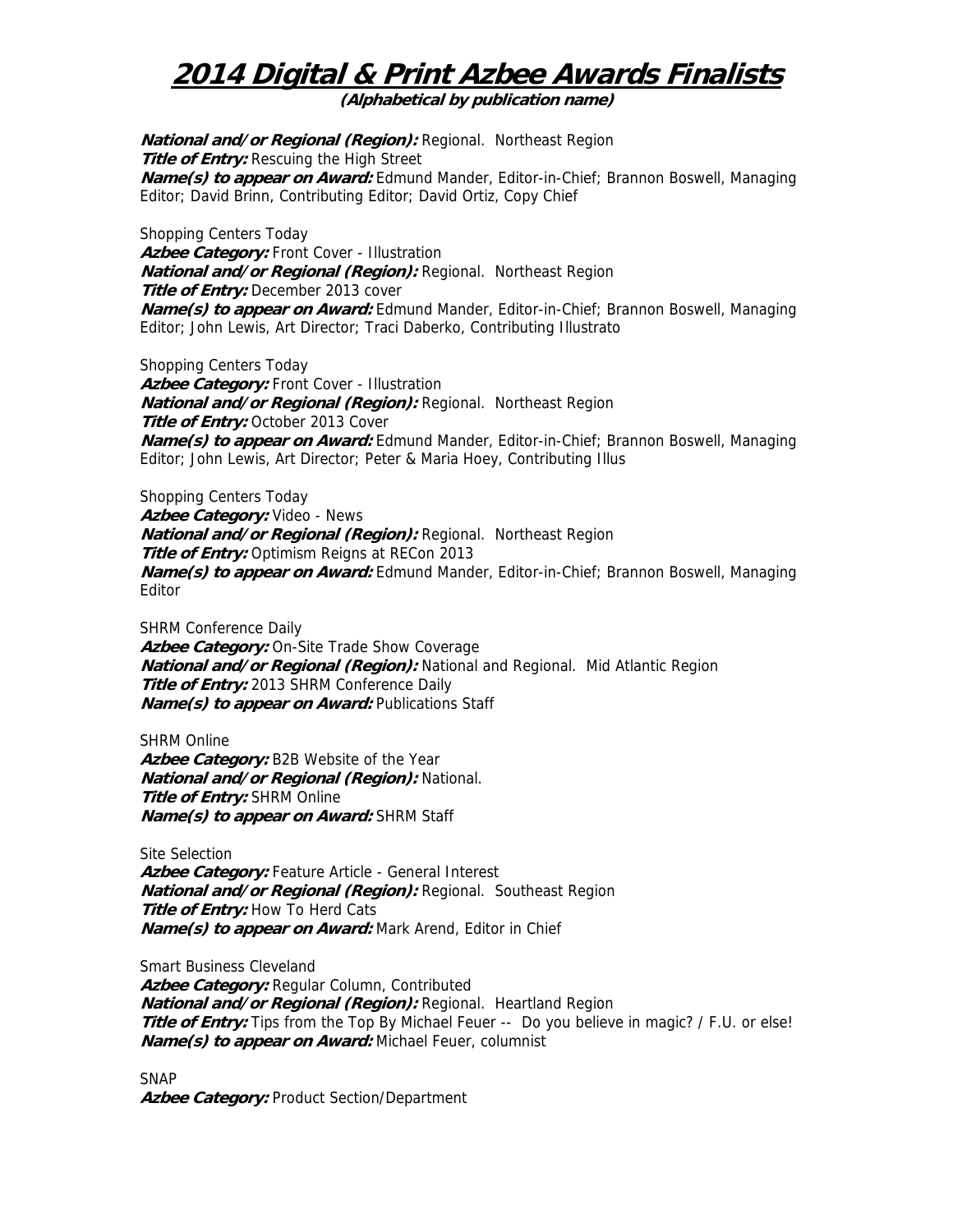**(Alphabetical by publication name)** 

**National and/or Regional (Region):** Regional. Northeast Region **Title of Entry:** Product Specs **Name(s) to appear on Award:** SNAP Editorial Staff

Solar Power World **Azbee Category:** Social Media Presence **National and/or Regional (Region):** National and Regional. Heartland Region **Title of Entry:** Solar Power World's Social Media Presence **Name(s) to appear on Award:** Lance Brown; Heather Centorbi; Steven Bushong; Kathie Zipp; Frank Andorka

Solar Power World Azbee Category: Special Section **National and/or Regional (Region):** Regional. Heartland Region **Title of Entry:** The Top 250 Solar Contractors Section **Name(s) to appear on Award:** Frank Andorka, Editorial Director, Kathie Zipp, Managing Editor, Steven Bushong, Assistant Editor

#### **SpaceNews**

**Azbee Category:** Newspaper Design **National and/or Regional (Region):** National and Regional. Mid Atlantic Region **Title of Entry:** Evolutionary Redesign **Name(s) to appear on Award:** Lance Marburger, Art Director; Brian Berger, Deputy Editor; Todd Windsor, News Editor; Clinton Parks, Copy Editor

Staffing Industry Daily News **Azbee Category:** E-Newsletter - General Excellence **National and/or Regional (Region):** Regional. Pacific Region **Title of Entry:** Staffing Industry Daily News **Name(s) to appear on Award:** Craig Johnson, Katherine Alvarez

Staffing Industry Review **Azbee Category:** Regular Department **National and/or Regional (Region):** Regional. Pacific Region **Title of Entry: Benefit of Counsel Name(s) to appear on Award:** Subadhra R. Sriram, Craig Johnson, Sharon Thomas, Mike Nicholls, Anna Wan

#### **Stitches**

**Azbee Category:** Front Cover - PhotoFront Cover - Photo **National and/or Regional (Region):** Regional. Mid Atlantic Region **Title of Entry:** The Fashion Issue **Name(s) to appear on Award:** Nicole Rollender, Editor; Mark Pricskett, Editorial Photographer; Melinda Ligos, Editor In Chief; Hillary Haught, Art Director

Stitches

**Azbee Category:** Social Media Presence **National and/or Regional (Region):** Regional. Mid Atlantic Region **Title of Entry:** Stitches Social Media **Name(s) to appear on Award:** Nicole Rollender, Editor; Chris Ruvo, Staff Writer

Strategic Finance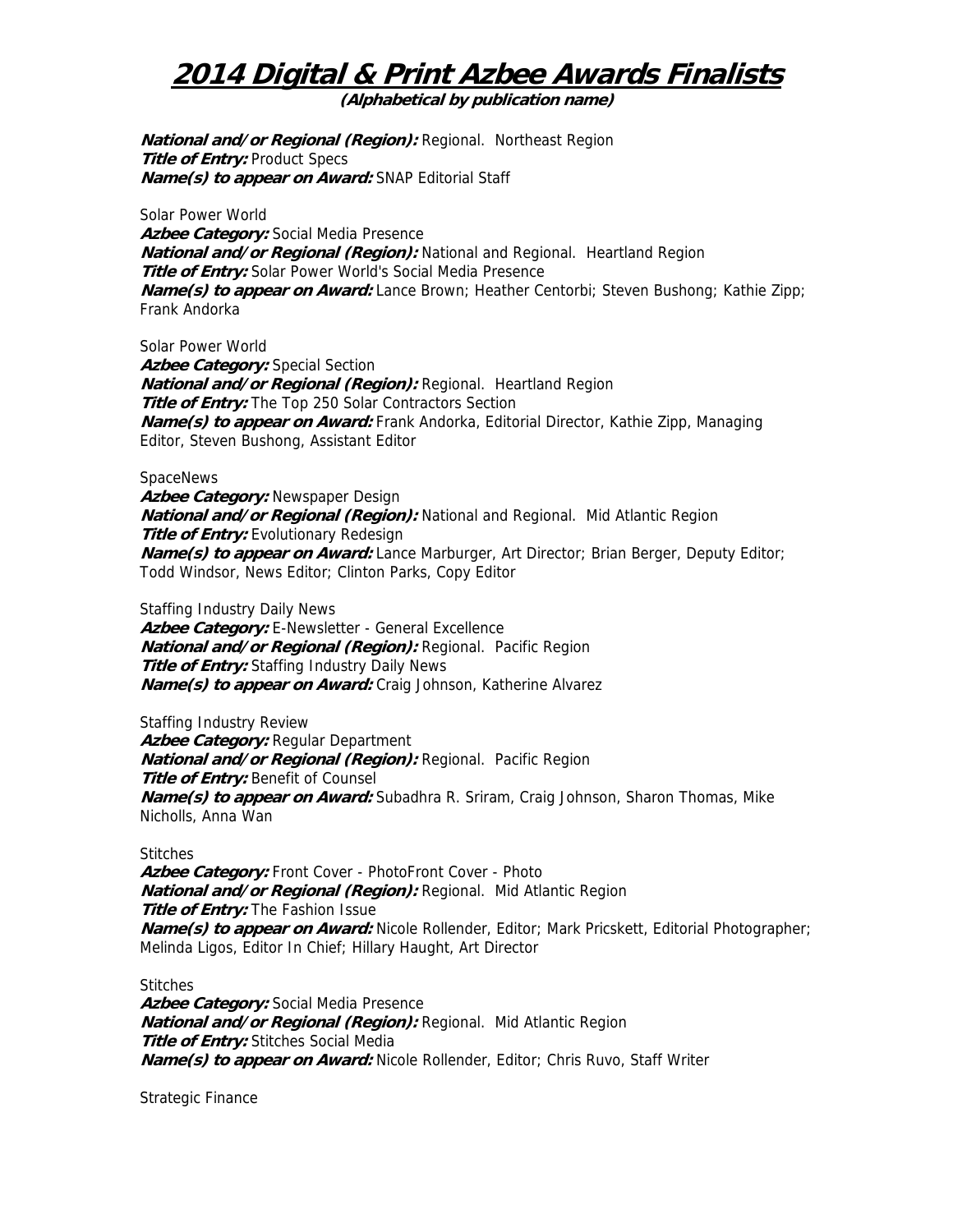**(Alphabetical by publication name)** 

**Azbee Category:** Front Cover - Best Typographic Cover **National and/or Regional (Region):** Regional. Northeast Region **Title of Entry:** Annual Career Issue and Salary Survey **Name(s) to appear on Award:** Mary Zisk, Design Director; Daniel Pelavin, Typographer

strategy+business **Azbee Category:** Blog - Analysis/Commentary **National and/or Regional (Region):** Regional. Northeast Region **Title of Entry:** s+b Blogs **Name(s) to appear on Award:** Art Kleiner, Editor-in-Chief; Paul Michelman, Executive Editor; Laura Geller, Senior Editor; Melanie Rodier, Digital Editor

strategy+business

**Azbee Category: Case History National and/or Regional (Region):** National and Regional. Northeast Region **Title of Entry:** An Uncommonly Cohesive Conglomerate **Name(s) to appear on Award:** George L. Roth, Author

strategy+business **Azbee Category:** E-Book **National and/or Regional (Region):** National and Regional. Northeast Region **Title of Entry:** The Executive Guide to Strategy **Name(s) to appear on Award:** Paul Michelman, Executive Editor; Elizabeth Johnson, Managing Editor; Charity Delich, Marketing & PR Manager; Ron Louie, Designer

strategy+business

**Azbee Category:** Front Cover - Illustration **National and/or Regional (Region):** Regional. Northeast Region **Title of Entry:** Winter 2013 Cover: Reimagining Innovation **Name(s) to appear on Award:** John Klotnia, Art Director; Kira Csakany, Deputy Art Director

strategy+business

Azbee Category: Opening Page/Spread - Photo **National and/or Regional (Region):** Regional. Northeast Region **Title of Entry:** Flight of the Drone Maker (Opening Page/Spread-Photo) **Name(s) to appear on Award:** John Klotnia, Art Director; Kira Csakany, Deputy Art Director; Paul Michelman, Executive Editor; Lawrence M. Fisher, Author

strategy+business

**Azbee Category:** Original Research **National and/or Regional (Region):** National and Regional. Northeast Region **Title of Entry:** The Global Innovation 1000: Navigating the Digital Future **Name(s) to appear on Award:** Barry Jaruzelski, John Loehr, and Richard Holman, authors

strategy+business Azbee Category: Photo Gallery/Slide Show **National and/or Regional (Region):** Regional. Northeast Region **Title of Entry:** Business Opportunities in the Arctic In Pictures **Name(s) to appear on Award:** Per-Ola Karlsson, author; Laurence C. Smith, author; Melanie Rodier, digital editor

strategy+business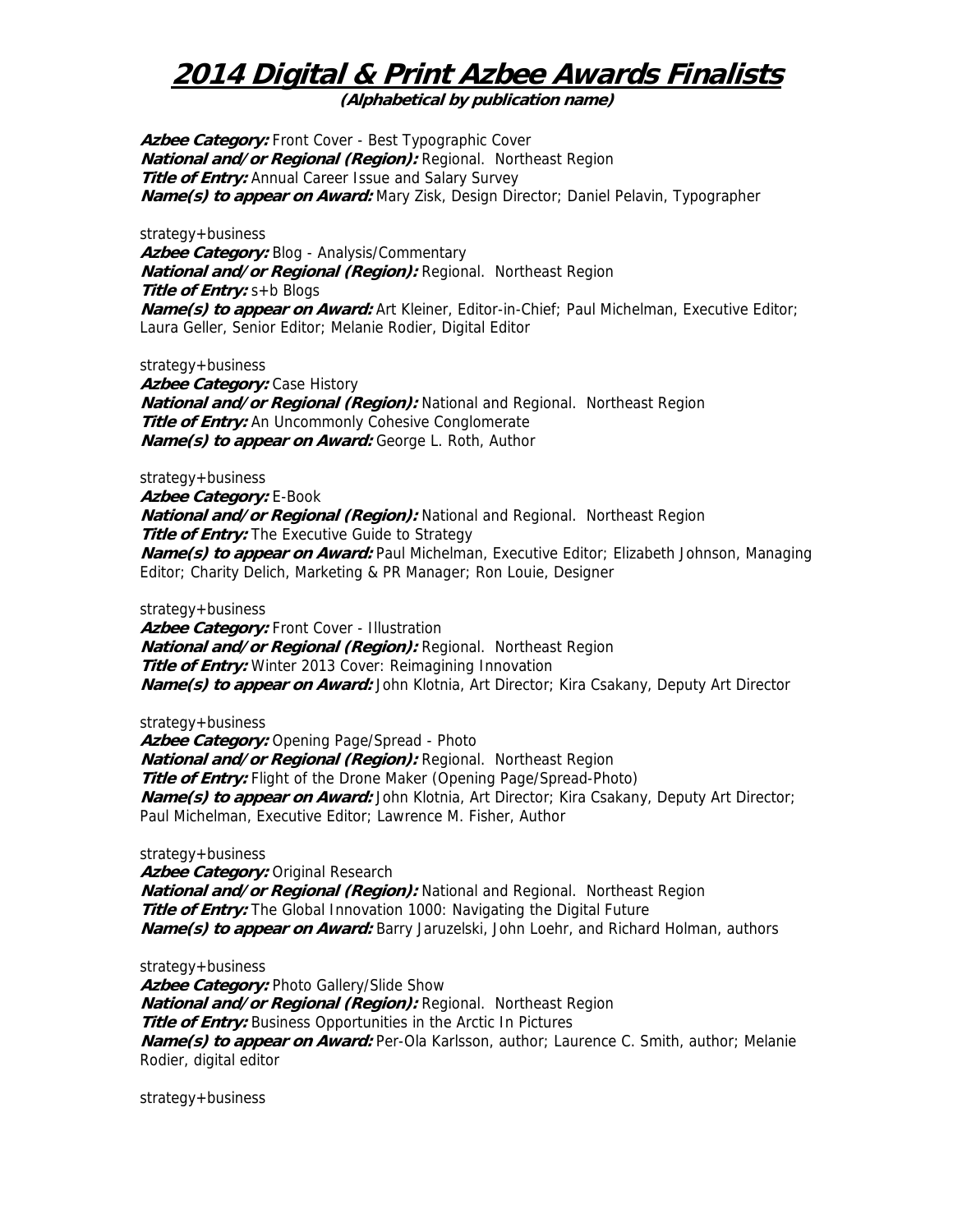**(Alphabetical by publication name)** 

**Azbee Category: Technical Article National and/or Regional (Region):** Regional. Northeast Region **Title of Entry:** A Skeptic's Guide to 3D Printing **Name(s) to appear on Award:** Tim Laseter , author; Jeremy Hutchison-Krupat , author

strategy+business

**Azbee Category:** Web Site Landing Page Design **National and/or Regional (Region):** Regional. Northeast Region **Title of Entry:** strategy+business Multimedia page **Name(s) to appear on Award:** Ron Louie, Designer; Melanie Rodier, Digital Editor; Charity Delich, Marketing & PR Manager; Peter Wagner, Web Designer

Supplier Global Resource Azbee Category: Front Cover - Photo **National and/or Regional (Region):** Regional. Mid Atlantic Region **Title of Entry: The Bull Cover Name(s) to appear on Award:** Hillary Haught, Art Director; Glen Karpowich, Senior Designer; Michele Bell, Editor

Talent Management Azbee Category: Editorial/Editor's Letter **National and/or Regional (Region):** National and Regional. Upper Midwest Region **Title of Entry:** Editor's Letter **Name(s) to appear on Award:** Mike Prokopeak, Editorial Director

tED magazine

**Azbee Category:** Company Profile - Long **National and/or Regional (Region):** Regional. Central Region **Title of Entry:** An Ear to the Ground, an Eye on the Future **Name(s) to appear on Award:** tED magazine

tED magazine Azbee Category: Feature Aricle Design **National and/or Regional (Region):** Regional. Central Region **Title of Entry:** A View from the Top **Name(s) to appear on Award:** Randi Vincent, Art Director; Misty Byers, Editor; Karen Linehan, Production Editor; Scott Costa, Publisher

tED magazine **Azbee Category:** News Section **National and/or Regional (Region):** Regional. Central Region **Title of Entry:** Current Section **Name(s) to appear on Award:** tED magazine

tED magazine **Azbee Category:** Opening Page/Spread - Illustration **National and/or Regional (Region):** Regional. Central Region **Title of Entry:** Electrical Distributor Handbook **Name(s) to appear on Award:** Randi Vincent, Art Director; Misty Byers, Editor; Karen Linehan, Production Editor; Scott Costa, Publisher

tED magazine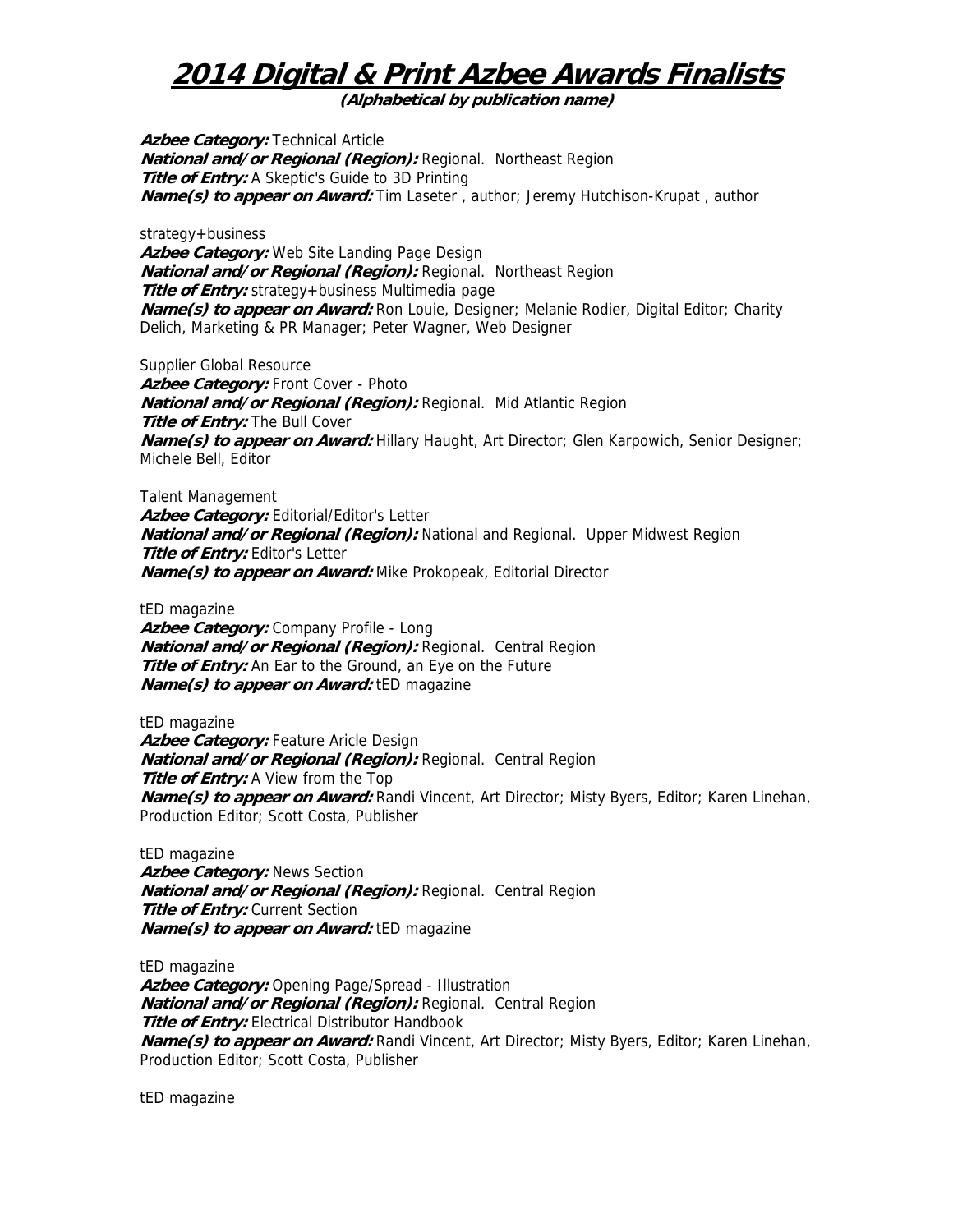**(Alphabetical by publication name)** 

**Azbee Category:** Regular Column, Contributed **National and/or Regional (Region):** Regional. Central Region **Title of Entry:** Commodities Column **Name(s) to appear on Award:** tED magazine

The American Lawyer **Azbee Category:** Special Section **National and/or Regional (Region):** National and Regional. Northeast Region **Title of Entry:** The Global Issue **Name(s) to appear on Award:** Robin Sparkman, Jennifer Tonti, James Schroeder, Michael D. Goldhaber, Richard Lloyd, Russell Miskiewicz

The Contingent Blog, Subadhra Sriram **Azbee Category:** Blog - Analysis/Commentary **National and/or Regional (Region):** Regional. Pacific Region **Title of Entry:** Subadhra Sriram's Blog **Name(s) to appear on Award:** Subadhra R. Sriram, Global Editorial Director

The Deal

**Azbee Category:** Best App **National and/or Regional (Region):** National and Regional. Northeast Region **Title of Entry:** The Deal Pipeline App **Name(s) to appear on Award:** The Deal Mobile Team

The Deal

Azbee Category: Enterprise News Story **National and/or Regional (Region):** Regional. Northeast Region **Title of Entry:** Seventh Avenue freeze-out **Name(s) to appear on Award:** Richard Collings

The Fabricator **Azbee Category:** Company Profile - Long **National and/or Regional (Region):** National and Regional. Upper Midwest Region **Title of Entry:** Surviving the Storm **Name(s) to appear on Award:** Dan Davis, Editor-in-Chief

The Fabricator **Azbee Category:** Company Profile - Long **National and/or Regional (Region):** Regional. Upper Midwest Region **Title of Entry:** From Bust to Boom **Name(s) to appear on Award:** Tim Heston, Senior Editor

The Fabricator Azbee Category: Regular Column, Staff Written **National and/or Regional (Region):** Regional. Upper Midwest Region **Title of Entry:** Biz Talk **Name(s) to appear on Award:** Tim Heston, Senior Editor

The Journal of Light Construction Azbee Category: Feature Series **National and/or Regional (Region):** National and Regional. Mid Atlantic Region **Title of Entry:** Building Stem Wall Foundations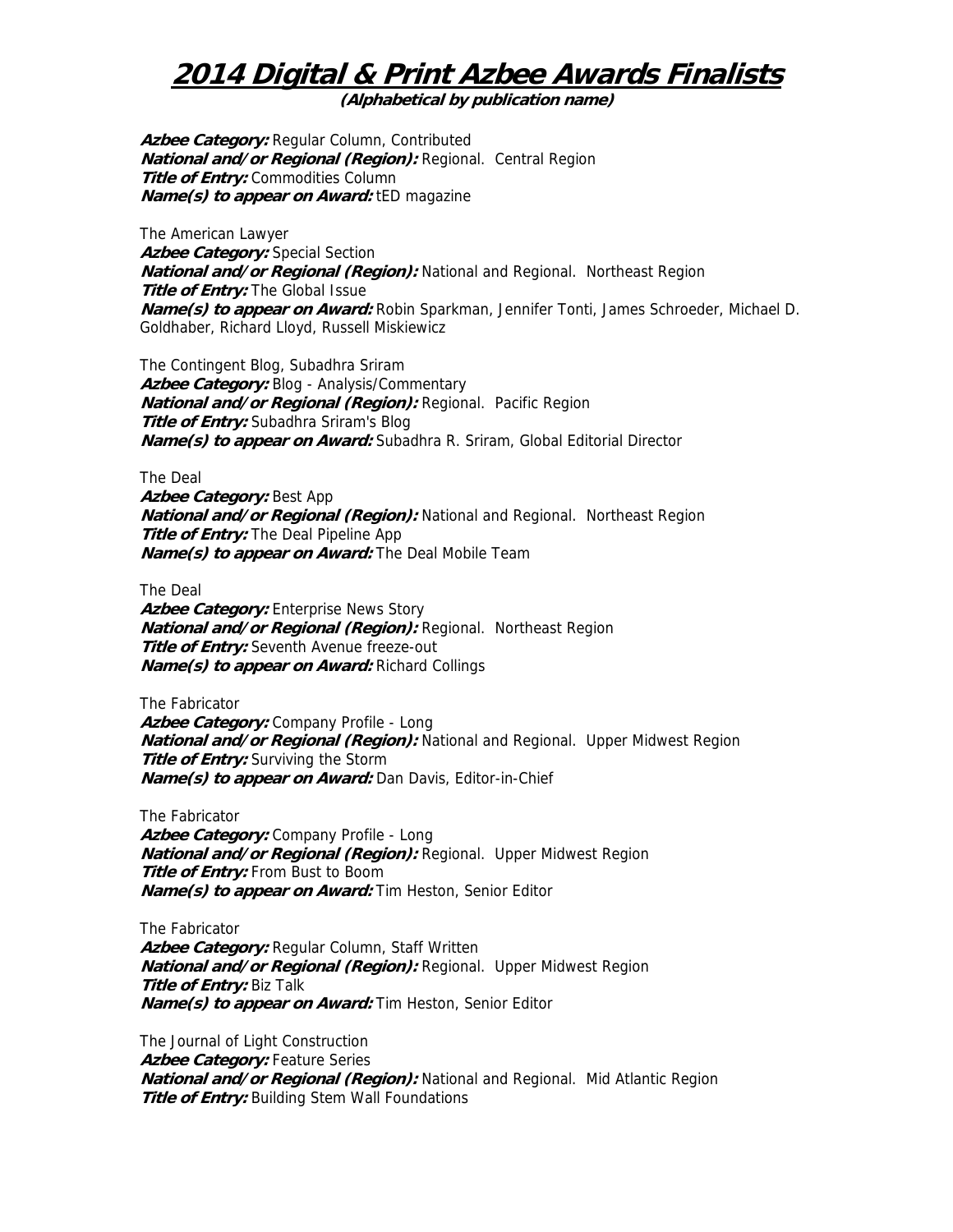**(Alphabetical by publication name)** 

**Name(s) to appear on Award:** Sal Alfano; Barbara Nevins; Amy Doherty; Tim Healey; Laurie Elden; Tim Uhler

The Journal of Light Construction **Azbee Category:** How-To Article **National and/or Regional (Region):** Regional. Mid Atlantic Region **Title of Entry:** Bracing Walls for Wind **Name(s) to appear on Award:** Sal Alfano; Barbara Nevins; Amy Doherty; Tim Healey; Laurie Elden; Ted Cushman

The Journal of Light Construction **Azbee Category:** How-To Article **National and/or Regional (Region):** Regional. Mid Atlantic Region **Title of Entry:** Framing a Roof With I-Joists **Name(s) to appear on Award:** Sal Alfano; Barbara Nevins; Amy Doherty; Tim Healey; Laurie Elden; Tim Uhler

The Journal of Light Construction **Azbee Category:** Magazine Redesign **National and/or Regional (Region):** Regional. Mid Atlantic Region **Title of Entry:** The Journal of Light Construction **Name(s) to appear on Award:** Gillian Berenson; Kim Lofgren; Jen Aranyi

The Journal of Light Construction Azbee Category: Visual Storytelling **National and/or Regional (Region):** Regional. Mid Atlantic Region **Title of Entry:** Thermal Imaging With a Blower Door; An Air-Sealing Priority List **Name(s) to appear on Award:** JLC Staff

The Meeting Professional Azbee Category: Best Overall Typography **National and/or Regional (Region):** National and Regional. Central Region **Title of Entry:** The Meeting Professional-August 2013 **Name(s) to appear on Award:** David Basler, Editor in Chief; Blair Potter, Managing Editor; Jeff Daigle, Creative Director

The Meeting Professional **Azbee Category:** Feature Article Design **National and/or Regional (Region):** Regional. Central Region **Title of Entry:** The Guy Who Hired Steve Jobs **Name(s) to appear on Award:** David Basler, Editor in Chief; Blair Potter, Managing Editor; Jeff Daigle, Creative Director

The Meeting Professional **Azbee Category:** Feature Article Design **National and/or Regional (Region):** Regional. Central Region **Title of Entry:** Meeting Professionals are Transforming the World **Name(s) to appear on Award:** David Basler, Editor in Chief; Blair Potter, Managing Editor; Jeff Daigle, Creative Director

The Meeting Professional **Azbee Category:** Magazine Redesign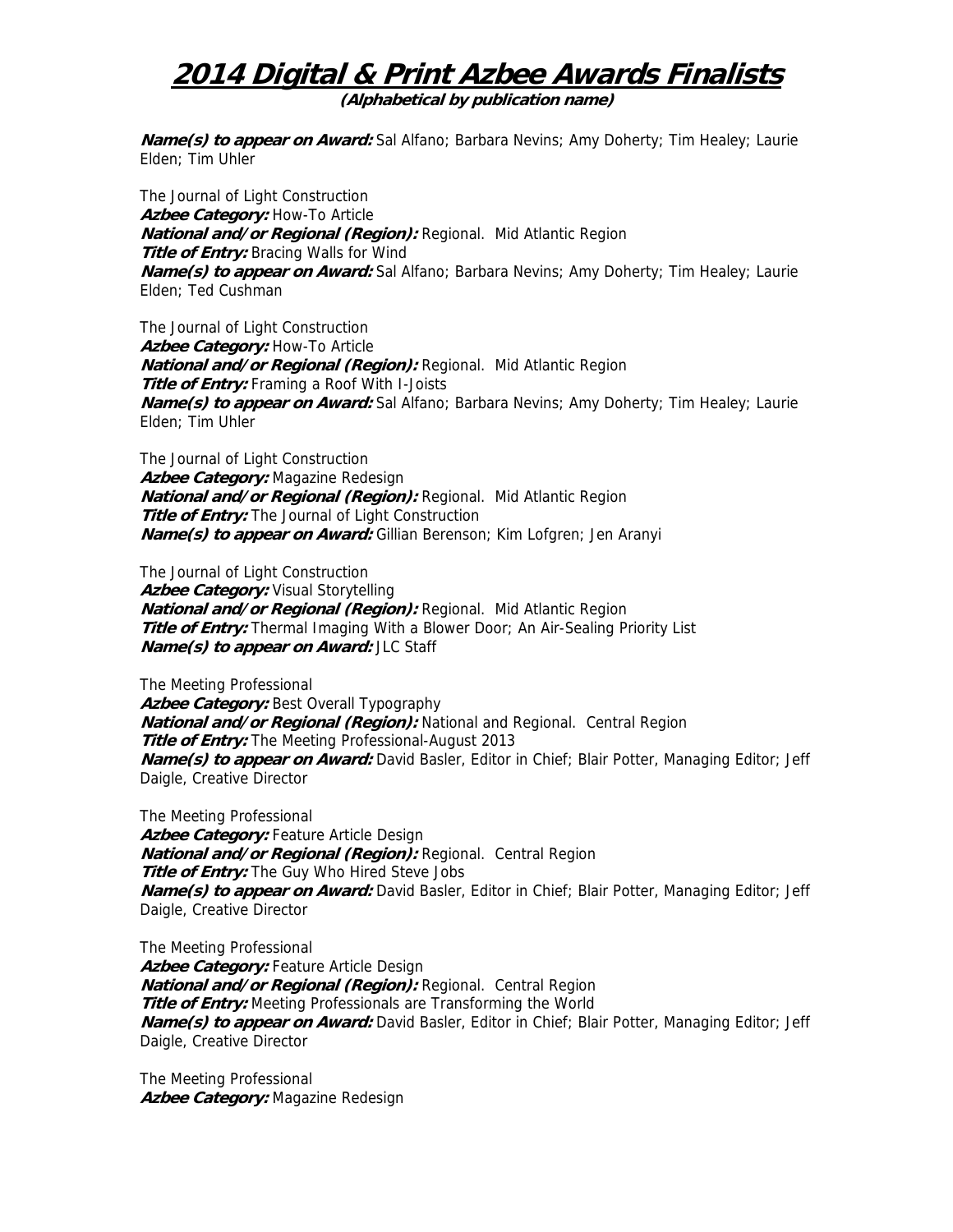**(Alphabetical by publication name)** 

**National and/or Regional (Region):** Regional. Central Region **Title of Entry:** The Meeting Professional **Name(s) to appear on Award:** David Basler; Blair Potter; Jeff Daigle; Michael Pinchera; Jeff Loy

The National Law Journal **Azbee Category:** E-Newsletter - General Excellence **National and/or Regional (Region):** Regional. Northeast Region **Title of Entry:** NLJ Supreme Court Brief **Name(s) to appear on Award:** Marcia Coyle, Chief Washington Correspondent; Tony Mauro, Supreme Court Correspondent

The National Law Journal Azbee Category: Government Coverage **National and/or Regional (Region):** National and Regional. Northeast Region **Title of Entry:** Roberts Mastered the Art of Counting to Five; Federal Judges Push Back; Shutdown Over, But Judges Wary **Name(s) to appear on Award:** Tony Mauro, Supreme Court Correspondent; Zoe Tillman, Staff Reporter

The National Law Journal **Azbee Category:** Humorous/Fun Department **National and/or Regional (Region):** Regional. Northeast Region **Title of Entry:** Voir Dire **Name(s) to appear on Award:** Richard Binder, Web Editor

The National Law Journal **Azbee Category:** Individual Profile - Long **National and/or Regional (Region):** National and Regional. Northeast Region **Title of Entry:** A Life Cut Short **Name(s) to appear on Award:** Jenna Greene, Senior Reporter

The National Law Journal **Azbee Category:** News Analysis **National and/or Regional (Region):** Regional. Northeast Region **Title of Entry:** Federal Judges Push Back **Name(s) to appear on Award:** Zoe Tillman, Staff Reporter

The National Law Journal Azbee Category: Original Research **National and/or Regional (Region):** National and Regional. Northeast Region **Title of Entry:** The NLJ 350 **Name(s) to appear on Award:** Editorial Staff

The National Law Journal **Azbee Category:** Special Section **National and/or Regional (Region):** Regional. Northeast Region **Title of Entry: Under Contracts Name(s) to appear on Award:** Andrew Ramonas, Staff Reporter

TheStreet **Azbee Category:** Best App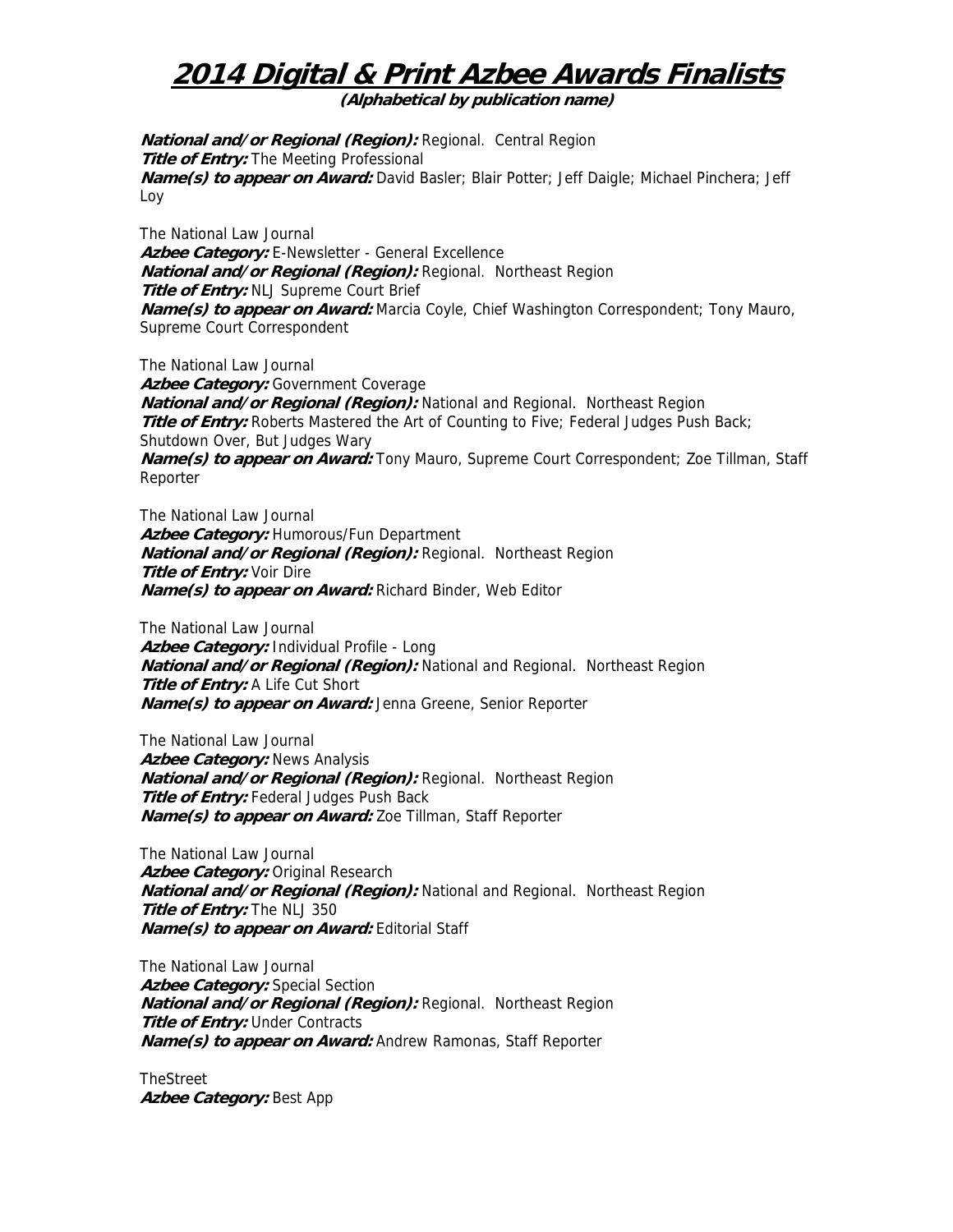**(Alphabetical by publication name)** 

**National and/or Regional (Region):** Regional. Northeast Region **Title of Entry:** TheStreet App **Name(s) to appear on Award:** TheStreet Mobile Team

**TheStreet** 

Azbee Category: Original Web Commentary **National and/or Regional (Region):** National and Regional. Northeast Region **Title of Entry:** For What It's Worth **Name(s) to appear on Award:** Carlton Wilkinson

TheStreet

**Azbee Category:** Video - News **National and/or Regional (Region):** Regional. Northeast Region **Title of Entry:** Guess Where People Want to Buy Pot **Name(s) to appear on Award:** Debra Borchardt

**ThinkAdvisor** 

**Azbee Category:** Web Site Design **National and/or Regional (Region):** National and Regional. Northeast Region **Title of Entry:** ThinkAdvisor.com **Name(s) to appear on Award:** Adrienne Baker, Designer; Rob Flaherty, Design Director

**ThinkAdvisor** 

**Azbee Category:** Web Site Home Page Design **National and/or Regional (Region):** Regional. Northeast Region **Title of Entry:** ThinkAdvisor Homepage **Name(s) to appear on Award:** Adrienne Baker, Designer; Rob Flaherty, Design Director

**ThinkAdvisor** 

**Azbee Category:** Web Site Redesign **National and/or Regional (Region):** National and Regional. Northeast Region **Title of Entry:** ThinkAdvisor.com **Name(s) to appear on Award:** Adrienne Baker, Designer; Rob Flaherty, Design Director

Transmission & Distribution World Azbee Category: Editorial/Editor's Letter **National and/or Regional (Region):** Regional. Central Region **Title of Entry: Global Viewpoint Name(s) to appear on Award:** Rick Bush, Editorial Director

Transmission & Distribution World Azbee Category: E-Newsletter - General Excellence **National and/or Regional (Region):** Regional. Central Region **Title of Entry:** Grid Optimization **Name(s) to appear on Award:** Nikki Chandler, Online Editor; Paul Mauldin, Contributing Editor

Transmission & Distribution World Azbee Category: Front Cover - Special Issue or Supplement **National and/or Regional (Region):** Regional. Central Region **Title of Entry:** Linemen **Name(s) to appear on Award:** Susan Lakin, Art Director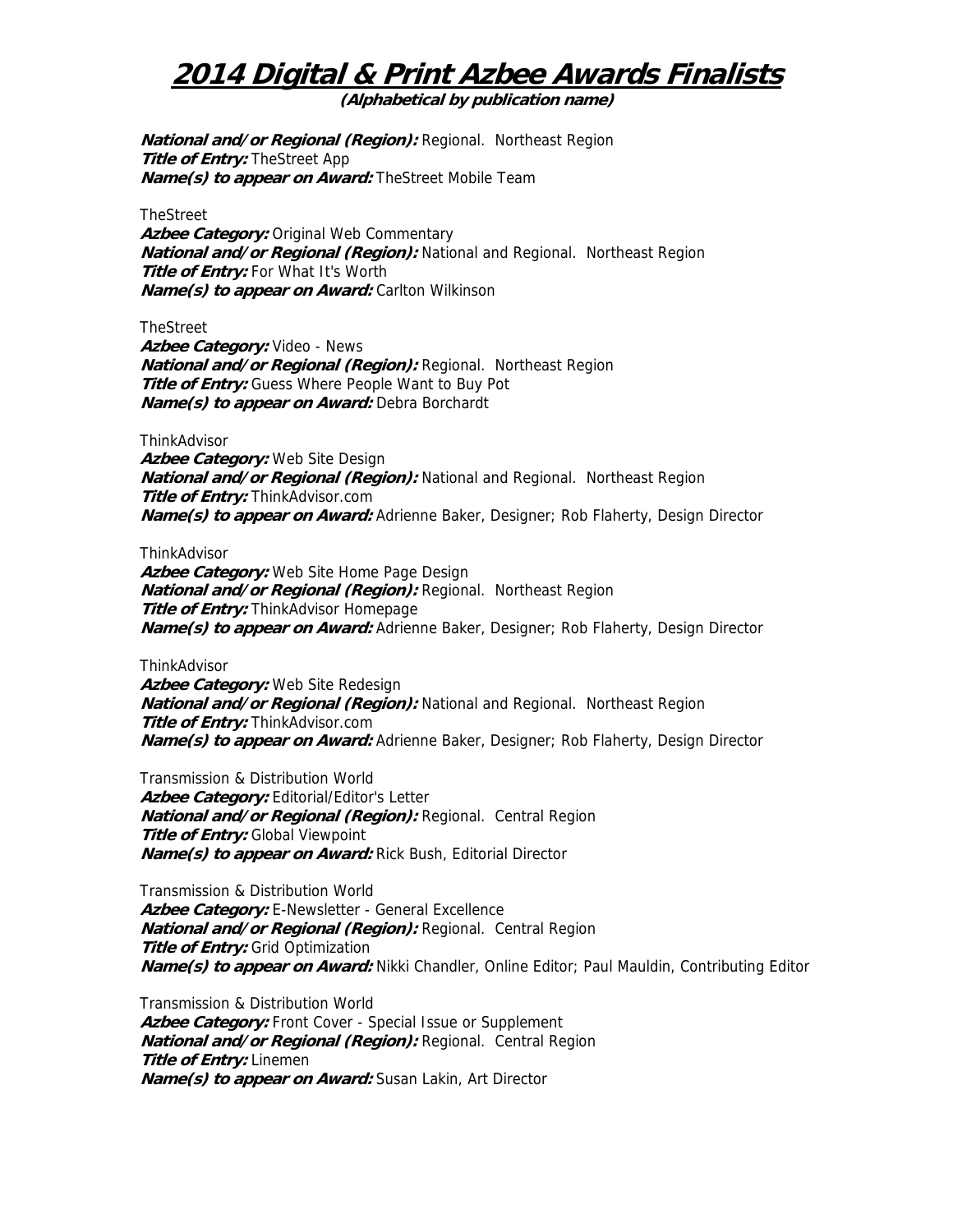**(Alphabetical by publication name)** 

Transmission & Distribution World **Azbee Category:** Humorous/Fun Department **National and/or Regional (Region):** Regional. Central Region **Title of Entry:** Characters with Character **Name(s) to appear on Award:** James R. Dukart, Contributing Writer

Transmission & Distribution World **Azbee Category:** Individual Profile - Long **National and/or Regional (Region):** Regional. Central Region **Title of Entry:** Armando Olivera **Name(s) to appear on Award:** Cathy Swirbul, Rick Bush, Emily Saarela, Susan Lakin

Transmission & Distribution World **Azbee Category:** Original Web Commentary **National and/or Regional (Region):** Regional. Central Region **Title of Entry:** No Time to Be Smug" and "Solar Will Shine Brighter With Smarter Inverters **Name(s) to appear on Award:** Paul Mauldin, Contributing Editor

Transmission & Distribution World Azbee Category: Photo Gallery/Slide Show **National and/or Regional (Region):** Regional. Central Region **Title of Entry:** Helicopter Construction Process **Name(s) to appear on Award:** Rick Bush, Emily Saarela, Amy Fischbach, Susan Lakin, Nikki Chandler

Travel Weekly **Azbee Category:** Feature Article - General Interest **National and/or Regional (Region):** Regional. Northeast Region **Title of Entry:** Secrets of Safety **Name(s) to appear on Award:** Arnie Weissmann, Editor in Chief

Travel Weekly

**Azbee Category:** News Analysis **National and/or Regional (Region):** Regional. Northeast Region **Title of Entry:** Throwing a Demand Curve **Name(s) to appear on Award:** Bill Poling, News & Opinion Editor

TravelAge West

**Azbee Category:** Best Use of Social Media **National and/or Regional (Region):** National and Regional. Pacific Region **Title of Entry:** TravelAge West's Facebook, Twitter, Instagram, Pinterest and LinkedIn **Name(s) to appear on Award:** Skye Mayring, Mindy Poder, Kenneth Shapiro, Monica Poling

USGlass maagzine Azbee Category: Special Section **National and/or Regional (Region):** Regional. Mid Atlantic Region **Title of Entry:** Shattering the Original Glass Ceiling **Name(s) to appear on Award:** Ellen Rogers, Editor

Various websites **Azbee Category:** Social Media Presence **National and/or Regional (Region):** National and Regional. New England Region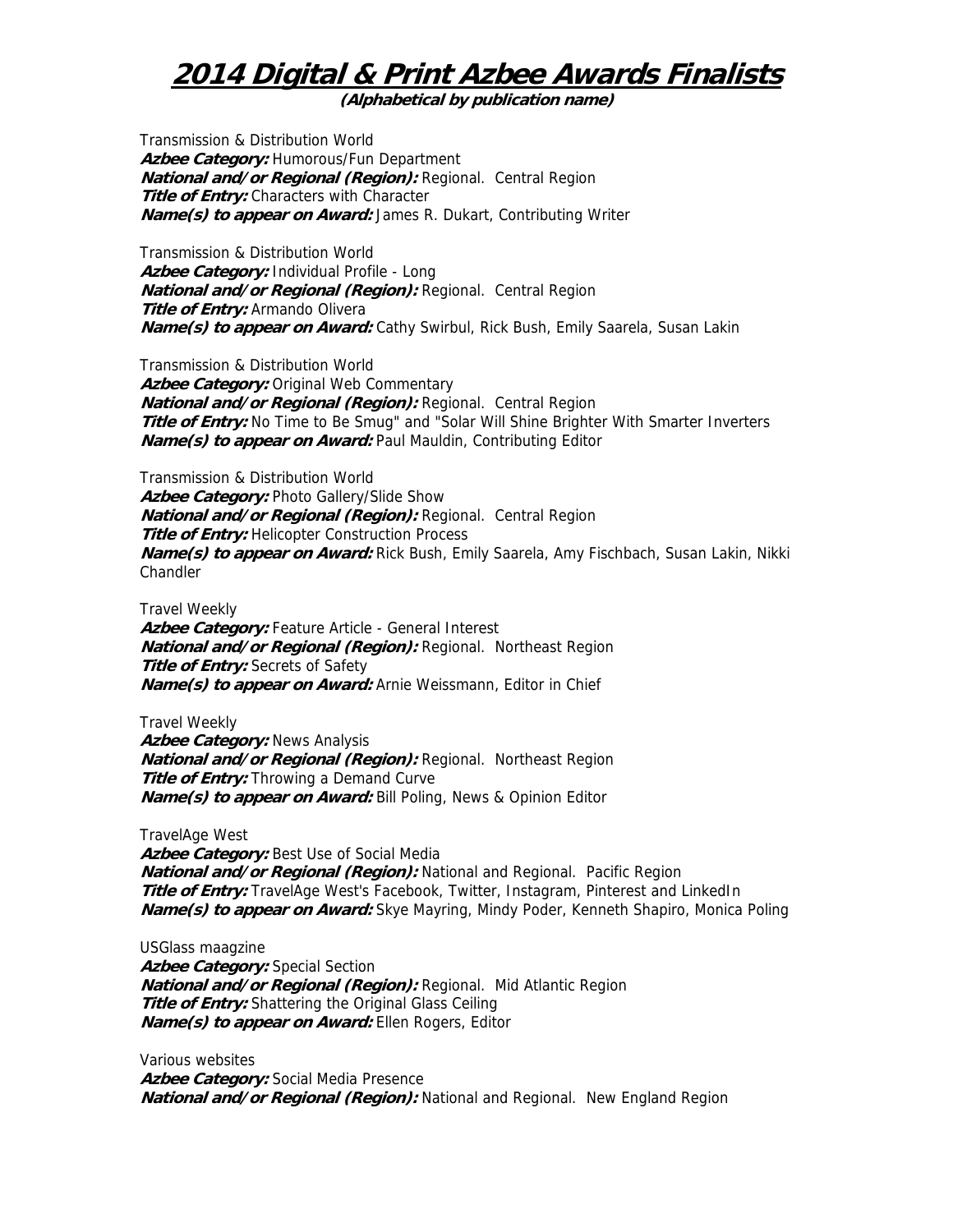**(Alphabetical by publication name)** 

**Title of Entry:** Social Media Presence, TechTarget's Business Applications & Architecture Media Group

**Name(s) to appear on Award:** Joe Hebert, Jason Sparapani

Vehicle Electrification **Azbee Category:** E-Zine **National and/or Regional (Region):** Regional. Northeast Region **Title of Entry:** Vehicle Electrification **Name(s) to appear on Award:** Jean L. Broge, Brian Fell, Ryan Gehm, Wayne Silvonic, Patrick Ponticel

Veterinary Medicine **Azbee Category:** How-To Article **National and/or Regional (Region):** Regional. Central Region **Title of Entry:** The Baermann test: Try this parasitology test in your practice **Name(s) to appear on Award:** Margaret Rampey; Mindy Valcarcel; Heather Lewellen, DVM; Alison Fulton; Theresa Entriken, DVM

Veterinary Medicine

**Azbee Category:** Technical Article **National and/or Regional (Region):** Regional. Central Region **Title of Entry:** Compulsive disorders: Have you considered GI involvement? **Name(s) to appear on Award:** Margaret Rampey; Mindy Valcarcel; Heather Lewellen, DVM; Steph Bentz; Theresa Entriken, DVM

Virginia Lawyers Weekly

**Azbee Category:** Editorial/Editor's Letter **National and/or Regional (Region):** National and Regional. Mid Atlantic Region **Title of Entry:** Protect reporters, and protect everyone" & "Judging is not a numbers game **Name(s) to appear on Award:** Paul Fletcher, Publisher & Editor-in-Chief

Virginia Lawyers Weekly Azbee Category: Regular Column, Staff Written **National and/or Regional (Region):** National and Regional. Mid Atlantic Region **Title of Entry:** Gone in 60 seconds" and "FOIA folly **Name(s) to appear on Award:** Paul Fletcher, Publisher & Editor-in-Chief

WardsAuto **Azbee Category:** B2B Website of the Year **National and/or Regional (Region):** National. **Title of Entry:** WardsAuto **Name(s) to appear on Award:** WardsAuto Staff

WardsAuto **Azbee Category:** Blog - Analysis/Commentary **National and/or Regional (Region):** National and Regional. Northeast Region **Title of Entry:** WardsAuto -- Final Inspection **Name(s) to appear on Award:** WardsAuto Staff

WardsAuto Azbee Category: Trade Show/Conference Coverage **National and/or Regional (Region):** Regional. Northeast Region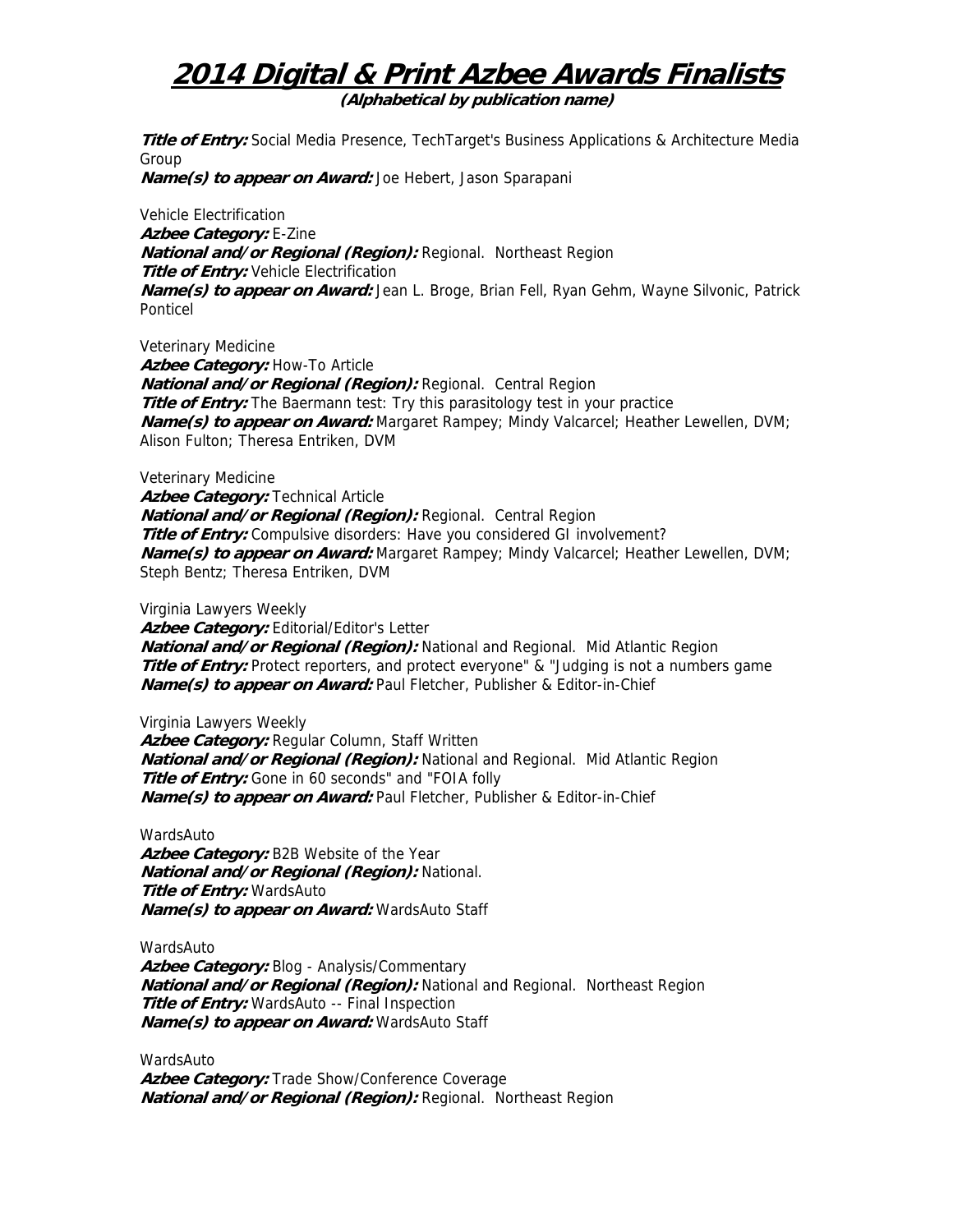**(Alphabetical by publication name)** 

**Title of Entry:** WardsAuto -- MBS Report **Name(s) to appear on Award:** WardsAuto Staff

WardsAuto

**Azbee Category:** Web Feature Article **National and/or Regional (Region):** National and Regional. Northeast Region **Title of Entry:** Manufacturing Contracts, Modern Management Have Russia s GAZ Advancing **Name(s) to appear on Award:** David E. Zoia

WardsAuto Dealer Business **Azbee Category:** Best App **National and/or Regional (Region):** Regional. Heartland Region **Title of Entry:** WardsAuto Dealer Business **Name(s) to appear on Award:** Susan Bamford, Art Director

WardsAuto Dealer Business **Azbee Category:** Regular Column, Staff Written **National and/or Regional (Region):** Regional. Heartland Region **Title of Entry:** Color Me Blue, Red, Silver.../People Love and Hate Dealers **Name(s) to appear on Award:** Steve Finlay, Editor

WardsAuto World magazine **Azbee Category:** E-Zine **National and/or Regional (Region):** Regional. Heartland Region **Title of Entry:** WardsAuto World digital magazine **Name(s) to appear on Award:** WardsAuto Staff

WardsAuto.com **Azbee Category:** Original Web Commentary **National and/or Regional (Region):** Regional. Heartland Region **Title of Entry:** Dear Taxpayer: Your Bailout Loan is Repaid, With Interest; In Tesla vs. NYT, Best Data Won **Name(s) to appear on Award:** Drew Winter, Senior Editor, WardsAuto.com

WardsAuto.com **Azbee Category:** Web Feature Article **National and/or Regional (Region):** Regional. Heartland Region **Title of Entry:** Former Enemies Unite to Save Bentley Plant **Name(s) to appear on Award:** Tom Murphy, Senior Editor, WardsAuto.com

Wearables Azbee Category: Feature Aricle Design **National and/or Regional (Region):** Regional. Mid Atlantic Region **Title of Entry:** Fall Fashion Preview 2013 **Name(s) to appear on Award:** Glen Karpowich, Senior Designer; C.J. Mittica, Editor; Mark Pricskett, Editorial Photographer; Melinda Ligos, Editor In Chief

**Wearables** Azbee Category: Front Cover - Photo **National and/or Regional (Region):** Regional. Mid Atlantic Region **Title of Entry:** The Style Issue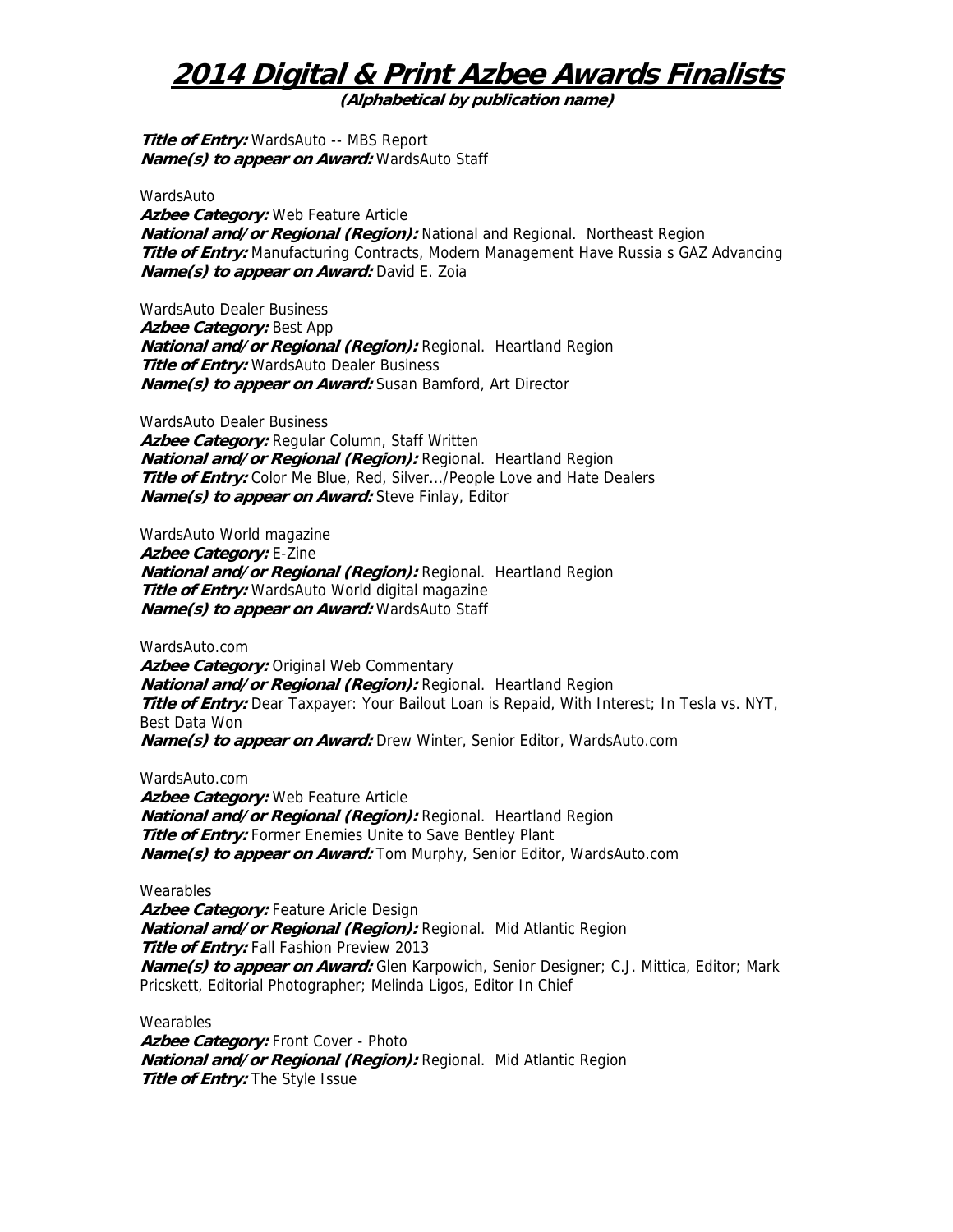**(Alphabetical by publication name)** 

**Name(s) to appear on Award:** C.J. Mittica, Editor; Mark Pricskett, Editorial Photographer; Hillary Haught, Art Director; Melinda Ligos, Editor In Chief

#### **Wearables**

**Azbee Category:** Magazine Redesign **National and/or Regional (Region):** National and Regional. Mid Atlantic Region **Title of Entry:** Wearables **Name(s) to appear on Award:** Glen Karpowich, Senior Designer; C.J. Mittica, Editor; Melinda Ligos, Editor In Chief

### **Wearables**

**Azbee Category:** Product Section/Department **National and/or Regional (Region):** Regional. Mid Atlantic Region **Title of Entry:** Wearables Trends **Name(s) to appear on Award:** C.J. Mittica, Editor; Alissa Tallman, Contributing Writer; Chuck Zak, Copy Writer; Glen Karpowich, Sr. Editorial Designer; Hillary

Wind Systems magazine Azbee Category: Editorial/Editor's Letter **National and/or Regional (Region):** Regional. Southeast Region **Title of Entry:** Editor's Letters Wind Systems magazine **Name(s) to appear on Award:** Stephen Sisk, Editor-in-Chief; David Cooper, Publisher; Chad Morrison, Associate Publisher

Window Film Magazine

**Azbee Category:** Webcast Series **National and/or Regional (Region):** National and Regional. Mid Atlantic Region **Title of Entry:** FILM'd Newscast **Name(s) to appear on Award:** Casey Neeley, Editor; Chris Bunn, Video Producer

Windpower Engineering & Development **Azbee Category:** Editorial/Editor's Letter **National and/or Regional (Region):** Regional. Heartland Region **Title of Entry:** Here's What I Think **Name(s) to appear on Award:** Paul Dvorak, Editorial Director

Windpower Engineering & Development **Azbee Category:** Opening Page/Spread - Photo **National and/or Regional (Region):** National and Regional. Heartland Region **Title of Entry:** How Proper Planning And A General Understanding Of Bats Help Reduce Impacts **Name(s) to appear on Award:** Matt Claney, Designer

Windpower Engineering & Development Azbee Category: Photo Gallery/Slide Show **National and/or Regional (Region):** Regional. Heartland Region **Title of Entry:** Windpower 2013 Photoblog: Day One **Name(s) to appear on Award:** Steven Bushong, Assistant Editor

Windpower Engineering & Development Azbee Category: Regular Department **National and/or Regional (Region):** National and Regional. Heartland Region **Title of Entry:** Downwind